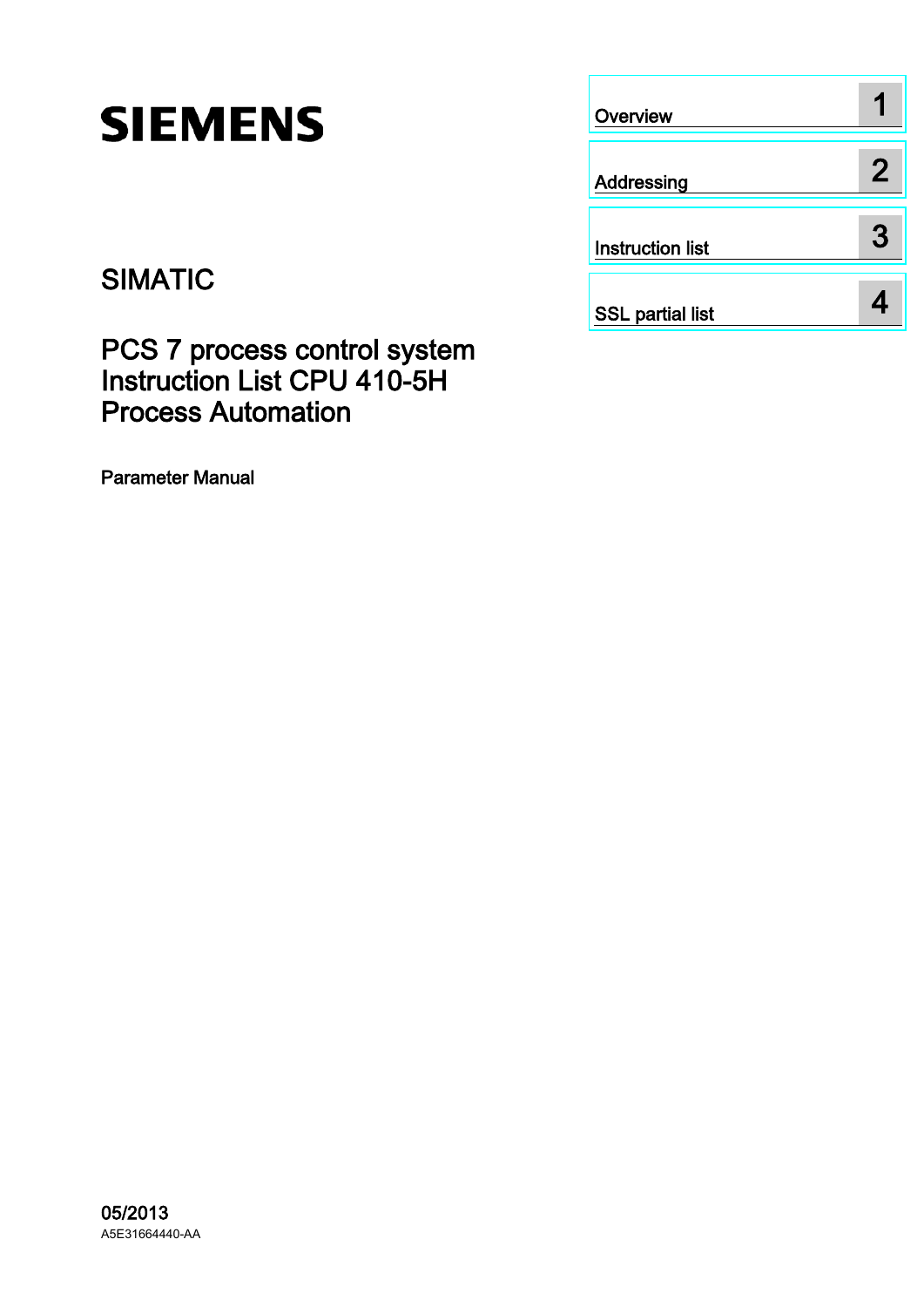#### Legal information

#### Warning notice system

This manual contains notices you have to observe in order to ensure your personal safety, as well as to prevent damage to property. The notices referring to your personal safety are highlighted in the manual by a safety alert symbol, notices referring only to property damage have no safety alert symbol. These notices shown below are graded according to the degree of danger.

#### **ADANGER**

indicates that death or severe personal injury will result if proper precautions are not taken.

#### WARNING

indicates that death or severe personal injury may result if proper precautions are not taken.

#### $\spadesuit$  CAUTION

indicates that minor personal injury can result if proper precautions are not taken.

#### **NOTICE**

indicates that property damage can result if proper precautions are not taken.

If more than one degree of danger is present, the warning notice representing the highest degree of danger will be used. A notice warning of injury to persons with a safety alert symbol may also include a warning relating to property damage.

#### Qualified Personnel

The product/system described in this documentation may be operated only by personnel qualified for the specific task in accordance with the relevant documentation, in particular its warning notices and safety instructions. Qualified personnel are those who, based on their training and experience, are capable of identifying risks and avoiding potential hazards when working with these products/systems.

#### Proper use of Siemens products

Note the following:

#### **AWARNING**

Siemens products may only be used for the applications described in the catalog and in the relevant technical documentation. If products and components from other manufacturers are used, these must be recommended or approved by Siemens. Proper transport, storage, installation, assembly, commissioning, operation and maintenance are required to ensure that the products operate safely and without any problems. The permissible ambient conditions must be complied with. The information in the relevant documentation must be observed.

#### **Trademarks**

All names identified by ® are registered trademarks of Siemens AG. The remaining trademarks in this publication may be trademarks whose use by third parties for their own purposes could violate the rights of the owner.

#### Disclaimer of Liability

We have reviewed the contents of this publication to ensure consistency with the hardware and software described. Since variance cannot be precluded entirely, we cannot guarantee full consistency. However, the information in this publication is reviewed regularly and any necessary corrections are included in subsequent editions.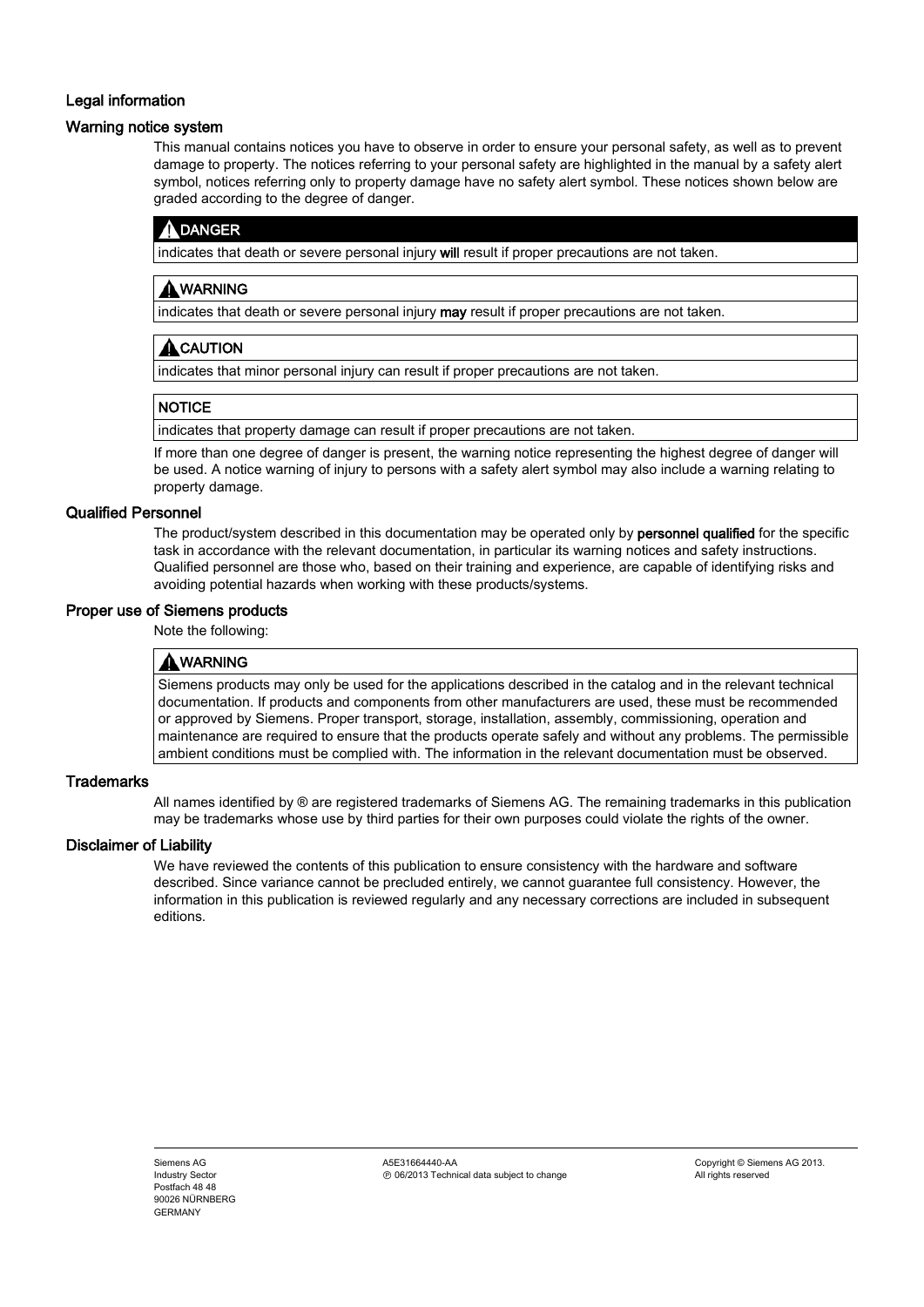## **Table of contents**

|                | 1.1                                                       |  |
|----------------|-----------------------------------------------------------|--|
|                | 1.2                                                       |  |
|                | 1.3                                                       |  |
|                | 1.4                                                       |  |
|                | 1.5                                                       |  |
|                | 1.6                                                       |  |
| $\overline{2}$ |                                                           |  |
|                | 2.1                                                       |  |
|                | 2.2                                                       |  |
|                | 2.3                                                       |  |
|                | 2.4                                                       |  |
| 3              |                                                           |  |
|                | 3.1<br>3.1.1<br>3.1.2<br>3.1.3<br>3.1.4<br>3.1.5<br>3.1.6 |  |
|                | 3.2                                                       |  |
|                | 3.3                                                       |  |
|                | 3.4                                                       |  |
|                | 3.5                                                       |  |
|                | 3.6                                                       |  |
|                | 3.7                                                       |  |
|                | 3.8                                                       |  |
|                | 3.9                                                       |  |
|                | 3.10                                                      |  |
|                | 3.11                                                      |  |
|                | 3.12                                                      |  |
|                | 3.13                                                      |  |
|                | 3.14                                                      |  |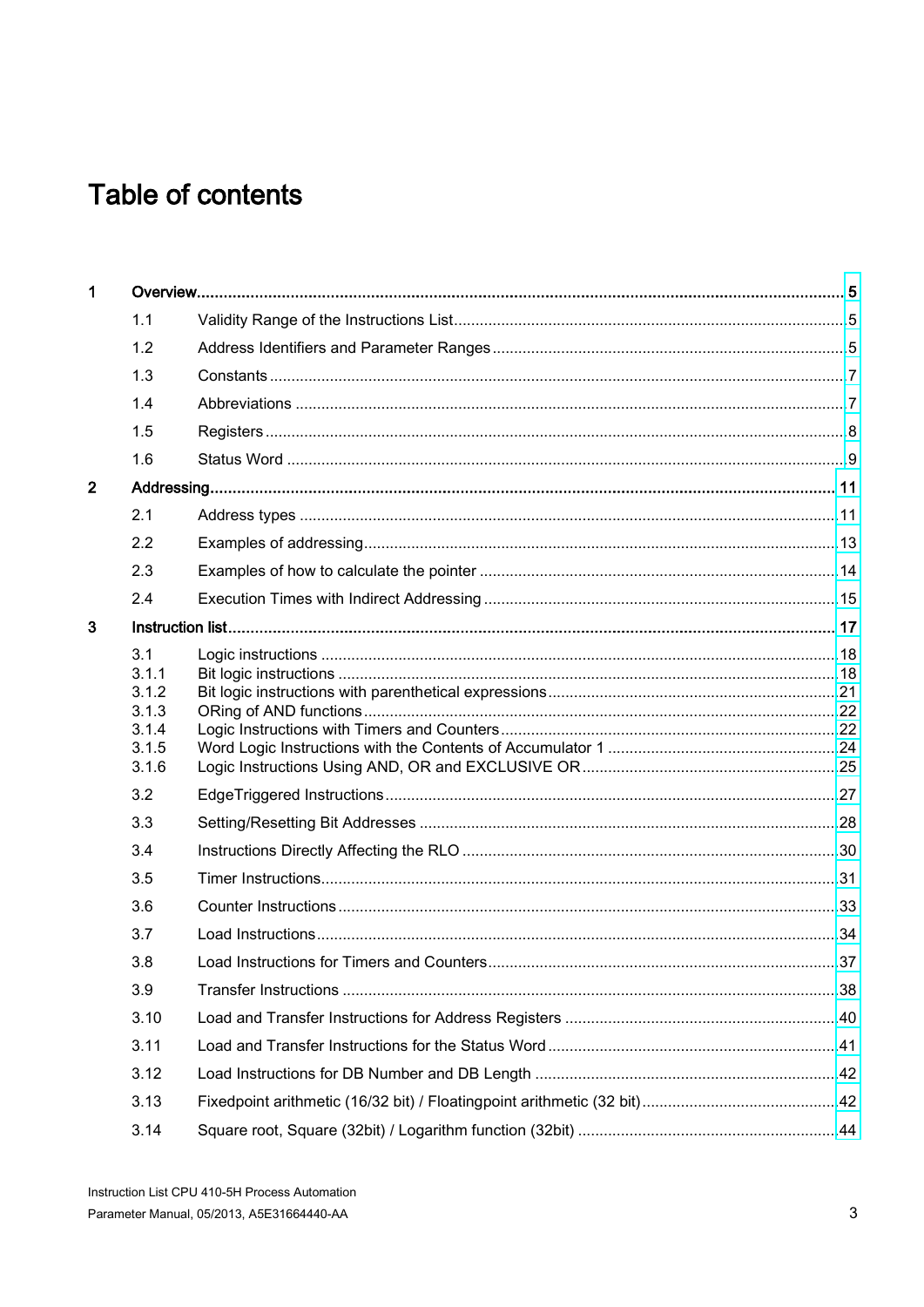| 3.15 |                                                                                  |  |
|------|----------------------------------------------------------------------------------|--|
| 3.16 |                                                                                  |  |
| 3.17 |                                                                                  |  |
| 3.18 | Comparison Instructions with Integers (16/32 bit) or with 32-bit real numbers 47 |  |
| 3.19 |                                                                                  |  |
| 3.20 |                                                                                  |  |
| 3.21 |                                                                                  |  |
| 3.22 |                                                                                  |  |
| 3.23 |                                                                                  |  |
| 3.24 |                                                                                  |  |
| 3.25 |                                                                                  |  |
| 3.26 |                                                                                  |  |
| 3.27 |                                                                                  |  |
| 3.28 |                                                                                  |  |
| 3.29 |                                                                                  |  |
| 3.30 |                                                                                  |  |
| 3.31 |                                                                                  |  |
| 3.32 |                                                                                  |  |
| 3.33 |                                                                                  |  |
| 3.34 |                                                                                  |  |
| 3.35 |                                                                                  |  |
| 3.36 |                                                                                  |  |
|      |                                                                                  |  |
|      |                                                                                  |  |

 $\overline{\mathbf{4}}$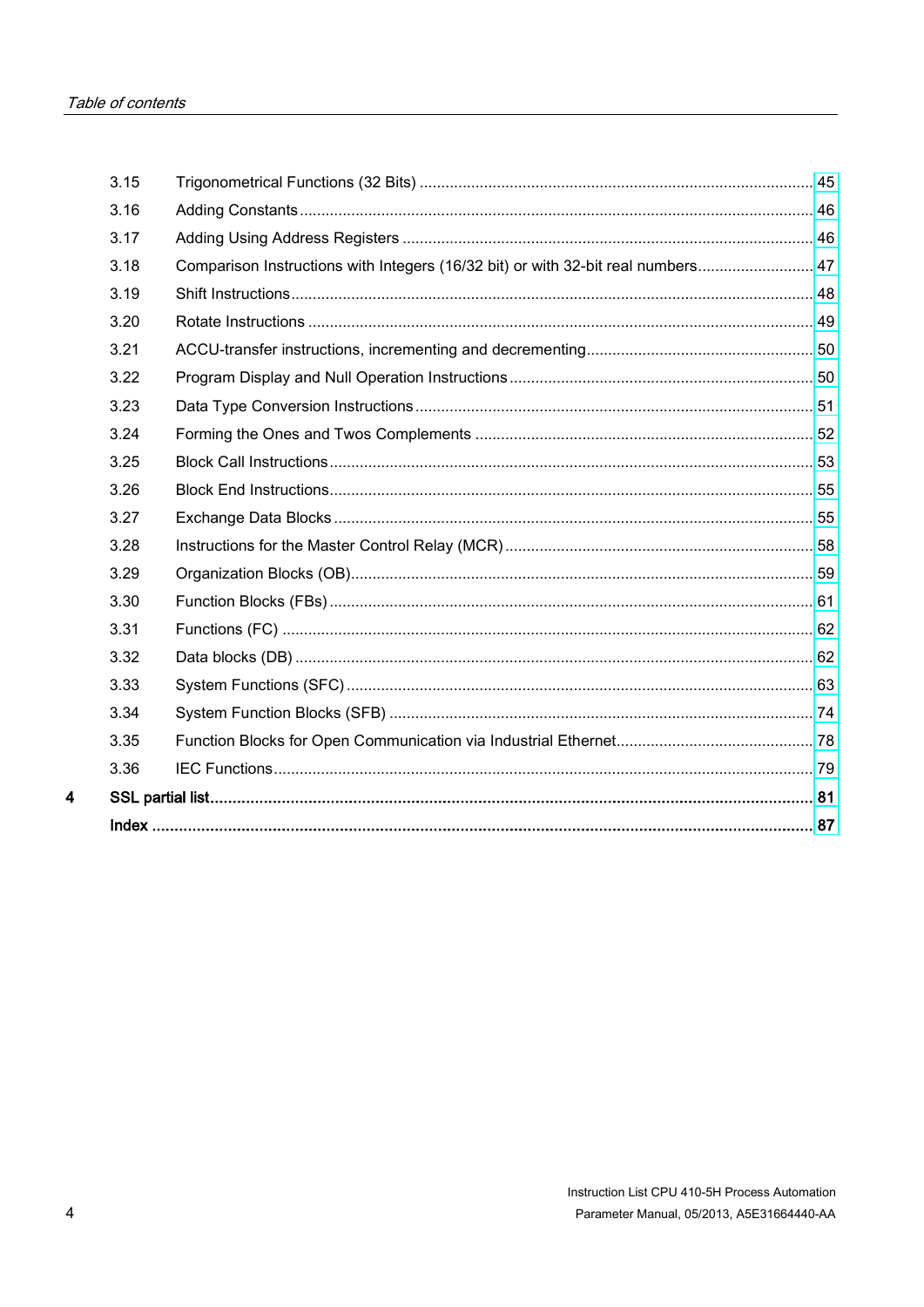## <span id="page-4-1"></span><span id="page-4-0"></span>1.1 Validity Range of the Instructions List

Table 1- 1 This instruction list applies to the CPU listed below:

| Name |                               | I Order number      |
|------|-------------------------------|---------------------|
|      | CPU 410-5H Process Automation | 6ES7 410-5HX08-0AB0 |

## <span id="page-4-2"></span>1.2 Address Identifiers and Parameter Ranges

| <b>Address</b> | Parameter range | <b>Description</b>                 |
|----------------|-----------------|------------------------------------|
| Q              | 0.0 to 16383.7  | Output<br>(in PIQ)                 |
| QB             | 0 to 16383      | Output byte<br>$(in$ $PIQ)$        |
| QW             | 0 to 16382      | Output word<br>(in PIQ)            |
| QD             | 0 to 16380      | Output double word<br>$(in$ $PIQ)$ |
| DB             | 1 to 16000      | Data block                         |
| <b>DBX</b>     | 0.0 to 65533.7  | Data bit in DB                     |
| <b>DBB</b>     | 0 to 65533      | Data byte<br>in DB                 |
| <b>DBW</b>     | 0 to 65532      | Data word<br>in DB                 |
| <b>DBD</b>     | 0 to 65530      | Data double word in DB             |
| <b>DIX</b>     | 0.0 to 65533.7  | Data bit in instance DB            |
| DI             | 1 to 16000      | Instance data block                |
| <b>DIB</b>     | 0 to 65533      | Data byte in instance DB           |
| <b>DIW</b>     | 0 to 65532      | Data word in instance DB           |
| <b>DID</b>     | 0 to 65530      | Data double word in instance DB    |

| <b>Address</b> | Parameter ranges | <b>Description</b>          |
|----------------|------------------|-----------------------------|
|                | 0.0 to 16383.7   | Input<br>$(in$ PII $)$      |
| <b>IB</b>      | 0 to 16383       | Input byte<br>$(in$ PII $)$ |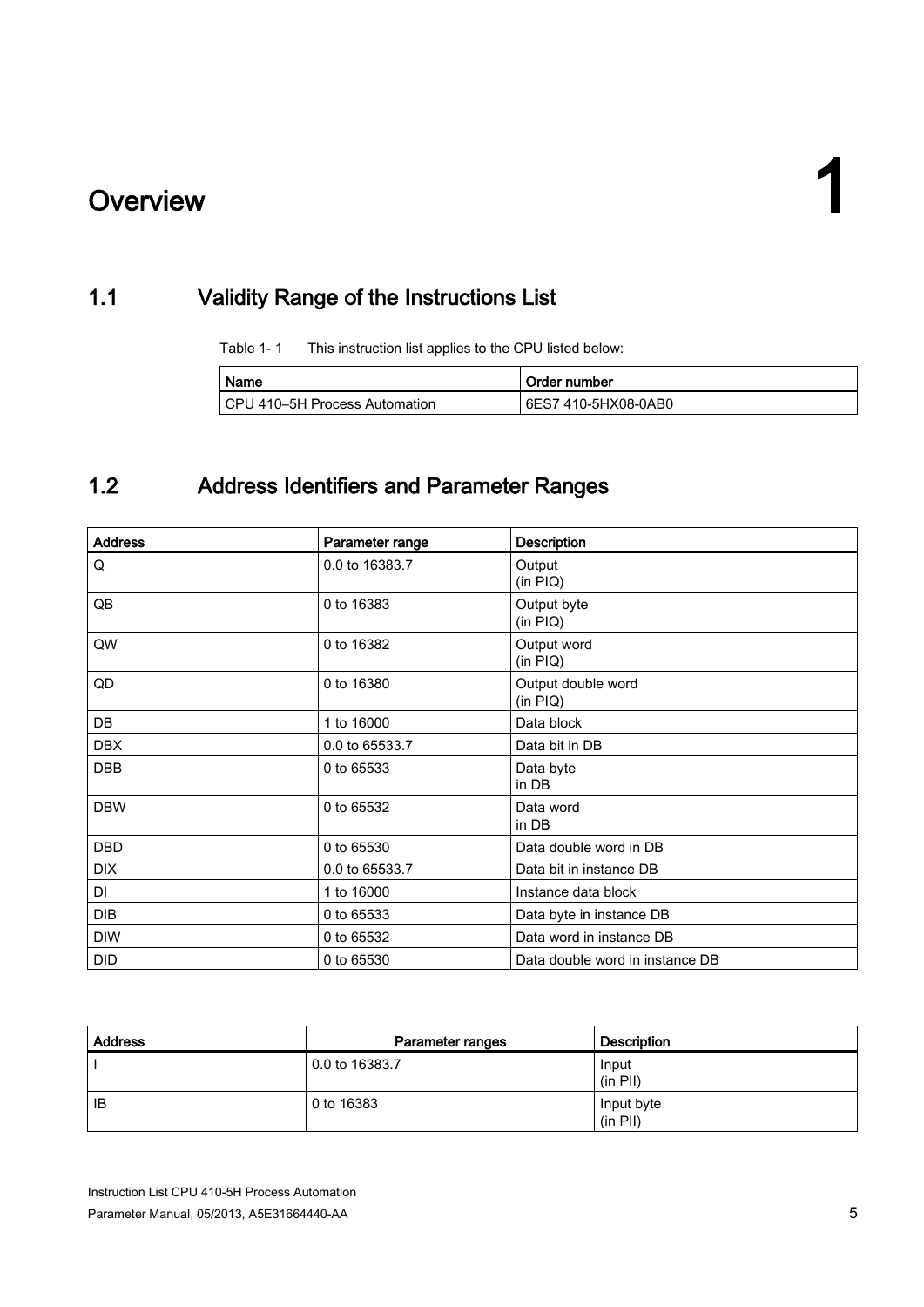#### **Overview**

1.2 Address Identifiers and Parameter Ranges

| <b>Address</b> | Parameter ranges | <b>Description</b>          |
|----------------|------------------|-----------------------------|
| IW             | 0 to 16382       | Input word<br>$(in$ PII $)$ |
| ID             | 0 to 16380       | Input double word (in PII)  |
|                | 0.0 to 65535.7   | Local data                  |
| LВ             | 0.0 to 65535     | Local data byte             |
| LW             | 0.0 to 65534     | Local data word             |
| LD             | 0.0 to 65532     | Local data double word      |
| M              | 0.0 to 16383.7   | Bit memory                  |
| <b>MB</b>      | 0 to 16383       | Memory byte                 |
| <b>MW</b>      | 0 to 16382       | Memory word                 |
| <b>MD</b>      | 0 to 16380       | Bit memory double word      |

| <b>Address</b> | Parameter ranges | <b>Description</b>                                   |
|----------------|------------------|------------------------------------------------------|
| <b>PQB</b>     | 0 to 16383       | Peripheral output byte (direct I/O access)           |
| <b>PQW</b>     | 0 to 16382       | Peripheral output word (direct I/O access)           |
| <b>PQD</b>     | 0 to 16380       | Peripheral output double word (direct I/O<br>access) |
| <b>PIB</b>     | 0 to 16383       | Peripheral input byte (direct I/O access)            |
| <b>PIW</b>     | 0 to 16382       | Peripheral input word (direct I/O access)            |
| <b>PID</b>     | 0 to 16380       | Peripheral input double word (direct I/O<br>access)  |
|                | 0 to 2047        | Timer                                                |
| С              | 0 to 2047        | Counter                                              |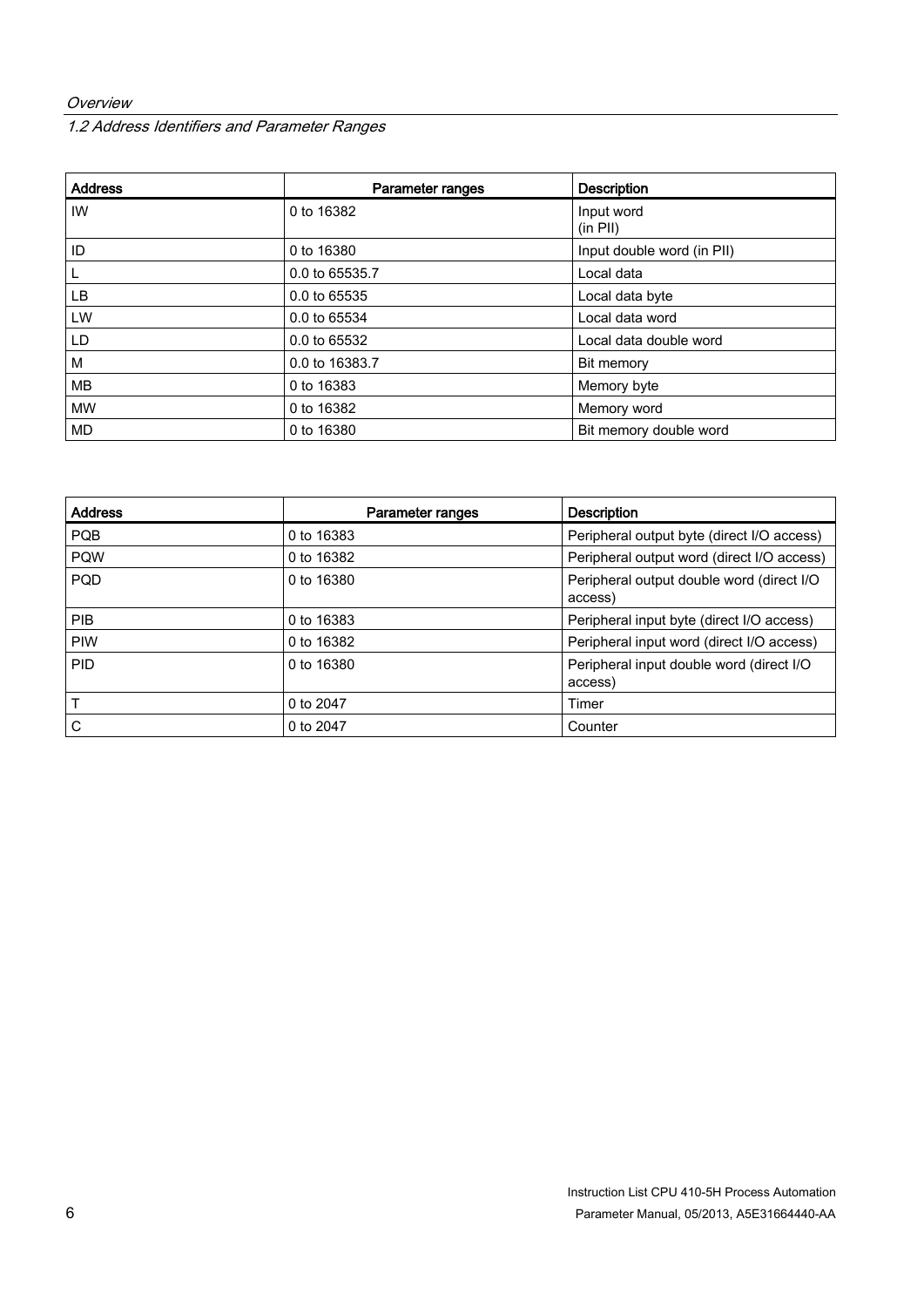## <span id="page-6-0"></span>1.3 Constants

| Constant                         | <b>Description</b>           |
|----------------------------------|------------------------------|
| B#16#                            |                              |
| W#16#                            | Hexadecimal constant         |
| DW#16#                           |                              |
| D#Date                           | IEC date constant            |
| L#Integer                        | 32-bit integer constant      |
| P#Bitpointer                     | Pointer constant             |
| S5T#Time                         | S7 time constant 1)          |
| T#Time                           | Time constant                |
| TOD#Time                         | IEC time constant            |
| C#Count value                    | Counter constant (BCD coded) |
| $2\#n$                           | Binary constant              |
| B (b1, b2) or B (b1, b2, b3, b4) | Constant, 2 or 4 byte        |

Table 1- 2 The following constants are used:

1) For loading the S7 timers

## <span id="page-6-1"></span>1.4 Abbreviations

| Abbreviation | Description                               | Example     |
|--------------|-------------------------------------------|-------------|
| k8           | 8-bit constant                            | 32          |
|              | 0 to 255                                  |             |
| k16          | 16-bit constant                           | 28 131      |
|              | 256 to 32 767                             |             |
| k32          | 32-bit constant                           | 127 624     |
|              | 32 768 to 4 294 967 295                   |             |
| i8           | 8-bit integer                             | $-113$      |
|              | $-128$ to $+127$                          |             |
| i16          | 16-bit integer                            | $+6523$     |
|              | -32768 to +32767                          |             |
| i32          | 32-bit integer                            | $-222222$   |
|              | -2 147 483 648 to +2 147 483 647          |             |
| m            | Pointer constant                          | P#240.3     |
| n            | Binary constant                           | 1001 1100   |
| р            | Hexadecimal constant                      | EA12        |
| LABEL        | Symbolic jump address<br>(max. 4 letters) | <b>DEST</b> |
| a            | Byte address                              |             |

Table 1- 3 The abbreviations are used: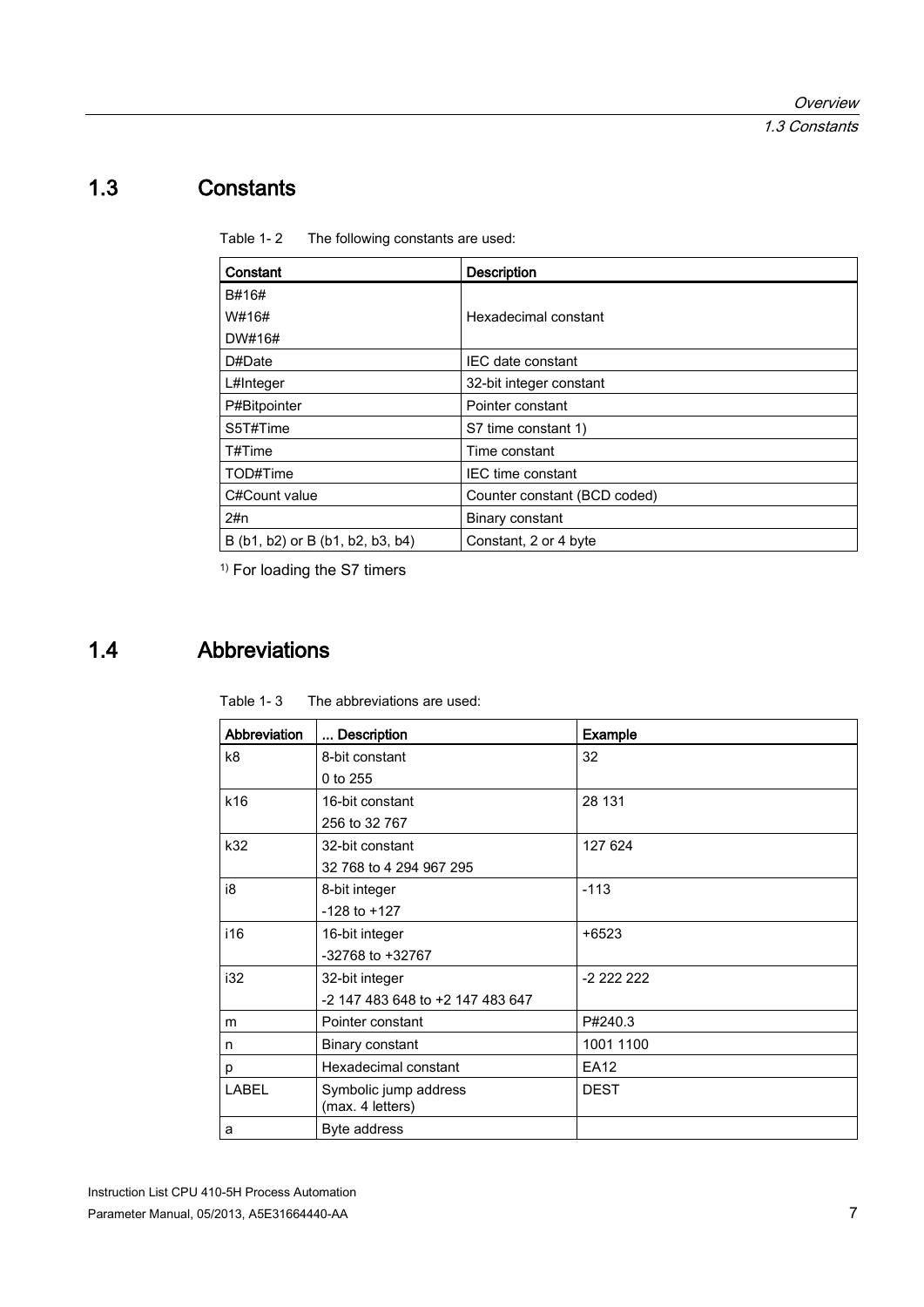#### **Overview**

1.5 Registers

| Abbreviation | Description                        | <b>Example</b>                     |
|--------------|------------------------------------|------------------------------------|
| b            | <b>Bit address</b>                 |                                    |
| с            | Address area (bit)                 | I, Q, M, L, DBX, DIX               |
| d            | Address is in: MD, DBD, DID, or LD |                                    |
| е            | Number is in: MW, DBW, DIW, or LW  |                                    |
|              | Timer/counter number               |                                    |
| g            | Address area                       | IB, QB, PIB, PQB MB, LB, DBB, DIB  |
| h            | Address area                       | IW, QW, PIW, PQW, MW, LW, DBW, DIW |
|              | Address area                       | ID, QD, PID, PAD MD, LD, DBD, DID  |
|              | <b>Block number</b>                |                                    |

## <span id="page-7-0"></span>1.5 Registers

#### ACCU1 and ACCU2 (32 bit)

The accumulators are registers for processing bytes, words or double words. The addresses are loaded into the accumulators, where they are logically gated. The result of the logic operation (RLO) is in ACCU1.

The accumulators are 32 bit long.

Table 1- 4 Designations:

| Accumulator           | <b>Bit</b>         |
|-----------------------|--------------------|
| $ACCUx (x = 1 to 2)$  | <b>Bit 0 to 31</b> |
| ACCU <sub>x</sub> -L  | <b>Bit 0 to 15</b> |
| ACCU <sub>x</sub> -H  | Bit 16 to 31       |
| ACCUx-LL              | Bit 0 to 7         |
| ACCUx-LH              | <b>Bit 8 to 15</b> |
| ACCU <sub>x</sub> -HL | Bit 16 to 23       |
| ACCU <sub>x</sub> -HH | Bit 24 to 31       |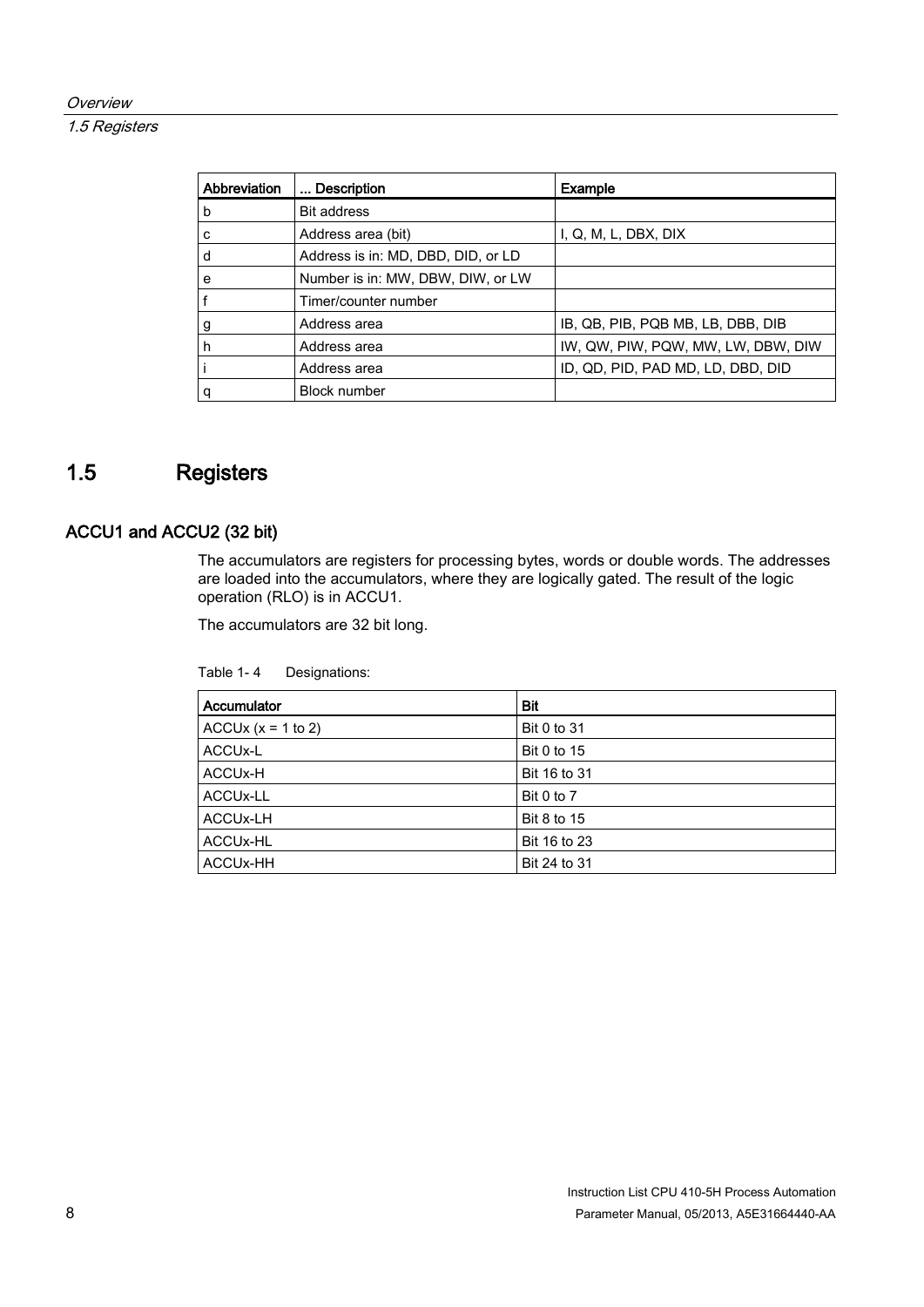#### Address Registers AR1 and AR2 (32 bit)

The address registers contain the areainternal or areacrossing addresses for instructions using indirect addressing. The address registers are 32 bit long.

The areainternal and/or areacrossing addresses have the following syntax:

● Areainternal address:

00000000 00000bbb bbbbbbbb bbbbbxxx

● Areacrossing address:

10000yyy 00000bbb bbbbbbbb bbbbbxxx

Legend for structure of addresses:

- b: Byte address
- x: Bit number
- y: Area identifier (see section: [Examples of Addressing](#page-12-0) (Page [13\)](#page-12-0))

#### <span id="page-8-0"></span>1.6 Status Word

#### Status word (16 bits)

The status word bits are evaluated or set by the instructions. The status word is 16 bits long.

| <b>Bit</b> | Assignment      | <b>Description</b>        |
|------------|-----------------|---------------------------|
| 0          | /FC             | First input bit scan      |
|            | <b>RLO</b>      | Result of logic operation |
| 2          | <b>STA</b>      | <b>Status</b>             |
| 3          | <b>OR</b>       | Or (AND before OR)        |
| 4          | <b>OS</b>       | Stored overflow           |
| 5          | OV              | Overflow                  |
| 6          | CC <sub>0</sub> | Condition code            |
| 7          | CC <sub>1</sub> | Condition code 1          |
| 8          | <b>BR</b>       | <b>Binary result</b>      |
| 9 to 15    | Unassigned      | -                         |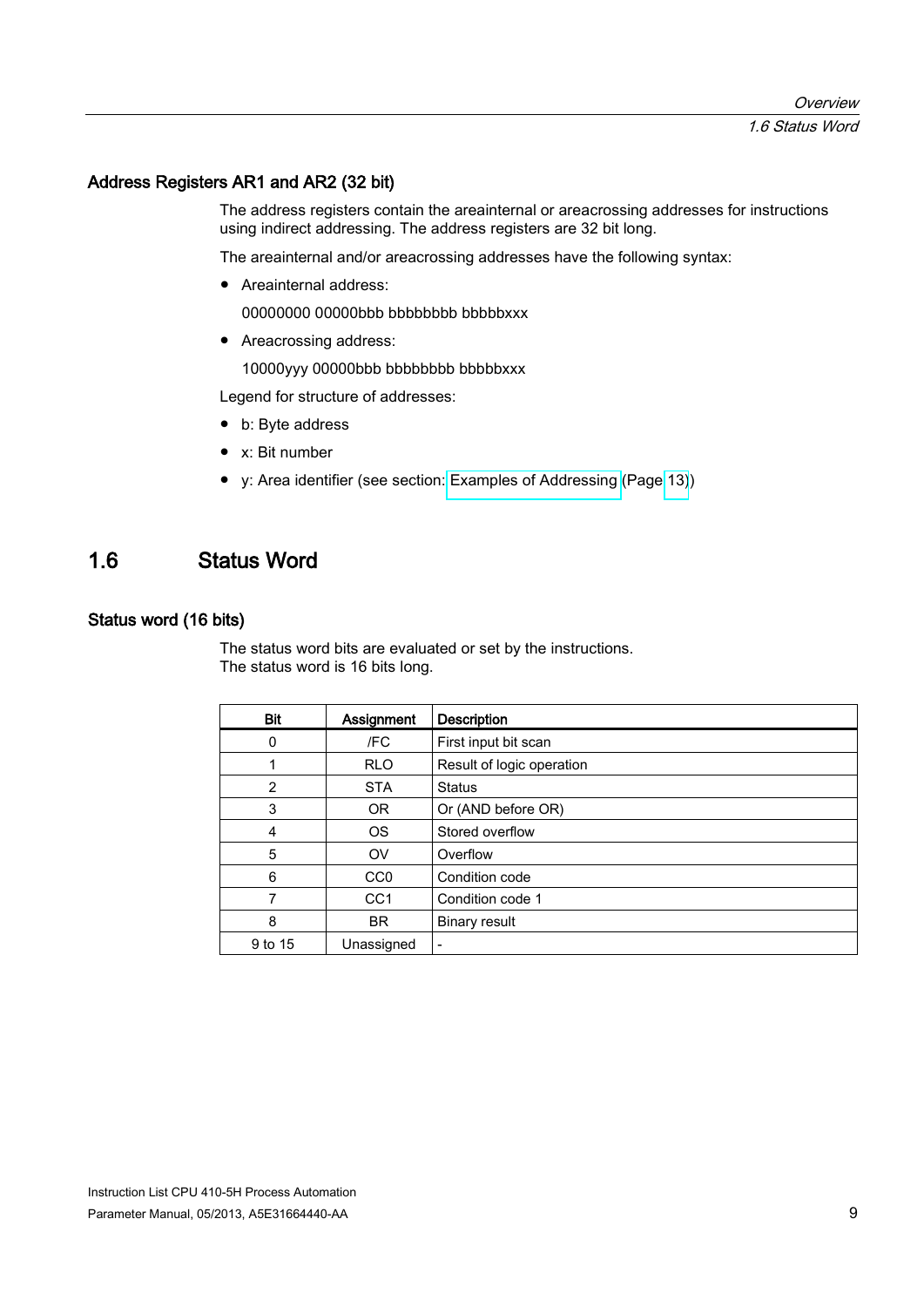**Overview** 

1.6 Status Word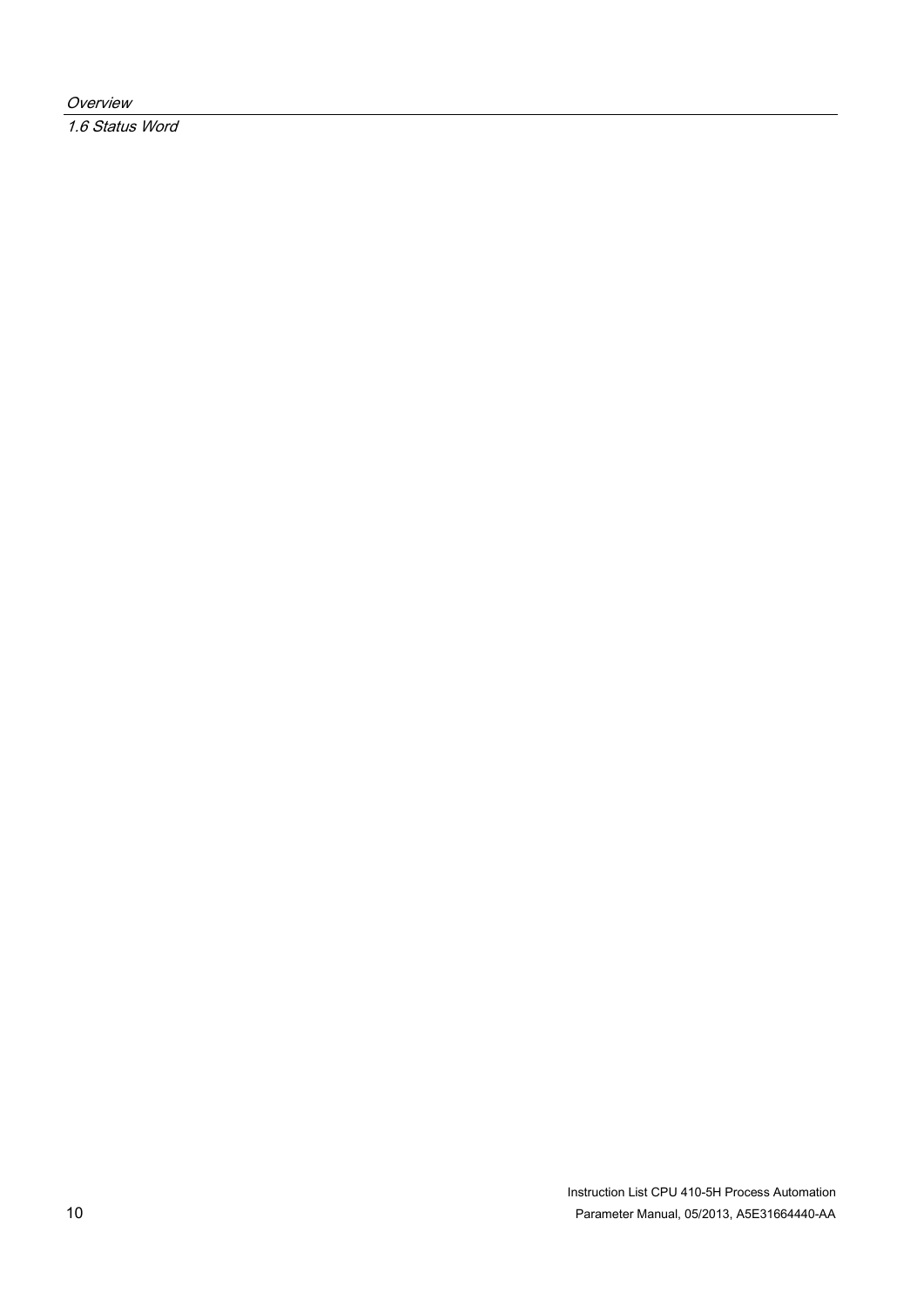# <span id="page-10-0"></span> $\mathsf A$ ddressing  $\mathsf Z$

## <span id="page-10-1"></span>2.1 Address types

|                                           |                                                                                        | 1. access                |                          |                          |                          |                          |                          |                          |                          | 2. access    |             |   |                          |              |              |             |                          |
|-------------------------------------------|----------------------------------------------------------------------------------------|--------------------------|--------------------------|--------------------------|--------------------------|--------------------------|--------------------------|--------------------------|--------------------------|--------------|-------------|---|--------------------------|--------------|--------------|-------------|--------------------------|
|                                           | Commands                                                                               |                          | Q                        | M                        | $\mathsf{P}$             | L                        | DB                       | <b>DI</b>                | $\vee$                   |              | Q           | M | $\mathsf{P}$             | L            | DB           | DI          | $\sf V$                  |
|                                           | A, AN, O, ON, X, XN, =, R, S, FP, FN -                                                 |                          |                          |                          |                          |                          |                          |                          |                          |              |             |   |                          |              |              |             |                          |
| <b>Direct</b>                             | c <sub>0.0</sub>                                                                       |                          |                          |                          |                          |                          |                          |                          |                          | $\mathbf{C}$ | C           | C | $\overline{\phantom{0}}$ | C            | c            | C           | -                        |
| Memory indirect                           | $c$ [AC D 0]                                                                           | $\overline{a}$           | $\overline{a}$           | <b>AC</b>                | $\overline{\phantom{0}}$ | <b>AC</b>                | <b>AC</b>                | <b>AC</b>                | $\overline{a}$           | C            | $\mathbf c$ | C | $\overline{a}$           | $\mathbf c$  | $\mathbf{c}$ | $\mathbf c$ | $\overline{a}$           |
| Memory indirect<br>via block<br>parameter | [#par]                                                                                 | $\equiv$                 | $\equiv$                 |                          | $\overline{\phantom{0}}$ | $\overline{\phantom{0}}$ | —                        | $\overline{\phantom{0}}$ | $\overline{\phantom{0}}$ | C            | $\mathbf c$ | c | <b>RE</b>                | <b>RE</b>    | $\mathbf c$  | c           | $\mathbf c$              |
| Register<br>indirect, area-<br>internal   | c[AR1, P#]<br>c[AR2, P#]                                                               | $\overline{\phantom{0}}$ | $\overline{\phantom{0}}$ |                          |                          |                          | —                        | —                        | $\overline{\phantom{0}}$ | C            | $\mathbf c$ | C | $\overline{\phantom{0}}$ | C            | C            | C           | $\overline{\phantom{0}}$ |
| Register<br>indirect, area-<br>crossing   | [AR1, P#,.]<br>[AR2, P#]                                                               | $\overline{a}$           |                          |                          |                          |                          |                          |                          |                          | C            | c           | C | <b>RE</b>                | C            | C            | C           | $\mathbf c$              |
|                                           | $L, T -$                                                                               |                          |                          |                          |                          |                          |                          |                          |                          |              |             |   |                          |              |              |             |                          |
| <b>Direct</b>                             | cB 0. cW 0.<br>cD <sub>0</sub>                                                         | $\overline{\phantom{0}}$ | —                        | -                        |                          |                          | -                        |                          |                          | C            | c           | c | C                        | $\mathbf{C}$ | $\mathbf{C}$ | $\mathbf c$ | —                        |
| Memory indirect                           | cB[AC D 0]<br>cW[AC D 0]<br>cD]AC D 0]                                                 | $\equiv$                 | $\overline{\phantom{0}}$ | <b>AC</b>                | $\overline{\phantom{0}}$ | <b>AC</b>                | <b>AC</b>                | <b>AC</b>                | $\overline{\phantom{0}}$ | $\mathbf{C}$ | c           | c | C                        | $\mathbf c$  | $\mathbf{C}$ | $\mathbf c$ |                          |
| Memory indirect<br>via block<br>parameter | Bpar, Wpar,<br>Dpar                                                                    | $\qquad \qquad -$        | $\overline{\phantom{0}}$ | -                        |                          | $\overline{\phantom{0}}$ | $\overline{\phantom{0}}$ | $\overline{\phantom{0}}$ | $\overline{\phantom{0}}$ | $\mathbf{C}$ | c           | C | C                        | <b>RE</b>    | $\mathbf{C}$ | C           | $\mathbf c$              |
| Register<br>indirect, area-<br>internal   | cB[AR1, P#]<br>cW[AR1, P#]<br>cD[AR1, P#]<br>cB[AR2, P#]<br>cW[AR2, P#]<br>cD[AR2, P#] | $\overline{\phantom{0}}$ | $\overline{\phantom{0}}$ | -                        |                          |                          | —                        | $\overline{\phantom{0}}$ |                          | C            | c           | C | C                        | C            | c            | C           | $\overline{\phantom{0}}$ |
| Register<br>indirect, area-<br>crossing   | B[AR1, P#]<br>W[AR1, P#]<br>D[AR1, P#]<br>B[AR2, P#]<br>W[AR2, P#]<br>D[AR2, P#]       | $\equiv$                 | $\overline{\phantom{0}}$ | $\overline{\phantom{0}}$ |                          | $\equiv$                 | —                        | $\overline{\phantom{0}}$ | $\overline{\phantom{0}}$ | $\mathbf c$  | c           | C | C                        | C            | C            | c           | $\mathbf c$              |

Table 2- 1 The following address types are used: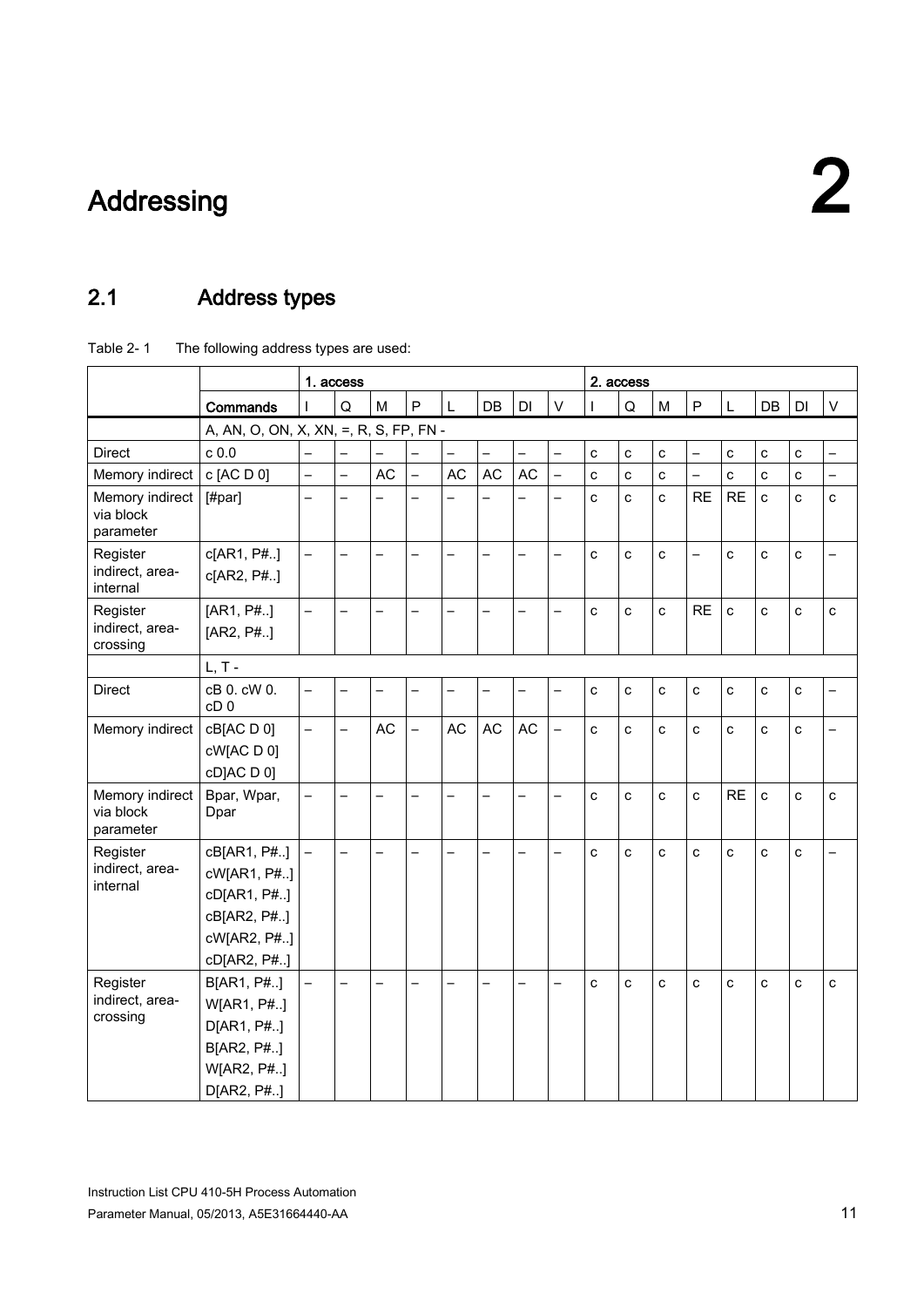#### **Addressing**

2.1 Address types

|                                           |                                                         | 1. access                |                          |                                                |                          | 2. access                |           |                          |                          |    |   |                          |                          |                          |           |                          |        |
|-------------------------------------------|---------------------------------------------------------|--------------------------|--------------------------|------------------------------------------------|--------------------------|--------------------------|-----------|--------------------------|--------------------------|----|---|--------------------------|--------------------------|--------------------------|-----------|--------------------------|--------|
|                                           | Commands                                                |                          | Q                        | M                                              | $\mathsf{P}$             |                          | DB        | DI                       | $\vee$                   |    | Q | M                        | P                        | L                        | <b>DB</b> | <b>DI</b>                | $\vee$ |
|                                           | SP, SE, SD, SS, SF, R, FR, L, LC, A, AN, O, ON, X, XN - |                          |                          |                                                |                          |                          |           |                          |                          |    |   |                          |                          |                          |           |                          |        |
| <b>Direct</b>                             | T <sub>0</sub>                                          | $\overline{\phantom{0}}$ | $\overline{\phantom{0}}$ |                                                | $\overline{\phantom{0}}$ |                          |           |                          | Ξ.                       | —  | - | $\equiv$                 | —                        | $\overline{a}$           | —         | $\overline{\phantom{0}}$ | —      |
| Memory indirect                           | T[AC W 0]                                               | $\rightarrow$            | $\overline{\phantom{0}}$ | <b>AC</b>                                      | $\overline{\phantom{0}}$ | <b>AC</b>                | AC        | <b>AC</b>                | Ξ.                       | —  | — | $\overline{\phantom{0}}$ | —                        | $\overline{\phantom{0}}$ | -         | $\overline{\phantom{0}}$ | —      |
| Memory indirect<br>via block<br>parameter | #Tpar                                                   | $\overline{\phantom{0}}$ | -                        | -                                              | -                        |                          |           | -                        | -                        |    | - |                          |                          |                          | -         |                          |        |
|                                           |                                                         |                          |                          | S, CU, CD, R, FR, L, LC, A, AN, O, ON, X, XN - |                          |                          |           |                          |                          |    |   |                          |                          |                          |           |                          |        |
| <b>Direct</b>                             | C <sub>0</sub>                                          | $\qquad \qquad -$        | -                        |                                                |                          |                          |           | $\overline{\phantom{0}}$ | —                        | -  | — | $\overline{\phantom{0}}$ | —                        | $\equiv$                 | ▃         |                          | -      |
| Memory indirect                           | C[AC W 0]                                               | $\overline{\phantom{0}}$ | $\overline{\phantom{0}}$ | <b>AC</b>                                      | $\equiv$                 | <b>AC</b>                | <b>AC</b> | <b>AC</b>                | —                        | -  | - | —                        | $\overline{\phantom{0}}$ | $\overline{\phantom{0}}$ | -         |                          | -      |
| Memory indirect<br>via block<br>parameter | #Zpar                                                   | $\overline{\phantom{0}}$ | $\overline{\phantom{0}}$ | $\overline{\phantom{0}}$                       | $\overline{\phantom{0}}$ |                          |           | -                        | ▃                        |    | — | -                        |                          |                          |           |                          | -      |
|                                           | UC, CC -                                                |                          |                          |                                                |                          |                          |           |                          |                          |    |   |                          |                          |                          |           |                          |        |
| <b>Direct</b>                             | FB 0. FC 0                                              | $\qquad \qquad -$        | —                        |                                                | $\overline{\phantom{0}}$ | $\overline{\phantom{0}}$ |           | —                        | -                        | ÷, | - | —                        | $\overline{\phantom{0}}$ | $\overline{\phantom{0}}$ | -         |                          | -      |
| Memory indirect                           | FB[AC W 0],<br>FC[AC W 0]                               | $\overline{\phantom{0}}$ | -                        | <b>AC</b>                                      | $\equiv$                 | <b>AC</b>                | <b>AC</b> | <b>AC</b>                | -                        |    | — | -                        |                          |                          | -         |                          |        |
| Memory indirect<br>via block<br>parameter | FBpar,<br>#FCpar                                        | —                        |                          | —                                              | $\overline{\phantom{0}}$ |                          |           |                          |                          |    | — |                          |                          |                          |           |                          |        |
|                                           | OPN-                                                    |                          |                          |                                                |                          |                          |           |                          |                          |    |   |                          |                          |                          |           |                          |        |
| <b>Direct</b>                             | DB 0, DI 0                                              | $\overline{\phantom{0}}$ | —                        | -                                              | $\qquad \qquad -$        | $\overline{\phantom{0}}$ | —         | $\overline{\phantom{0}}$ | —                        | -  | - | —                        | $\overline{\phantom{0}}$ | $\overline{\phantom{0}}$ | -         | ╾                        | -      |
| Memory indirect                           | DB[AC W 0],<br>DI[AC W 0]                               | $\overline{\phantom{0}}$ | —                        | <b>AC</b>                                      | $\equiv$                 | <b>AC</b>                | AC        | <b>AC</b>                | $\overline{\phantom{0}}$ |    | — | -                        |                          | $\equiv$                 | ╾         |                          | -      |
| Memory indirect<br>via block<br>parameter | DBpar,<br>#FCpar <sup>1)</sup>                          |                          |                          |                                                |                          |                          |           |                          |                          |    |   |                          |                          |                          |           |                          |        |

<sup>1)</sup> The STL syntax prohibits opening the 2nd data block as block parameter.

#### Definition of abbreviations

- $\bullet$  c= address range (bit)
- AC= range of address memory cell;
- RE= Range error (invalid range)

#### See also

[Abbreviations](#page-6-1) (Page [7\)](#page-6-1)

[Examples of addressing](#page-12-0) (Page [13\)](#page-12-0)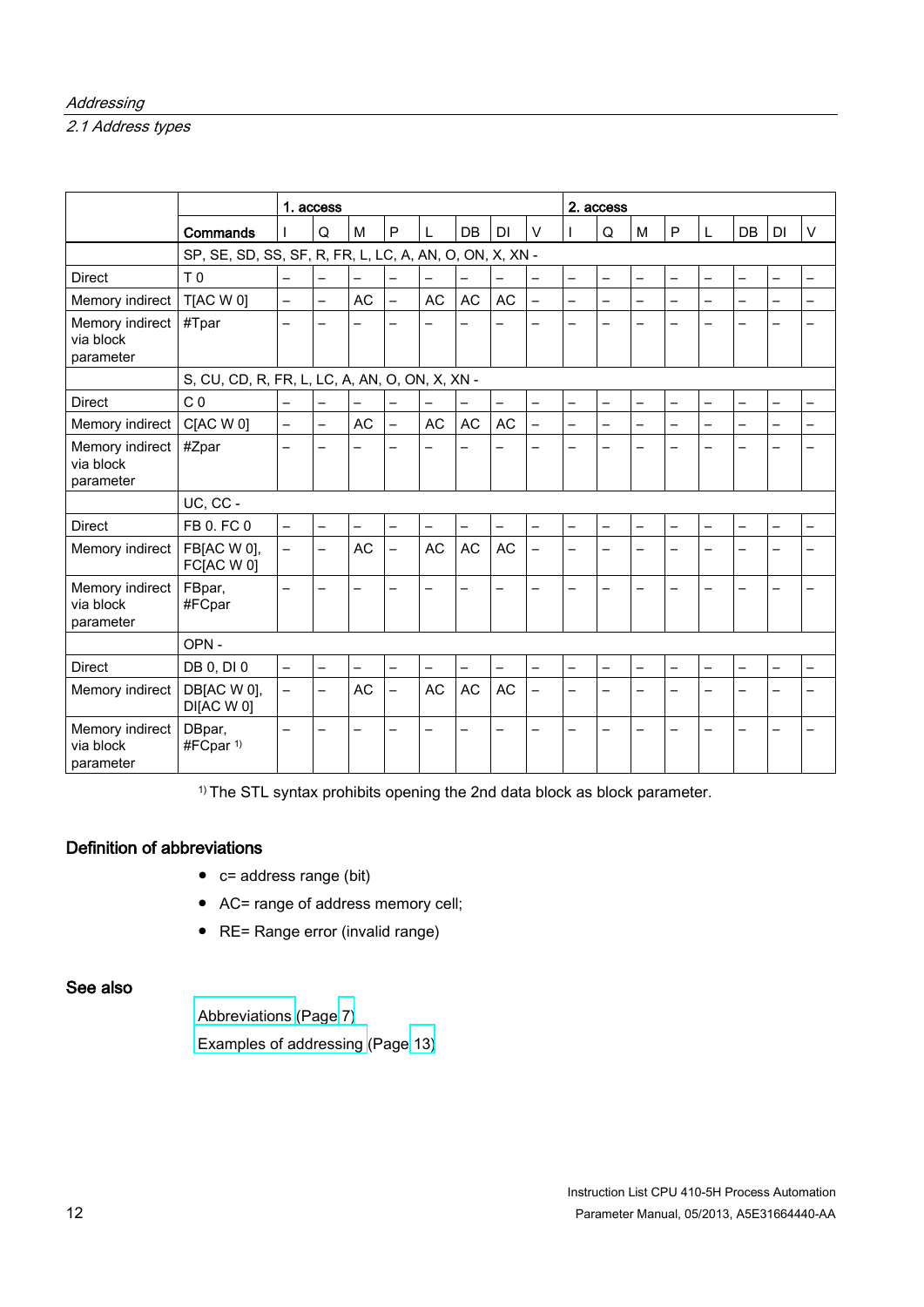## <span id="page-12-0"></span>2.2 Examples of addressing

| <b>Examples of Addressing</b>                 | <b>Description</b>                                                                                         |
|-----------------------------------------------|------------------------------------------------------------------------------------------------------------|
| <b>Immediate Addressing</b>                   |                                                                                                            |
| $L + 27$                                      | Load 16bit integer constant "27" into ACCU1                                                                |
| $L L#-1$                                      | Load 32bit integer constant "-1" into ACCU1                                                                |
| L 2#1010101010101010                          | Load binary constant into ACCU1                                                                            |
| LDW#16#A0F0BCFD                               | Load hexadecimal constant into ACCU1                                                                       |
| L'END'                                        | Load ASCII character into ACCU1                                                                            |
| L T#500 ms                                    | Load time value into ACCU1                                                                                 |
| L C#100                                       | Load count value into ACCU1                                                                                |
| L B#(100,12)                                  | Load 2-byte constant                                                                                       |
| L B#(100,12,50,8)                             | Load 4-byte constant                                                                                       |
| L P#10.0                                      | Load areainternal pointer into ACCU1                                                                       |
| L P#E20.6                                     | Load cross-area pointer into ACCU1                                                                         |
| $L - 2.5$                                     | Load real number into ACCU1                                                                                |
| L D#1995-01-20                                | Load date                                                                                                  |
| L TOD#13:20:33.125                            | Load time of day                                                                                           |
| <b>Direct Addressing</b>                      |                                                                                                            |
| A10.0                                         | ANDing of input bit 0.0                                                                                    |
| LIB1                                          | Load input byte 1 into ACCU1                                                                               |
| L IW 0                                        | Load input word 0 into ACCU1                                                                               |
| LID <sub>0</sub>                              | Load input double word 0 into ACCU1                                                                        |
| <b>Indirect Addressing of Timers/Counters</b> |                                                                                                            |
| SP T [LW 8]                                   | Start timer; the timer number is in local data word 8                                                      |
| CU C [LW 10]                                  | Start counter; the counter number is in local data word 10                                                 |
| <b>AreaInternal MemoryIndirect Addressing</b> |                                                                                                            |
| A I [LD 12]                                   | AND instruction: The address of the input is in local data double word 12 as pointer                       |
| Example:                                      |                                                                                                            |
| L P#22.2                                      |                                                                                                            |
| T LD 12                                       |                                                                                                            |
| A I [LD 12]                                   |                                                                                                            |
| A I [DBD 1]                                   | AND instruction: The address of the input is in data double word 1 of the open DB as pointer               |
| A Q [DID 12]                                  | AND instruction: The address of the output is in data double word 12 of the open instance DB<br>as pointer |
| A Q [MD 12]                                   | AND instruction: The address of the output is in memory double word 12 as pointer                          |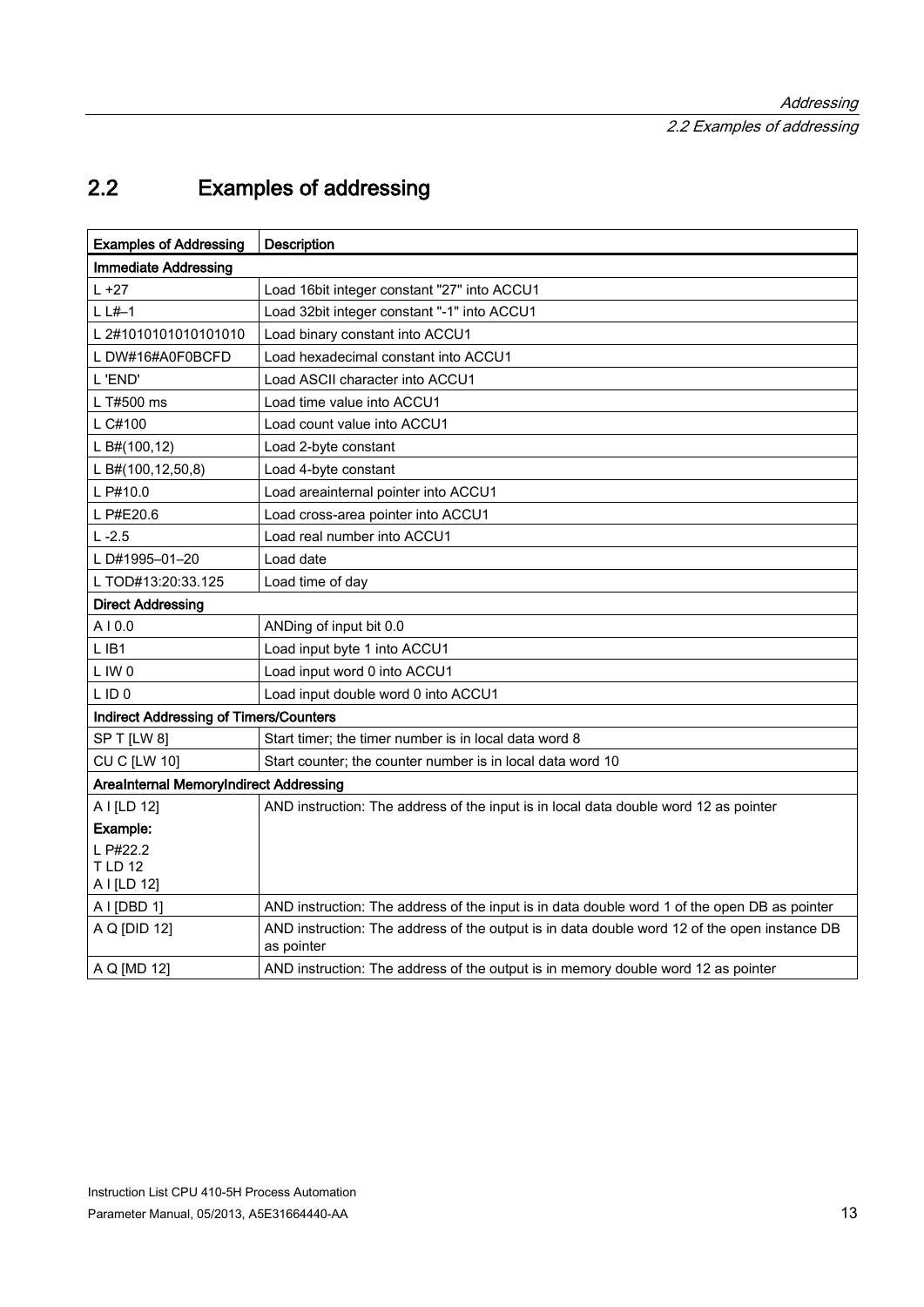2.3 Examples of how to calculate the pointer

| <b>Examples of Addressing</b>               | <b>Description</b>                                                                                                                                       |                      |                       |                                                                                                 |  |  |  |  |  |  |
|---------------------------------------------|----------------------------------------------------------------------------------------------------------------------------------------------------------|----------------------|-----------------------|-------------------------------------------------------------------------------------------------|--|--|--|--|--|--|
| Area-Internal Register-Indirect Addressing  |                                                                                                                                                          |                      |                       |                                                                                                 |  |  |  |  |  |  |
| A I [AR1, P#12.2]                           | AND operation: The address of the input is calculated from the "pointer value in address"<br>register 1+ pointer P#12.2"                                 |                      |                       |                                                                                                 |  |  |  |  |  |  |
| Cross-area, register-indirect addressing 1) |                                                                                                                                                          |                      |                       |                                                                                                 |  |  |  |  |  |  |
|                                             | For cross-area registerindirect addressing, bit 24 to 26 of the address must also contain an<br>area identifier. The address is in the address register. |                      |                       |                                                                                                 |  |  |  |  |  |  |
|                                             | Area ID                                                                                                                                                  | <b>Coding binary</b> | Coding<br>hexadecimal | Area                                                                                            |  |  |  |  |  |  |
|                                             | P                                                                                                                                                        | 1000 0000            | 80                    | I/O area                                                                                        |  |  |  |  |  |  |
|                                             |                                                                                                                                                          | 1000 0001            | 81                    | Input area                                                                                      |  |  |  |  |  |  |
|                                             | Q                                                                                                                                                        | 1000 0010            | 82                    | Output area                                                                                     |  |  |  |  |  |  |
|                                             | м                                                                                                                                                        | 1000 0011            | 83                    | Bit memory area                                                                                 |  |  |  |  |  |  |
|                                             | <b>DB</b>                                                                                                                                                | 1000 0100            | 84                    | Data area                                                                                       |  |  |  |  |  |  |
|                                             | <b>DI</b>                                                                                                                                                | 1000 0101            | 85                    | Instance data area                                                                              |  |  |  |  |  |  |
|                                             |                                                                                                                                                          | 1000 0110            | 86                    | Local data area                                                                                 |  |  |  |  |  |  |
|                                             | VL                                                                                                                                                       | 1000 0111            | 87                    | Predecessor local data area (access to<br>local data of invoking block)                         |  |  |  |  |  |  |
| L B [AR1, P#8.0]                            | AR1 + pointer P#8.0"                                                                                                                                     |                      |                       | Load byte into ACCU1: The address is calculated from the "pointer value in                      |  |  |  |  |  |  |
| A [AR1, P#32.3]                             | P#32.3"                                                                                                                                                  |                      |                       | AND operation: The address is calculated from the "pointer value in address register 1+ pointer |  |  |  |  |  |  |
| <b>Addressing Via Parameters</b>            |                                                                                                                                                          |                      |                       |                                                                                                 |  |  |  |  |  |  |
| A Parameter                                 | Addressing via parameters                                                                                                                                |                      |                       |                                                                                                 |  |  |  |  |  |  |

1) [Logic Instructions with timers and counters](#page-21-1) (Page [22\)](#page-21-1)

### <span id="page-13-0"></span>2.3 Examples of how to calculate the pointer

Example for sum of bit addresses ≤7:

LAR1 P#8.2 A I [AR1,P#10.2] Result: Input 18.4 is addressed (by adding the byte and bit addresses)

Example for sum of bit addresses >7: L P#10.5 LAR1 A I [AR1,P#10.7] Result: Input 21.4 is addressed (by adding the byte and bit addresses with carry)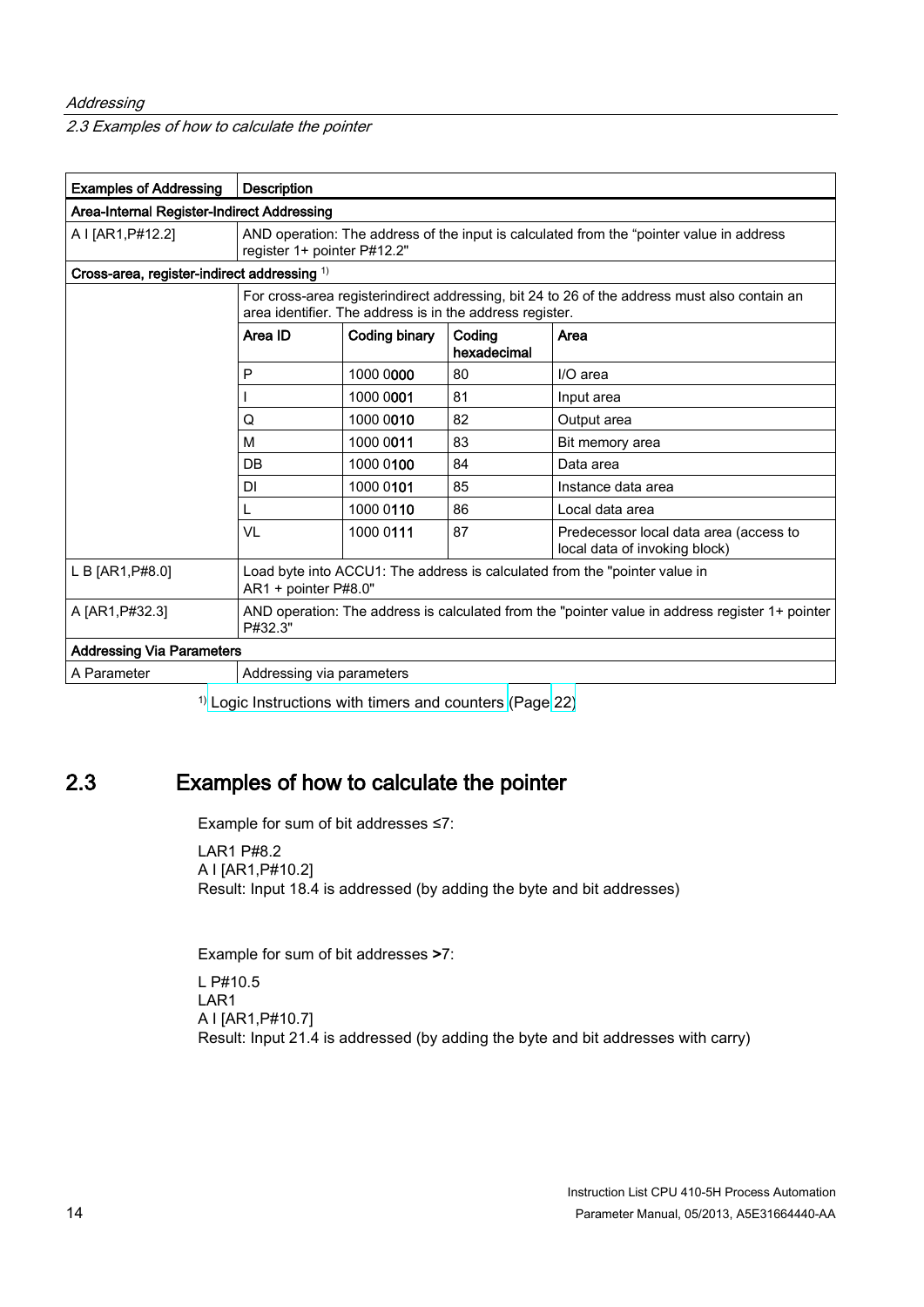2.4 Execution Times with Indirect Addressing

### <span id="page-14-0"></span>2.4 Execution Times with Indirect Addressing

An instruction using indirect addressing consists of two parts:

Part 1: Loading the instruction address

Part 2: Executing the instruction

This means that when you are working with indirect addresses, you must also calculate the execution time of an instruction from these two parts.

#### Calculating the Execution Time

The total execution time is calculated as follows:

Execution time for loading the instruction address

- + Execution time of the instruction
- = Total execution time of the instruction

The execution times given in chapter "List of instructions" are the execution times for the second part of an instruction, i.e., for the actual execution of an instruction.

You must then add the time required for loading the address to this execution time (see following table).

The following table indicates the execution times for loading the address depending on the location of the address.

| Address is in                        | <b>Execution time in ns</b> |
|--------------------------------------|-----------------------------|
| Bit memory address area M            |                             |
| Word                                 | 15                          |
| Double word                          | 15                          |
| Data block DB/DI                     |                             |
| Word                                 | 18.75                       |
| Double word                          | 18.75                       |
| Local data area L                    |                             |
| Word                                 | 15                          |
| Double word                          | 15                          |
| AR1/AR2 (area-internal)              | 0.0 <sup>1</sup>            |
| AR1/AR2 (cross-area)                 | 0.0 <sup>1</sup>            |
| Parameter (word) for:                |                             |
| Timers<br>$\bullet$                  | 18.75                       |
| Counters<br>$\bullet$                | 18.75                       |
| <b>Block calls</b><br>$\bullet$      | 18.75                       |
| Parameter (double word) for          |                             |
| Bits, bytes, words, and double words | 18.75                       |

1) Address registers AR1/AR2 do not need to be loaded in separate cycles for addressing

You will find a few examples here for calculating the execution times for the various methods of indirect addressing.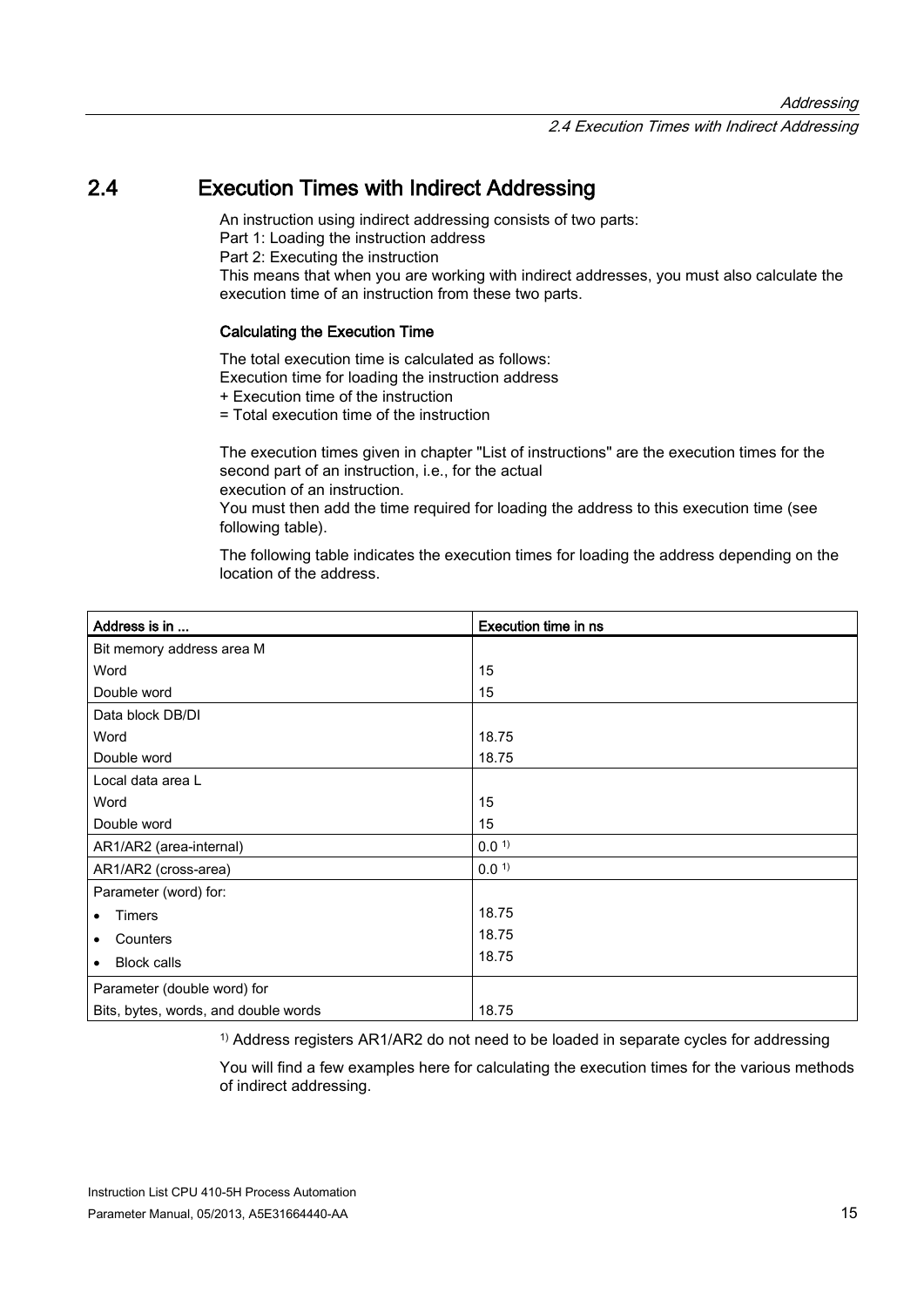#### **Addressing**

2.4 Execution Times with Indirect Addressing

● Calculating the execution time for cross-area registerindirect addressing Example: U [AR1, P#23.1] ... with I 1.0 in AR1 with CPU 410

Step 1: Loading of the content of DBD 12 (time required is in the above table)

| Address is in             | Execution time in ns |
|---------------------------|----------------------|
| Bit memory address area M |                      |
| Word                      | 18.75                |
| Double word               | 18.75                |
| Data block DB/DI          |                      |
| Double word               | 46.88                |

Step 2: ANDing of the addressed input

| Execution time in ns |                      |  |  |  |  |  |  |  |
|----------------------|----------------------|--|--|--|--|--|--|--|
| Direct addressing    | Indirect addressing  |  |  |  |  |  |  |  |
| 18.75                | Time for AI $46.88+$ |  |  |  |  |  |  |  |
|                      |                      |  |  |  |  |  |  |  |

Total execution time 46.88 ns + 18.75 ns  $= 65.63$  ns

● Calculating the execution time for area-internal memory-indirect addressing Example: A I [DBD 12] with CPU 410

Step 1: Loading of the content of DBD 12 (time required is in table above)

| Address is in        | <b>Execution time in ns</b> |  |  |  |  |  |
|----------------------|-----------------------------|--|--|--|--|--|
|                      |                             |  |  |  |  |  |
| AR1/AR2 (cross-area) | 0.00                        |  |  |  |  |  |
|                      |                             |  |  |  |  |  |

Step 2: ANDing of the addressed input

|                   | Execution time in ns |  |  |  |  |  |  |  |  |  |
|-------------------|----------------------|--|--|--|--|--|--|--|--|--|
| Direct addressing | Indirect addressing  |  |  |  |  |  |  |  |  |  |
| 13,25             | Time for AI $0+$     |  |  |  |  |  |  |  |  |  |
|                   |                      |  |  |  |  |  |  |  |  |  |

Total execution time  $0$  ns + 13.25 ns  $= 13.25$  ns

#### See also

[Bit logic instructions](#page-17-1) (Page [18\)](#page-17-1)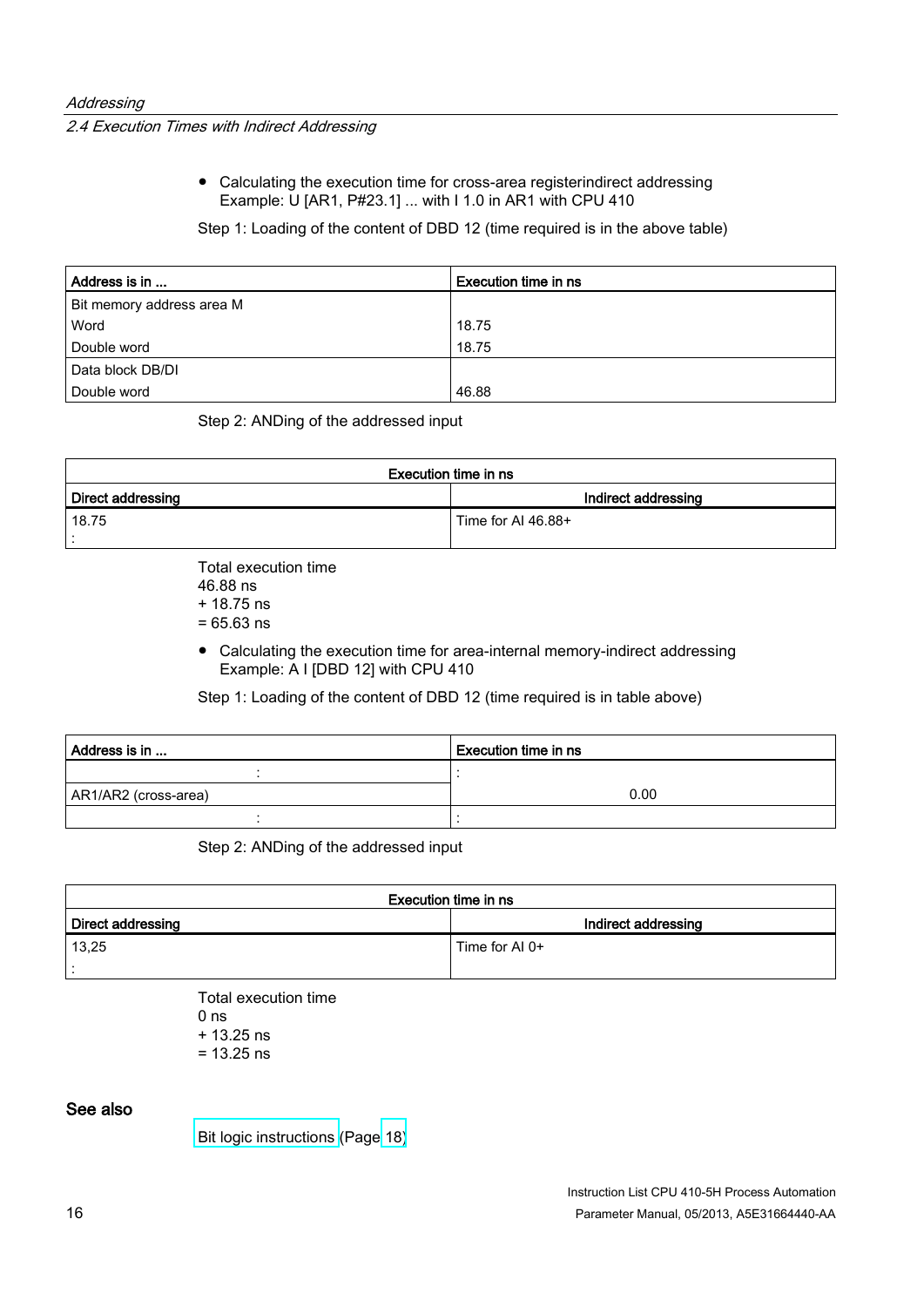# <span id="page-16-0"></span>Instruction list  $\mathbf 3$

This section contains the complete list of CPU 410-5H Process Automation instructions. The descriptions have been kept as concise as possible.

#### **Note**

#### Execution times

For indirect addressing and special addresses, you have to also add to the execution times a time for loading of the address or the respective address.

See also:

- [Examples of addressing](#page-12-0) (Page [13\)](#page-12-0)
- [Address types](#page-10-1) (Page [11\)](#page-10-1)

#### Additional information

Detailed descriptions of the function are included in the STEP 7 reference manuals.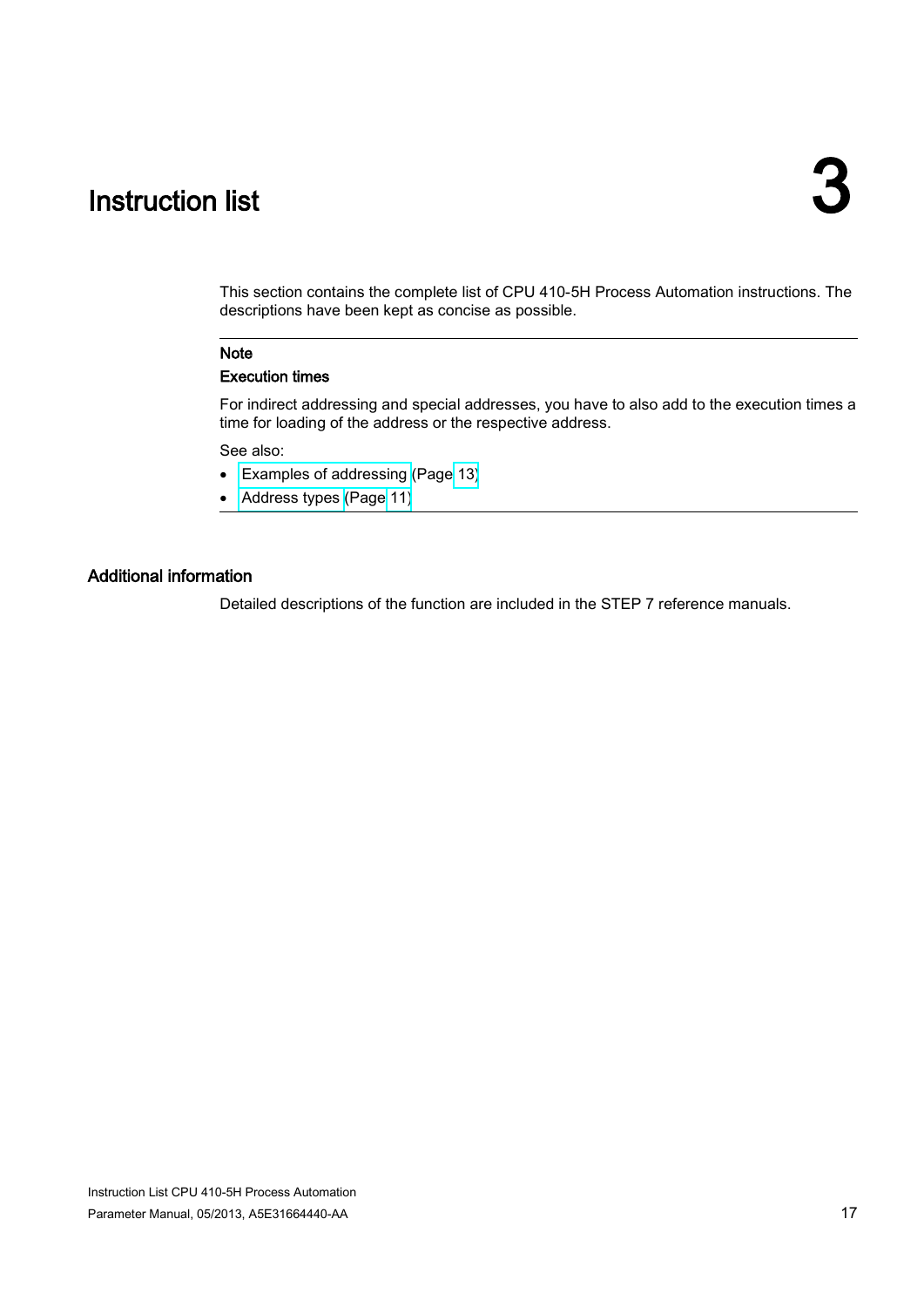3.1 Logic instructions

## <span id="page-17-1"></span><span id="page-17-0"></span>3.1 Logic instructions

#### 3.1.1 Bit logic instructions

All logic operations generate a result of logic operation (new RLO). The first instruction in a logic string generates the new RLO from the

signal state scanned. The subsequent logic operations generate the new RLO from the signal state scanned and the old RLO. The logic string ends with an instruction that limits the RLO (e.g., a memory instruction); that is, the /FC bit is set to zero.

| <b>Instruction</b> | <b>Address</b>                            | <b>Description</b>                                       | Length in words | <b>Execution time in ns</b> |
|--------------------|-------------------------------------------|----------------------------------------------------------|-----------------|-----------------------------|
| A/AN               |                                           | AND/AND-NOT                                              |                 |                             |
|                    | $I/Q$ a.b                                 | Input/output                                             | $1^{2}$ /2      | 7.5                         |
|                    | M a.b                                     | Bit memory                                               | $1^{3}$ /2      | 7.5                         |
|                    | L a.b                                     | Local data bit                                           | 2               | 7.5                         |
|                    | DBX a.b                                   | Data bit                                                 | 2               | 11.25                       |
|                    | DIX a.b                                   | Instance data bit                                        | $\overline{2}$  | 11.25                       |
|                    | c[d]                                      | Memory-indirect, area-<br>internal <sup>1)</sup>         | $\overline{2}$  | $7.5^{+}/11.25^{+}$         |
|                    | $c$ [AR1, $m$ ]<br>$c$ [AR2,m]<br>[AR1,m] | Register-indirect, area-<br>internal (AR1) <sup>1)</sup> | $\overline{2}$  | $7.5^{+}/11.25^{+}$         |
|                    |                                           | Register-indirect, area-<br>internal (AR2) <sup>1)</sup> | $\overline{2}$  | $7.5^{+}/11.25^{+}$         |
|                    |                                           | Cross-area (AR1) <sup>1)</sup>                           | 2               | $7.5^{+}/11.25^{+}$         |
|                    | [AR2,m]                                   | Cross-area (AR2) <sup>1)</sup>                           | 2               | $7.5^{+}/11.25^{+}$         |
|                    | Parameter                                 | Via parameter <sup>1)</sup>                              | $\overline{2}$  | $7.5^{+}/11.25^{+}$         |

1) I, Q, M, L / DB, DI

2) With direct addressing; address range 0 to 127

3) With direct addressing; address range 0 to 255

+ Plus time for loading the address (see [Execution Times with Indirect Addressing](#page-14-0) (Page [15\)](#page-14-0))

| Status word for: A, AN  | BR | CC <sub>1</sub>          | CC <sub>0</sub> | OV                       | OS                       | <b>OR</b> | <b>STA</b>               | <b>RLO</b> | /FC |
|-------------------------|----|--------------------------|-----------------|--------------------------|--------------------------|-----------|--------------------------|------------|-----|
| Instruction depends on: | -  | $\overline{\phantom{0}}$ | -               | $\overline{\phantom{a}}$ | $\overline{\phantom{a}}$ | Yes       | $\overline{\phantom{0}}$ | Yes        | Yes |
| Instruction affects:    | -  | $\overline{\phantom{0}}$ | -               | $\overline{\phantom{a}}$ | $\overline{\phantom{a}}$ | Yes       | Yes                      | Yes        |     |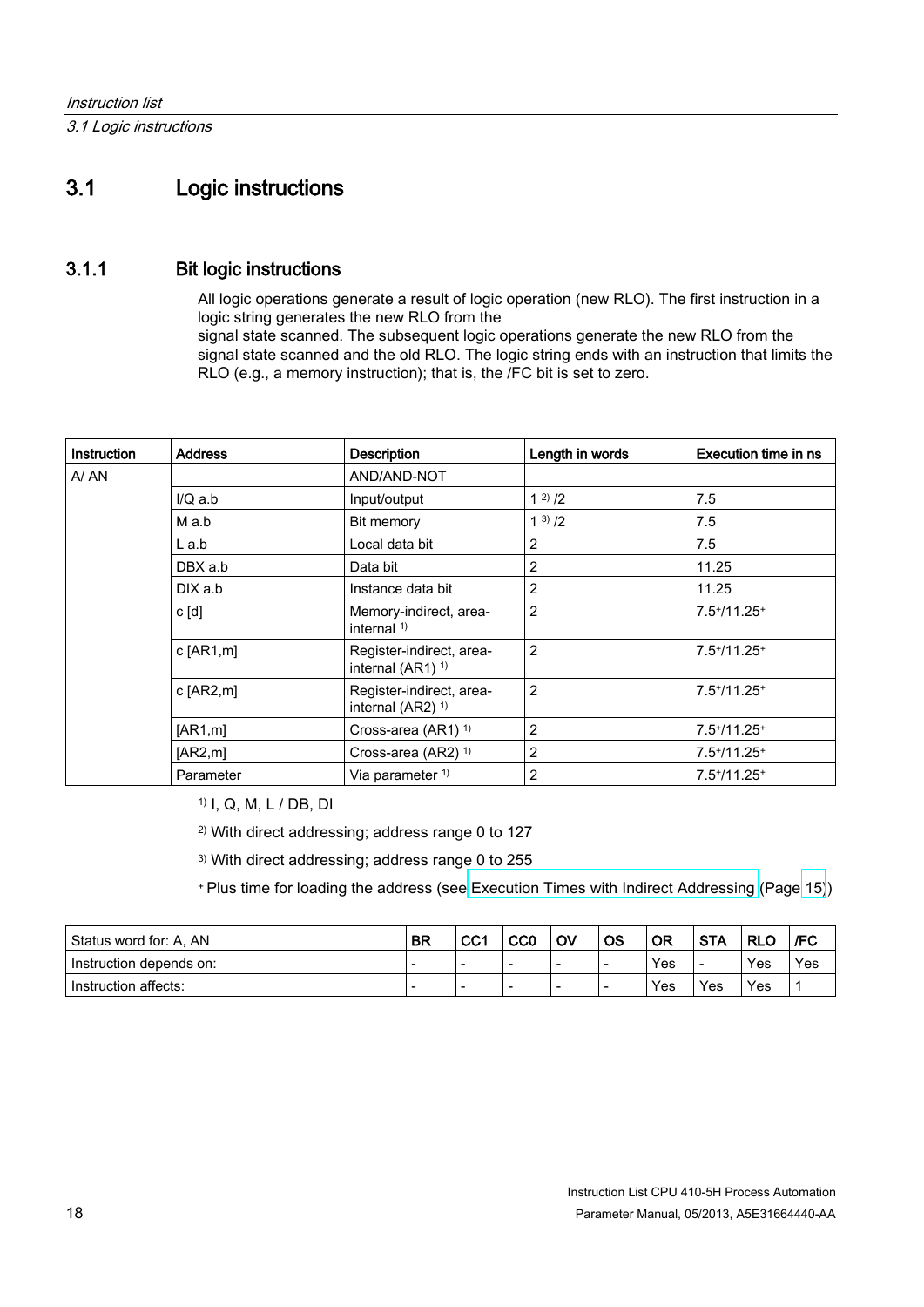Instruction list

3.1 Logic instructions

| <b>Instruction</b> | <b>Address</b>  | <b>Description</b>                                       | Length in words | Execution time in ns. |  |
|--------------------|-----------------|----------------------------------------------------------|-----------------|-----------------------|--|
| O/ON               |                 | OR/OR-NOT                                                |                 |                       |  |
|                    | $I/Q$ a.b       | Input/output                                             | $1^{2}$ /2      | 7.5                   |  |
|                    | M a.b           | Bit memory                                               | $1^{3}$ /2      | 7.5                   |  |
|                    | L a.b           | Local data bit                                           | 2               | 7.5                   |  |
|                    | DBX a.b         | Data bit                                                 | 2               | 11.25                 |  |
|                    | $DIX$ a.b       | Instance data bit                                        | 2               | 11.25                 |  |
|                    | c[d]            | Memory-indirect, areainternal<br>1)                      | $\overline{2}$  | $7.5^{+}/11.25^{+}$   |  |
|                    | $c$ [AR1, $m$ ] | Register-indirect, areainternal<br>$(AR1)$ <sup>1)</sup> | $\overline{2}$  | $7.5^{+}/11.25^{+}$   |  |
|                    | $c$ [AR2, $m$ ] | Register-indirect, areainternal<br>$(AR2)$ <sup>1)</sup> | $\overline{2}$  | $7.5^{+}/11.25^{+}$   |  |
|                    | [AR1,m]         | Cross-area (AR1) <sup>1)</sup>                           | $\overline{2}$  | $7.5^{+}/11.25^{+}$   |  |
|                    | [AR2,m]         | Cross-area (AR2) <sup>1)</sup>                           | 2               | $7.5^{+}/11.25^{+}$   |  |
|                    | Parameter       | Via parameter <sup>1)</sup>                              | 2               | $7.5^{+}/11.25^{+}$   |  |

| Status word for: O, ON  | BR                       | $\sim$<br>ו שט           | CC <sub>0</sub>          | OV                       | OS                       | <b>OR</b> | <b>STA</b>               | <b>RLC</b> | /FC |
|-------------------------|--------------------------|--------------------------|--------------------------|--------------------------|--------------------------|-----------|--------------------------|------------|-----|
| Instruction depends on: | $\overline{\phantom{a}}$ | $\overline{\phantom{a}}$ | $\overline{\phantom{a}}$ | $\overline{\phantom{0}}$ | $\overline{\phantom{a}}$ |           | $\overline{\phantom{0}}$ | Yes        | Yes |
| Instruction affects:    | $\overline{\phantom{a}}$ | $\overline{\phantom{a}}$ | $\overline{\phantom{a}}$ | $\overline{\phantom{0}}$ | $\overline{\phantom{0}}$ |           | Yes                      | Yes        |     |

1) I, Q, M, L / DB, DI

2) With direct addressing; address range 0 to 127

3)With direct addressing; address range 0 to 255

+ Plus time for loading the address (see [Execution Times with Indirect Addressing](#page-14-0) (Page [15\)](#page-14-0))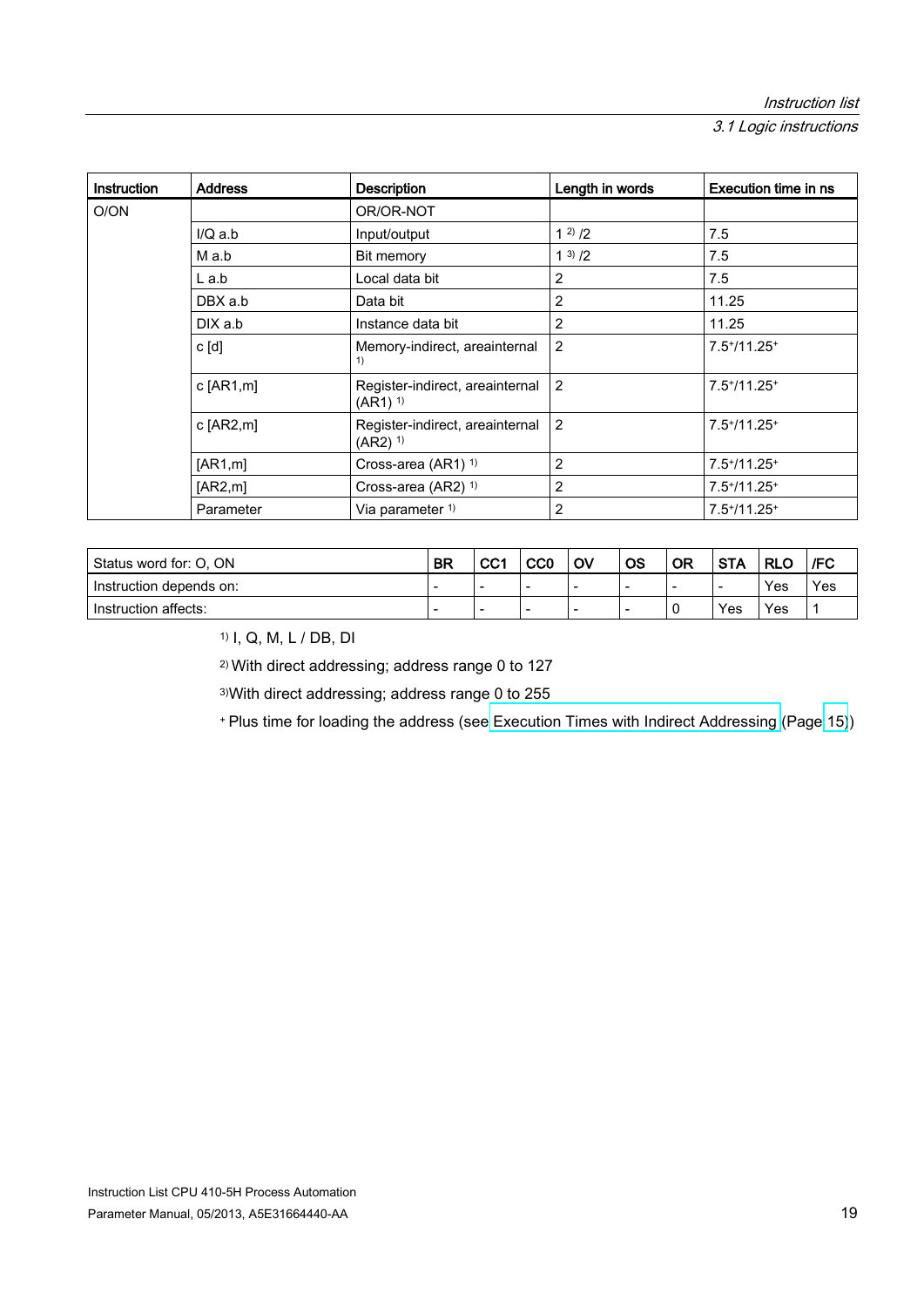#### Instruction list

3.1 Logic instructions

| <b>Instruction</b> | <b>Address</b>  | <b>Description</b>                                       | Length in words | <b>Execution time in ns</b> |
|--------------------|-----------------|----------------------------------------------------------|-----------------|-----------------------------|
| X/XN               |                 | EXCLUSIVE-OR/<br>EXCLUSIVE-OR-NOT                        |                 |                             |
|                    | $I/Q$ a.b       | Input/output                                             | $\overline{2}$  | 7.5                         |
|                    | M a.b           | Bit memory                                               | $\overline{2}$  | 7.5                         |
|                    | L a.b           | Local data bit                                           | 2               | 7.5                         |
|                    | DBX a.b         | Data bit                                                 | $\overline{2}$  | 11.25                       |
|                    | $DIX$ a.b       | Instance data bit                                        | $\overline{2}$  | 11.25                       |
|                    | c[d]            | Memory-indirect, areainternal <sup>1)</sup>   2          |                 | $7.5^{+}/11.25^{+}$         |
|                    | $c$ [AR1, $m$ ] | Register-indirect, areainternal<br>$(AR1)$ <sup>1)</sup> | 2               | $7.5^{+}/11.25^{+}$         |
|                    | $c$ [AR2, $m$ ] | Register-indirect, areainternal<br>(AR2) <sup>1)</sup>   | $\overline{2}$  | $7.5^{+}/11.25^{+}$         |
|                    | [AR1,m]         | Cross-area (AR1) <sup>1)</sup>                           | $\overline{2}$  | $7.5^{+}/11.25^{+}$         |
|                    | [AR2,m]         | Cross-area (AR2) <sup>1)</sup>                           | 2               | $7.5^{+}/11.25^{+}$         |
|                    | Parameter       | Via parameter <sup>1)</sup>                              | $\overline{2}$  | $7.5^{+}/11.25^{+}$         |

| Status word for: X, XN, | <b>BR</b> | CC <sub>1</sub>          | CC <sub>0</sub>          | <b>OV</b>                | OS | <b>OR</b>                | <b>STA</b>               | <b>RLC</b> | /FC |
|-------------------------|-----------|--------------------------|--------------------------|--------------------------|----|--------------------------|--------------------------|------------|-----|
| Instruction depends on: |           | $\overline{\phantom{a}}$ | $\overline{\phantom{0}}$ | $\overline{\phantom{0}}$ | -  | $\overline{\phantom{0}}$ | $\overline{\phantom{a}}$ | Yes        | Yes |
| Instruction affects:    |           | $\overline{\phantom{a}}$ | $\overline{\phantom{0}}$ | -                        |    |                          | Yes                      | Yes        |     |

1) I, Q, M, L / DB, DI

+ Plus time for loading the address (see [Execution Times with Indirect Addressing](#page-14-0) (Page [15\)](#page-14-0) )

#### See also

[Address types](#page-10-1) (Page [11\)](#page-10-1)

[Logic Instructions with Timers and Counters](#page-21-1) (Page [22\)](#page-21-1)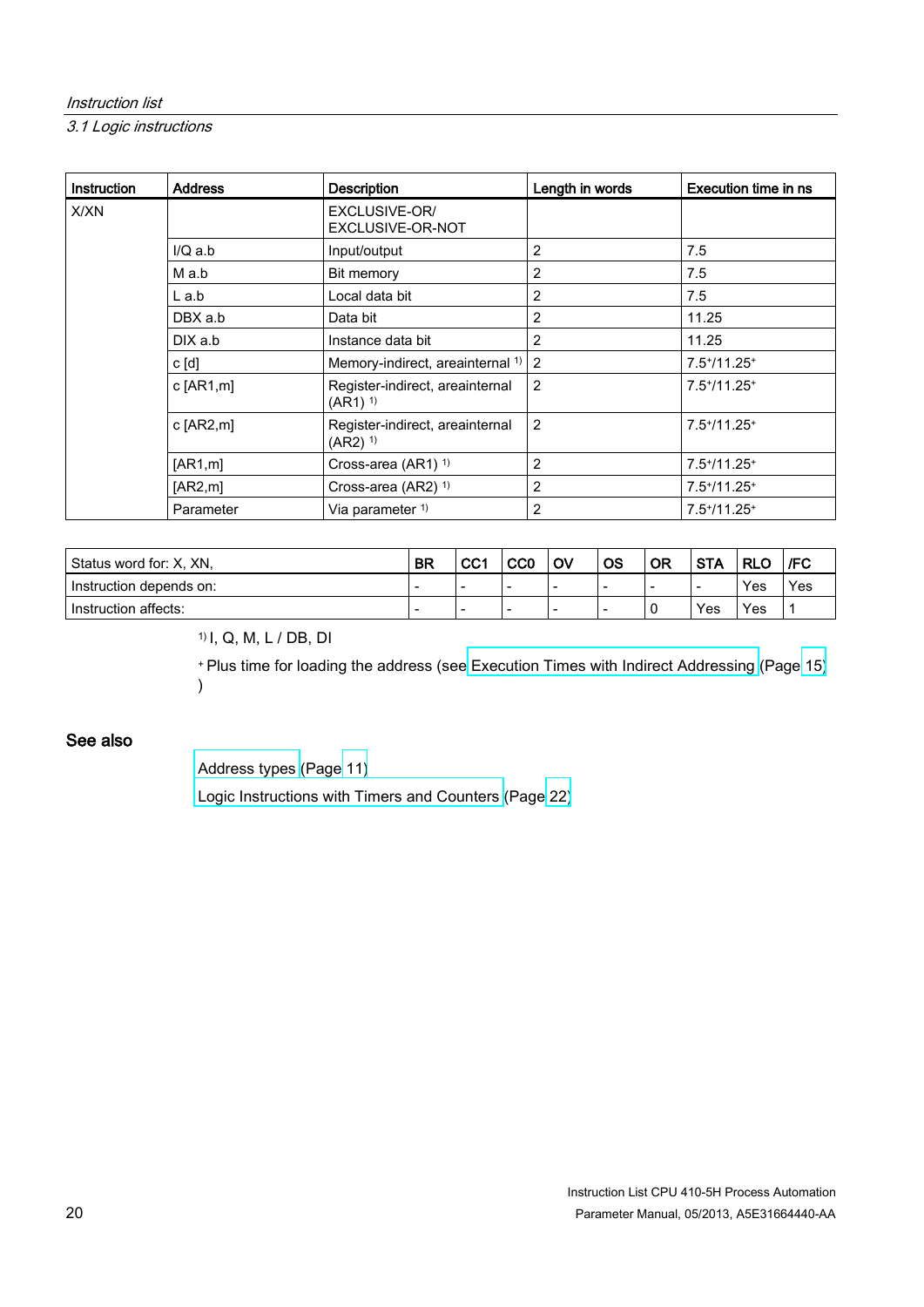#### <span id="page-20-0"></span>3.1.2 Bit logic instructions with parenthetical expressions

Saving of the RLO and OR bits and the relevant function identifier (A, AN, ...) to the nesting stack. Seven nesting levels are possible per block. After the right parenthesis, the logic operation indicated by the function identifier is performed on the saved RLO and the current RLO; the current OR is overwritten with the saved OR.

| Instruction     | <b>Address</b> | <b>Description</b>                   | Length in words | Execution time in ns |
|-----------------|----------------|--------------------------------------|-----------------|----------------------|
| A١              |                | AND left parenthesis                 |                 | 7.5                  |
| AN(             |                | AND NOT left parenthesis             |                 | 7.5                  |
| O(              |                | OR left parenthesis                  |                 | 7.5                  |
| ON <sub>(</sub> |                | OR NOT left parenthesis              |                 | 7.5                  |
|                 |                | <b>EXCLUSIVE OR left parenthesis</b> |                 | 7.5                  |
| XN <sub>(</sub> |                | EXCLUSIVE OR NOT left parenthesis    |                 | 7.5                  |

| Status word for: A(, AN(, O(, ON(, X(, XN(, | <b>BR</b>                | CC <sub>1</sub>          | CC <sub>0</sub>          | OV | OS | <b>OR</b> | <b>STA</b>               | <b>RLC</b> | /FC |
|---------------------------------------------|--------------------------|--------------------------|--------------------------|----|----|-----------|--------------------------|------------|-----|
| Instruction depends on:                     | $\overline{\phantom{a}}$ | $\overline{\phantom{0}}$ | $\overline{\phantom{a}}$ |    |    | Yes       | $\overline{\phantom{0}}$ | Yes        | Yes |
| Instruction affects:                        | $\overline{\phantom{a}}$ | $\overline{\phantom{0}}$ | $\overline{\phantom{a}}$ |    | -  |           |                          |            |     |

| Instruction | <b>Address</b> | <b>Description</b>                   | Length in words | Execution time in ns |
|-------------|----------------|--------------------------------------|-----------------|----------------------|
|             |                | Right parenthesis, removing an entry |                 | ن. ا                 |
|             |                | from the nesting stack.              |                 |                      |

| Status word for: ),     | <b>BR</b>                | $\sim$<br>וטט | CC <sub>0</sub> | ov | <b>OS</b> | <b>OR</b> | ' STA | <b>RLC</b> | /FC |
|-------------------------|--------------------------|---------------|-----------------|----|-----------|-----------|-------|------------|-----|
| Instruction depends on: |                          | -             | -               |    |           | -         | . .   | Yes        |     |
| Instruction affects:    | $\overline{\phantom{0}}$ | -             | -               |    |           | Yes       |       | Yes        |     |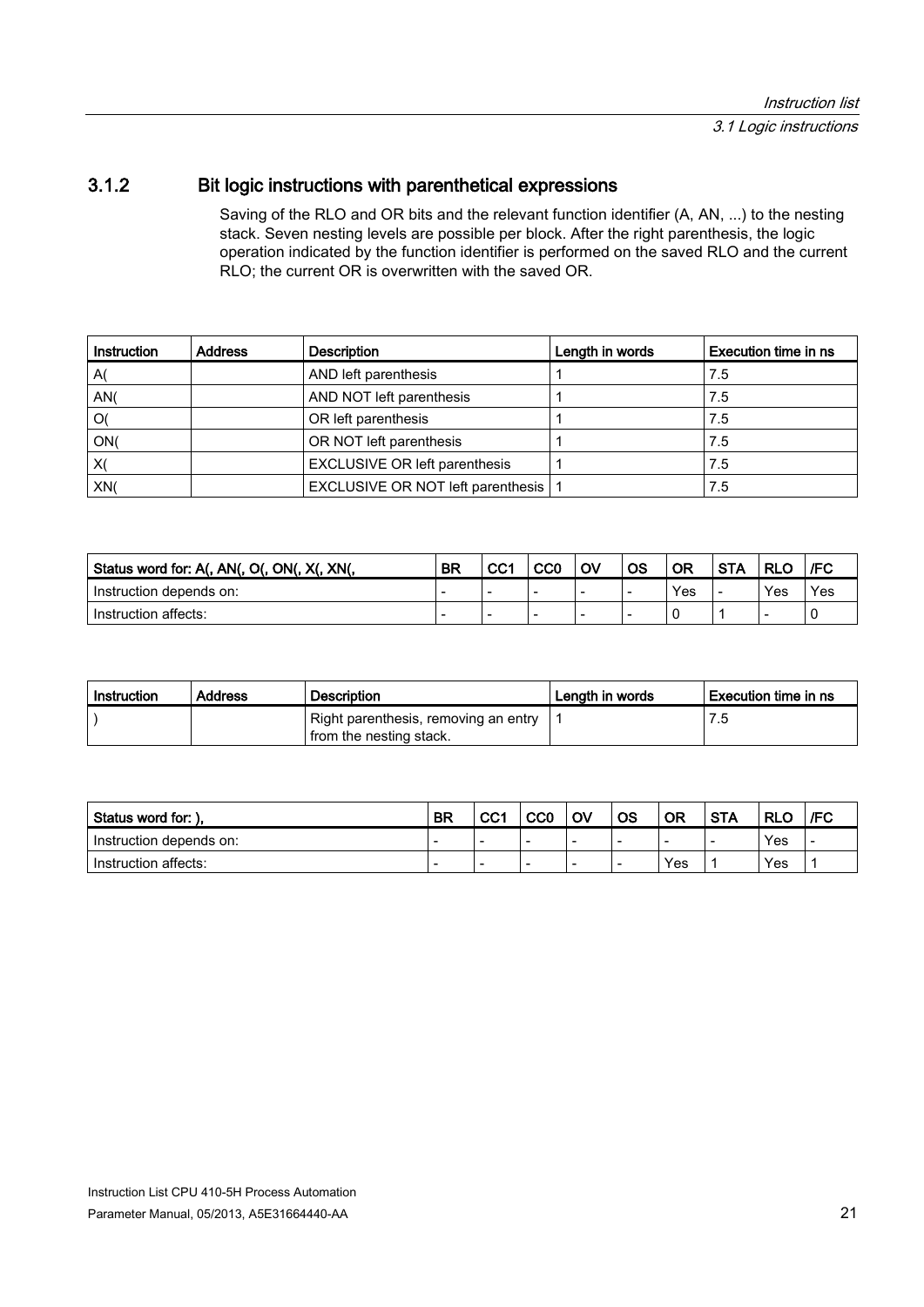3.1 Logic instructions

#### <span id="page-21-0"></span>3.1.3 ORing of AND functions

ORing of AND operations according to the rule: AND before OR

| Instruction | <b>Address</b> | <b>Description</b>                                                 | Length in words | Execution time in ns |
|-------------|----------------|--------------------------------------------------------------------|-----------------|----------------------|
|             |                | ORing of AND operations according to<br>the rule:<br>AND before OR |                 | 7.5                  |

| <b>BR</b><br>Status word for: O, |  | CC <sub>1</sub>          | CC <sub>0</sub>          | <b>OV</b> | <b>OS</b> | <b>OR</b> | <b>STA</b> | <b>RLC</b> | /FC |
|----------------------------------|--|--------------------------|--------------------------|-----------|-----------|-----------|------------|------------|-----|
| Instruction depends on:<br>-     |  | $\overline{\phantom{0}}$ | $\overline{\phantom{a}}$ |           | -         |           | -          | Yes        | Yes |
| Instruction affects:             |  |                          |                          |           | -         | Yes       |            | -          | Yes |

#### <span id="page-21-1"></span>3.1.4 Logic Instructions with Timers and Counters

Examining the status of the addressed timer/counter and gating the result with the RLO according to the appropriate logic function.

| Instruction | <b>Address</b> | <b>Description</b>                  | Length in words | Execution time in ns. |
|-------------|----------------|-------------------------------------|-----------------|-----------------------|
| A/AN        |                | AND/AND-NOT                         |                 |                       |
|             |                | Timer                               | $1^{11}/2$      | 7.5                   |
|             | T[e]           | Timer, memory-indirect addressing   | 2               | $7.5^{+}$             |
|             | C f            | Counter                             | $1^{11}/2$      | 7.5                   |
|             | C[e]           | Counter, memory-indirect addressing | 2               | $7.5^{+}$             |
|             | Timer para.    | Timer/counter (addressing via       | 2               | $7.5^{+}$             |
|             | Counter para.  | parameter)                          |                 | $7.5+$                |

| Status word for: A. AN    | BR | CC <sub>1</sub> | CC <sub>0</sub>          | <b>OV</b>                | OS                       | <b>OR</b> | <b>STA</b> | <b>RLO</b> | /FC |
|---------------------------|----|-----------------|--------------------------|--------------------------|--------------------------|-----------|------------|------------|-----|
| l Instruction depends on: |    |                 | $\overline{\phantom{0}}$ | $\overline{\phantom{0}}$ | $\overline{\phantom{a}}$ | Yes       | -          | Yes        | Yes |
| Instruction affects:      |    |                 | $\overline{\phantom{0}}$ | -                        | $\overline{\phantom{a}}$ | Yes       | Yes        | Yes        |     |

1) With direct addressing; address range 0 to 255

+ Plus time for loading the address (see [Execution Times with Indirect Addressing](#page-14-0) (Page [15\)](#page-14-0))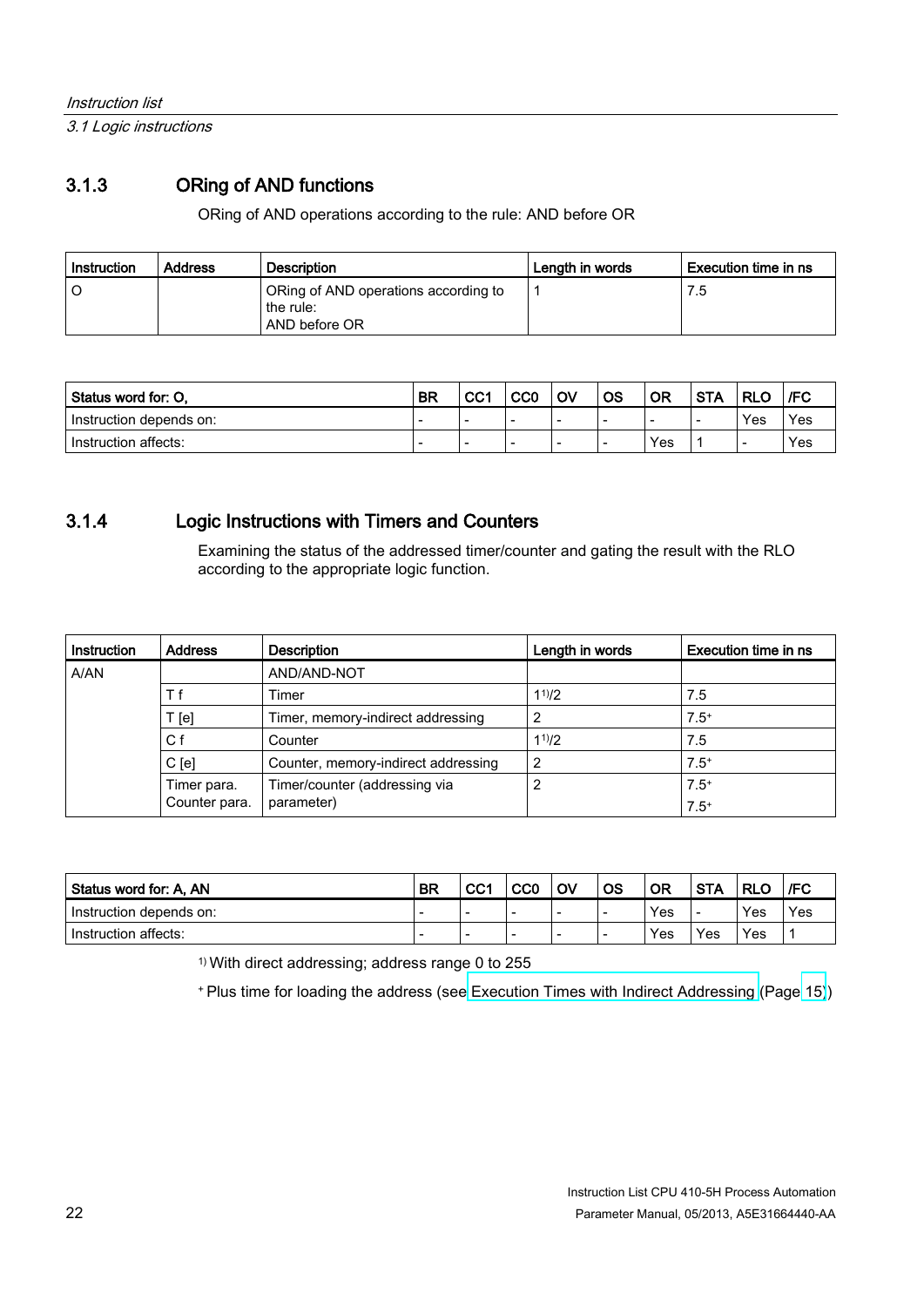Instruction list

3.1 Logic instructions

| <b>Instruction</b> | <b>Address</b> | <b>Description</b>                           | Length in words | Execution time in ns |
|--------------------|----------------|----------------------------------------------|-----------------|----------------------|
| O/ON               |                | OR/OR-NOT                                    | $1^{11}/2$      |                      |
|                    | Τf             | Timer                                        | 2               | 7.5                  |
|                    | T[e]           | Timer, memory-indirect addressing            | $1^{11}/2$      | $7.5^{+}$            |
|                    | C f            | Counter                                      | 2               | 7.5                  |
|                    | C[e]           | Counter, memory-indirect addressing          | 2               | $7.5+$               |
|                    | Timer para.    | Timer/counter (addressing via parameter)   2 |                 | 7.5                  |
|                    | Counter para.  |                                              |                 | 7.5                  |
| X/XN               |                | EXCLUSIVE-OR/EXCLUSIVE-OR-NOT                |                 |                      |
|                    | Τf             | Timer                                        | 2               | 7.5                  |
|                    | T[e]           | Timer, memory-indirect addressing            | 2               | $7.5^{+}$            |
|                    | C f            | Counter                                      | 2               | 7.5                  |
|                    | $C$ [e]        | Counter, memory-indirect addressing          | 2               | $7.5^{+}$            |
|                    | Timer para.    | EXCLUSIVE-OR timer/counter                   | 2               | $7.5^{+}$            |
|                    | Counter para.  | (addressing via parameter)                   |                 | $7.5^{+}$            |

| <b>BR</b><br>Status word for: O, ON, X, XN, |                          | CC <sub>1</sub> | CC <sub>0</sub>          | OV                       | OS                       | <b>OR</b>                | <b>STA</b>               | <b>RLC</b> | /FC |
|---------------------------------------------|--------------------------|-----------------|--------------------------|--------------------------|--------------------------|--------------------------|--------------------------|------------|-----|
| Instruction depends on:                     | $\overline{\phantom{0}}$ | -               | $\overline{\phantom{0}}$ | $\overline{\phantom{a}}$ | $\overline{\phantom{a}}$ | $\overline{\phantom{0}}$ | $\overline{\phantom{0}}$ | Yes        | Yes |
| Instruction affects:                        | -                        | -               | -                        | $\overline{\phantom{a}}$ | $\overline{\phantom{a}}$ |                          | Yes                      | Yes        |     |

1) With direct addressing; address range 0 to 255

<sup>+</sup> Plus time for loading the address (see [Execution Times with Indirect Addressing](#page-14-0) (Page [15\)](#page-14-0))

#### See also

[Address types](#page-10-1) (Page [11\)](#page-10-1)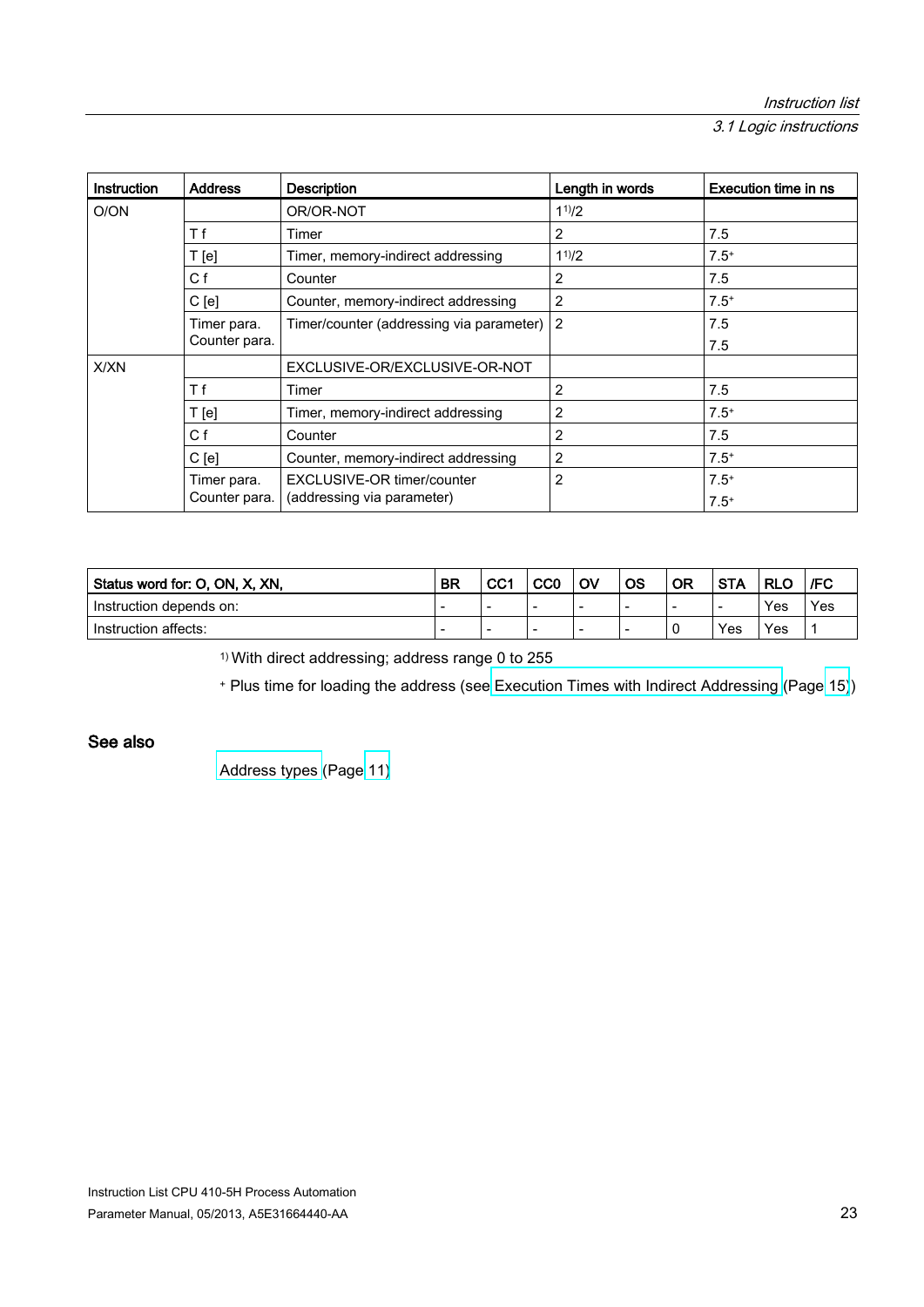3.1 Logic instructions

#### <span id="page-23-0"></span>3.1.5 Word Logic Instructions with the Contents of Accumulator 1

Gating the contents of ACCU1 and/or ACCU1L with a word or double word according to the appropriate function. The word or double word

is either specified in the instruction as an address or is in ACCU2. The result is in ACCU1 or ACCU1-L.

| Instruction | <b>Address</b> | <b>Description</b>           | Length in words | Execution time in ns |
|-------------|----------------|------------------------------|-----------------|----------------------|
| <b>AW</b>   |                | AND ACCU2L                   |                 | 7.5                  |
| AW          | W#16#p         | AND 16-bit constant          |                 | 7.5                  |
| <b>OW</b>   |                | OR ACCU2L                    |                 | 7.5                  |
| <b>OW</b>   | W#16#p         | OR 16-bit constant           |                 | 7.5                  |
| <b>XOW</b>  |                | EXCLUSIVE-OR ACCU2L          |                 | 7.5                  |
| <b>XOW</b>  | W#16#p         | EXCLUSIVE-OR 16-bit constant |                 | 7.5                  |

| Status word for: AW, OW, XOW,<br><b>BR</b> |   | CC <sub>1</sub>          | CC <sub>0</sub>          | OV                       | OS | <b>OR</b> | <b>STA</b> | <b>RLO</b> | /FC |
|--------------------------------------------|---|--------------------------|--------------------------|--------------------------|----|-----------|------------|------------|-----|
| l Instruction depends on:                  | - | $\overline{\phantom{0}}$ | $\overline{\phantom{a}}$ | $\overline{\phantom{0}}$ | -  | Yes       |            | Yes        | Yes |
| I Instruction affects:                     | - | Yes                      |                          |                          |    |           |            |            |     |

| Instruction | <b>Address</b> | <b>Description</b>           | Length in words | <b>Execution time in ns</b> |
|-------------|----------------|------------------------------|-----------------|-----------------------------|
| <b>AD</b>   |                | AND ACCU2                    |                 | 7.5                         |
| <b>AD</b>   | DW#16#p        | AND 32-bit constant          |                 | 7.5                         |
| OD          |                | OR ACCU2                     |                 | 7.5                         |
| OD          | DW#16#p        | OR 32-bit constant           |                 | 7.5                         |
| <b>XOD</b>  |                | EXCLUSIVE-OR ACCU2           |                 | 7.5                         |
| <b>XOD</b>  | DW#16#p        | EXCLUSIVE-OR 32-bit constant |                 | 7.5                         |

| Status word for: AW, OW, XOW, | BR | CC <sub>1</sub> | CC <sub>0</sub>          | . OV | OS | . OR | <b>STA</b> | <b>RLC</b>               |  |
|-------------------------------|----|-----------------|--------------------------|------|----|------|------------|--------------------------|--|
| I Instruction depends on:     | -  |                 | $\overline{\phantom{0}}$ | -    |    |      | -          | $\overline{\phantom{0}}$ |  |
| I Instruction affects:        | -  | Yes             |                          |      |    | . .  | -          | -                        |  |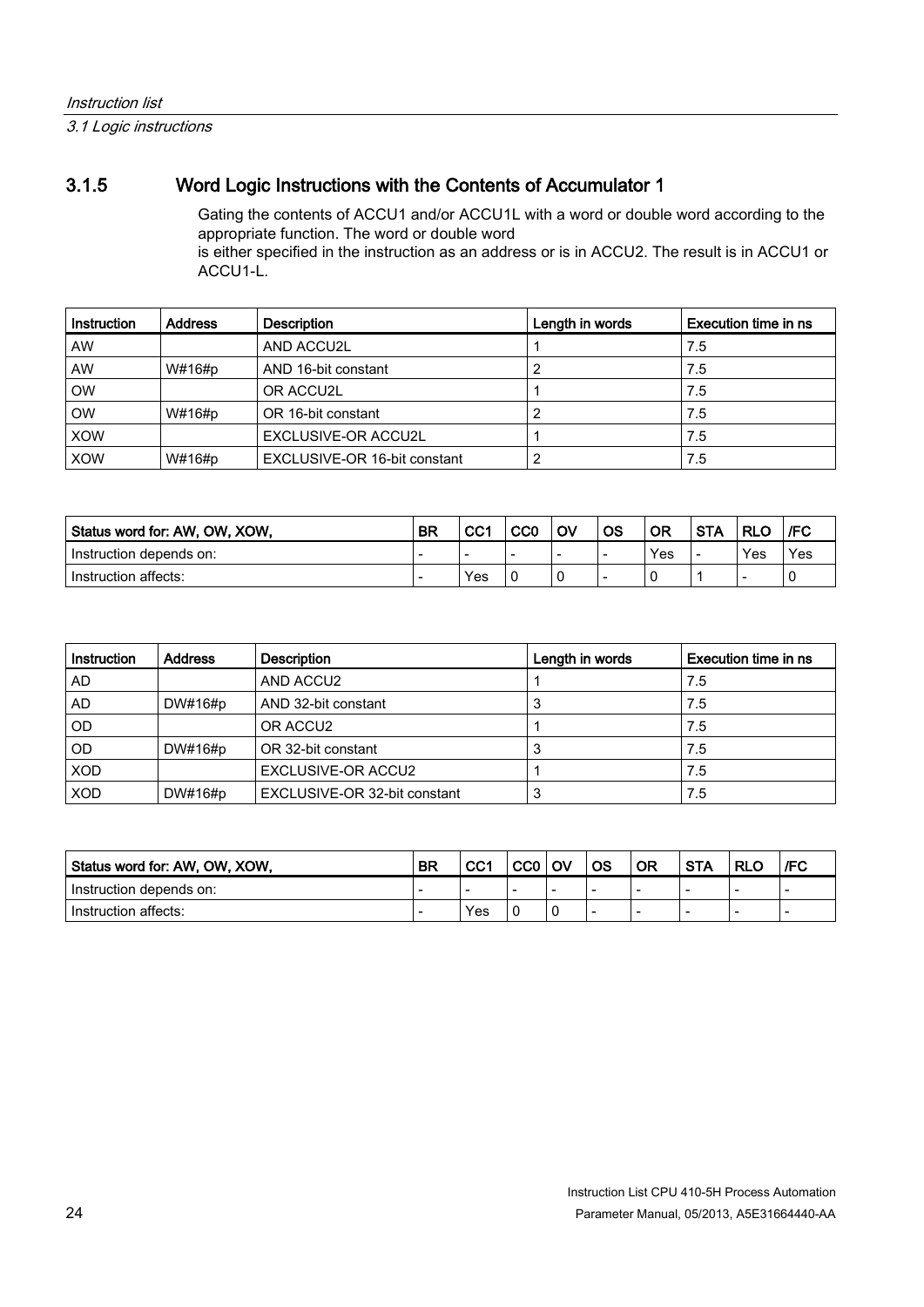#### <span id="page-24-0"></span>3.1.6 Logic Instructions Using AND, OR and EXCLUSIVE OR

All logic operations generate a result of logic operation (new RLO). The first instruction in a logic string generates the new RLO from the signal state scanned. The subsequent logic operations generate the new RLO from the signal state scanned and the old RLO. The logic string ends with an instruction that limits the RLO (e.g., a memory instruction); that is, the /FC bit is set to zero.

| Instruction          | <b>Address</b> | <b>Description</b>                                                                                 | Length in words | Execution time in ns. |
|----------------------|----------------|----------------------------------------------------------------------------------------------------|-----------------|-----------------------|
| A/AN<br>O/ON<br>X/XN | $==0$          | AND/AND-NOT<br>OR/OR-NOT<br>EXCLUSIVE-OR/<br>EXCLUSIVE-OR-NOT<br>Result=0<br>$(CC1=0$ and $CC0=0)$ |                 | 7.5                   |
|                      | >0             | Result>0<br>$(CC1=1$ and $CC0=0)$                                                                  |                 | 7.5                   |
|                      | < 0            | Result<0<br>$(CC1=0$ and $CC0=1)$                                                                  |                 | 7.5                   |
|                      | $\leq$ >0      | Result#0<br>$((CC1=0$ and $CC0=1)$ or $(CC1=1$ and<br>$CC0=0)$                                     |                 | 7.5                   |
|                      | $\leq$ =0      | $Result < = 0$<br>$((CC1=0$ and $CC0=1)$ or $(CC1=0$ and<br>$CC0=0)$                               |                 | 7.5                   |
|                      | $>=0$          | $Result>=0$<br>$((CC1=1$ and $CC0=0)$ or $(CC1=0$ and<br>$CC0=0)$                                  |                 | 7.5                   |

| Status word for: A, AN, O, ON, X, XN, | BR                       | CC <sub>1</sub>          | CC <sub>0</sub> | <b>OV</b>                | OS                       | <b>OR</b> | <b>STA</b> | <b>RLC</b> | /FC |
|---------------------------------------|--------------------------|--------------------------|-----------------|--------------------------|--------------------------|-----------|------------|------------|-----|
| Instruction depends on:               | $\overline{\phantom{0}}$ | Yes                      | Yes             | $\overline{\phantom{a}}$ | $\overline{\phantom{a}}$ | Yes       |            | Yes        | Yes |
| Instruction affects:                  | $\overline{\phantom{0}}$ | $\overline{\phantom{0}}$ | -               | $\overline{\phantom{0}}$ | $\overline{\phantom{0}}$ | Yes       | Yes        | Yes        |     |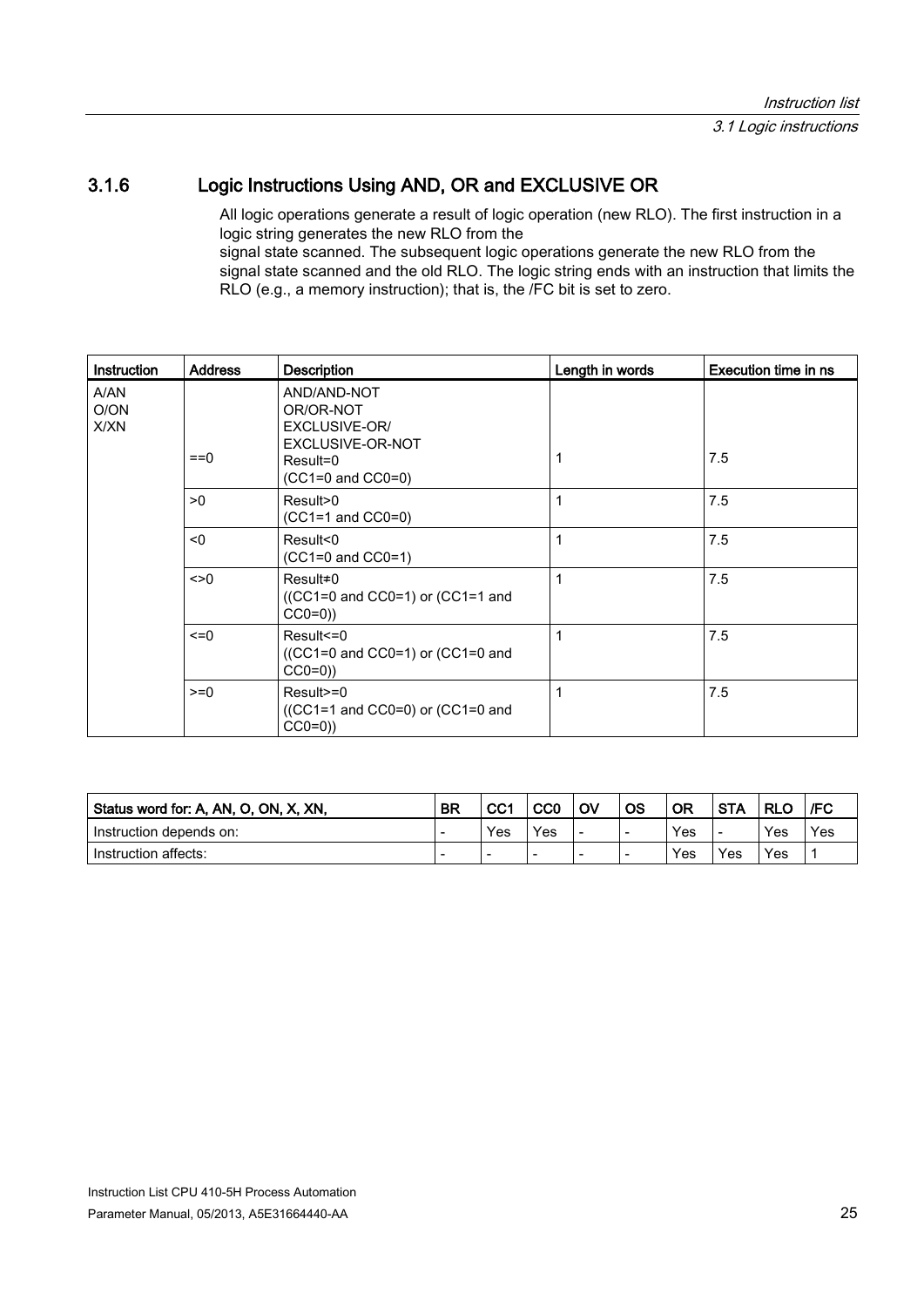#### Instruction list

3.1 Logic instructions

| Instruction          | <b>Address</b> | <b>Description</b>                                              | Length in words | Execution time in ns |
|----------------------|----------------|-----------------------------------------------------------------|-----------------|----------------------|
| A/AN<br>O/ON<br>X/XN | $\leq 0$       | Result<=0<br>$((CC1=0$ and $CC0=1)$ or $(CC1=0$ and<br>$CC0=0)$ |                 | 7.5                  |
|                      | $>=0$          | Result>=0<br>$((CC1=1$ and $CC0=0)$ or $(CC1=0$ and<br>$CC0=0)$ |                 | 7.5                  |

| Status word for: A, AN, O, ON, X, XN, | BR | CC <sub>1</sub>          | CC <sub>0</sub>          | <b>OV</b> | OS                       | OR  | <b>STA</b> | <b>RLO</b> | /FC |
|---------------------------------------|----|--------------------------|--------------------------|-----------|--------------------------|-----|------------|------------|-----|
| Instruction depends on:               |    | Yes                      | Yes                      |           | $\overline{\phantom{a}}$ | Yes |            | Yes        | Yes |
| Instruction affects:                  |    | $\overline{\phantom{0}}$ | $\overline{\phantom{0}}$ | -         | $\overline{\phantom{a}}$ | Yes | Yes        | Yes        |     |

| <b>Instruction</b>   | <b>Address</b> | <b>Description</b>                                                                                                            | Length in words | Execution time in ns. |
|----------------------|----------------|-------------------------------------------------------------------------------------------------------------------------------|-----------------|-----------------------|
| A/AN<br>O/ON<br>X/XN | AO             | AND/AND-NOT<br>OR/OR-NOT<br>EXCLUSIVE-OR/<br>EXCLUSIVE-OR-NOT<br>unordered/invalid math instruction<br>$(CC1=1$ and $CC0=1$ ) |                 | 7.5                   |
|                      | <b>OS</b>      | AND OS=1                                                                                                                      |                 | 7.5                   |
|                      | <b>BR</b>      | AND BR=1                                                                                                                      |                 | 7.5                   |
|                      | OV             | AND OV=1                                                                                                                      |                 | 7.5                   |

| Status word for: A, AN, O, ON, X, XN, | BR | CC <sub>1</sub> | CC <sub>0</sub> | <b>OV</b> | OS                       | <b>OR</b> | <b>STA</b> | <b>RLO</b>        | /FC               |
|---------------------------------------|----|-----------------|-----------------|-----------|--------------------------|-----------|------------|-------------------|-------------------|
| Instruction depends on:               |    | Yes             | Yes             |           | $\overline{\phantom{a}}$ | Yes       |            | Yes               | $V_{\mathsf{e}s}$ |
| Instruction affects:                  |    |                 |                 |           | -                        | Yes       | Yes        | $V_{\mathsf{e}s}$ |                   |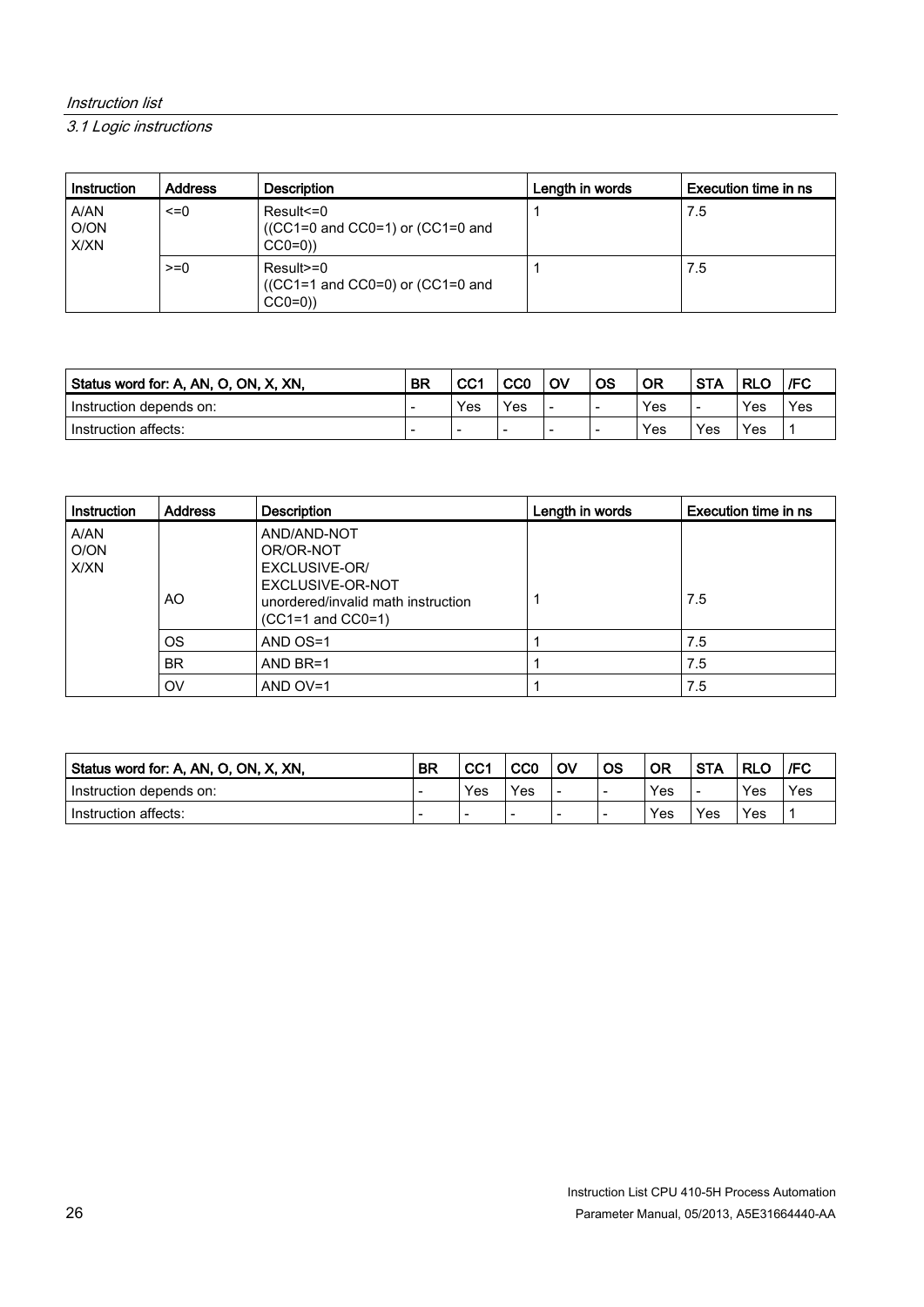## <span id="page-26-0"></span>3.2 EdgeTriggered Instructions

The current RLO is compared with the status of the address or "edge bit memory". FP detects a change in the RLO from "0" to "1". FN detects an edge change from "1" to "0".

| Instruction | <b>Address</b>            | <b>Description</b>                                                                                                             | Length in words | Execution time in ns. |
|-------------|---------------------------|--------------------------------------------------------------------------------------------------------------------------------|-----------------|-----------------------|
|             |                           |                                                                                                                                |                 |                       |
| FP/FN       |                           | The positive/negative edge is indicated by<br>RLO=1. The bit addressed in the instruction is<br>the auxiliary edge bit memory. |                 |                       |
|             | $I/Q$ a.b                 |                                                                                                                                | 2               | 7.5                   |
|             | M a.b                     |                                                                                                                                | 2               | 7.5                   |
|             | L a.b $1$                 |                                                                                                                                | 2               | 7.5                   |
|             | DBX a.b                   |                                                                                                                                | 2               | 18.75                 |
|             | $C$ [d] $^{2)}$           |                                                                                                                                | 2               | 18.75                 |
|             | c $[AR1,m]$ <sup>2)</sup> |                                                                                                                                | 2               | $7.5^{+}/18.75^{+}$   |
|             | c [AR2, m] $^{2)}$        |                                                                                                                                | $\overline{2}$  | $7.5^{+}/18.75^{+}$   |
|             | $[AR1,m]$ <sup>2)</sup>   |                                                                                                                                | 2               | $7.5^{+}/18.75^{+}$   |
|             | $[AR2,m]$ <sup>2)</sup>   |                                                                                                                                | $\overline{2}$  | $7.5^{+}/18.75^{+}$   |
|             | Parameter <sup>2)</sup>   |                                                                                                                                | 2               | $7.5^{+}/18.75^{+}$   |

<sup>1)</sup> Unnecessary if the edge bit memory is in the process image (local data of a block are only valid while the block is running).

+ Plus time for loading the address (see [Execution Times with Indirect Addressing](#page-14-0) (Page [15\)](#page-14-0))

| Status word for: FP, FN, | BR                       | CC <sub>1</sub> | CC <sub>0</sub> | OV | ΟS | <b>OR</b> | <b>STA</b> | <b>RLC</b> | /FC |
|--------------------------|--------------------------|-----------------|-----------------|----|----|-----------|------------|------------|-----|
| Instruction depends on:  | -                        |                 |                 |    |    | -         |            | Yes        |     |
| Instruction affects:     | $\overline{\phantom{0}}$ |                 | -               | -  |    |           |            | Yes        |     |

#### See also

[Address types](#page-10-1) (Page [11\)](#page-10-1)

<sup>2)</sup> I, Q, M, L / DB, DI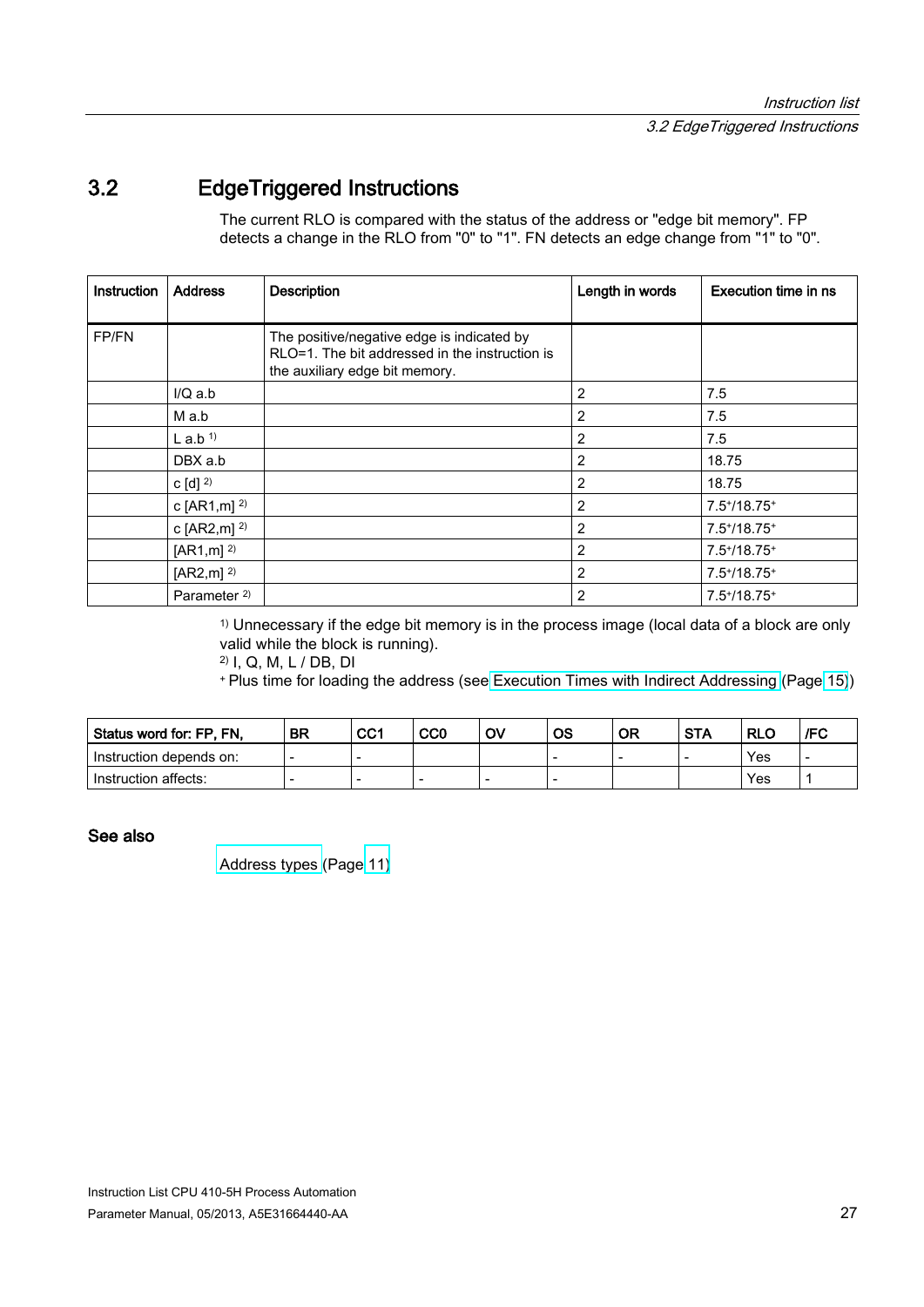3.3 Setting/Resetting Bit Addresses

### <span id="page-27-0"></span>3.3 Setting/Resetting Bit Addresses

Assigning the value "1" or "0" to the specified address, if RLO = 1. The instructions can be dependent on the MCR.

| <b>Instruction</b> | <b>Address</b>  | <b>Description</b>                                  | Length in words | Execution time in ns. |
|--------------------|-----------------|-----------------------------------------------------|-----------------|-----------------------|
| S                  |                 | Set addressed bit to "1"                            |                 |                       |
| R                  |                 | Set addressed bit to "0"                            |                 |                       |
|                    | $I/Q$ a.b       | Input/output                                        | $12$ /2         | 7.5                   |
|                    | M a.b           | Bit memory                                          | $1^{3}/2$       | 7.5                   |
|                    | L a.b           | Local data bit                                      | 2               | 7.5                   |
|                    | DBX a.b         | Data bit                                            | 2               | 18.75                 |
|                    | $DIX$ a.b       | Instance data bit                                   | 2               | 18.75                 |
|                    | c[d]            | Memory-indirect, area-internal <sup>1)</sup>        | $\overline{2}$  | $7.5^{+}/18.75^{+}$   |
|                    | $c$ [AR1, $m$ ] | Register-indirect, areainternal (AR1) <sup>1)</sup> | 2               | $7.5^{+}/18.75^{+}$   |
|                    | $c$ [AR2, $m$ ] | Register-indirect, areainternal (AR2) <sup>1)</sup> | 2               | $7.5^{+}/18.75^{+}$   |
|                    | [AR1,m]         | Cross-area (AR1) <sup>1)</sup>                      | $\overline{2}$  | $7.5^{+}/18.75^{+}$   |
|                    | [AR2,m]         | Cross-area (AR2) 1)                                 | 2               | $7.5^{+}/18.75^{+}$   |
|                    | Parameter       | Via parameter 1)                                    | $\overline{c}$  | $7.5+118.75+$         |

| Status word for: S, R,  | <b>BR</b>                | CC <sub>1</sub>          | CC                       | <b>I</b> OV | <b>OS</b>                | <b>OR</b> |                          | STA RLO /FC |     |
|-------------------------|--------------------------|--------------------------|--------------------------|-------------|--------------------------|-----------|--------------------------|-------------|-----|
| Instruction depends on: |                          | $\overline{\phantom{a}}$ | $\overline{\phantom{a}}$ | -           | $\overline{\phantom{0}}$ |           | $\overline{\phantom{0}}$ | Yes         |     |
| Instruction affects:    | $\overline{\phantom{0}}$ | $\overline{\phantom{a}}$ | $\overline{\phantom{a}}$ |             | -                        |           | Yes                      |             | - 0 |

1) I, Q, M, L / DB, DI

2) With direct addressing; address range 0 to 127

3) With direct addressing; address range 0 to 255

<sup>+</sup> Plus time for loading the address (see [Execution Times with Indirect Addressing](#page-14-0) (Page [15\)](#page-14-0))

The RLO value is written to the specified address identifier. Note the MCR dependency (see [Instructions for the Master Control Relay \(MCR\)](#page-57-0) (Page [58\)](#page-57-0)).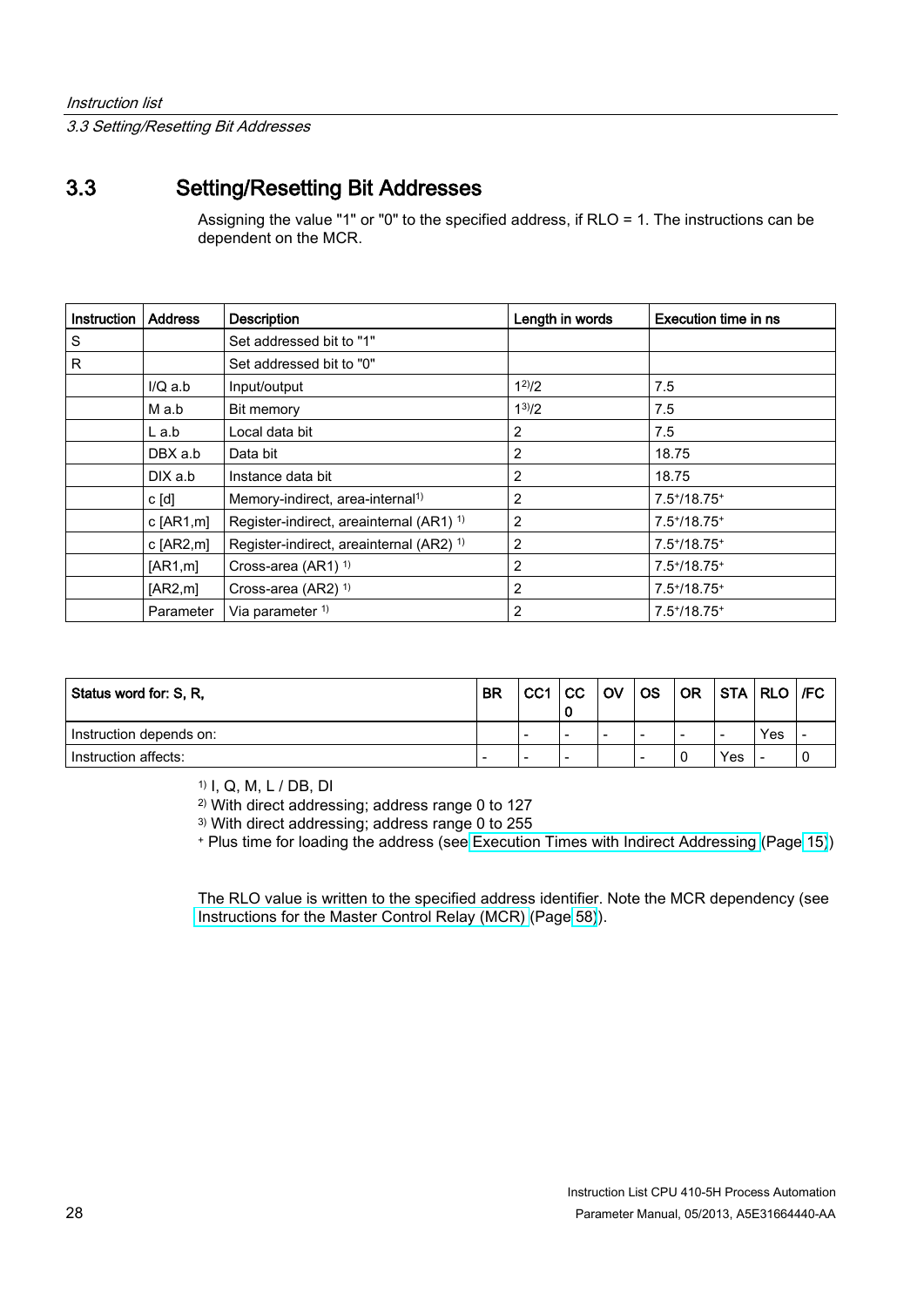Instruction list

3.3 Setting/Resetting Bit Addresses

| <b>Instruction</b> | <b>Address</b>  | <b>Description</b>                                  | Length in words | <b>Execution time in ns</b> |
|--------------------|-----------------|-----------------------------------------------------|-----------------|-----------------------------|
| =                  |                 | Assign RLO                                          |                 |                             |
|                    | $I/Q$ a.b       | Input/output                                        | $12$ /2         | 7.5                         |
|                    | M a.b           | Bit memory                                          | $1^{3}/2$       | 7.5                         |
|                    | $L$ a.b         | Local data bit                                      | $\overline{2}$  | 7.5                         |
|                    | DBX a.b         | Data bit                                            | 2               | 18.75                       |
|                    | $DIX$ a.b       | Instance data bit                                   | 2               | 18.75                       |
|                    | c[d]            | Memory-indirect, area-internal <sup>1)</sup>        | 2               | $7.5^{+}/18.75^{+}$         |
|                    | $c$ [AR1, $m$ ] | Register-indirect, areainternal (AR1) <sup>1)</sup> | 2               | $7.5^{+}/18.75^{+}$         |
|                    | $c$ [AR2,m]     | Register-indirect, areainternal (AR2) <sup>1)</sup> | 2               | $7.5^{+}/18.75^{+}$         |
|                    | [AR1,m]         | Cross-area (AR1) <sup>1)</sup>                      | 2               | $7.5^{+}/18.75^{+}$         |
|                    | [AR2,m]         | Cross-area (AR2) 1)                                 | $\overline{2}$  | $7.5^{+}/18.75^{+}$         |
|                    | Parameter       | Via parameter 1)                                    | 2               | $7.5^{+}/18.75^{+}$         |

| Status word for: $=$ .  | <b>BR</b>                | CC <sub>1</sub>          | CC <sub>0</sub>          | OV                       | OS                       | OR                       | <b>STA</b>               | <b>RLC</b> | /FC |
|-------------------------|--------------------------|--------------------------|--------------------------|--------------------------|--------------------------|--------------------------|--------------------------|------------|-----|
| Instruction depends on: |                          | -                        | $\overline{\phantom{a}}$ | $\overline{\phantom{0}}$ | $\overline{\phantom{a}}$ | $\overline{\phantom{0}}$ | $\overline{\phantom{a}}$ | Yes        | -   |
| Instruction affects:    | $\overline{\phantom{a}}$ | $\overline{\phantom{a}}$ | -                        |                          | -                        |                          | Yes                      |            |     |

1) I, Q, M, L / DB, DI

2) With direct addressing; address range 0 to 127

3) With direct addressing; address range 0 to 255

<sup>+</sup> Plus time for loading the address (see [Execution Times with Indirect Addressing](#page-14-0) (Page [15\)](#page-14-0))

#### See also

[Address types](#page-10-1) (Page [11\)](#page-10-1)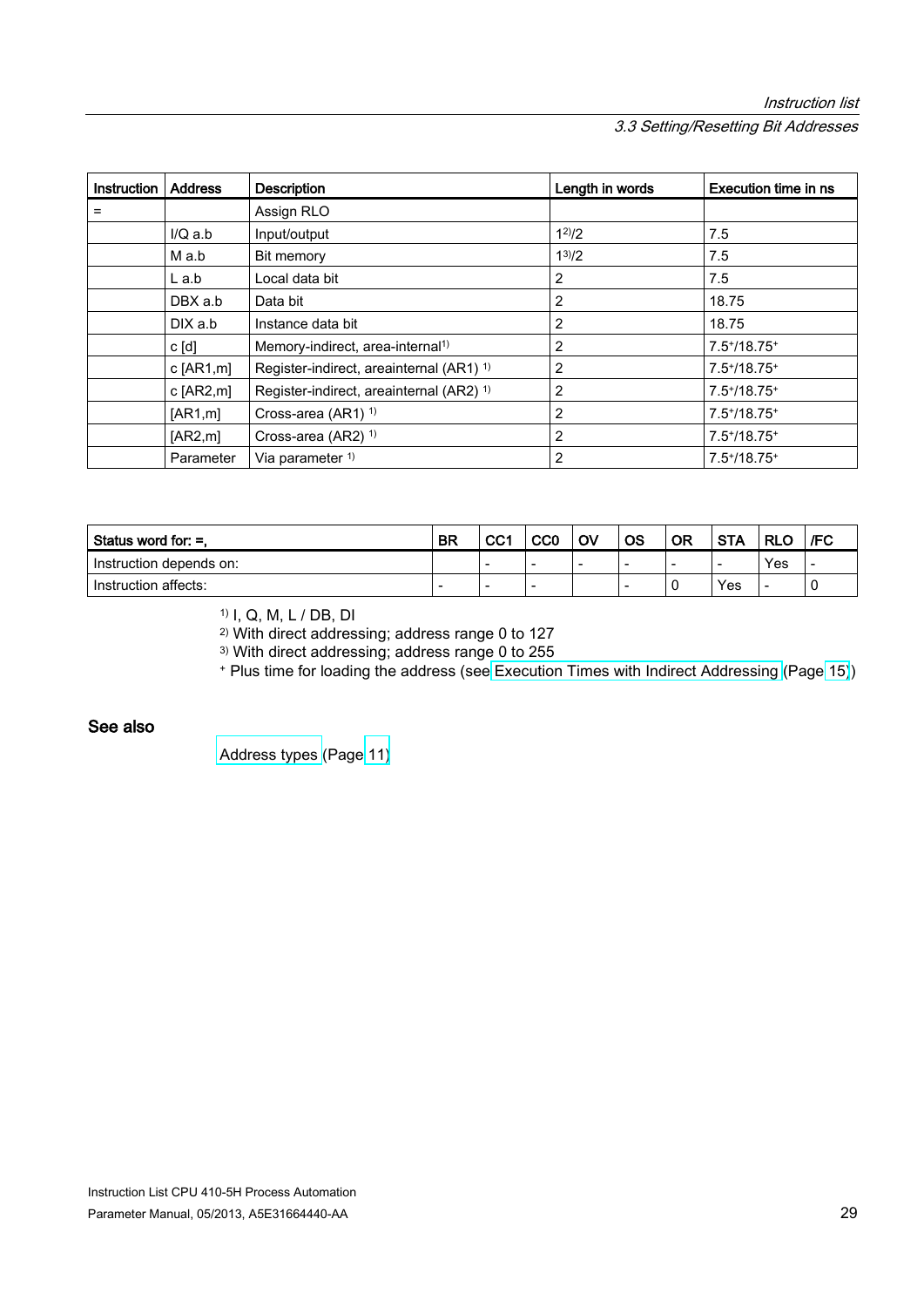3.4 Instructions Directly Affecting the RLO

## <span id="page-29-0"></span>3.4 Instructions Directly Affecting the RLO

The following instructions have a direct effect on the RLO.

| Instruction | Address | <b>Description</b> | Length in words | Execution time in ns |
|-------------|---------|--------------------|-----------------|----------------------|
| <b>CLR</b>  |         | Set RLO to "0"     |                 |                      |

| Status word for: CLR.   | <b>BR</b> | CC <sub>1</sub> | CC <sub>0</sub> | <b>OV</b> | OS | <b>OR</b>                | <b>STA</b> | <b>RLO</b> | l /FC |
|-------------------------|-----------|-----------------|-----------------|-----------|----|--------------------------|------------|------------|-------|
| Instruction depends on: |           |                 | -               | -         |    | $\overline{\phantom{0}}$ | -          | -          |       |
| Instruction affects:    | -         | -               | -               |           |    |                          |            |            | -U    |

| Instruction | <b>Address</b> | Description    | Length in words | <b>Execution time in ns</b> |
|-------------|----------------|----------------|-----------------|-----------------------------|
| . SET       |                | Set RLO to "1" |                 | ٠                           |

| Status word for: SET,   | <b>BR</b> | $\sim$<br>vv. | CC <sub>0</sub> | <b>OV</b> | <b>OS</b> | <b>OR</b> | <b>STA</b> | <b>RLC</b> | /FC                      |
|-------------------------|-----------|---------------|-----------------|-----------|-----------|-----------|------------|------------|--------------------------|
| Instruction depends on: |           |               | -               | -         | -         |           | -          | -          | $\overline{\phantom{0}}$ |
| Instruction affects:    |           |               | -               |           |           |           |            |            |                          |

| I Instruction | Address | <b>Description</b> | Lenath in words | Execution time in ns |
|---------------|---------|--------------------|-----------------|----------------------|
| I NOT         |         | Negate RLO         |                 | ن.                   |

| Status word for: SET,   | <b>BR</b> | CC <sub>1</sub> | CC <sub>0</sub>          | <b>OV</b> | <b>OS</b>                | <b>OR</b> | <b>STA</b> | <b>RLO</b> | /FC |
|-------------------------|-----------|-----------------|--------------------------|-----------|--------------------------|-----------|------------|------------|-----|
| Instruction depends on: |           |                 | $\overline{\phantom{0}}$ |           | $\overline{\phantom{a}}$ | Yes       |            | Yes        | -   |
| Instruction affects:    |           |                 | -                        |           | -                        | -         |            | Yes        | -   |

| Instruction | <b>Address</b> | <b>Description</b>           | Length in words | Execution time in ns |
|-------------|----------------|------------------------------|-----------------|----------------------|
| <b>SAVE</b> |                | Retain the RLO in the Bit BR |                 | ٠                    |

| Status word for: SET.   | BR  | CC <sub>1</sub>          | CC <sub>0</sub>          | <b>OV</b> | . OS | <b>OR</b>                | ' STA | DI. | /FC |
|-------------------------|-----|--------------------------|--------------------------|-----------|------|--------------------------|-------|-----|-----|
| Instruction depends on: |     |                          | $\overline{\phantom{0}}$ |           | -    | $\overline{\phantom{0}}$ |       | Yes |     |
| Instruction affects:    | Yes | $\overline{\phantom{a}}$ | -                        |           |      | -                        |       |     | -   |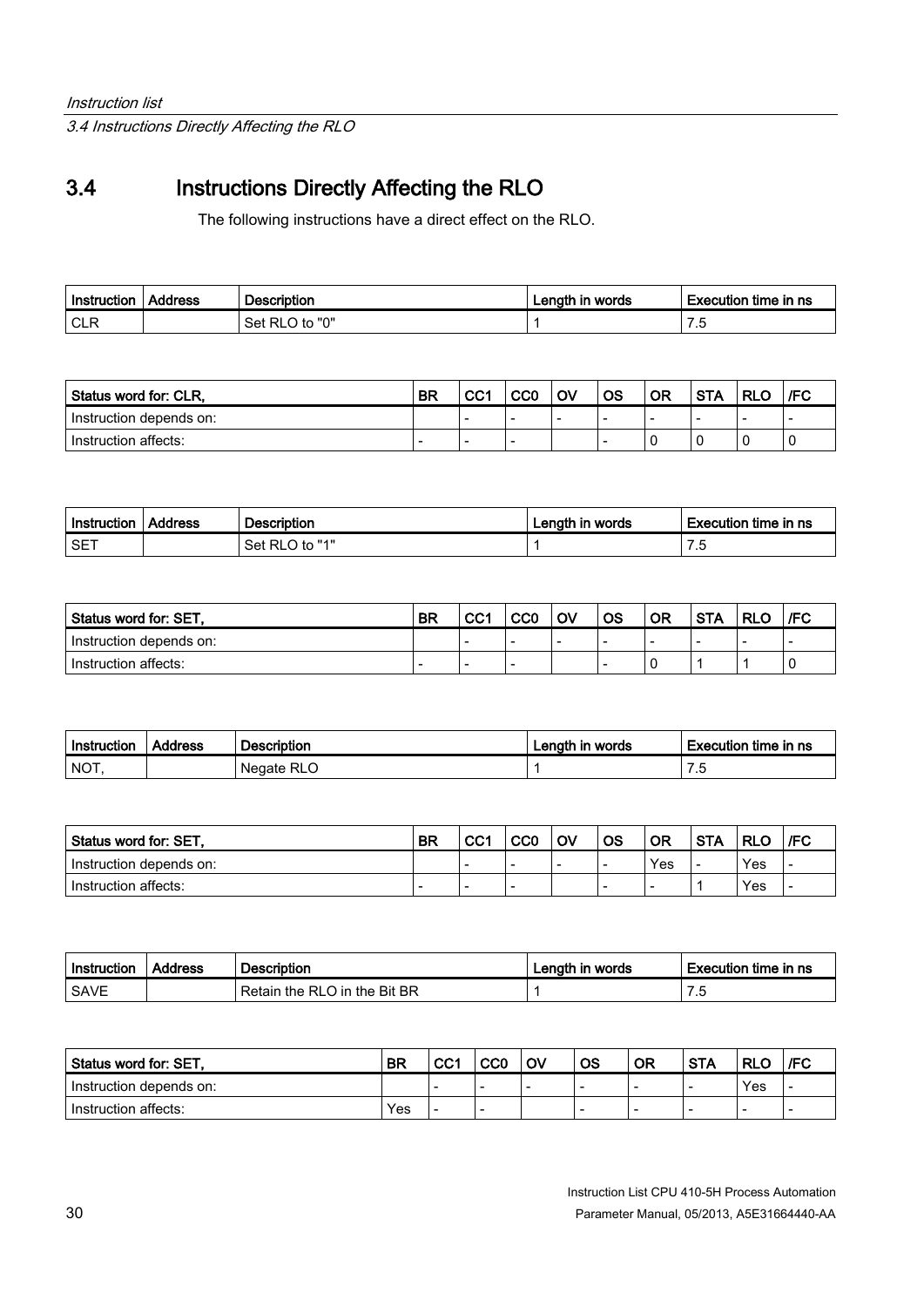## <span id="page-30-0"></span>3.5 Timer Instructions

Starting or resetting a timer. The time value must be in ACCU1L. The instructions are triggered by an edge transition in the RLO. That is, when the status of the RLO has changed between two calls, the instruction is initiated.

| Instruction | <b>Address</b> | <b>Description</b>                                              | Length in words | Execution time in ns |
|-------------|----------------|-----------------------------------------------------------------|-----------------|----------------------|
| <b>SP</b>   | T f<br>T[e]    | Start timer as pulse on edge change from<br>"0" to "1"          | $1^{11}/2$      | 18.75<br>$18.75+$    |
|             | Timer para.    |                                                                 | 2               | $18.75+$             |
| <b>SE</b>   | Τf<br>T[e]     | Start timer as extended pulse on edge<br>change from "0" to "1" | $1^{11}/2$      | 18.75<br>$18.75+$    |
|             | Timer para.    |                                                                 | 2               | $18.75+$             |
| <b>SD</b>   | T f<br>T[e]    | Start timer as ON delay on edge change<br>from "0" to "1"       | $1^{11}/2$      | 18.75<br>$18.75+$    |
|             | Timer para.    |                                                                 | 2               | $18.75+$             |

| Status word for: SP, SE, SD, | BR | $\sim$                   | CC <sub>0</sub>          | OV                       | <b>OS</b>                | OR.                      | <b>STA</b> | <b>RLO</b> | /FC |
|------------------------------|----|--------------------------|--------------------------|--------------------------|--------------------------|--------------------------|------------|------------|-----|
| Instruction depends on:      |    | $\overline{\phantom{0}}$ | $\overline{\phantom{a}}$ | $\overline{\phantom{a}}$ | $\overline{\phantom{a}}$ | $\overline{\phantom{0}}$ |            | Yes        |     |
| Instruction affects:         |    | $\overline{\phantom{a}}$ | -                        |                          |                          | υ                        | -          |            |     |

1) With direct addressing; timer no.: 0 to 255

<sup>+</sup> Plus time for loading the address (see [Execution Times with Indirect Addressing](#page-14-0) (Page [15\)](#page-14-0))

| Instruction | <b>Address</b> | <b>Description</b>                                                  | Length in words | Execution time in ns. |
|-------------|----------------|---------------------------------------------------------------------|-----------------|-----------------------|
| SS          | Τf<br>T [e]    | Start timer as retentive ON delay on edge<br>change from "0" to "1" | $1^{11}/2$      | 18.75<br>$18.75+$     |
|             | Timer para.    |                                                                     |                 | $18.75+$              |
| <b>SF</b>   | Τf<br>T [e]    | Start timer as OFF delay on edge change<br>from "1" to "0"          | $1^{11}/2$      | 18.75<br>$18.75+$     |
|             | Timer para.    |                                                                     | 2               | $18.75+$              |

| Status word for: SS, SF, | BR | CC <sub>1</sub>          | CC <sub>0</sub> | O٧ | OS | OR | <b>STA</b> | <b>RLC</b>               | /FC                      |
|--------------------------|----|--------------------------|-----------------|----|----|----|------------|--------------------------|--------------------------|
| Instruction depends on:  |    |                          | -               |    |    |    |            | Yes                      | $\overline{\phantom{a}}$ |
| Instruction affects:     |    | $\overline{\phantom{0}}$ | -               |    |    |    |            | $\overline{\phantom{0}}$ |                          |

1) With direct addressing; timer no.: 0 to 255

<sup>+</sup> Plus time for loading the address (see [Execution Times with Indirect Addressing](#page-14-0) (Page [15\)](#page-14-0))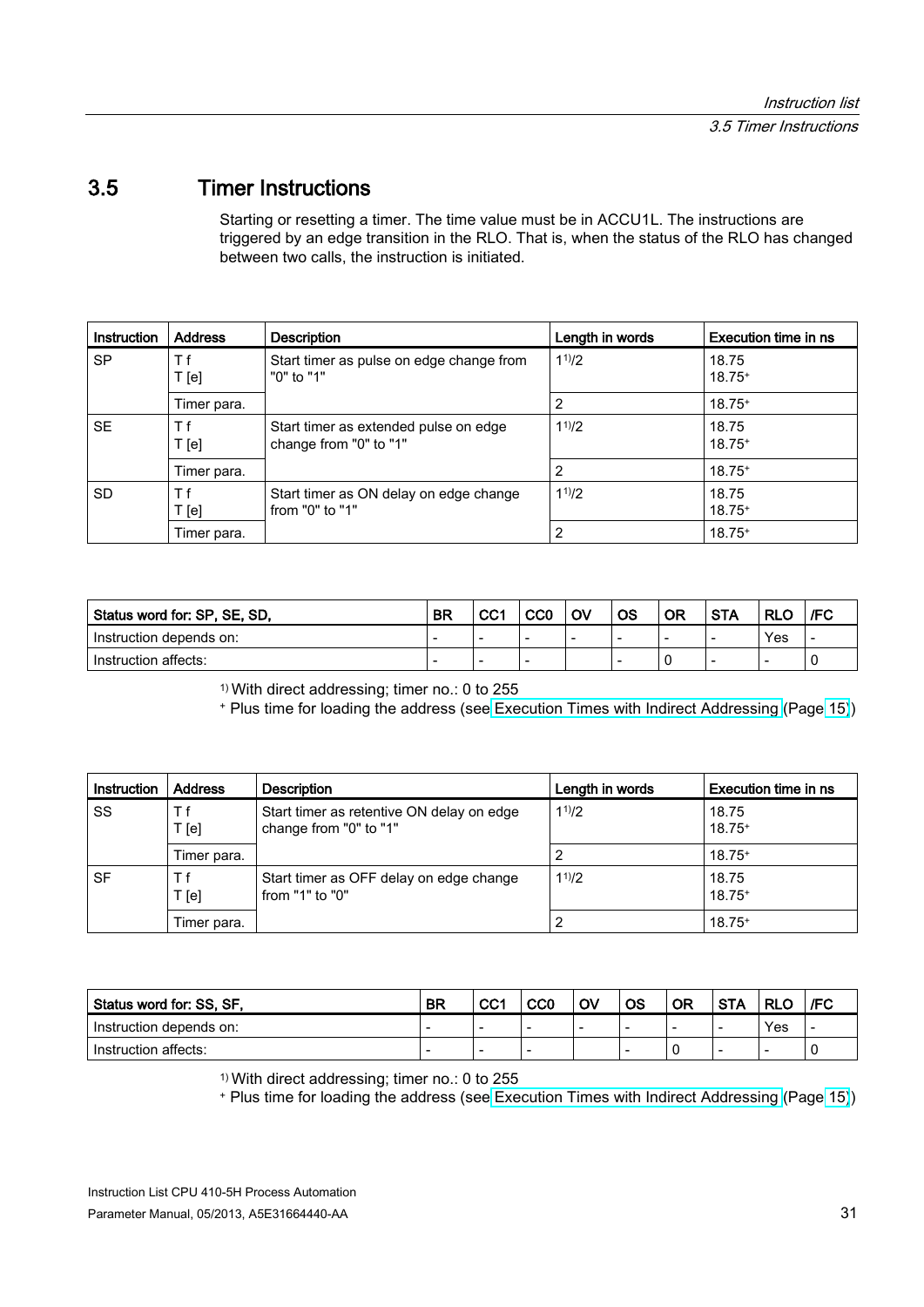#### Instruction list

3.5 Timer Instructions

| Instruction | <b>Address</b> | <b>Description</b>                                                                                          | Length in words | Execution time in ns. |
|-------------|----------------|-------------------------------------------------------------------------------------------------------------|-----------------|-----------------------|
| FR.         | Τf<br>T[e]     | Enable timer for restarting on edge change<br>from "0" to "1" (reset edge bit memory for<br>starting timer) | $1^{11}/2$      | 18.75<br>$18.75+$     |
|             | Timer para.    |                                                                                                             |                 | $18.75+$              |
| R           | Τf<br>T[e]     | Reset timer                                                                                                 | $1^{11}/2$      | 18.75<br>$18.75+$     |
|             | Timer para.    |                                                                                                             |                 | $18.75+$              |

| Status word for: FR, R, | <b>BR</b> | CC <sub>1</sub>          | CC <sub>0</sub>          | OV                       | <b>OS</b>                | <b>OR</b> | <b>STA</b> | <b>RLO</b> | /FC |
|-------------------------|-----------|--------------------------|--------------------------|--------------------------|--------------------------|-----------|------------|------------|-----|
| Instruction depends on: | -         |                          | $\overline{\phantom{0}}$ | $\overline{\phantom{0}}$ | $\overline{\phantom{a}}$ |           | -          | Yes        |     |
| Instruction affects:    |           | $\overline{\phantom{0}}$ | $\overline{\phantom{0}}$ |                          |                          |           | -          |            |     |

1) With direct addressing; timer no.: 0 to 255

<sup>+</sup> Plus time for loading the address (see [Execution Times with Indirect Addressing](#page-14-0) (Page [15\)](#page-14-0))

#### See also

[Address types](#page-10-1) (Page [11\)](#page-10-1)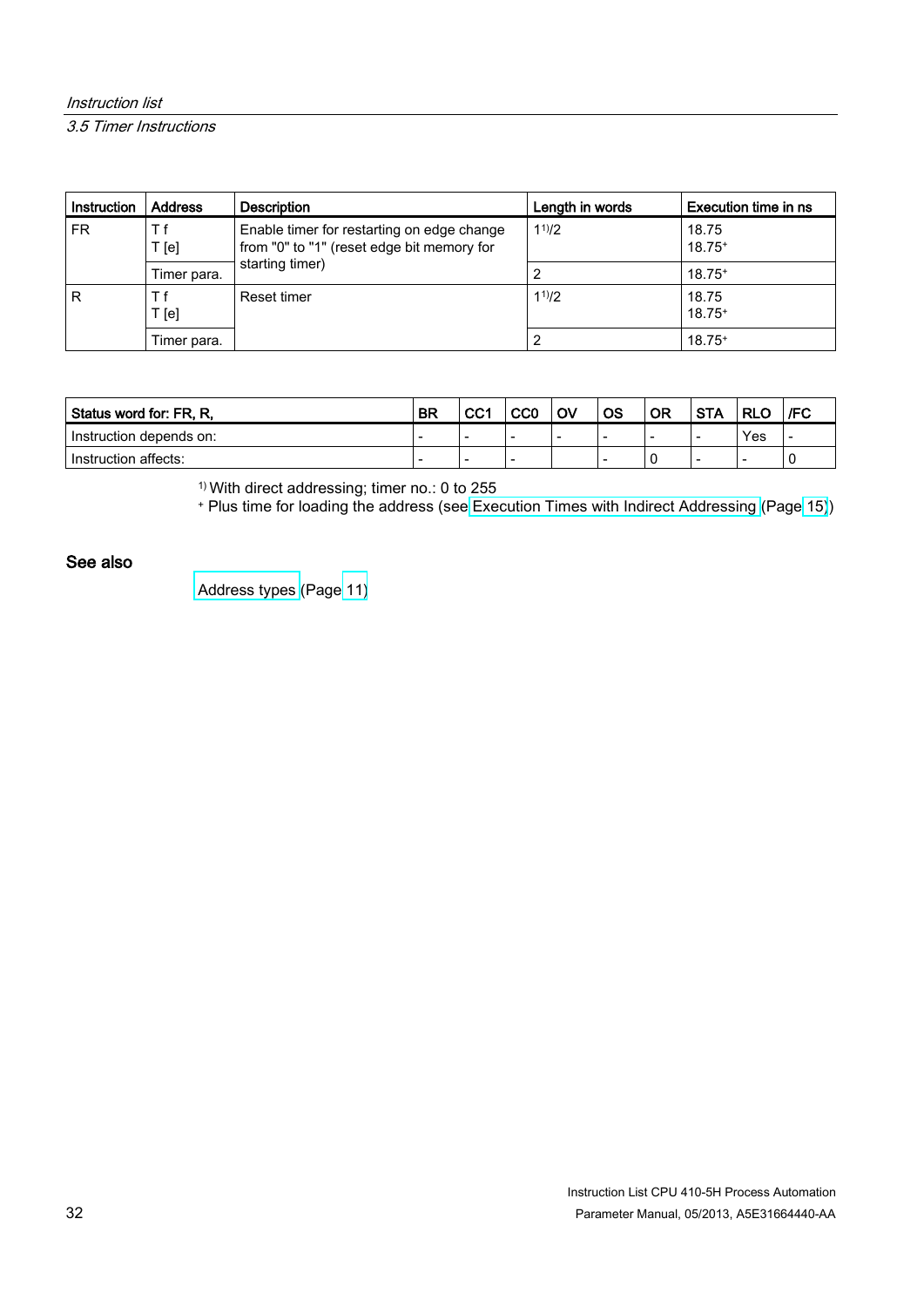## <span id="page-32-0"></span>3.6 Counter Instructions

The count value must be in ACCU1-L in the form of a BCD number (0 - 999).

| <b>Instruction</b> | <b>Address</b>                                                          | <b>Description</b>                               | Length in words | <b>Execution time in ns</b> |
|--------------------|-------------------------------------------------------------------------|--------------------------------------------------|-----------------|-----------------------------|
| S                  | C f<br>C[e]                                                             | Preset counter on edge change from "0" to<br>"1" | $1^{11}/2$      | 15<br>$15+$                 |
|                    | Counter<br>para.                                                        |                                                  | 2               | $15+$                       |
| R                  | C f<br>Reset of counter to "0" when $RLO = "1"$<br>C[e]                 |                                                  | $1^{11}/2$      | 15<br>$15+$                 |
|                    | Counter<br>para.                                                        |                                                  | $\overline{2}$  | $15+$                       |
| CU                 | C f<br>Increment counter by 1 on edge change<br>from "0" to "1"<br>C[e] |                                                  | $1^{11}/2$      | 18.75<br>$18.75+$           |
|                    | Counter<br>para.                                                        |                                                  | $\overline{2}$  | $18.75+$                    |

| Status word for: S, R, CU, | <b>BR</b> | CC <sub>1</sub> | CC <sub>0</sub> | OV | OS                       | OR | <b>STA</b>               | <b>RLC</b> | /FC                      |
|----------------------------|-----------|-----------------|-----------------|----|--------------------------|----|--------------------------|------------|--------------------------|
| Instruction depends on:    |           |                 |                 |    | $\overline{\phantom{a}}$ |    | $\overline{\phantom{0}}$ | Yes        | $\overline{\phantom{0}}$ |
| Instruction affects:       | -         |                 |                 |    | -                        |    | -                        | -          |                          |

1) With direct addressing, counter no.: 0 to 255

+ Plus time for loading the address (see [Execution Times with Indirect Addressing](#page-14-0) (Page [15\)](#page-14-0))

| <b>Instruction</b> | <b>Address</b>                                                                                       | Description                      | Length in words | Execution time in ns |
|--------------------|------------------------------------------------------------------------------------------------------|----------------------------------|-----------------|----------------------|
| CD                 | C f<br>Decrement counter by 1 on edge change<br>from "0" to "1"<br>$C$ [e]                           |                                  | $1^{11}/2$      | 18.75<br>$18.75+$    |
|                    | Counter<br>para.                                                                                     |                                  |                 | $18.75+$             |
| FR.                | C f<br>Enable counter on edge change from "0" to<br>"1" (reset edge bit memory for up and<br>$C$ [e] |                                  | $1^{11}/2$      | 18.75<br>$18.75+$    |
|                    | Counter<br>para.                                                                                     | down counting and set a counter) | 2               | $18.75+$             |

| Status word for: CD, FR, | <b>BR</b> | CC <sub>1</sub> | CC <sub>0</sub> | OV        | OS                       | ΟR | <b>STA</b>               | <b>RLC</b>               | /FC                      |
|--------------------------|-----------|-----------------|-----------------|-----------|--------------------------|----|--------------------------|--------------------------|--------------------------|
| Instruction depends on:  | -         |                 | -               | <b>__</b> | $\overline{\phantom{a}}$ |    | $\overline{\phantom{0}}$ | Yes                      | $\overline{\phantom{0}}$ |
| Instruction affects:     | -         |                 | -               |           |                          |    | $\overline{\phantom{0}}$ | $\overline{\phantom{a}}$ |                          |

1) With direct addressing; counter no.: 0 to 255

<sup>+</sup> Plus time for loading the address (see [Execution Times with Indirect Addressing](#page-14-0) (Page [15\)](#page-14-0))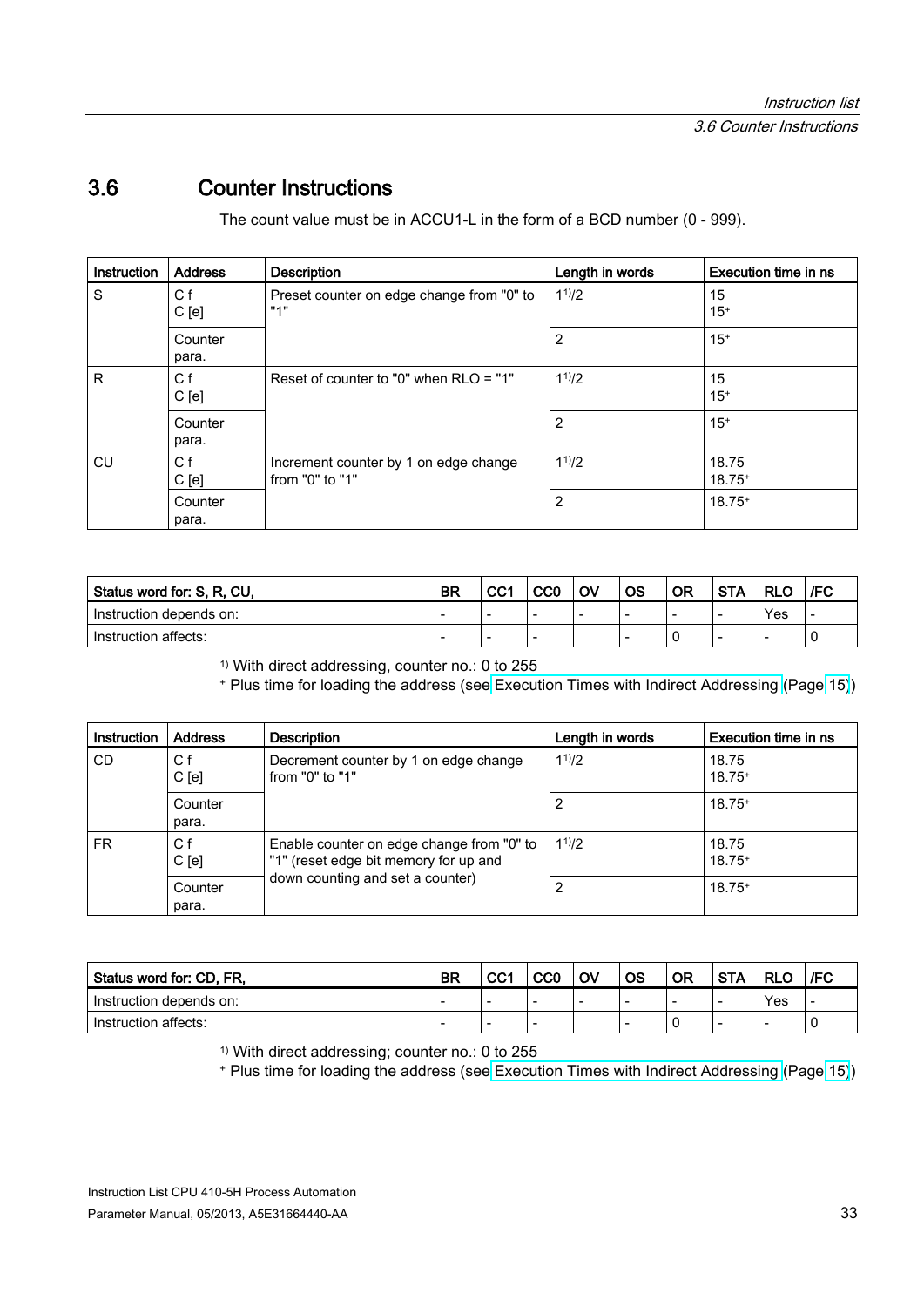3.7 Load Instructions

#### <span id="page-33-0"></span>See also

[Address types](#page-10-1) (Page [11\)](#page-10-1)

#### 3.7 Load Instructions

Loading address identifiers into ACCU1. The contents of ACCU1 are first saved to ACCU2. The status word is not affected.

| <b>Instruction</b> | <b>Address</b> | <b>Description</b>                       | Length in words | Execution time in ns. |
|--------------------|----------------|------------------------------------------|-----------------|-----------------------|
|                    |                | Load                                     |                 |                       |
|                    | IB a           | Input byte                               | $1^{2}/2$       | 7.5                   |
|                    | QB a           | Output byte                              | $1^{2}/2$       | 7.5                   |
|                    | PIB a          | Peripheral input byte 1)                 | $1^{2}/2$       | 7.5                   |
|                    | MB a           | Memory byte                              | $1^{3}/2$       | 7.5                   |
|                    | LB a           | Local data byte                          | $\overline{c}$  | 7.5                   |
|                    | DBB a          | Data byte                                | 2               | 7.5                   |
|                    | DIB a          | Instance data byte                       | $\overline{2}$  | 7.5                   |
|                    |                | $\ldots$ in ACCU1                        |                 |                       |
|                    | g [d]          | Memory-indirect, areainternal 4)         | $\overline{2}$  | $7.5+$                |
|                    | $g$ [AR1,m]    | Register-indirect, areainternal (AR1) 4) | $\overline{2}$  | $7.5^{+}$             |
|                    | g [AR2,m]      | Register-indirect, areainternal (AR2) 4) | 2               | $7.5^{+}$             |
|                    | B[AR1,m]       | Cross-area (AR1) 4)                      | $\overline{c}$  | $7.5+$                |
|                    | B[AR2,m]       | Cross-area (AR2) <sup>4)</sup>           | 2               | $7.5^{+}$             |
|                    | Parameter      | Via parameter 4)                         | 2               | $7.5+$                |

<sup>1)</sup> Plus acknowledgment time of the I/O module ( $>$  1 μs), bus runtimes and synchronization time in redundant mode

2) With direct addressing; address range 0 to 127

3) With direct addressing; address range 0 to 255

4) I, Q, P, M, L / DB, DI

<sup>+</sup> Plus time for loading the address (see [Execution Times with Indirect Addressing](#page-14-0) (Page [15\)](#page-14-0))

If there is remainder of 3 following an integral division of the used address by 4, the execution times for instructions specified on this page are doubled.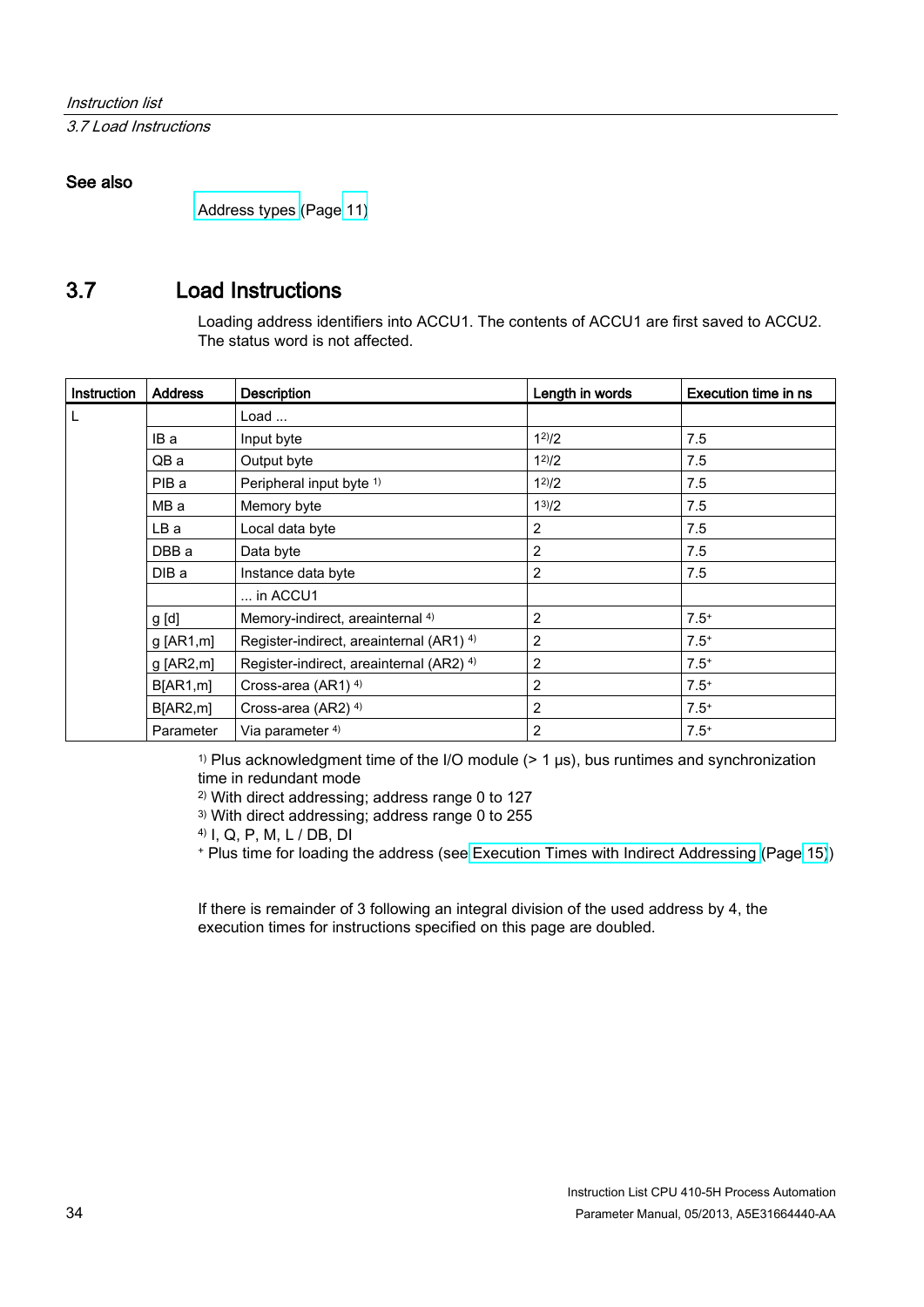Instruction list

3.7 Load Instructions

| <b>Instruction</b> | <b>Address</b> | <b>Description</b>                       | Length in words | Execution time in us |
|--------------------|----------------|------------------------------------------|-----------------|----------------------|
|                    |                | Load                                     |                 |                      |
|                    | IW a           | Input word                               | $12$ /2         | 7.5                  |
|                    | QW a           | Output word                              | $1^{2}/2$       | 7.5                  |
|                    | PIW a          | Peripheral input word 1)                 | $12$ /2         | 7.5                  |
|                    | MW a           | Memory word                              | $1^{3}/2$       | 7.5                  |
|                    | LW a           | Local data word                          | 2               | 7.5                  |
|                    | DBW a          | Data word                                | 2               | 7.5                  |
|                    | DIW a          | Instance data word                       | 2               | 7.5                  |
|                    |                | $\ldots$ in ACCU1-L                      |                 |                      |
|                    | h[d]           | Memory-indirect, areainternal 4)         | $\overline{c}$  | $7.5+$               |
|                    | $h$ [AR1,m]    | Register-indirect, areainternal (AR1) 4) | $\overline{2}$  | $7.5^{+}$            |
|                    | $h$ [AR2,m]    | Register-indirect, areainternal (AR2) 4) | 2               | $7.5^{+}$            |
|                    | W[AR1,m]       | Cross-area (AR1) 4)                      | 2               | $7.5^{+}$            |
|                    | W[AR2,m]       | Cross-area (AR2) <sup>4)</sup>           | 2               | $7.5^{+}$            |
|                    | Parameter      | Via parameter 4)                         | 2               | $7.5+$               |

<sup>1)</sup> Plus acknowledgment time of the I/O module  $($  > 1  $\mu$ s), bus runtimes and synchronization time in redundant mode

2) With indirect addressing; address range 0 to 127

3) With direct addressing; address range 0 to 255

4) I, Q, P, M, L / DB, DI

<sup>+</sup> Plus time for loading the address (see Auto-Hotspot)

If the address used cannot be evenly divided by 4, the execution times for instructions specified on this page are doubled.

| Instruction | <b>Address</b> | <b>Description</b>                       | Length in words | Execution time in us |
|-------------|----------------|------------------------------------------|-----------------|----------------------|
|             |                | Load                                     |                 |                      |
|             | ID a           | Input double word                        | $1^{2}/2$       | 7.5                  |
|             | QD a           | Output double word                       | $1^{2}/2$       | 7.5                  |
|             | PID a          | Peripheral input double word 1)          | $\overline{2}$  | 7.5                  |
|             | MD a           | Memory double word                       | $1^{3}/2$       | 7.5                  |
|             | LD a           | Local data double word                   | 2               | 7.5                  |
|             | DBD a          | Data double word                         | $\overline{c}$  | 11.25                |
|             | DID a          | Instance data double word                | 2               | 11.25                |
|             |                | in ACCU1                                 |                 |                      |
|             | i [d]          | Memory-indirect, areainternal 4)         | 2               | $7.5^{+}$            |
|             | [AR1,m]        | Register-indirect, areainternal (AR1) 4) | $\overline{2}$  | $7.5+$               |
|             | [AR2,m]        | Register-indirect, areainternal (AR2) 4) | $\overline{2}$  | $7.5^{+}$            |
|             | D[AR1,m]       | Cross-area (AR1) 4)                      | 2               | $7.5^{+}$            |
|             | D[AR2,m]       | Cross-area (AR2) 4)                      | $\overline{2}$  | $7.5+$               |
|             | Parameter      | Via parameter 4)                         | 2               | $7.5^{+}$            |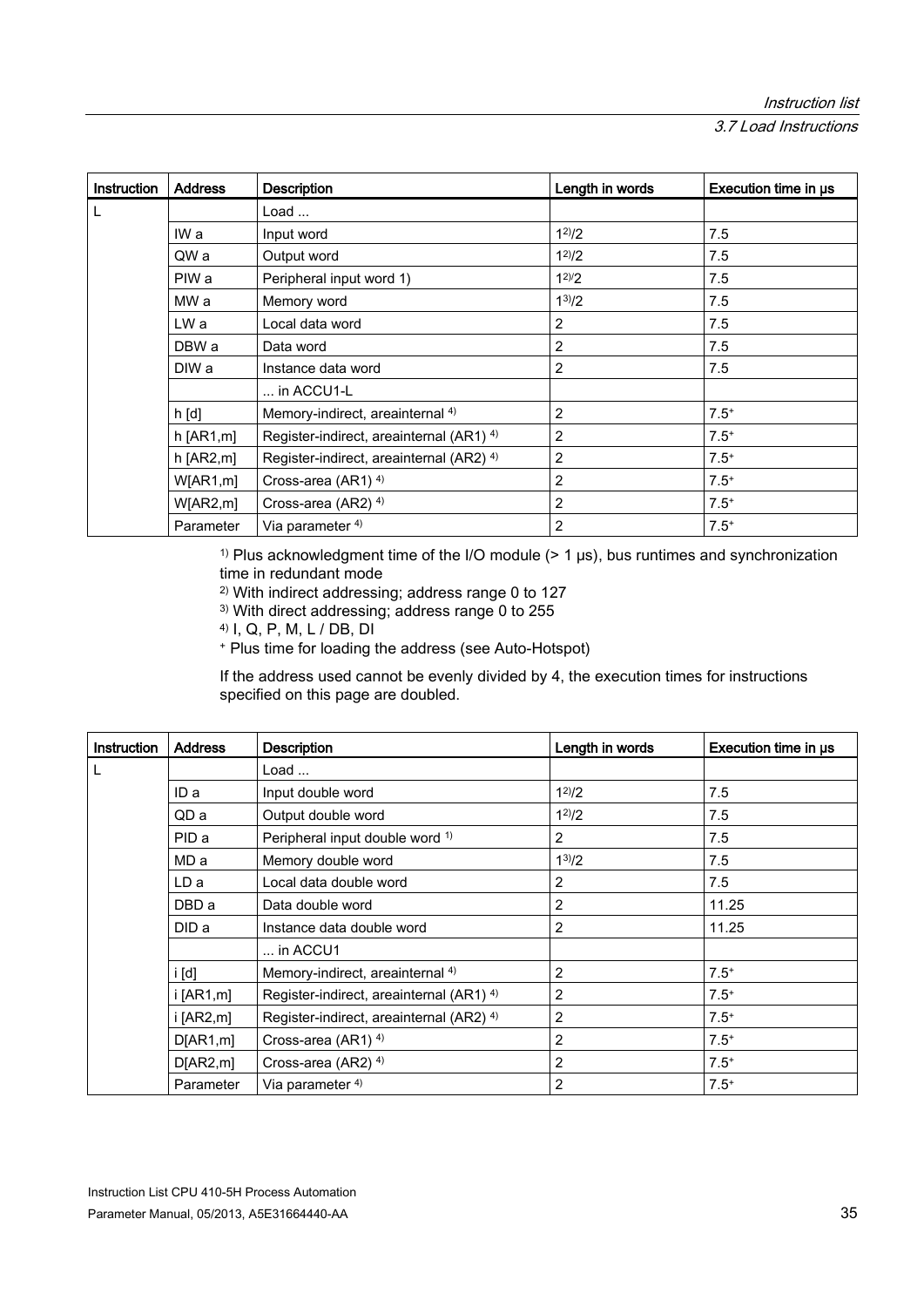3.7 Load Instructions

1) Plus acknowledgment time of the I/O module (> 1 μs), bus runtimes and synchronization time in redundant mode

2) With indirect addressing; address range 0 to 127

3) With direct addressing; address range 0 to 255

4) I, Q, P, M, L / DB, DI

<sup>+</sup> Plus time for loading the address (see [Constants](#page-6-0) (Page [7\)](#page-6-0))

| <b>Instruction</b> | <b>Address</b> | <b>Description</b>                                        | Length in words | Execution time in us |
|--------------------|----------------|-----------------------------------------------------------|-----------------|----------------------|
|                    |                | Load                                                      |                 |                      |
|                    | k8             | 8bit constant in ACCU1-LL                                 | 2               | 7.5                  |
|                    | k16            | 16 bit constant in ACCU1-L                                | 2               | 7.5                  |
|                    | k32            | 32bit constant in ACCU1                                   | 3               | 7.5                  |
|                    | Parameter      | Load constant into ACCU1 (from<br>parameter)              | $\overline{2}$  | $11.25+$             |
|                    | $2\#n$         | Load 16bit binary constant into ACCU1-L                   | 2               | 7.5                  |
|                    |                | Load 32bit binary constant into ACCU1                     | 3               | 7.5                  |
|                    | B#16#p         | Load 8bit hexadecimal constant into<br>ACCU1-L            | 1               | 7.5                  |
|                    | W#16#p         | Load 16bit hexadecimal constant into<br>ACCU1-L           | 2               | 7.5                  |
|                    | DW#16#p        | Load 32bit hexadecimal constant into<br>ACCU <sub>1</sub> | 3               | 7.5                  |

<sup>+</sup> Plus time for loading the address (see [Execution Times with Indirect Addressing](#page-14-0) (Page [15\)](#page-14-0))

| <b>Instruction</b> | <b>Address</b>         | <b>Description</b>                           | Length in words | Execution time in us |
|--------------------|------------------------|----------------------------------------------|-----------------|----------------------|
|                    | 'x'                    | Load 1 character                             | 2               | 7.5                  |
|                    | 'xx'                   | Load 2 characters                            | 2               | 7.5                  |
|                    | 'xxx'                  | Load 3 characters                            | 3               | 7.5                  |
|                    | 'xxxx'                 | Load 4 characters                            | 3               | 7.5                  |
|                    | $D#$ time<br>value     | Load IEC date constant                       | 3               | 7.5                  |
|                    | S5T# time<br>value     | Load S7 time constant (16 bits)              | $\overline{2}$  | 7.5                  |
|                    | TOD#<br>time value     | Load IEC time constant                       | 3               | 7.5                  |
|                    | T# time value          | Load 16-bit time constant                    | 2               | 7.5                  |
|                    |                        | Load 32-bit time constant                    | 3               | 7.5                  |
|                    | C# Count<br>value      | Load counter constant (BCD code)             | 2               | 7.5                  |
|                    | B# (b1, b2)            | Load constant as bytes (b1, b2)              | 2               | 7.5                  |
|                    | B# (b1, b2,<br>b3, b4) | Load constant as 4 bytes (b1, b2, b3,<br>b4) | 3               | 7.5                  |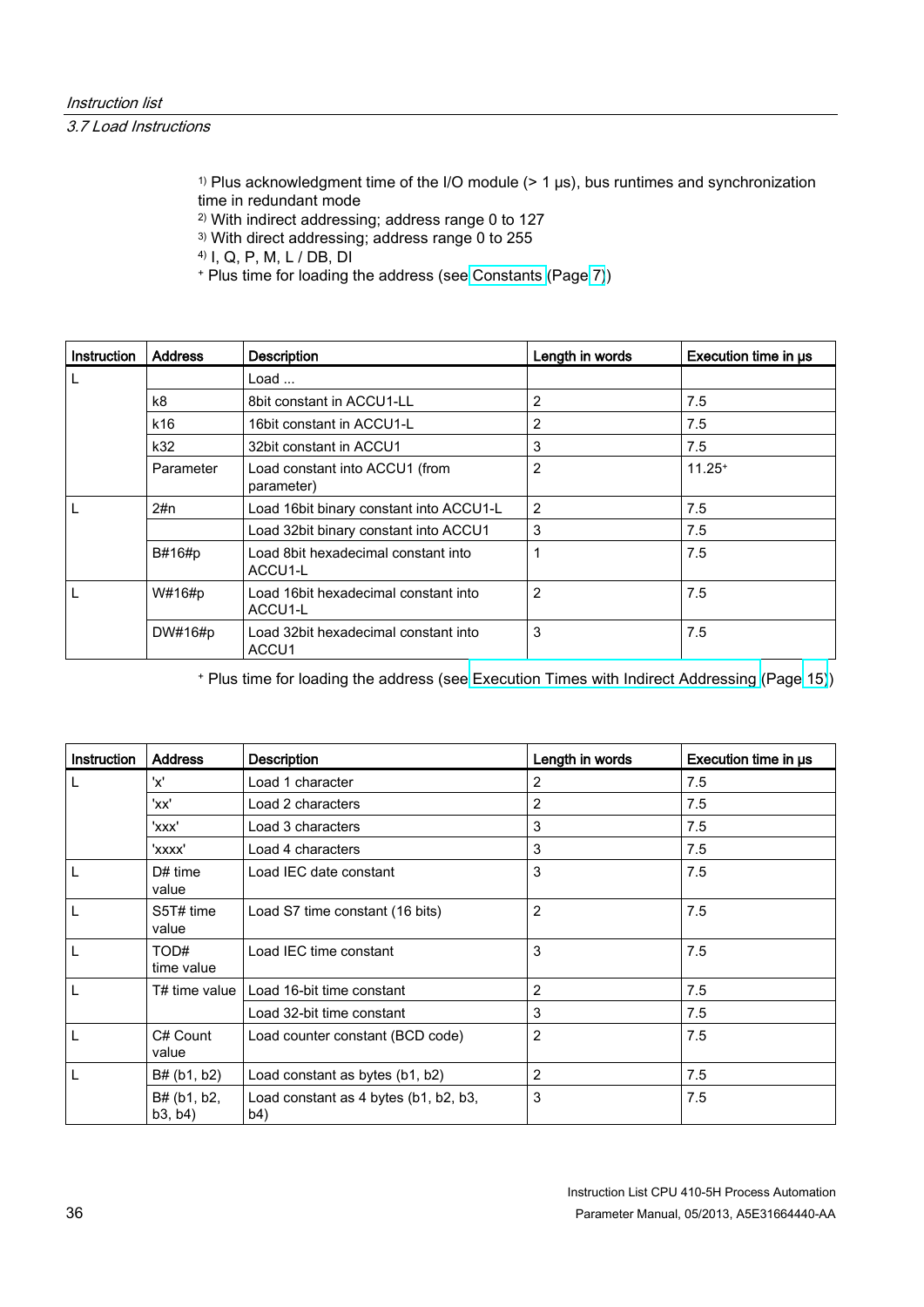3.8 Load Instructions for Timers and Counters

| Instruction | <b>Address</b> | <b>Description</b>                | Length in words | Execution time in us |
|-------------|----------------|-----------------------------------|-----------------|----------------------|
|             |                | P# bit pointer   Load bit pointer |                 | ⁄.5                  |
|             | $L#$ integer   | Load 32-bit integer constant      |                 |                      |
|             | Real number    | Load floating-point number        |                 | ′.5                  |

#### See also

[Address types](#page-10-0) (Page [11\)](#page-10-0)

### 3.8 Load Instructions for Timers and Counters

Loading a time value or count value into ACCU1. The contents of ACCU1 are first saved to ACCU2. The status word is not affected.

| <b>Instruction</b> | <b>Address</b> | <b>Description</b>                                             | Length in words | Execution time in ns |
|--------------------|----------------|----------------------------------------------------------------|-----------------|----------------------|
| L                  | T f            | Load time value                                                | $1^{11}/2$      | 7.5                  |
|                    | T[e]           |                                                                | 2               | $7.5+$               |
|                    | Timer para.    | Load time value<br>(addressed<br>via parameter)                | $\overline{2}$  | $7.5^{+}$            |
| L                  | C f            | Load count value                                               | $1^{11/2}$      | 7.5                  |
|                    | C[e]           |                                                                | $\overline{c}$  | $7.5^{+}$            |
|                    | Counter para.  | Load count value<br>(addressed<br>via parameter)               | $\overline{2}$  | $7.5^{+}$            |
| <b>LC</b>          | T f            | Load time value BCD-                                           | $1^{11}/2$      | 7.5                  |
|                    | T[e]           | coded                                                          | 2               | $7.5^{+}$            |
|                    | Timer para.    | Load time value in<br><b>BCD</b> (addressed<br>via parameter)  | $\overline{2}$  | $7.5^{+}$            |
| LC.                | C f            | Load count value in                                            | $1^{11}/2$      | 7.5                  |
|                    | C[e]           | BCD                                                            | 2               | $7.5^{+}$            |
|                    | Counter para.  | Load count value in<br><b>BCD</b> (addressed<br>via parameter) | 2               | $7.5+$               |

1) With direct addressing, timer/counter no.: 0 to 255

<sup>+</sup> Plus time for loading the address (see [Execution Times with Indirect Addressing](#page-14-0) (Page [15\)](#page-14-0))

#### See also

[Address types](#page-10-0) (Page [11\)](#page-10-0)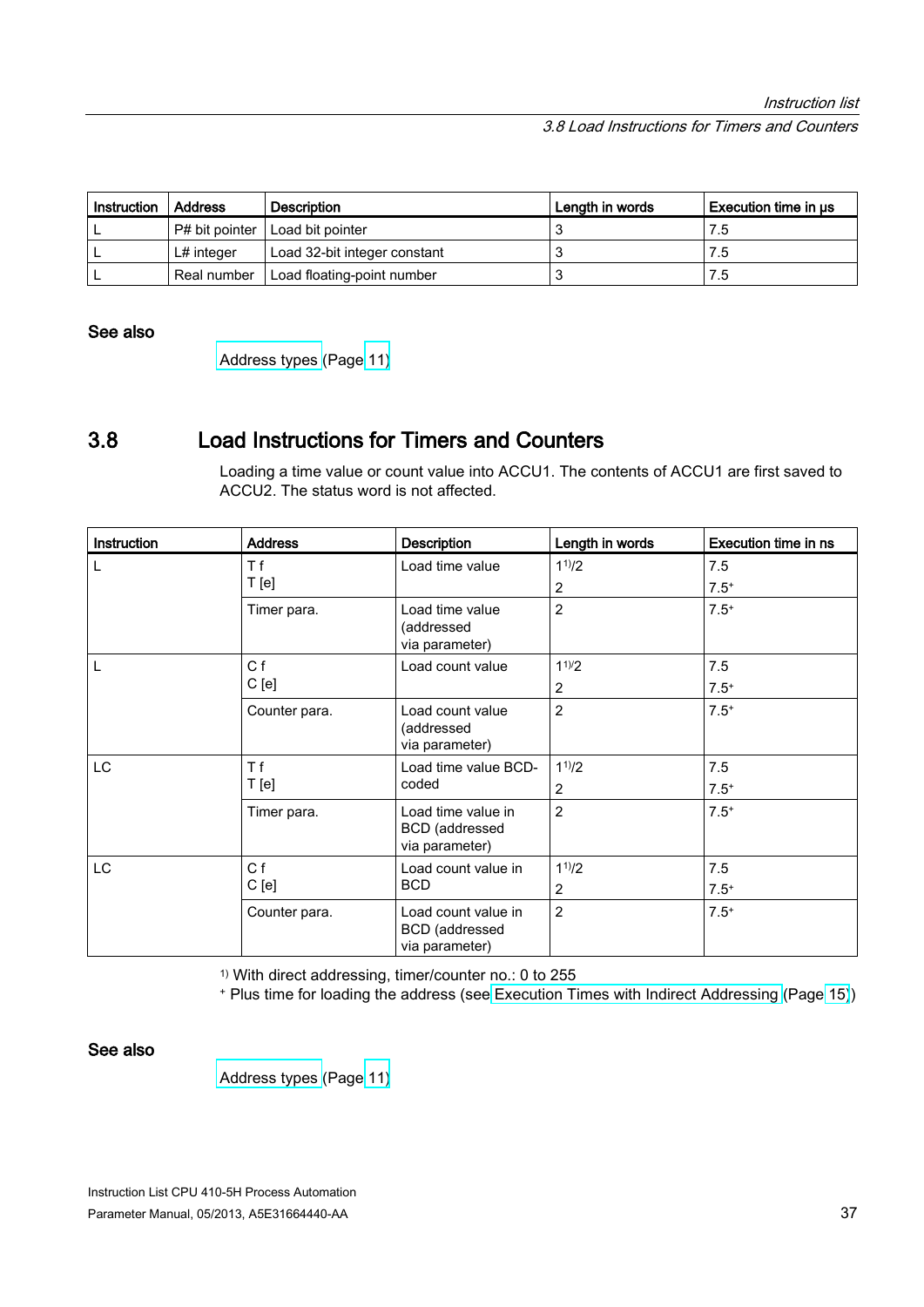### 3.9 Transfer Instructions

Transferring the contents of ACCU1 to the specified address identifier. Note that some instructions are affected by the MCR. The status word is not affected.

| Instruction | <b>Address</b> | <b>Description</b>                       | Length in words   | <b>Execution time in ns</b> |
|-------------|----------------|------------------------------------------|-------------------|-----------------------------|
|             |                | Transfer contents of<br>ACCU1-LL to      |                   |                             |
|             | IB a           | Input byte                               | 1 <sup>2</sup> /2 | 7.5                         |
|             | QB a           | Output byte                              | $12$ /2           | 7.5                         |
|             | PQB            | Peripheral output byte <sup>1)</sup>     | $1^{2}/2$         | 7.5                         |
|             | MB a           | Memory byte                              | $1^{3}/2$         | 7.5                         |
|             | LB a           | Local data byte                          | 2                 | 7.5                         |
|             | DBB a          | Data byte                                | $\overline{2}$    | 11.25                       |
|             | DIB a          | Instance data byte                       | 2                 | 11.25                       |
|             | g [d]          | Memory-indirect, area-internal 4)        | $\overline{2}$    | $7.5^{+}/11.25^{+}$         |
|             | $g$ [AR1,m]    | Register-indirect, areainternal (AR1) 4) | 2                 | $7.5^{+}/11.25^{+}$         |
|             | g [AR2,m]      | Register-indirect, areainternal (AR2) 4) | $\overline{2}$    | $7.5^{+}/11.25^{+}$         |
|             | B[AR1,m]       | Cross-area (AR1) 4)                      | $\overline{2}$    | $7.5^{+}/11.25^{+}$         |
|             | B[AR2,m]       | Cross-area (AR2) <sup>4)</sup>           | $\overline{2}$    | $7.5+11.25+$                |
|             | Parameter      | Via parameter 4)                         | 2                 | $7.5^{+}/11.25^{+}$         |

<sup>1)</sup> Plus acknowledgment time of the I/O module  $($  > 1  $\mu$ s), bus runtimes and synchronization time in redundant mode

2) With direct addressing; address range 0 to 127

3) With direct addressing; address range 0 to 255

4) I, Q, P, M, L / DB, DI

<sup>+</sup> Plus time for loading the address (see [Execution Times with Indirect Addressing](#page-14-0) (Page [15\)](#page-14-0))

If there is remainder of 3 following an integral division of the used address by 4, the execution times for instructions specified on this page are doubled.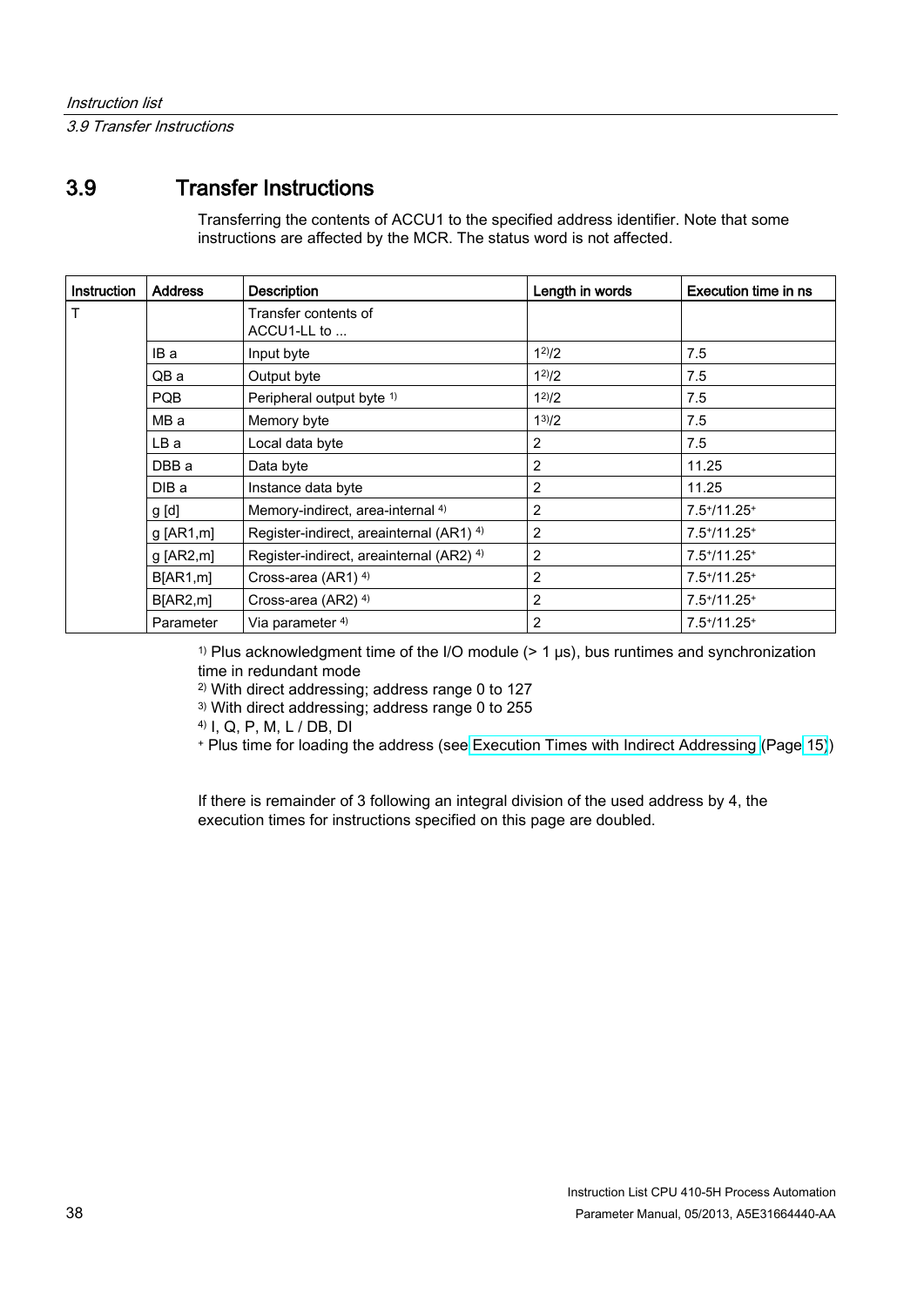3.9 Transfer Instructions

| Instruction | <b>Address</b>  | <b>Description</b>                                  | Length in words | <b>Execution time in ns</b> |
|-------------|-----------------|-----------------------------------------------------|-----------------|-----------------------------|
|             |                 | Transfer contents of<br>ACCU1-L to                  |                 |                             |
|             | IW a            | Input word                                          | $12$ /2         | 7.5                         |
|             | QW a            | Output word                                         | $12$ /2         | 7.5                         |
|             | PQW a           | Peripheral output word 1)                           | $12$ /2         | 7.5                         |
|             | MW a            | Memory word                                         | $1^{3}/2$       | 7.5                         |
|             | LW a            | Local data word                                     | 2               | 7.5                         |
|             | DBW a           | Data word                                           | 2               | 22.5                        |
|             | DIW a           | Instance data word                                  | 2               | 22.5                        |
|             | $h$ [d]         | Memory-indirect, area-internal 4)                   | 2               | $7.5^{+}/22.5^{+}$          |
|             | $h$ [AR1, $m$ ] | Register-indirect, areainternal (AR1) 4)            | $\overline{2}$  | $7.5^{+}/22.5^{+}$          |
|             | $h$ [AR2,m]     | Register-indirect, areainternal (AR2) <sup>4)</sup> | 2               | $7.5^{+}/22.5^{+}$          |
|             | W[AR1,m]        | Cross-area (AR1) $4$ )                              | 2               | $7.5^{+}/22.5^{+}$          |
|             | W[AR2,m]        | Cross-area (AR2) <sup>4)</sup>                      | 2               | $7.5^{+}/22.5^{+}$          |
|             | Parameter       | Via parameter <sup>4)</sup>                         | $\overline{c}$  | $7.5^{+}/22.5^{+}$          |

<sup>1)</sup> Plus acknowledgment time of the I/O module ( $>$  1 μs), bus runtimes and synchronization time in redundant mode

2) With direct addressing; address range 0 to 127

3) With direct addressing; address range 0 to 255

4) I, Q, P, M, L / DB, DI

+ plus time for loading the address (see [Execution Times with Indirect Addressing](#page-14-0) (Page [15\)](#page-14-0))

If the address used cannot be evenly divided by 4, the execution times for instructions specified on this page are doubled.

| Instruction | <b>Address</b> | <b>Description</b>                          | Length in words | Execution time in us |
|-------------|----------------|---------------------------------------------|-----------------|----------------------|
| T           |                | Transfer contents of<br>ACCU1-L to          |                 |                      |
|             | ID a           | Input double word                           | $12$ /2         | 7.5                  |
|             | QD a           | Output double word                          | $1^{2}/2$       | 7.5                  |
|             | PQD a          | Peripheral output double word <sup>1)</sup> | $\overline{2}$  | 7.5                  |
|             | MD a           | Memory double word                          | $1^{3}/2$       | 7.5                  |
|             | LD a           | Local data double word                      | 2               | 7.5                  |
|             | DBD a          | Data double word                            | 2               | 22.5                 |
|             | DID a          | Instance data double word                   | $\overline{2}$  | 22.5                 |
|             | [d]            | Memory-indirect, area-internal 4)           | 2               | $7.5^{+}/22.5^{+}$   |
|             | [AR1,m]        | Register-indirect, areainternal (AR1) 4)    | $\overline{2}$  | $7.5^{+}/22.5^{+}$   |
|             | [AR2,m]        | Register-indirect, areainternal (AR2) 4)    | 2               | $7.5^{+}/22.5^{+}$   |
|             | D[AR1,m]       | Cross-area (AR1) 4)                         | 2               | $7.5^{+}/22.5^{+}$   |
|             | D[AR2,m]       | Cross-area (AR2) 4)                         | $\overline{2}$  | $7.5^{+}/22.5^{+}$   |
|             | Parameter      | Via parameter 4)                            | 2               | $7.5^{+}/22.5^{+}$   |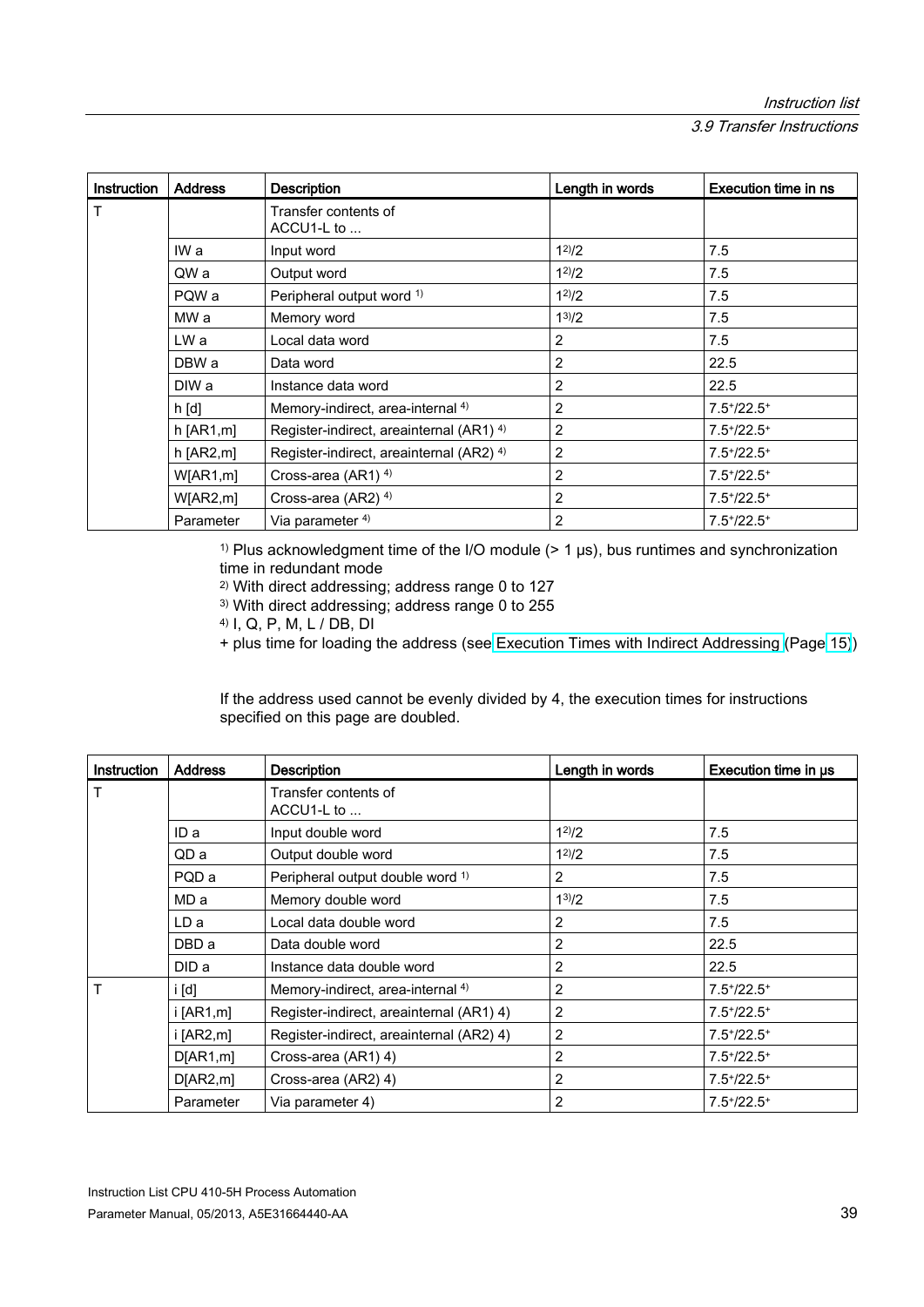3.10 Load and Transfer Instructions for Address Registers

<sup>1)</sup> Plus acknowledgment time of the I/O module  $(> 1 \,\mu s)$ , bus runtimes and synchronization time in redundant mode

2) With direct addressing; address range 0 to 127

3) With direct addressing; address range 0 to 255

4) I, Q, P, M, L / DB, DI

<sup>+</sup> Plus time for loading the address (see [Execution Times with Indirect Addressing](#page-14-0) (Page [15\)](#page-14-0))

#### See also

[Address types](#page-10-0) (Page [11\)](#page-10-0)

### 3.10 Load and Transfer Instructions for Address Registers

Loading a double word from a memory area or register into address register 1 (AR1) or address register 2 (AR2). The status word is not affected.

| <b>Instruction</b> | <b>Address</b>  | <b>Description</b>        | Length in words | Execution time in ns |
|--------------------|-----------------|---------------------------|-----------------|----------------------|
| LAR1               |                 | Load contents from        |                 |                      |
|                    | ۰               | ACCU1                     | 1               | 7.5                  |
|                    | AR <sub>2</sub> | Address register 2        | 1               | 7.5                  |
|                    | DBD             | Data double word          | $\overline{2}$  | 11.25                |
|                    | DID a           | Instance data double word | $\overline{2}$  | 11.25                |
|                    | m               | 32bit constant as pointer | $\sqrt{3}$      | 7.5                  |
|                    | LD a            | Local data double word    | $\overline{2}$  | 7.5                  |
|                    | MD a            | Memory double word        | $\overline{2}$  | 7.5                  |
|                    |                 | $\ldots$ in AR1           |                 |                      |
| LAR <sub>2</sub>   |                 | Load contents from        |                 |                      |
|                    | ۰               | ACCU1                     | $\mathbf{1}$    | 7.5                  |
|                    | DBD a           | Data double word          | $\overline{2}$  | 11.25                |
|                    | DID a           | Instance data double word | $\overline{2}$  | 11.25                |
|                    | m               | 32bit constant as pointer | 3               | 7.5                  |
|                    | LD a            | Local data double word    | $\overline{2}$  | 7.5                  |
|                    | MD a            | Memory double word        | $\overline{2}$  | 7.5                  |
|                    |                 | $\ldots$ in AR2           |                 |                      |

Transfer a double word from address register 1 (AR1) or address register 2 (AR2) to a memory or a register. The contents of ACCU1 are first saved to ACCU2. The status word is not affected.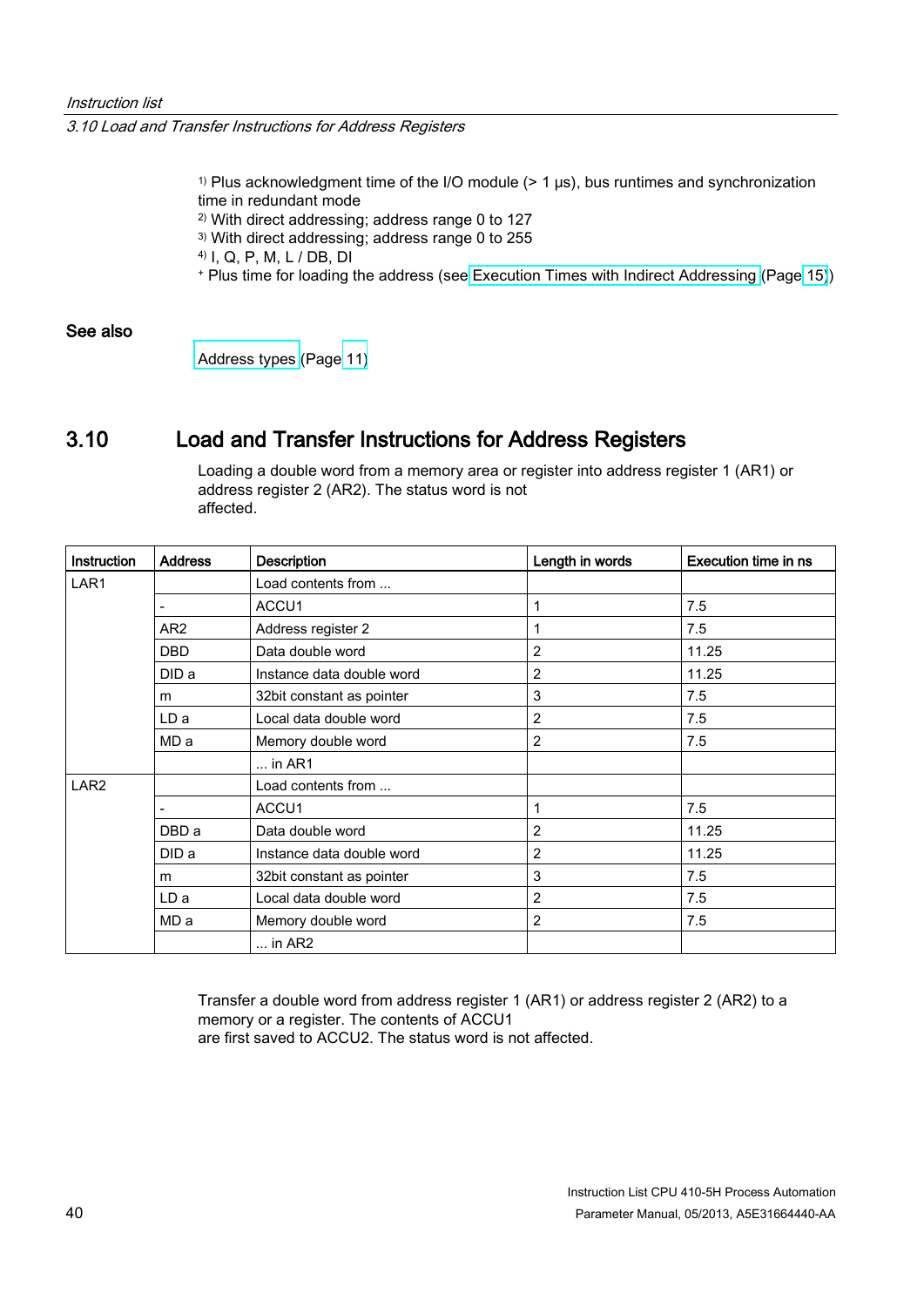3.11 Load and Transfer Instructions for the Status Word

| Instruction      | <b>Address</b>  | <b>Description</b>                   | Length in words | Execution time in ns |
|------------------|-----------------|--------------------------------------|-----------------|----------------------|
| TAR1             |                 | Transfer contents from AR1 to        |                 |                      |
|                  |                 | ACCU1                                | 1               | 7.5                  |
|                  | AR <sub>2</sub> | Address register 2                   | 1               | 7.5                  |
|                  | DBD a           | Data double word                     | 2               | 22.5                 |
|                  | DID a           | Instance data double word            | 2               | 22.5                 |
|                  | LD a            | Local data double word               | 2               | 7.5                  |
|                  | MD a            | Memory double word                   | $\overline{2}$  | 7.5                  |
| TAR <sub>2</sub> |                 | Transfer contents from AR2 to        |                 |                      |
|                  | ۰               | ACCU1                                | $\mathbf{1}$    | 7.5                  |
|                  | DBD a           | Data double word                     | 2               | 22.5                 |
|                  | DID a           | Instance data double word            | 2               | 22.5                 |
|                  | LD a            | Local data double word               | 2               | 7.5                  |
|                  | MD a            | Memory double word                   | 2               | 7.5                  |
| TAR              |                 | Exchange the contents of AR1 and AR2 | 1               | 7.5                  |

### 3.11 Load and Transfer Instructions for the Status Word

| Instruction | Address | <b>Description</b>          | Lenath in words | l Execution time in ns |
|-------------|---------|-----------------------------|-----------------|------------------------|
|             | STW     | Load status word into ACCU1 |                 |                        |

| Status word for: L.     | BR  | CC <sub>1</sub>          | CC <sub>0</sub> | ov  | <b>OS</b>                | OR  | <b>STA</b> | <b>RLC</b>               | /FC                      |
|-------------------------|-----|--------------------------|-----------------|-----|--------------------------|-----|------------|--------------------------|--------------------------|
| Instruction depends on: | Yes | Yes                      | Yes             | Yes | Yes                      | Yes | Yes        | Yes                      | Yes                      |
| Instruction affects:    |     | $\overline{\phantom{a}}$ | $\,$            | -   | $\overline{\phantom{a}}$ | -   | -          | $\overline{\phantom{0}}$ | $\overline{\phantom{0}}$ |

| Instruction | Address    | <b>Description</b>                                 | Length in words | Execution time in ns |
|-------------|------------|----------------------------------------------------|-----------------|----------------------|
|             | <b>STW</b> | Transfer ACCU1 (bits 0 to 8) to the status<br>word |                 | 7.5                  |

| Status word for: T.     | BR  | CC <sub>1</sub> | CC <sub>0</sub> | OV  | <b>OS</b>                | <b>OR</b> | <b>STA</b> | l RLC | /FC |
|-------------------------|-----|-----------------|-----------------|-----|--------------------------|-----------|------------|-------|-----|
| Instruction depends on: |     | -               | -               | -   | $\overline{\phantom{0}}$ | -         |            | . .   | -   |
| Instruction affects:    | Yes | Yes             | Yes             | Yes | Yes                      | Yes       | Yes        | Yes   | Yes |

### See also

[Status Word](#page-8-0) (Page [9\)](#page-8-0)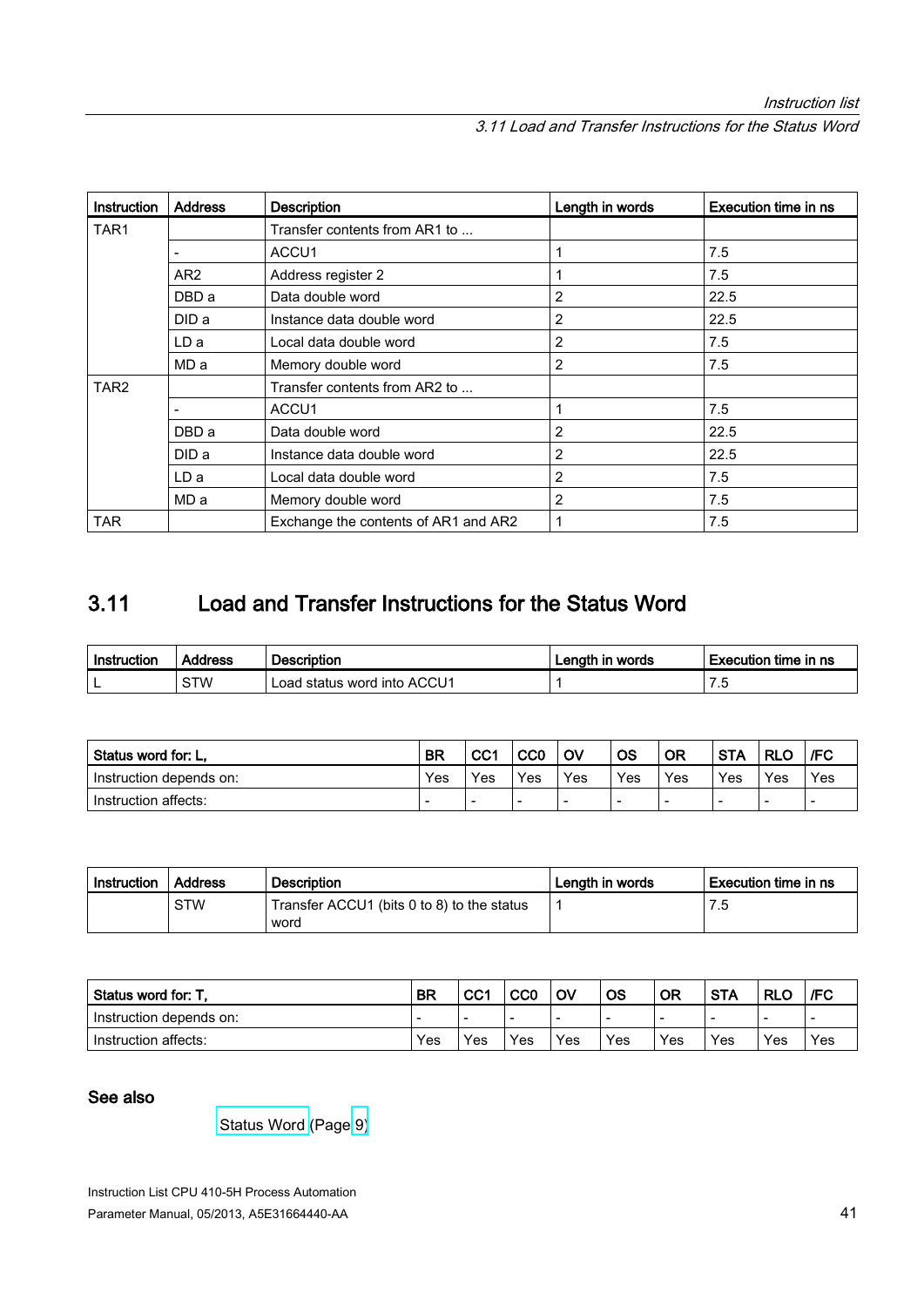# 3.12 Load Instructions for DB Number and DB Length

Loading the number/length of a data block into ACCU1. The old contents of ACCU1 are saved to ACCU2. The status word is not affected.

| Instruction | Address     | <b>Description</b>                          | Length in words | Execution time in ns |
|-------------|-------------|---------------------------------------------|-----------------|----------------------|
|             | <b>DBNO</b> | Load number of data block                   |                 | $^{\prime}$ .5       |
|             | <b>DINO</b> | Load number of instance data block          |                 | $\sqrt{.5}$          |
|             | <b>DBLG</b> | Load length of data block in bytes          |                 | 7.5                  |
|             | <b>DILG</b> | Load length of instance data block in bytes |                 | 7.5                  |

## 3.13 Fixedpoint arithmetic (16/32 bit) / Floatingpoint arithmetic (32 bit)

### Integer Math (16 bits)

Math instructions on two 16-bit numbers. The result is written to ACCU1 or ACCU1-L. ACCU3 and ACCU4 are then transferred to ACCU2 and ACCU3.

| Instruction | <b>Address</b> | <b>Description</b>                                             | Length in words | Execution time in ns |
|-------------|----------------|----------------------------------------------------------------|-----------------|----------------------|
| $+$         |                | Add 2 integers (16 bits)<br>$(ACCU1-L)=(ACCU1-L)+(ACCU2-L)$    |                 | 7.5                  |
|             |                | Subtract 2 integers (16 bits)<br>(ACCU1-L)=(ACCU2-L)-(ACCU1-L) |                 | 7.5                  |

| Status word for: +I, -I,  | <b>BR</b>                | CC <sub>1</sub>          | CC <sub>0</sub> | OV  | OS  | <b>OR</b> | <b>STA</b>               | <b>RLO</b>               | /FC |
|---------------------------|--------------------------|--------------------------|-----------------|-----|-----|-----------|--------------------------|--------------------------|-----|
| I Instruction depends on: | -                        | $\overline{\phantom{0}}$ | -               | -   | -   | -         | $\overline{\phantom{0}}$ | $\overline{\phantom{0}}$ | -   |
| Instruction affects:      | $\overline{\phantom{a}}$ | Yes                      | Yes             | Yes | Yes | -         | $\overline{\phantom{0}}$ | -                        | -   |

| Instruction | Address | <b>Description</b>                                                                             | Length in words | Execution time in ns |
|-------------|---------|------------------------------------------------------------------------------------------------|-----------------|----------------------|
| $*1$        |         | Multiply 2 integers (16 bits)<br>$(ACCU1)=(ACCU2-L)*(ACCU1-L)$                                 |                 | 7.5                  |
| $\sqrt{ }$  |         | Divide 2 integers (16 bits)<br>$(ACCU1-L)=(ACCU2-L):(ACCU1-L)$<br>The remainder is in ACCU1-H. |                 | 30                   |

| Status word for: *I, /I, | <b>BR</b> | $\sim$<br>ו טט           | CC <sub>0</sub>          | <b>OV</b>                | <b>OS</b>                | <b>OR</b>                | <b>STA</b>               | <b>RLO</b>               | /FC |
|--------------------------|-----------|--------------------------|--------------------------|--------------------------|--------------------------|--------------------------|--------------------------|--------------------------|-----|
| Instruction depends on:  |           | $\overline{\phantom{0}}$ | $\overline{\phantom{a}}$ | $\overline{\phantom{a}}$ | $\overline{\phantom{a}}$ | $\overline{\phantom{a}}$ | $\overline{\phantom{0}}$ | $\overline{\phantom{0}}$ |     |
| Instruction affects:     |           | Yes                      | Yes                      | Yes                      | Yes                      | $\overline{\phantom{a}}$ | $\overline{\phantom{0}}$ | -                        | -   |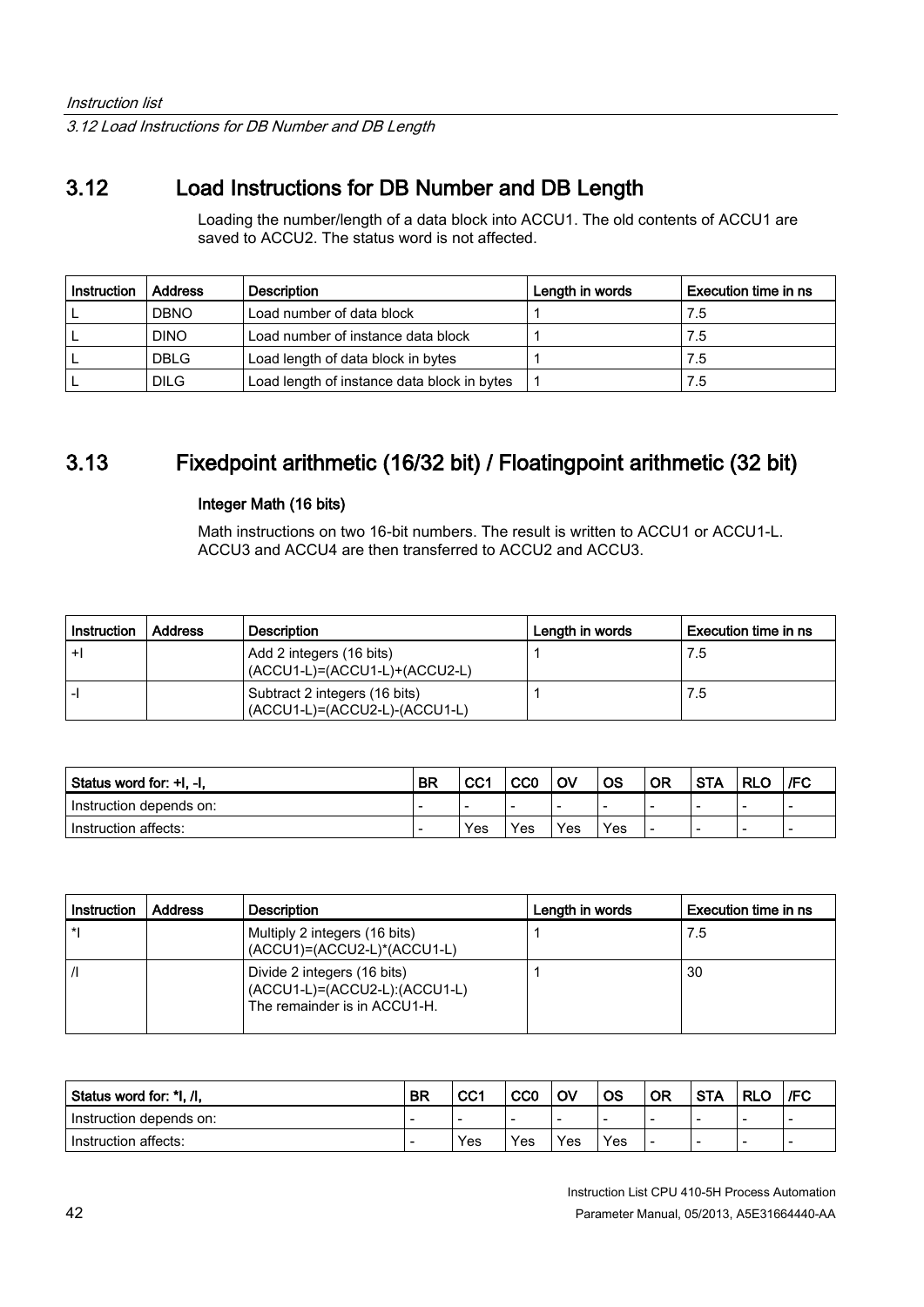### 3.13 Fixedpoint arithmetic (16/32 bit) / Floatingpoint arithmetic (32 bit)

#### Integer Math (32 bits)

Math instructions on two 32-bit numbers. The result is written to ACCU1. ACCU3 and ACCU4 are then transferred to ACCU2 and ACCU3.

| Instruction | <b>Address</b> | <b>Description</b>                                          | Length in words | Execution time in ns |
|-------------|----------------|-------------------------------------------------------------|-----------------|----------------------|
| +D          |                | Add 2 integers (32 bits)<br>$(ACCU1)=(ACCU2)+(ACCU1)$       |                 | 7.5                  |
| -D          |                | Subtract 2 integers (32 bits)<br>$(ACCU1)= (ACCU2)-(ACCU1)$ |                 | 7.5                  |
| *D          |                | Multiply 2 integers (32 bits)<br>(ACCU1)=(ACCU2)*(ACCU1)    |                 | 7.5                  |

| l Status word for: +D. -D. *D. | BR | CC <sub>1</sub>          | CC <sub>0</sub>          | <b>OV</b>                | OS  | OR | <b>STA</b>               | <b>RLC</b>               | /FC |
|--------------------------------|----|--------------------------|--------------------------|--------------------------|-----|----|--------------------------|--------------------------|-----|
| Instruction depends on:        |    | $\overline{\phantom{a}}$ | $\overline{\phantom{a}}$ | $\overline{\phantom{0}}$ | -   | -  | $\overline{\phantom{a}}$ | $\overline{\phantom{0}}$ |     |
| Instruction affects:           |    | Yes                      | Yes                      | Yes                      | Yes |    | $\overline{\phantom{0}}$ | $\overline{\phantom{0}}$ |     |

| Instruction | <b>Address</b> | <b>Description</b>                                                                                             | Length in words | Execution time in ns |
|-------------|----------------|----------------------------------------------------------------------------------------------------------------|-----------------|----------------------|
| /D          |                | Divide 2 integers (32 bits)<br>$(ACCU1)=(ACCU2):(ACCU1)$                                                       |                 | 45                   |
| <b>MOD</b>  |                | Divide 2 integers (32 bits) and<br>load the remainder into ACCU1:<br>(ACCU1)=remainder of<br>[(ACCU2):(ACCU1)] |                 | 45                   |

| Status word for: +I, -I, | BR                       | CC <sub>1</sub>          | CC <sub>0</sub>          | OV                       | OS                       | <b>OR</b>                | <b>STA</b> | <b>RLC</b>               | /FC                      |
|--------------------------|--------------------------|--------------------------|--------------------------|--------------------------|--------------------------|--------------------------|------------|--------------------------|--------------------------|
| Instruction depends on:  | $\overline{\phantom{0}}$ | $\overline{\phantom{a}}$ | $\overline{\phantom{0}}$ | $\overline{\phantom{a}}$ | $\overline{\phantom{a}}$ | $\overline{\phantom{0}}$ | -          | $\overline{\phantom{a}}$ | $\overline{\phantom{a}}$ |
| Instruction affects:     | $\overline{\phantom{0}}$ | Yes                      | Yes                      | Yes                      | Yes                      |                          | -          | $\overline{\phantom{0}}$ | $\overline{\phantom{0}}$ |

#### Floating-Point Math (32 bits)

The result of the math instruction is in ACCU1. ACCU3 and ACCU4 are then transferred to ACCU2 and ACCU3.

| Instruction | <b>Address</b> | <b>Description</b>                                           | Length in words | Execution time in ns |
|-------------|----------------|--------------------------------------------------------------|-----------------|----------------------|
| +R          |                | Add 2 real numbers (32 bits)<br>$(ACCU1)= (ACCU2)+ (ACCU1)$  |                 | 15                   |
| -R          |                | Subtract 2 real numbers (32 bits)<br>(ACCU1)=(ACCU2)-(ACCU1) |                 | 15                   |

Instruction List CPU 410-5H Process Automation Parameter Manual, 05/2013, A5E31664440-AA 43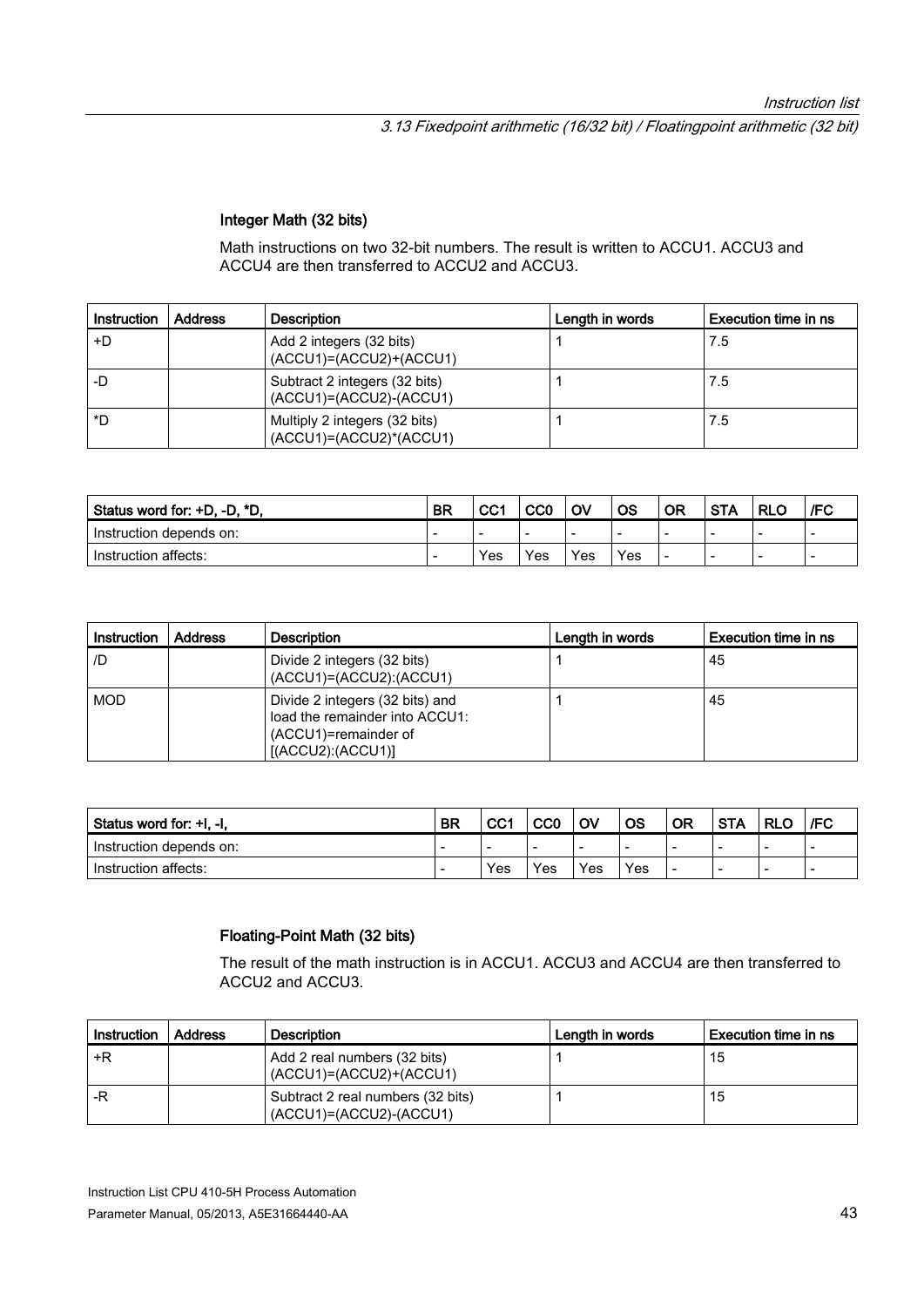3.14 Square root, Square (32bit) / Logarithm function (32bit)

| Instruction | I Address | Description                                                      | Length in words | Execution time in ns |
|-------------|-----------|------------------------------------------------------------------|-----------------|----------------------|
| *R          |           | Multiply 2 real numbers (32 bits)<br>$(ACCU1)= (ACCU2)^*(ACCU1)$ |                 | 15                   |
| /R          |           | Divide 2 real numbers (32 bits)<br>$(ACCU1)= (ACCU2):(ACCU1)$    |                 | 45                   |

| Status word for: +R, -R, *R, /R, | <b>BR</b> | CC <sub>1</sub> | CC <sub>0</sub> | O٧                       | OS                       | <b>OR</b> | <b>STA</b>               | <b>RLC</b>               | /FC                      |
|----------------------------------|-----------|-----------------|-----------------|--------------------------|--------------------------|-----------|--------------------------|--------------------------|--------------------------|
| I Instruction depends on:        |           | -               |                 | $\overline{\phantom{0}}$ | $\overline{\phantom{0}}$ |           | $\overline{\phantom{0}}$ | $\overline{\phantom{0}}$ | $\overline{\phantom{0}}$ |
| Instruction affects:             |           | Yes             | Yes             | Yes                      | Yes                      |           | $\overline{\phantom{0}}$ |                          | $\overline{\phantom{a}}$ |

| Instruction | Address | Description                                            | Length in words | Execution time in ns |
|-------------|---------|--------------------------------------------------------|-----------------|----------------------|
| <b>NEGR</b> |         | Negate the real number in ACCU1                        |                 |                      |
| <b>ABS</b>  |         | Form the absolute value of the real number<br>in ACCU1 |                 | 7.5                  |

| Status word for: NEGR, ABS, | <b>BR</b> | CC <sub>1</sub> | CC <sub>0</sub> | <b>OV</b> | OS | <b>OR</b> | <b>STA</b> | - RLL | /FC                      |
|-----------------------------|-----------|-----------------|-----------------|-----------|----|-----------|------------|-------|--------------------------|
| Instruction depends on:     |           | -               | -               |           | -  |           | -          | -     | $\overline{\phantom{0}}$ |
| Instruction affects:        |           | -               | -               |           | -  |           |            |       |                          |

# 3.14 Square root, Square (32bit) / Logarithm function (32bit)

### Square Root, Square (32 Bits)

The result of the instruction is in ACCU1. The SQRT instruction can be interrupted.

| l Instruction | <b>Address</b> | <b>Description</b>                                       | Length in words | Execution time in ns |
|---------------|----------------|----------------------------------------------------------|-----------------|----------------------|
| l SORT        |                | Calculate the square root of a real number<br>in ACCU1   |                 | 60                   |
| l SQR         |                | Form the square of a real number in<br>ACCU <sub>1</sub> |                 | 15                   |

| Status word for: SQRT, SQR, | BR | CC <sub>1</sub> | CC <sub>0</sub>          | <b>OV</b> | <b>OS</b> | <b>OR</b> | <b>STA</b> | <b>RLO</b> | <b>/FC</b> |
|-----------------------------|----|-----------------|--------------------------|-----------|-----------|-----------|------------|------------|------------|
| l Instruction depends on:   |    |                 | $\overline{\phantom{0}}$ |           | -         |           |            | -          |            |
| I Instruction affects:      |    | Yes             | Yes                      | Yes       | Yes       |           |            | -          | -          |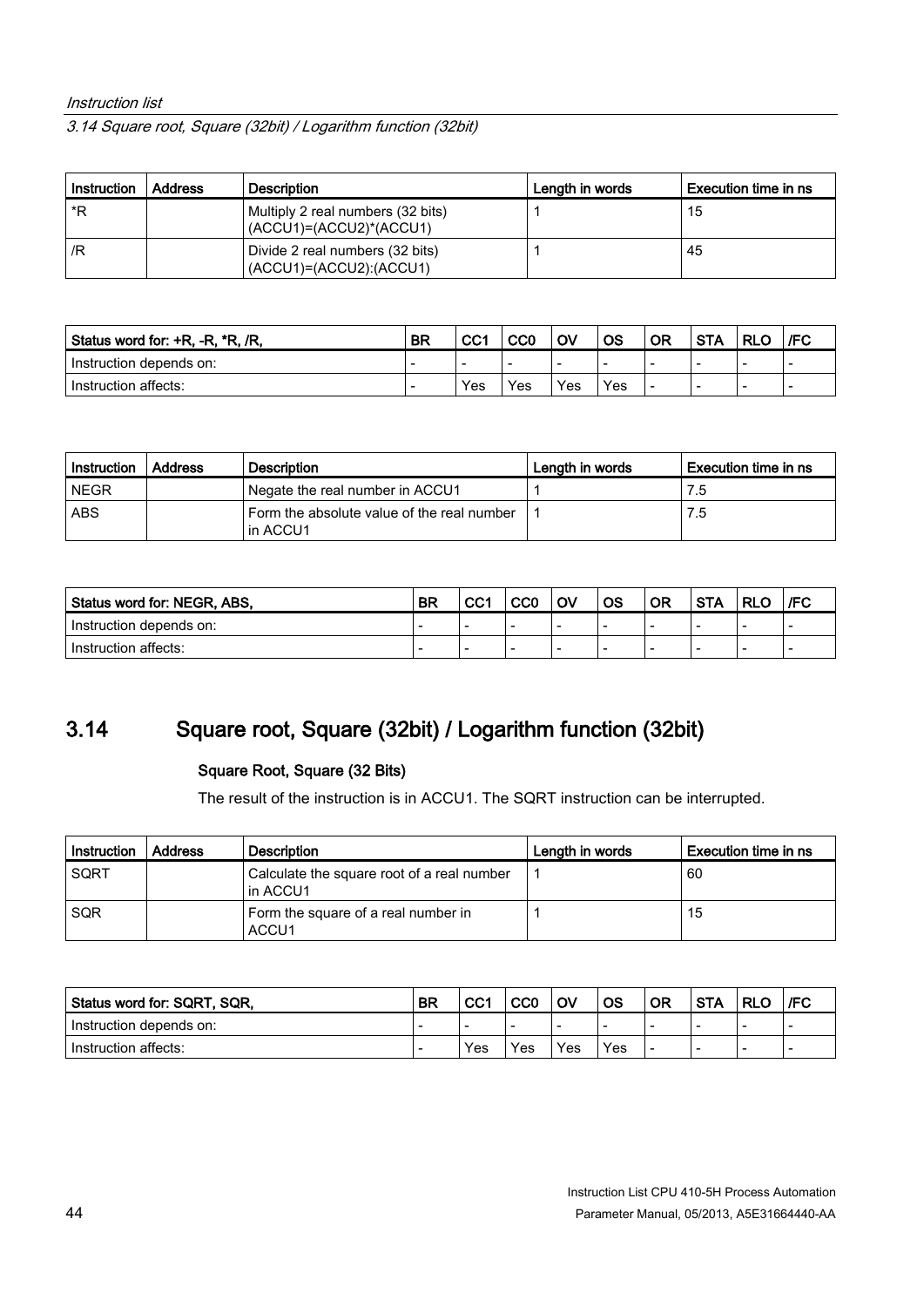3.15 Trigonometrical Functions (32 Bits)

### Logarithmic Functions (32-bit)

The result of the logarithmic function is in ACCU1. The instructions can be interrupted.

| Instruction | <b>Address</b> | Description                                                                                 | Length in words | Execution time in ns |
|-------------|----------------|---------------------------------------------------------------------------------------------|-----------------|----------------------|
| LN          |                | Form the natural logarithm of a real number<br>in ACCU1                                     |                 | 157.5                |
| EXP         |                | Calculate the exponential value of a real<br>number in ACCU1 to the base $e$ (=<br>2.71828) |                 | 157.5                |

| Status word for: LN, EXP, | <b>BR</b>                | CC <sub>1</sub> | CC <sub>0</sub> | . OV | <b>OS</b>                | <b>OR</b> | <b>STA</b> | <b>RLC</b> | /FC                      |
|---------------------------|--------------------------|-----------------|-----------------|------|--------------------------|-----------|------------|------------|--------------------------|
| Instruction depends on:   | $\overline{\phantom{0}}$ |                 | -               |      | $\overline{\phantom{0}}$ | -         |            |            | $\overline{\phantom{0}}$ |
| Instruction affects:      | $\overline{\phantom{a}}$ | Yes             | Yes             | Yes  | Yes                      | -         |            |            | $\overline{\phantom{0}}$ |

# 3.15 Trigonometrical Functions (32 Bits)

The result of the instruction is in ACCU1. The instructions can be interrupted.

| Instruction | <b>Address</b> | <b>Description</b>                        | Length in words | Execution time in ns. |
|-------------|----------------|-------------------------------------------|-----------------|-----------------------|
| <b>SIN</b>  |                | Calculate the sine of a real number       |                 | 150                   |
| <b>ASIN</b> |                | Calculate the arcsine of a real number    |                 | 487.5                 |
| COS         |                | Calculate the cosine of a real number     |                 | 150                   |
| <b>ACOS</b> |                | Calculate the arccosine of a real number  |                 | 495                   |
| TAN         |                | Calculate the tangent of a real number    |                 | 202.5                 |
| <b>ATAN</b> |                | Calculate the arctangent of a real number |                 | 142.5                 |

| Status word for: SIN, ASIN, COS, ACOS, TAN, ATAN, | I BR                     | CC <sub>1</sub> | CC <sub>0</sub> | <b>OV</b> | OS  | <b>OR</b> | <b>STA</b>               | <b>RLO</b> |  |
|---------------------------------------------------|--------------------------|-----------------|-----------------|-----------|-----|-----------|--------------------------|------------|--|
| Instruction depends on:                           | -                        |                 | -               |           |     |           | $\overline{\phantom{0}}$ |            |  |
| Instruction affects:                              | $\overline{\phantom{0}}$ | Yes             | Yes             | Yes       | Yes |           |                          |            |  |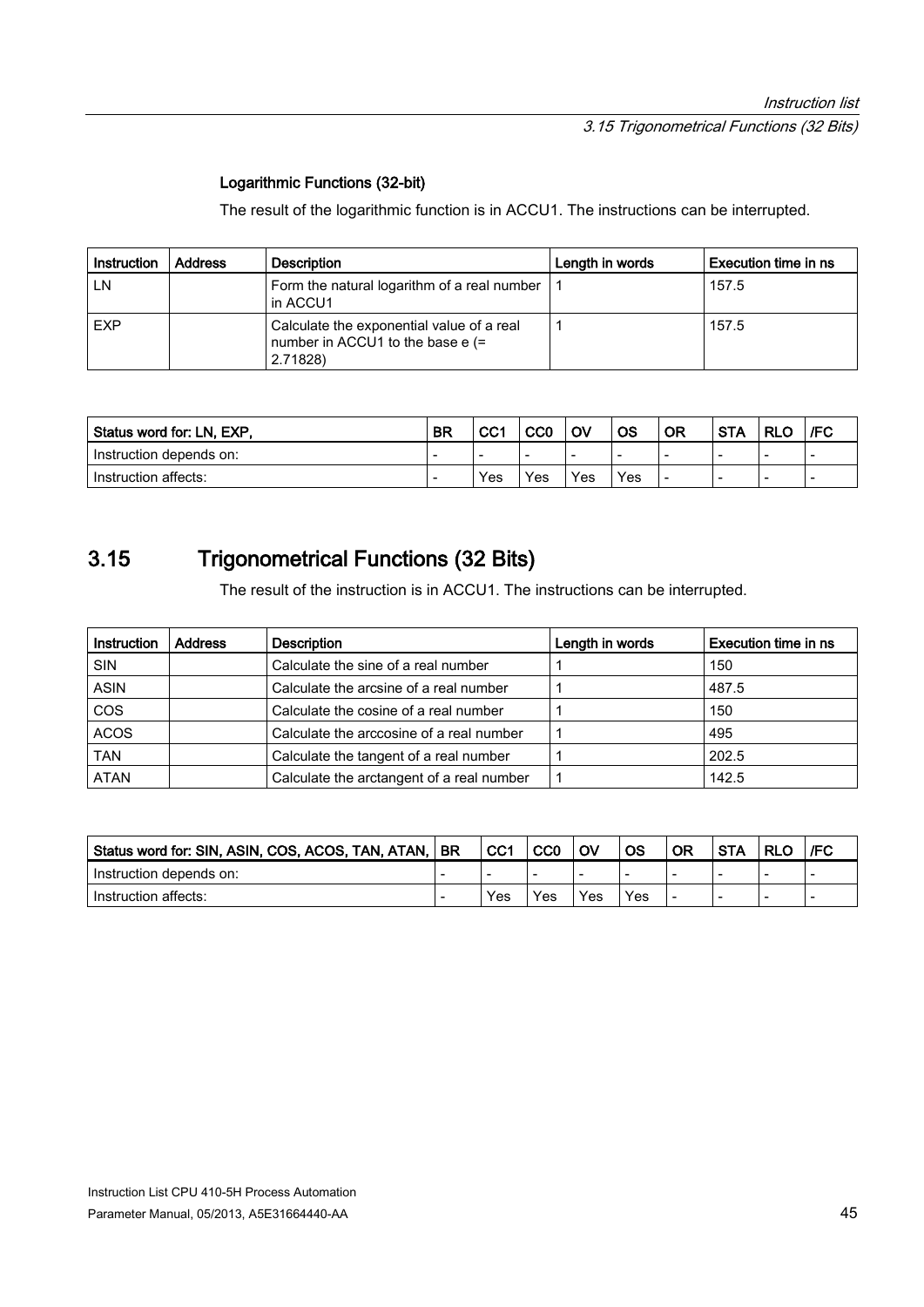# 3.16 Adding Constants

Adding integer constants and storing the result in ACCU1. The status word is not affected.

| Instruction | <b>Address</b> | <b>Description</b>           | Length in words | Execution time in ns |
|-------------|----------------|------------------------------|-----------------|----------------------|
|             | i8             | Add an 8bit integer constant |                 | .5                   |
|             | i16            | Add a 16bit integer constant |                 |                      |
|             | i32            | Add a 32bit integer constant |                 |                      |

# 3.17 Adding Using Address Registers

Adding a 16bit integer to the contents of the address register. The value is either specified as an address in the instruction or is in ACCU1-L. The status word is not affected.

| Instruction | <b>Address</b>   | <b>Description</b>                                           | Length in words | Execution time in ns. |
|-------------|------------------|--------------------------------------------------------------|-----------------|-----------------------|
| $+AR1$      |                  | Add the contents of ACCU1L to those of<br>AR <sub>1</sub>    |                 | 7.5                   |
| $+AR1$      | m<br>(0 to 4095) | Add a pointer constant to the contents of<br>AR <sub>1</sub> | 2               | 7.5                   |
| +AR2        |                  | Add the contents of ACCU1L to those of<br>AR <sub>2</sub>    |                 | 7.5                   |
| $+AR2$      | m<br>(0 to 4095) | Add a pointer constant to the contents of<br>AR <sub>2</sub> | 2               | 7.5                   |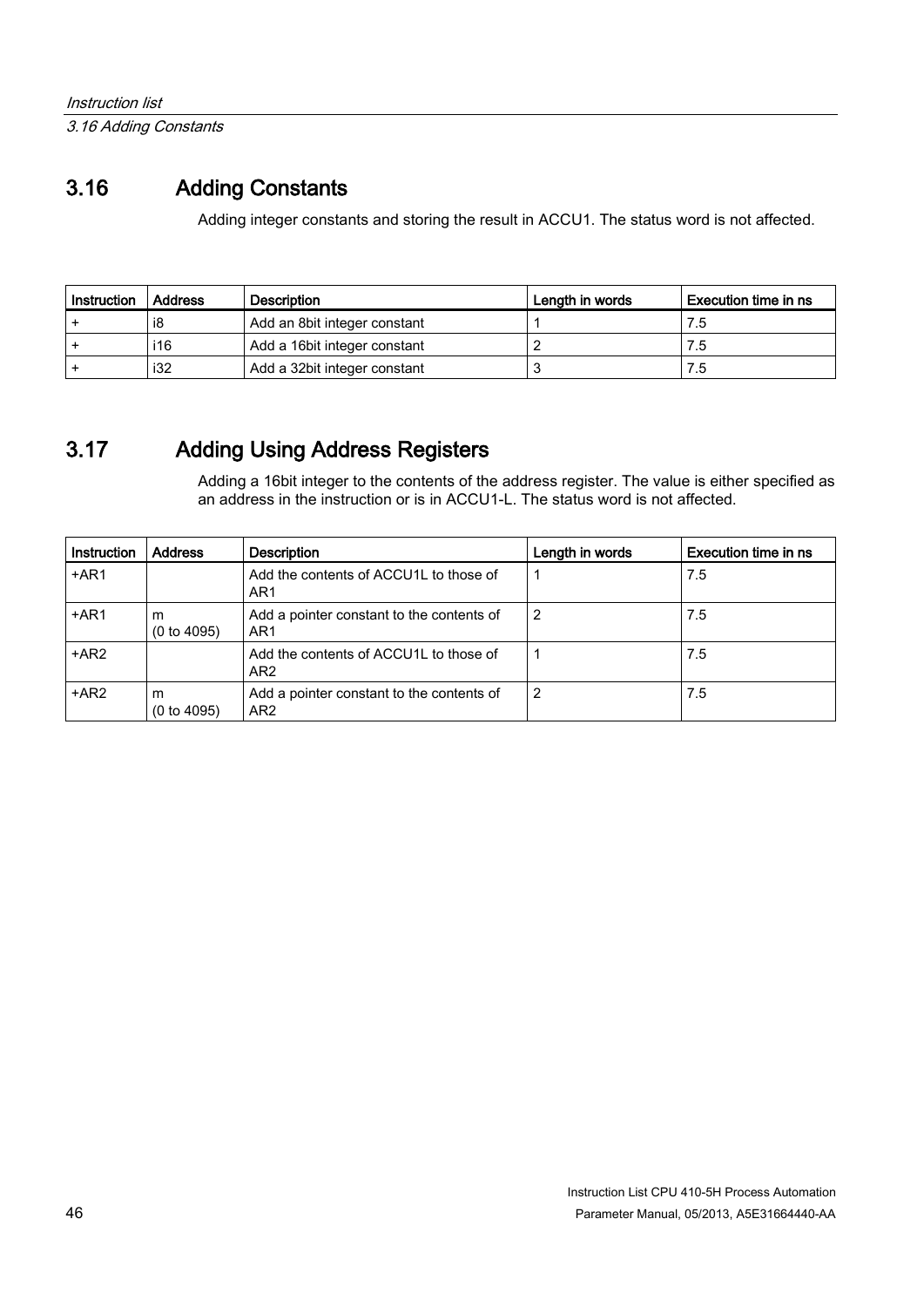3.18 Comparison Instructions with Integers (16/32 bit) or with 32-bit real numbers

### 3.18 Comparison Instructions with Integers (16/32 bit) or with 32-bit real numbers

### Comparison Instructions (16-bit Integers)

Comparing the 16-bit integers in ACCU1-L and ACCU2-L. RLO=1 if the condition is satisfied.

| Instruction | <b>Address</b> | <b>Description</b>                                       | Length in words | Execution time in ns |
|-------------|----------------|----------------------------------------------------------|-----------------|----------------------|
| $==$        |                | ACCU2-L=ACCU1-L                                          |                 | 7.5                  |
| $\le$       |                | ACCU2-L#ACCU1-L                                          |                 | 7.5                  |
| ⊲           |                | ACCU2-L <accu1-l< td=""><td></td><td>7.5</td></accu1-l<> |                 | 7.5                  |
| <=l         |                | ACCU2-L<=ACCU1-L                                         |                 | 7.5                  |
| ⋗∣          |                | ACCU2-L>ACCU1-L                                          |                 | 7.5                  |
| >≕l         |                | ACCU2-L>=ACCU1-L                                         |                 | 7.5                  |

| Status word for: $==1, < >1, <1, <=1, >1$ . | <b>BR</b>                | CC <sub>1</sub> | CC <sub>0</sub>          | OV                       | OS                       | OR                       | <b>STA</b> | <b>RLC</b> | /FC                      |
|---------------------------------------------|--------------------------|-----------------|--------------------------|--------------------------|--------------------------|--------------------------|------------|------------|--------------------------|
| Instruction depends on:                     | $\overline{\phantom{0}}$ |                 | $\overline{\phantom{a}}$ | $\overline{\phantom{a}}$ | $\overline{\phantom{a}}$ | $\overline{\phantom{0}}$ | -          | -          | $\overline{\phantom{a}}$ |
| Instruction affects:                        | $\overline{\phantom{0}}$ | Yes             | Yes                      |                          |                          |                          | Yes        | Yes        |                          |

### Comparison Instructions (32-bit Integers)

Comparing the 32bit integers in ACCU1 and ACCU2. RLO=1 if the condition is satisfied.

| Instruction | <b>Address</b> | <b>Description</b>                                 | Length in words | <b>Execution time in ns</b> |
|-------------|----------------|----------------------------------------------------|-----------------|-----------------------------|
| $==D$       |                | ACCU2=ACCU1                                        |                 | 7.5                         |
| $\leq$ D    |                | ACCU2#ACCU1                                        |                 | 7.5                         |
| $-D$        |                | ACCU2 <accu1< td=""><td></td><td>7.5</td></accu1<> |                 | 7.5                         |
| $=$ D       |                | ACCU2 <= ACCU1                                     |                 | 7.5                         |
| >D          |                | ACCU2>ACCU1                                        |                 | 7.5                         |
| $>=D$       |                | ACCU2>=ACCU1                                       |                 | 7.5                         |

| Status word for: $==1, <>1, <1, <=1, >1$ , | BR                       | <b>CO4</b><br>UU.        | CC0                      | o۷                       | ΟS                       | OR                       | <b>STA</b> | <b>RLC</b>               |                          |
|--------------------------------------------|--------------------------|--------------------------|--------------------------|--------------------------|--------------------------|--------------------------|------------|--------------------------|--------------------------|
| Instruction depends on:                    | -                        | $\overline{\phantom{a}}$ | $\overline{\phantom{a}}$ | $\overline{\phantom{0}}$ | $\overline{\phantom{0}}$ | $\overline{\phantom{a}}$ | -          | $\overline{\phantom{a}}$ | $\overline{\phantom{a}}$ |
| Instruction affects:                       | $\overline{\phantom{a}}$ | Yes                      | Yes                      |                          |                          |                          | Yes        | Yes                      |                          |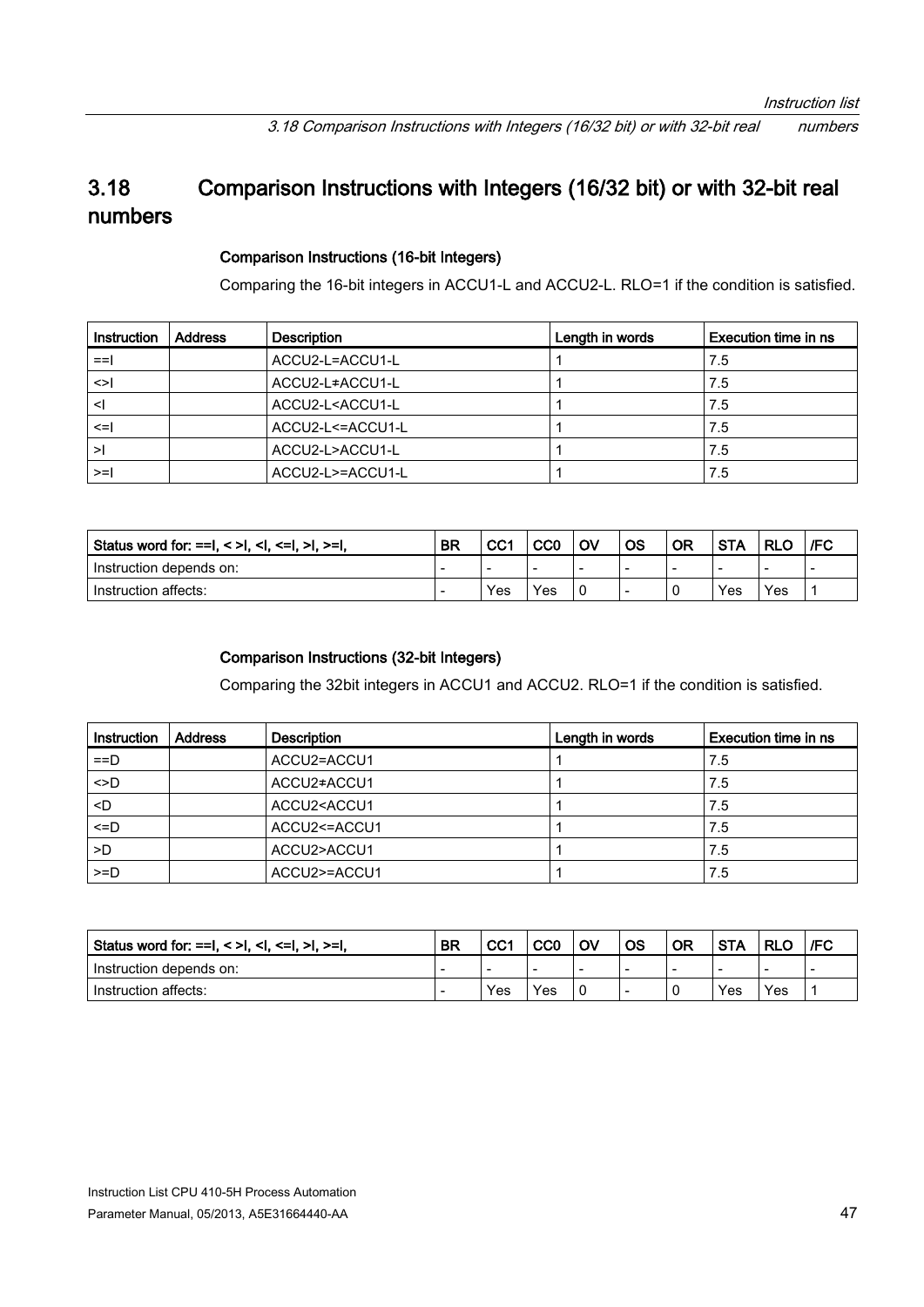### Comparison Instructions (32-bit Real Numbers)

Comparing the 32-bit real numbers in ACCU1 and ACCU2. RLO=1 if the condition is satisfied.

| Instruction  | <b>Address</b> | <b>Description</b>                                 | Length in words | Execution time in ns |
|--------------|----------------|----------------------------------------------------|-----------------|----------------------|
| $==R$        |                | ACCU2=ACCU1                                        |                 | 7.5                  |
| $\leq$ R     |                | ACCU2#ACCU1                                        |                 | 7.5                  |
| $<$ R        |                | ACCU2 <accu1< td=""><td></td><td>7.5</td></accu1<> |                 | 7.5                  |
| $= R$        |                | ACCU2 <= ACCU1                                     |                 | 7.5                  |
| $\mathsf{R}$ |                | ACCU2>ACCU1                                        |                 | 7.5                  |
| $>=R$        |                | ACCU2>=ACCU1                                       |                 | 7.5                  |

| Status word for: ==R, < >R, <r, <="R,">R, &gt;=R,</r,> | <b>BR</b>                | CC <sub>1</sub> | CC <sub>0</sub>          | ov                       | <b>OS</b>                | <b>OR</b> | <b>STA</b>               | <b>RLC</b> | /FC |
|--------------------------------------------------------|--------------------------|-----------------|--------------------------|--------------------------|--------------------------|-----------|--------------------------|------------|-----|
| l Instruction depends on:                              | -                        | -               | $\overline{\phantom{0}}$ | $\overline{\phantom{0}}$ | $\overline{\phantom{a}}$ |           | $\overline{\phantom{a}}$ | -          | -   |
| I Instruction affects:                                 | $\overline{\phantom{0}}$ | Yes             | Yes                      | Yes                      | Yes                      |           | Yes                      | Yes        |     |

### 3.19 Shift Instructions

Shifting the contents of ACCU1 and ACCU1L to the left or right by the specified number of places. If no address is specified, the contents of ACCU2-LL are used as the number of places. The last bit shifted is loaded into condition code bit CC 1.

| <b>Instruction</b> | <b>Address</b> | <b>Description</b>                                     | Length in words | Execution time in ns. |
|--------------------|----------------|--------------------------------------------------------|-----------------|-----------------------|
| SLW <sup>1)</sup>  |                | Shift the contents of ACCU1L to the left.              |                 | 7.5                   |
| <b>SLW</b>         | 015            | Positions that become free are provided<br>with zeros. |                 |                       |
| <b>SLD</b>         |                | Shift the contents of ACCU1 to the left.               |                 | 7.5                   |
| <b>SLD</b>         | 032            | Positions that become free are provided<br>with zeros. |                 |                       |
| SRW <sup>1)</sup>  |                | Shift the contents of ACCU1L to the right.             | -1              | 7.5                   |
| <b>SRW</b>         | 015            | Positions that become free are provided<br>with zeros. |                 |                       |

| Status word for SLW, SLD, SRW | BR | CC <sub>1</sub>          | CC <sub>0</sub>          | OV                       | <b>OS</b>                | <b>OR</b>                | STA RL |                          | /FC |
|-------------------------------|----|--------------------------|--------------------------|--------------------------|--------------------------|--------------------------|--------|--------------------------|-----|
| Instruction depends on:       | -  | $\overline{\phantom{a}}$ | $\overline{\phantom{0}}$ | $\overline{\phantom{0}}$ | $\overline{\phantom{a}}$ | $\overline{\phantom{a}}$ | -      | $\overline{\phantom{0}}$ |     |
| Instruction affects:          |    | Yes                      |                          |                          | $\overline{\phantom{0}}$ | $\overline{\phantom{a}}$ |        | $\overline{\phantom{0}}$ |     |

1) Number of places shifted: 0 to 16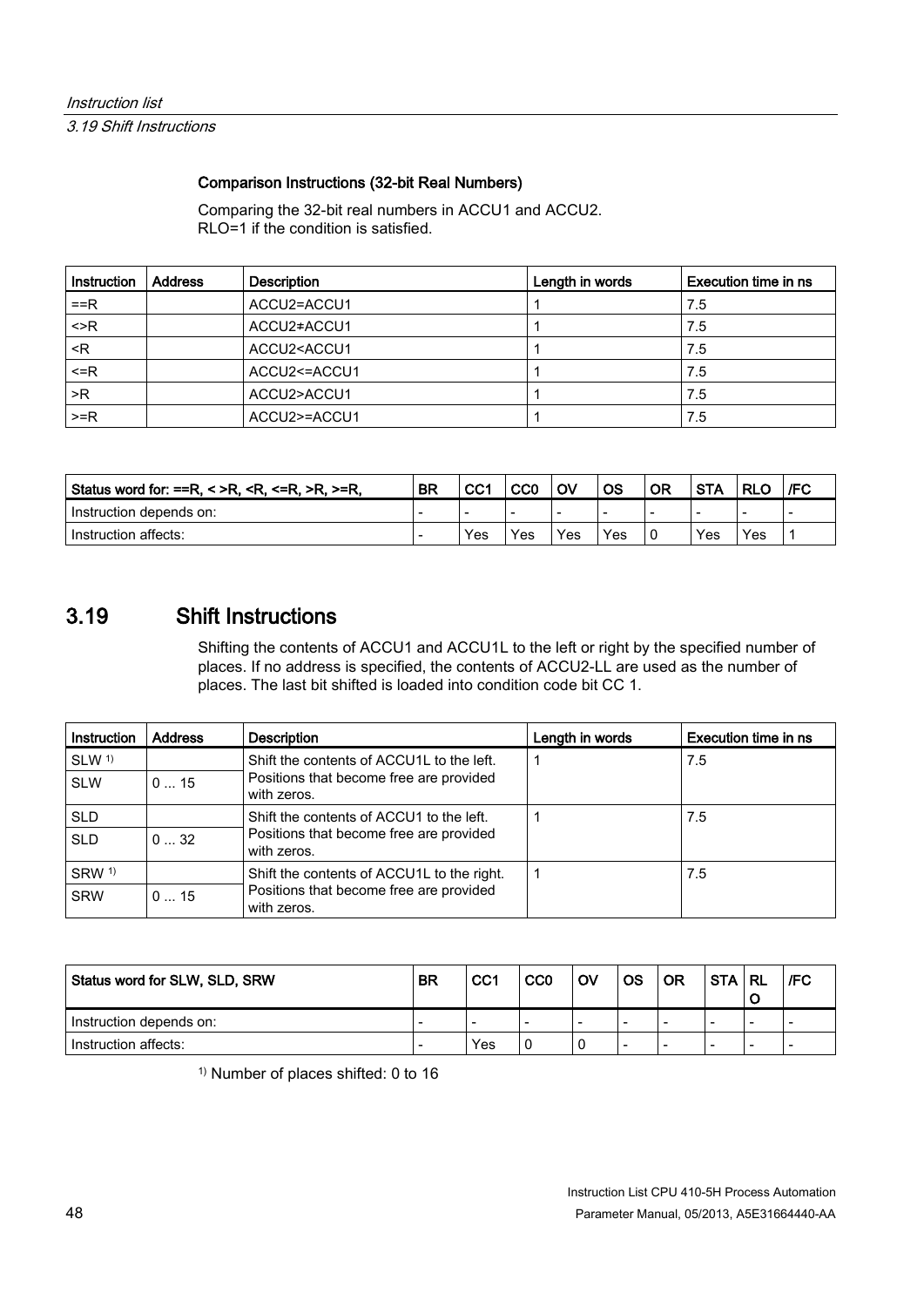3.20 Rotate Instructions

| <b>Instruction</b>  | <b>Address</b> | <b>Description</b>                                                            | Length in words | Execution time in ns |
|---------------------|----------------|-------------------------------------------------------------------------------|-----------------|----------------------|
| <b>SRD</b>          |                | Shift the contents of ACCU1 to the right.                                     |                 | 7.5                  |
| <b>SRD</b>          | 032            | Positions that become free are provided<br>with zeros.                        |                 |                      |
| $SSI$ <sup>1)</sup> |                | Shift the contents of ACCU1L with sign to                                     |                 | 7.5                  |
| SSI                 | 015            | the right. Positions that become free are<br>provided with the sign (bit 15). |                 |                      |
| <b>SSD</b>          |                | Shift the contents of ACCU1 with sign to the   1                              |                 | 7.5                  |
| <b>SSD</b>          | 032            | right. Positions that become free are<br>provided with the sign (bit 31).     |                 |                      |

| Status word for SLW, SLD, SRW | <b>BR</b>                | $\sim$<br>∍י | CC0 | ov | OS                       | OR | <b>STA</b>               | <b>RLC</b> | /FC |
|-------------------------------|--------------------------|--------------|-----|----|--------------------------|----|--------------------------|------------|-----|
| Instruction depends on:       | $\overline{\phantom{0}}$ |              |     | -  | $\overline{\phantom{0}}$ | -  | $\overline{\phantom{0}}$ |            | -   |
| Instruction affects:          | -                        | Yes          |     |    | -                        | -  | $\overline{\phantom{0}}$ |            |     |

1) Number of places shifted: 0 to 16

### 3.20 Rotate Instructions

Rotate the contents of ACCU1 to the left or right by the specified number of places. If no address is specified, the contents of ACCU2-LL are used as the number of places. The last bit shifted is loaded into condition code bit CC 1.

| <b>Instruction</b> | <b>Address</b> | <b>Description</b>                                                                                           | Length in words | Execution time in ns. |
|--------------------|----------------|--------------------------------------------------------------------------------------------------------------|-----------------|-----------------------|
| <b>RLD</b>         |                | Rotate the contents of                                                                                       | $\mathbf{1}$    | 7.5                   |
| <b>RLD</b>         | 032            | ACCU1 to the left                                                                                            |                 |                       |
| <b>RRD</b>         |                | Rotate the contents of                                                                                       | $\mathbf{1}$    | 7.5                   |
| <b>RRD</b>         | 032            | ACCU1 to the right                                                                                           |                 |                       |
| <b>RLDA</b>        |                | Rotate the contents of<br>ACCU1 one bit<br>position to the left<br>via condition code bit<br>CC <sub>1</sub> | -1              | 7.5                   |
| <b>RRDA</b>        |                | Rotate the contents of<br>ACCU1 one bit<br>position to the right via<br>condition code bit CC1               | $\overline{1}$  | 7.5                   |

| Status word for: RLD, RRD, RLDA, RRDA, | BR | CC <sub>1</sub> | CC <sub>0</sub> | . OV | <b>OS</b>                | <b>OR</b> | <b>STA</b>               | <b>RLO</b> | /FC                      |
|----------------------------------------|----|-----------------|-----------------|------|--------------------------|-----------|--------------------------|------------|--------------------------|
| Instruction depends on:                |    |                 | -               |      | $\overline{\phantom{0}}$ |           | $\overline{\phantom{0}}$ |            |                          |
| Instruction affects:                   |    | Yes             |                 |      | -                        |           | $\overline{\phantom{0}}$ |            | $\overline{\phantom{0}}$ |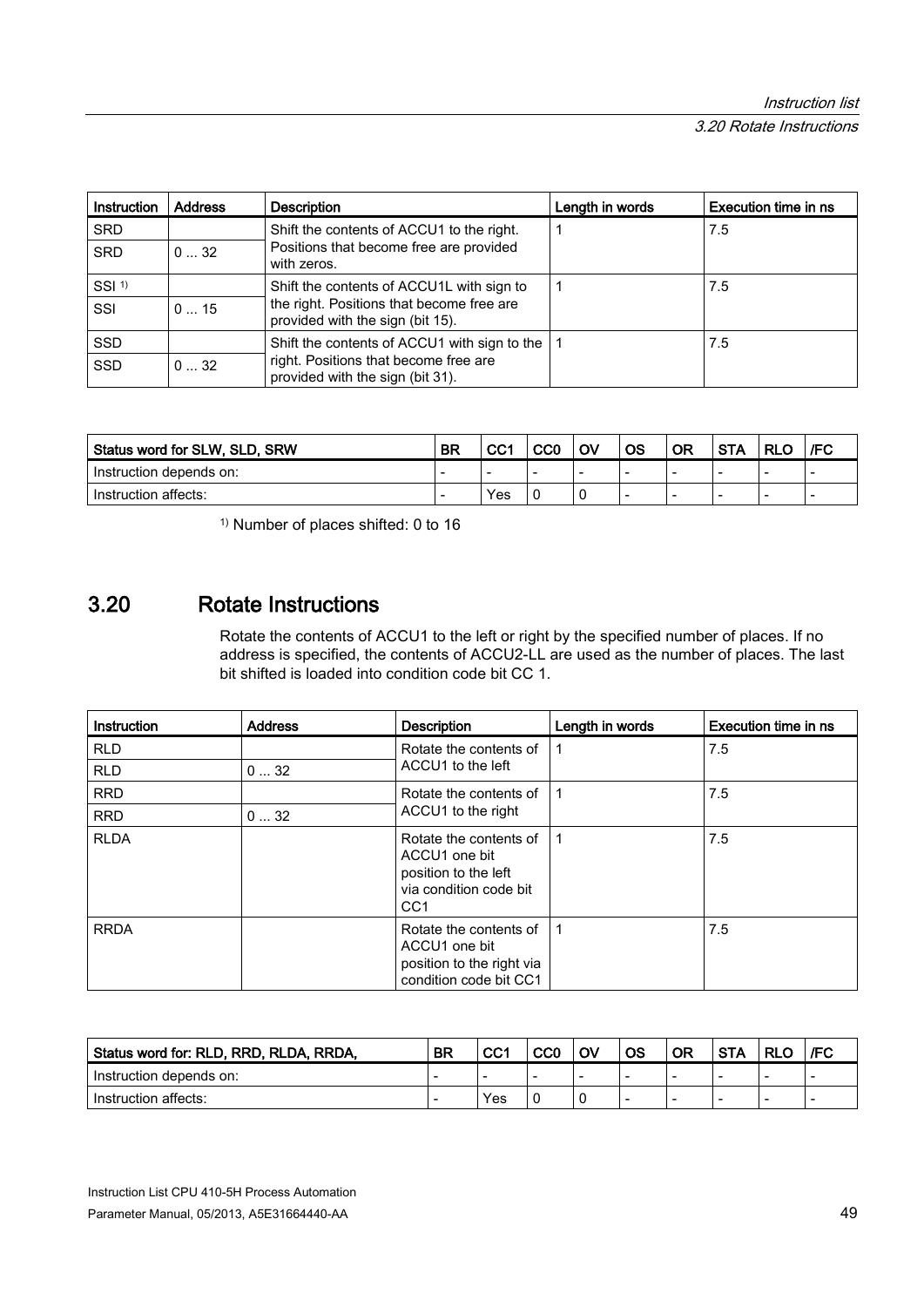# 3.21 ACCU-transfer instructions, incrementing and decrementing

| Instruction  | <b>Address</b> | <b>Description</b>                                                                        | Length in words | <b>Execution time in ns</b> |
|--------------|----------------|-------------------------------------------------------------------------------------------|-----------------|-----------------------------|
| <b>CAW</b>   |                | Reverse the order of the bytes in ACCU1-L.                                                | $\overline{1}$  | 7.5                         |
| CAD          |                | Reverse the order of the bytes in ACCU1.                                                  | $\mathbf{1}$    | 7.5                         |
| TAK          |                | Swap the contents of ACCU1 and ACCU2.                                                     | $\overline{1}$  | 7.5                         |
| <b>ENT</b>   |                | The contents of ACCU2 and ACCU3 are<br>transferred to ACCU3 and ACCU4.                    | $\mathbf 1$     | 7.5                         |
| <b>LEAVE</b> |                | The contents of ACCU3 and ACCU4 are<br>transferred to ACCU2 and ACCU3.                    | $\overline{1}$  | 7.5                         |
| <b>PUSH</b>  |                | The contents of ACCU1, ACCU2, and<br>ACCU3 are transferred to ACCU2, ACCU3,<br>and ACCU4. | $\overline{1}$  | 7.5                         |
| <b>POP</b>   |                | The contents of ACCU2, ACCU3, and<br>ACCU4 are transferred to ACCU1, ACCU2,<br>and ACCU3. | $\mathbf 1$     | 7.5                         |
| INC          | k8             | Increment ACCU1LL                                                                         | 1               | 7.5                         |
| <b>DEC</b>   | k8             | Decrement ACCU1LL                                                                         | $\mathbf 1$     | 7.5                         |

The status word is not affected.

## 3.22 Program Display and Null Operation Instructions

The status word is not affected.

| Instruction | <b>Address</b> | <b>Description</b>                                                                     | Length in words | Execution time in ns |
|-------------|----------------|----------------------------------------------------------------------------------------|-----------------|----------------------|
| <b>BLD</b>  | k8             | Program display instruction: Is treated<br>by the CPU as a null operation instruction. |                 | 3.75                 |
| <b>NOP</b>  |                | Null operation                                                                         |                 | 3.75                 |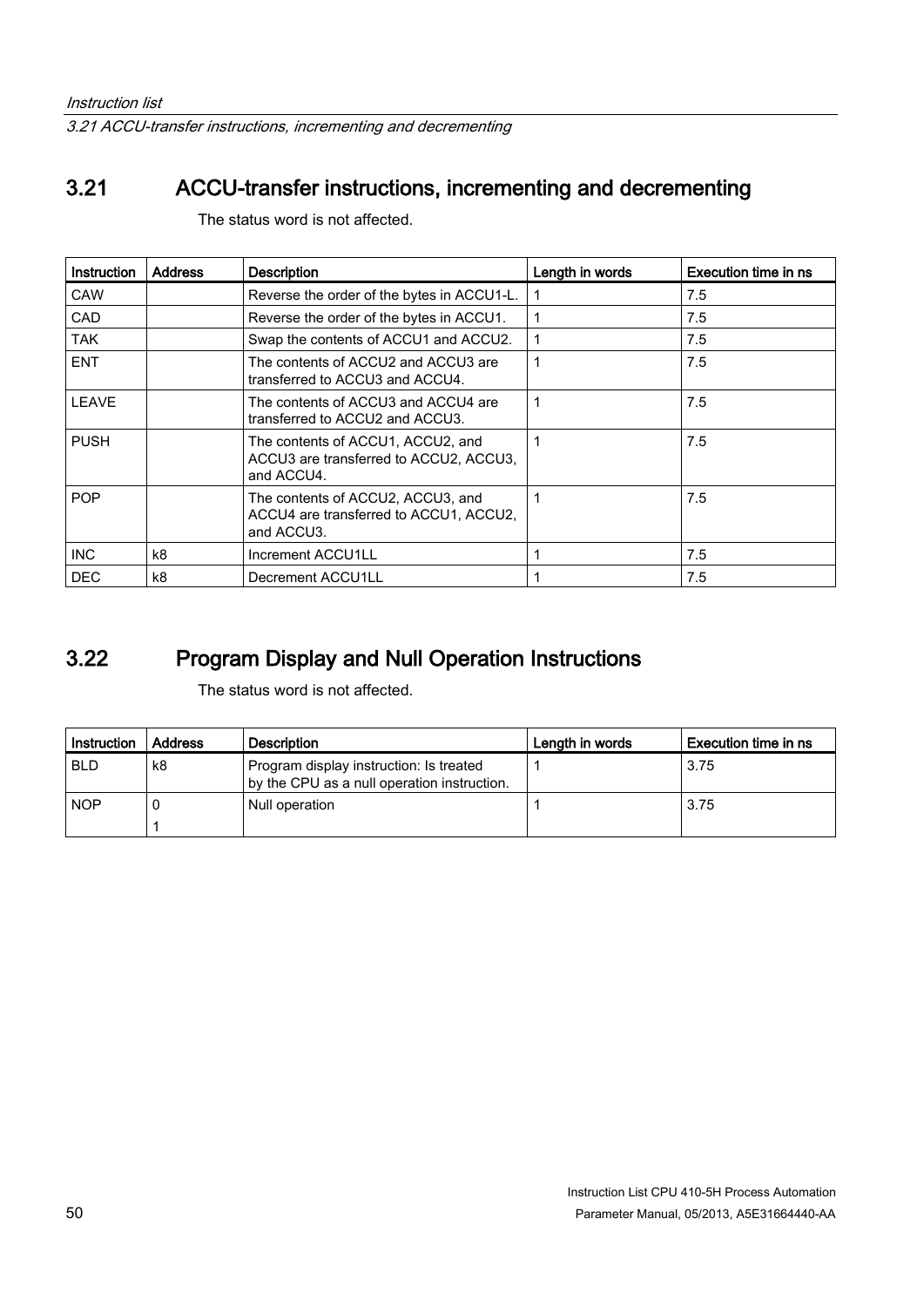3.23 Data Type Conversion Instructions

# 3.23 Data Type Conversion Instructions

The results of the conversion are in ACCU1.

| Instruction | <b>Address</b> | Description                                                                                                   | Length in words | Execution time in ns |
|-------------|----------------|---------------------------------------------------------------------------------------------------------------|-----------------|----------------------|
| <b>BTI</b>  |                | Convert contents of ACCU1-L from BCD (0)<br>to +/- 999) to integer (16 bits) (BCD To Int)                     |                 | 7.5                  |
| <b>BTD</b>  |                | Convert contents of ACCU1 from BCD (0 to<br>$+/-$ 9 999 999) to double integer (32 bits)<br>(BCD To Doubling) |                 | 7.5                  |
| <b>DTR</b>  |                | Convert contents of ACCU1 from double<br>integer (32 bits) to real number (32 bits)<br>(Doubleint To Real)    |                 | 7.5                  |
| <b>ITD</b>  |                | Convert contents of ACCU1 from integer<br>(16 bits) to double integer (32 bits) (Int To<br>Doubleint)         |                 | 7.5                  |

| Status word for: BTI, BTD, DTR, ITD, | BR | $\sim$<br>vv. | CC <sub>0</sub> | OV | <b>OS</b> | OR | <b>STA</b>               | DI                       | /FC |
|--------------------------------------|----|---------------|-----------------|----|-----------|----|--------------------------|--------------------------|-----|
| Instruction depends on:              |    |               | -               | -  | -         |    | $\overline{\phantom{0}}$ | $\overline{\phantom{a}}$ |     |
| Instruction affects:                 |    |               |                 |    |           |    | $\overline{\phantom{0}}$ |                          |     |

| Instruction | <b>Address</b> | <b>Description</b>                                                                                            | Length in words | Execution time in ns |
|-------------|----------------|---------------------------------------------------------------------------------------------------------------|-----------------|----------------------|
| <b>ITB</b>  |                | Convert contents of ACCU1-L from integer<br>$(16 \text{ bits})$ to BCD $(0 \text{ to } +/- 999)$ (Int To BCD) |                 | 7.5                  |
| <b>DTB</b>  |                | Convert contents of ACCU1 from double<br>integer (32 bits) to BCD 0 to +/- 9 999 999)<br>(Doubleint To BCD)   |                 | 7.5                  |

| <b>BR</b><br>Status word for: ITB, DTB, |  | CC <sub>1</sub> | CC <sub>0</sub> | OV                       | OS                       | <b>OR</b>                | <b>STA</b> | <b>RLO</b> | /FC                      |
|-----------------------------------------|--|-----------------|-----------------|--------------------------|--------------------------|--------------------------|------------|------------|--------------------------|
| Instruction depends on:                 |  |                 | -               | $\overline{\phantom{a}}$ | $\overline{\phantom{0}}$ | $\overline{\phantom{0}}$ | -          |            | $\overline{\phantom{a}}$ |
| Instruction affects:                    |  |                 | -               | Yes                      | Yes                      |                          | -          |            | -                        |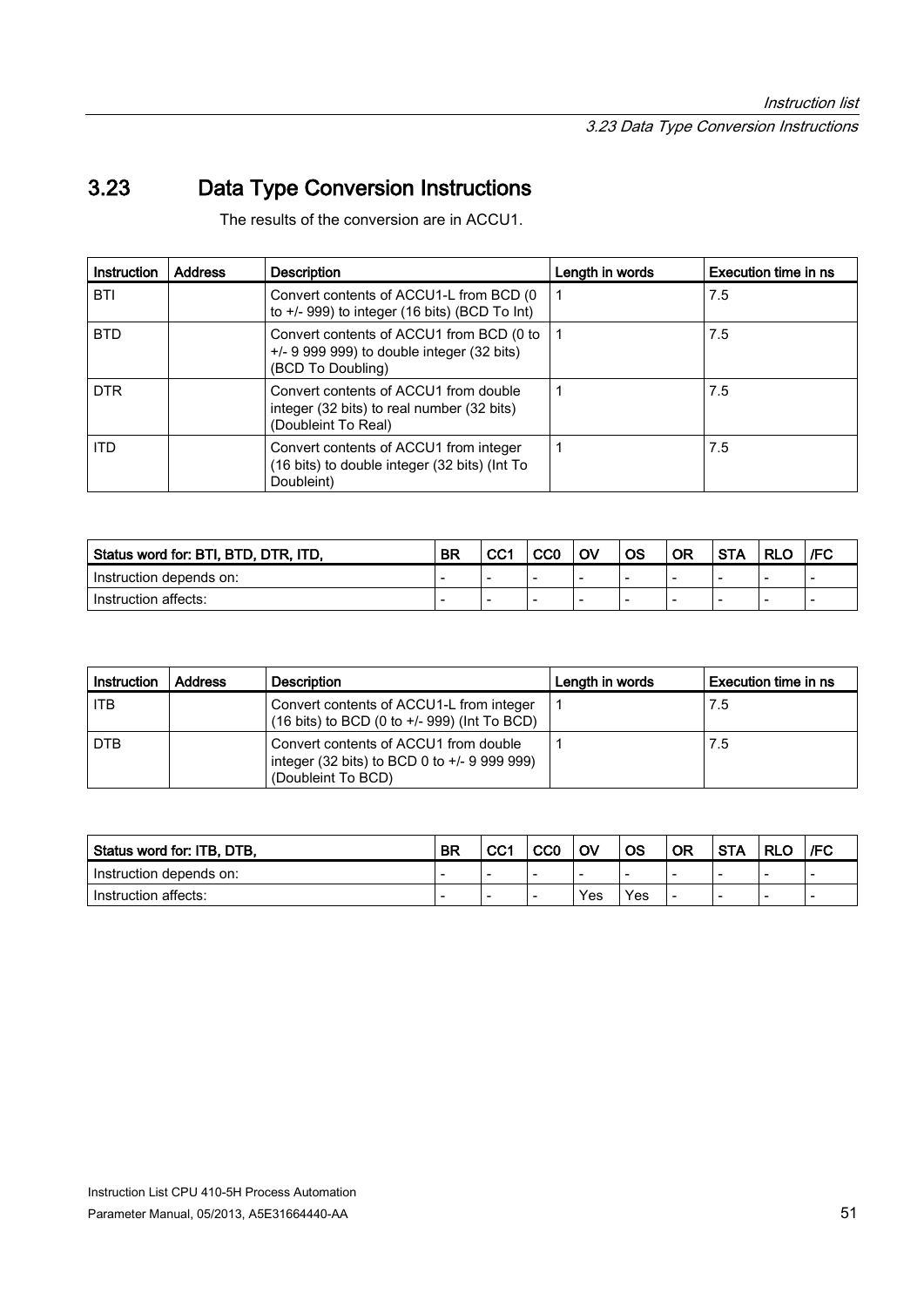3.24 Forming the Ones and Twos Complements

| Instruction  | <b>Address</b> | <b>Description</b>                                                                                      | Length in words | Execution time in ns |
|--------------|----------------|---------------------------------------------------------------------------------------------------------|-----------------|----------------------|
| <b>RND</b>   |                | Convert a real number into a 32-bit integer.                                                            |                 | 7.5                  |
| RND-         |                | Convert a real number into a 32-bit integer.<br>The number is rounded down to the next<br>whole number. |                 | 7.5                  |
| RND+         |                | Convert a real number into a 32-bit integer.<br>The number is rounded up to the next<br>whole number.   |                 | 7.5                  |
| <b>TRUNC</b> |                | Convert a real number into a 32-bit integer.<br>The places after the decimal point are<br>truncated.    |                 | 7.5                  |

| Status word for: RND, RND-, RND+, TRUNC, | <b>BR</b> | CC <sub>1</sub> | CC <sub>0</sub> | OV  | <b>OS</b> | <b>OR</b>                | <b>STA</b> | <b>RLO</b> | /FC |
|------------------------------------------|-----------|-----------------|-----------------|-----|-----------|--------------------------|------------|------------|-----|
| I Instruction depends on:                |           | -               |                 | -   |           | $\overline{\phantom{0}}$ |            | -          |     |
| Instruction affects:                     | -         | -               |                 | Yes | Yes       | $\overline{\phantom{0}}$ |            |            |     |

# 3.24 Forming the Ones and Twos Complements

| l Instruction | Address | Description                        | Length in words | l Execution time in ns |
|---------------|---------|------------------------------------|-----------------|------------------------|
| l INVI        |         | Form the ones complement of ACCU1L |                 |                        |
| l INVD        |         | Form the ones complement of ACCU1  |                 |                        |

| Status word for: INVI, INVD | BR | CC <sub>1</sub> | CC <sub>0</sub>          | OV                       | <b>OS</b> | OR | <b>STA</b>               | ים |                          |
|-----------------------------|----|-----------------|--------------------------|--------------------------|-----------|----|--------------------------|----|--------------------------|
| Instruction depends on:     | -  |                 | $\overline{\phantom{0}}$ | $\overline{\phantom{0}}$ | -         |    | -                        | -  | $\overline{\phantom{0}}$ |
| Instruction affects:        |    |                 | -                        | -                        |           |    | $\overline{\phantom{0}}$ | -  | $\overline{\phantom{0}}$ |

| Instruction | <b>Address</b> | <b>Description</b>                                    | Length in words | Execution time in ns. |
|-------------|----------------|-------------------------------------------------------|-----------------|-----------------------|
| <b>NEGI</b> |                | Form the twos complement of ACCU1L<br>(integer)       |                 | 6./                   |
| <b>NEGD</b> |                | Form the twos complement of ACCU1<br>(double integer) |                 | 6./                   |

| Status word for: NEGI, NEGD, | <b>BR</b> | CC <sub>1</sub> | CC <sub>0</sub> | <b>OV</b> | OS  | ΟR | <b>STA</b> | <b>RLO</b> | /FC                      |
|------------------------------|-----------|-----------------|-----------------|-----------|-----|----|------------|------------|--------------------------|
| Instruction depends on:      |           |                 | -               |           | -   |    |            |            | -                        |
| Instruction affects:         |           | Yes             | Yes             | Yes       | Yes |    |            |            | $\overline{\phantom{a}}$ |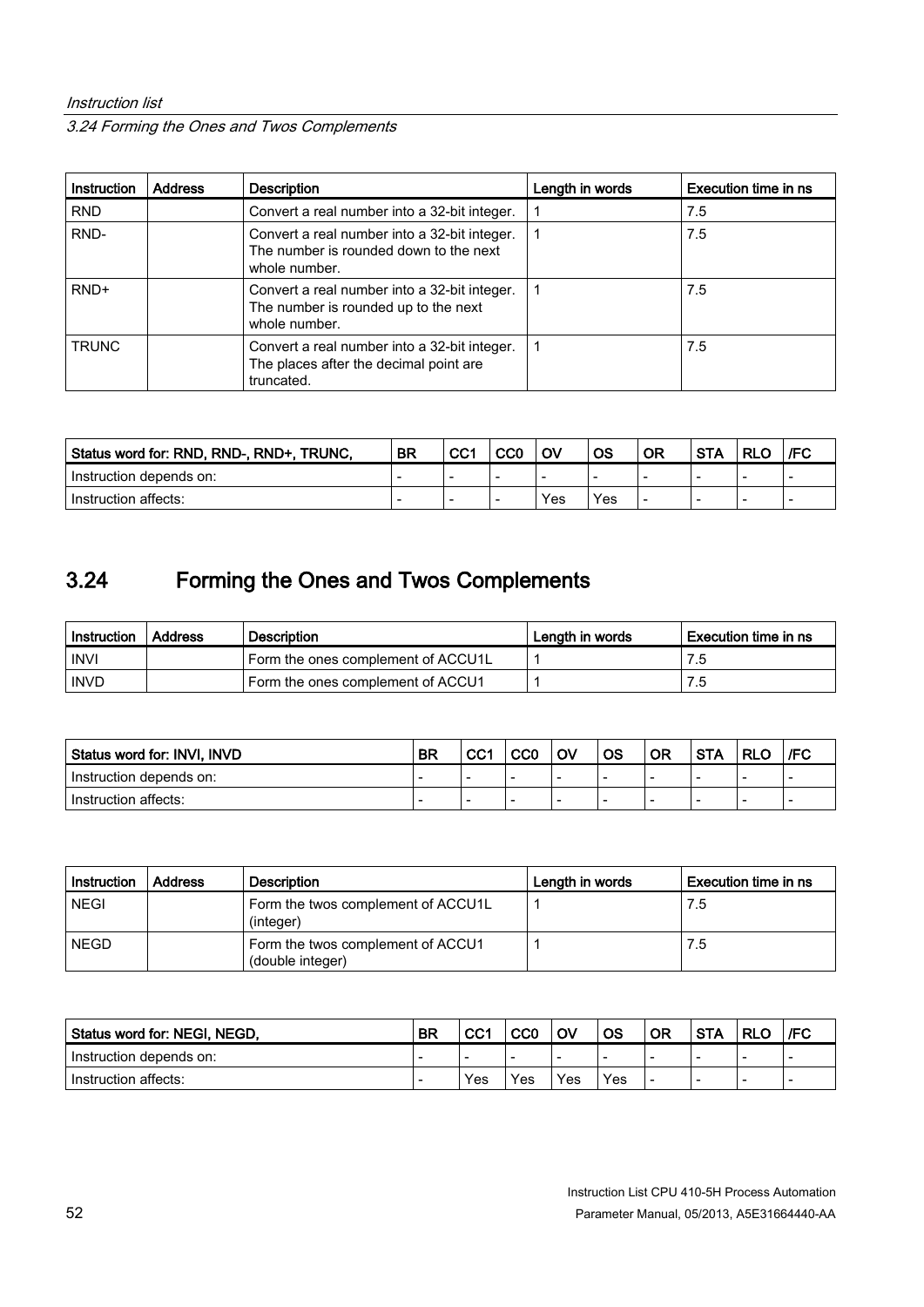Instruction list 3.25 Block Call Instructions

### 3.25 Block Call Instructions

The information on the status word only relates to the block call itself and not to the instructions called in this block.

| Instruction | <b>Address</b> | <b>Description</b>                                          | Length in words       | Execution time in ns |
|-------------|----------------|-------------------------------------------------------------|-----------------------|----------------------|
| CALL        | FB q,<br>DB q  | Unconditional call of an FB, with parameter<br>passing      | $15/17$ <sup>1)</sup> | $292.5^{2}$          |
| CALL        | SFB q,<br>DB q | Unconditional call of an SFB, with<br>parameter passing     | $16/17$ <sup>1)</sup> | $292.5^{2}$          |
| CALL        | FC q           | Unconditional call of a function, with<br>parameter passing | $7/8$ 1)              | 255 <sup>2</sup>     |
| CALL        | SFC q          | Unconditional call of an SFC, with<br>parameter passing     | 8                     | 255 <sup>2</sup>     |

| <b>BR</b><br>Status word for: CALL. |                          | CC <sub>1</sub>          | CC <sub>0</sub> | ov | OS | <b>OR</b>                | <b>STA</b>               | <b>RLO</b> | <b>/FC</b> |
|-------------------------------------|--------------------------|--------------------------|-----------------|----|----|--------------------------|--------------------------|------------|------------|
| Instruction depends on:             | -                        | $\overline{\phantom{0}}$ | -               | -  | -  | $\overline{\phantom{0}}$ | $\overline{\phantom{0}}$ |            |            |
| Instruction affects:                | $\overline{\phantom{a}}$ | $\overline{\phantom{0}}$ | -               | -  | υ  |                          |                          |            |            |

1) Die instruction length depends on the block number (0...255 or more).

2) Plus time required for supplying parameters

| Instruction | <b>Address</b> | Description                                  | Length in words | Execution time in ns. |
|-------------|----------------|----------------------------------------------|-----------------|-----------------------|
| UC          | FB q           | Unconditional call of blocks without         | $1^{11}/2$      | 165                   |
|             | FC q           | parameter transfer                           |                 | 165                   |
|             | FB [e]         | Memory-indirect FB call                      | 2               | $165+$                |
|             | FC [e]         | Memory-indirect FC call                      | 2               | $165+$                |
|             | Parameter      | FB/FC call via parameter                     | 2               | $165+$                |
| <b>CC</b>   | FB q           | Conditional call of blocks without parameter | $1^{11}/2$      | $180/37.5^{2}$        |
|             | FC q           | transfer                                     |                 | 180/37.52             |
|             | FB [e]         | Memory-indirect FB call                      | 2               | $180 + 37.5 + 2$      |
|             | FC [e]         | Memory-indirect FC call                      | 2               | $180 + 37.5 + 2$      |
|             | Parameter      | FB/FC call via parameter                     |                 | $180 + 37.5 + 2$      |

| Status word for: UC, CC, | ΒR | CC <sub>1</sub>          | CC <sub>0</sub> | OV                       | <b>OS</b>                | ΟR                       | <b>STA</b>               | <b>RLC</b> | /FC                      |
|--------------------------|----|--------------------------|-----------------|--------------------------|--------------------------|--------------------------|--------------------------|------------|--------------------------|
| Instruction depends on:  | -  | $\overline{\phantom{0}}$ |                 | $\overline{\phantom{a}}$ | $\overline{\phantom{0}}$ | $\overline{\phantom{a}}$ | $\overline{\phantom{a}}$ | $-3)$      | $\overline{\phantom{a}}$ |
| Instruction affects:     |    | $\overline{\phantom{0}}$ |                 | -                        | υ                        |                          |                          | $-3$       | -0                       |

1) With direct addressing, block no. 0 to 255

+ Plus time for loading the address (see [Execution Times with Indirect Addressing](#page-14-0) (Page [15\)](#page-14-0)) 2) If call is not executed

3) CC instruction: Depending on RLO, sets RLO = 1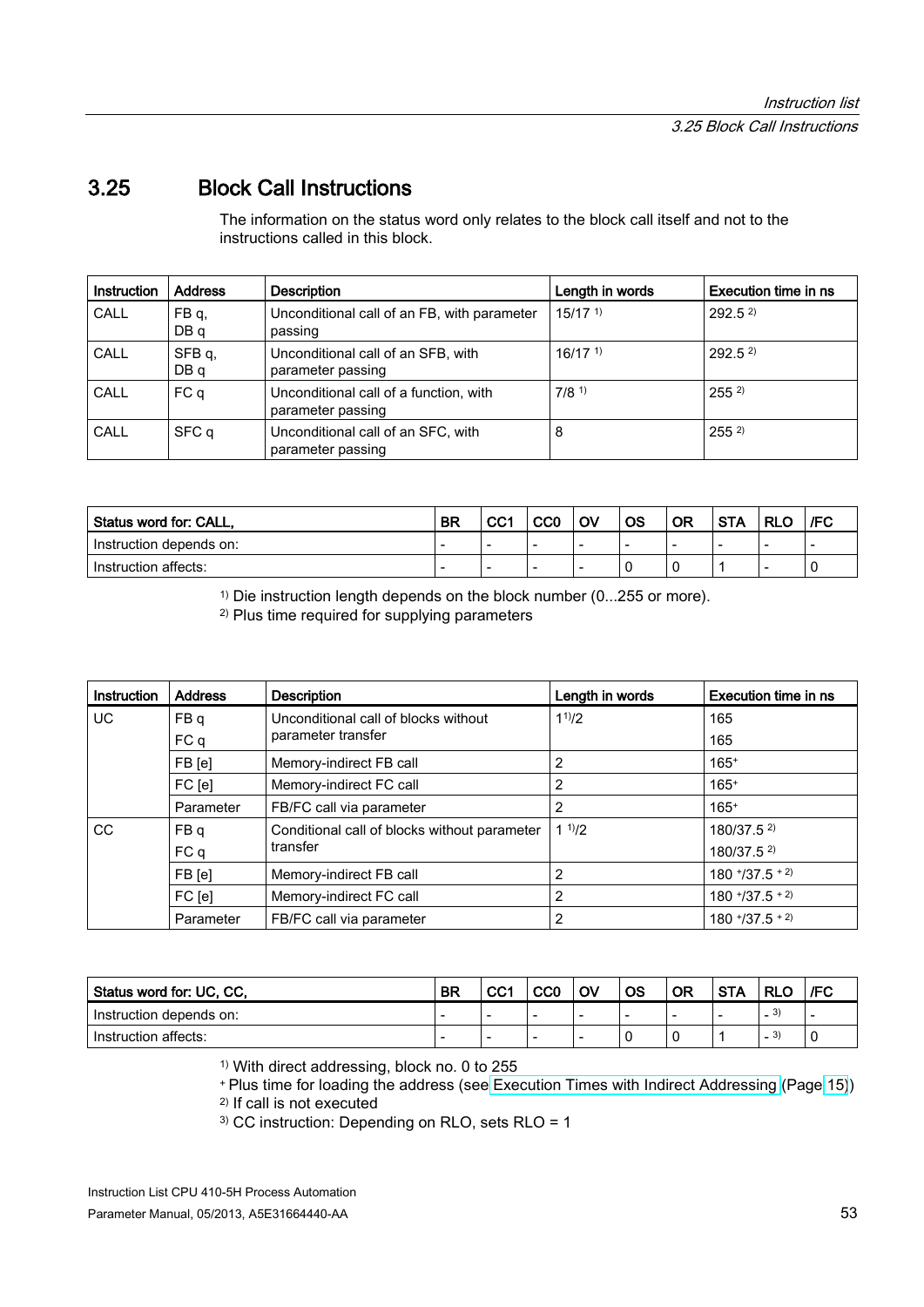3.25 Block Call Instructions

| <b>Instruction</b> | <b>Address</b>               | <b>Description</b>                                                                                | Length in words | Execution time in ns |                                       |  |
|--------------------|------------------------------|---------------------------------------------------------------------------------------------------|-----------------|----------------------|---------------------------------------|--|
|                    |                              |                                                                                                   |                 | 1st<br>opening       | $2nd - n-th$<br>opening <sup>1)</sup> |  |
| <b>OPN</b>         |                              | Open a data block                                                                                 |                 |                      |                                       |  |
|                    | DB <sub>q</sub><br>DI q      | Direct data block<br>Direct instance DB                                                           | $1^{2/2}$       | 30                   | 7.5                                   |  |
|                    | DB [e]<br>DI[ <sub>e</sub> ] | Data block, memory-indirect<br>Bit memory address area M<br>Local data area L<br>Data block DB/DI | 2               | 30<br>30<br>45       | 15<br>15<br>22.5                      |  |
|                    | Param.                       | Data block via parameter                                                                          | 2               |                      | 22.5                                  |  |

| Status word for: OPN.   | <b>BR</b> | CC <sub>1</sub> | C <sub>C</sub> <sub>0</sub> | OV | <b>OS</b> | <b>OR</b> | <b>STA</b>               | <b>RLO</b> | /FC |
|-------------------------|-----------|-----------------|-----------------------------|----|-----------|-----------|--------------------------|------------|-----|
| Instruction depends on: |           | -               | -                           |    | -         | -         | -                        |            |     |
| Instruction affects:    |           | -               | -                           |    | -         | -         | $\overline{\phantom{0}}$ | -          |     |

1) If the same DB or DI is already open

2) Direct data block, DB no. 1 to 255

### See also

[System Functions \(SFC\)](#page-62-0) (Page [63\)](#page-62-0)

[System Function Blocks \(SFB\)](#page-73-0) (Page [74\)](#page-73-0)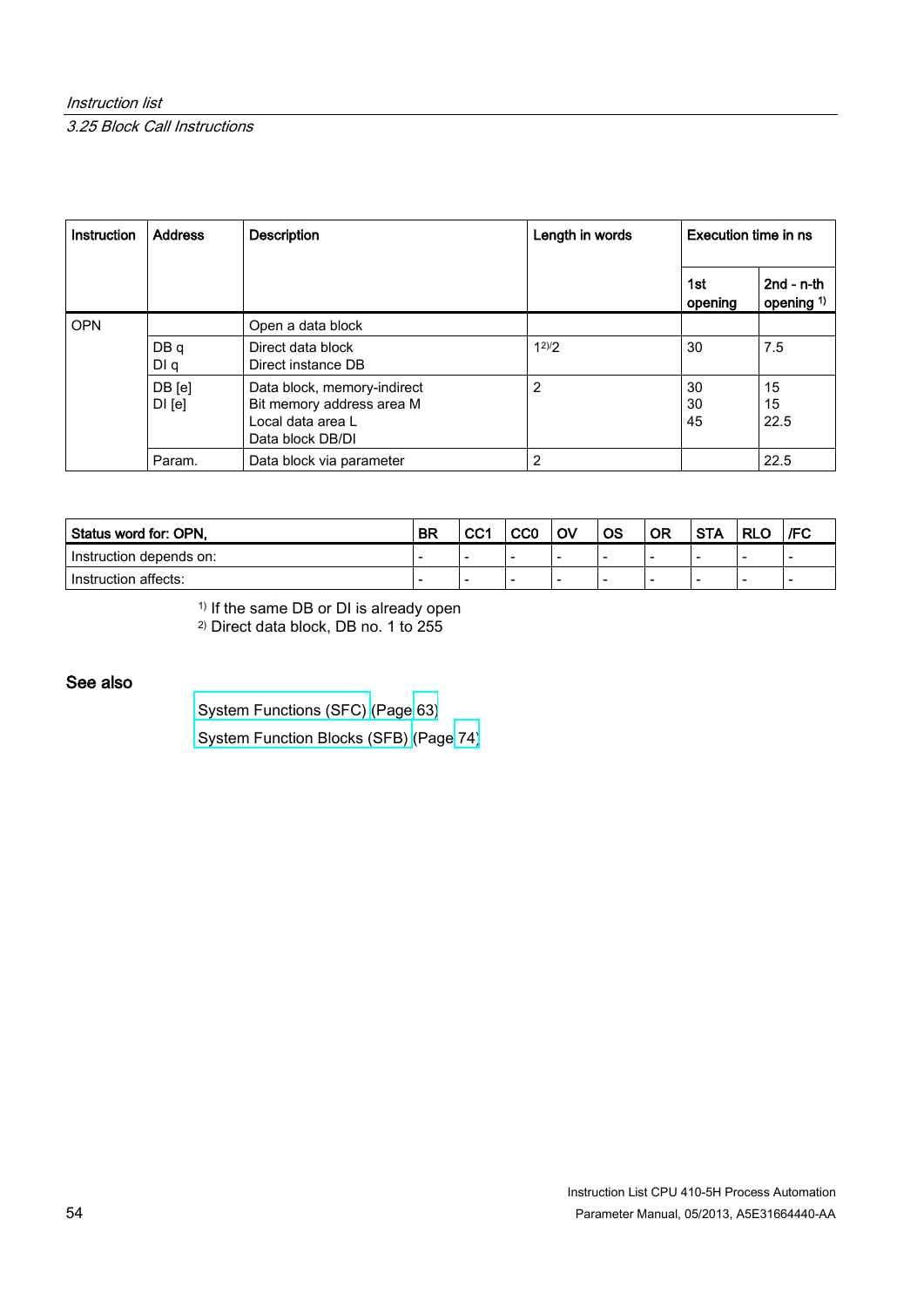## 3.26 Block End Instructions

| Instruction | <b>Address</b> | <b>Description</b> | Length in words | Execution time in ns |
|-------------|----------------|--------------------|-----------------|----------------------|
| BE          |                | End block          |                 | 142.5                |
| <b>BEU</b>  |                | End block absolute |                 | 142.5                |

| Status word for: BE, BEU | <b>BR</b> | CC <sub>1</sub> | CC <sub>0</sub> | OV                       | OS                       | OR | <b>STA</b> | <b>RLC</b>               | /FC                      |
|--------------------------|-----------|-----------------|-----------------|--------------------------|--------------------------|----|------------|--------------------------|--------------------------|
| Instruction depends on:  | -         |                 | -               | $\overline{\phantom{0}}$ | $\overline{\phantom{0}}$ |    |            | $\overline{\phantom{a}}$ | $\overline{\phantom{a}}$ |
| Instruction affects:     |           |                 |                 |                          |                          |    |            | $\overline{\phantom{0}}$ |                          |

| Instruction | <b>Address</b> | <b>Description</b>                 | Length in words | Execution time in ns     |
|-------------|----------------|------------------------------------|-----------------|--------------------------|
| <b>BEC</b>  |                | End block conditionally if RLO="1" |                 | 157.6<br>30 <sup>1</sup> |

| Status word for: BEC,   | <b>BR</b> | CC <sub>1</sub> | cco<br>uu                | OV                       | OS  | <b>OR</b> | <b>STA</b> | <b>RLC</b> | l /FC                    |
|-------------------------|-----------|-----------------|--------------------------|--------------------------|-----|-----------|------------|------------|--------------------------|
| Instruction depends on: | -         | -               | $\overline{\phantom{0}}$ | $\overline{\phantom{a}}$ | -   | -         |            | Yes        | $\overline{\phantom{a}}$ |
| Instruction affects:    | -         | -               |                          | $\overline{\phantom{a}}$ | Yes |           |            |            | ۱٥                       |

1) If jump is not executed

### 3.27 Exchange Data Blocks

Exchanging the two current data blocks. The current data block becomes the current instance data block and vice versa. The status word is not affected.

| l Instruction | <b>Address</b> | <b>Description</b>   | Length in words | Execution time in ns |
|---------------|----------------|----------------------|-----------------|----------------------|
| l CDB         |                | Exchange data blocks |                 | ں ا                  |

| Instruction | <b>Address</b> | <b>Description</b>   | Length in words | Execution time in ns |
|-------------|----------------|----------------------|-----------------|----------------------|
| JL          | LABEL          | Jump unconditionally |                 | 52.5                 |

| Status word for: JU.    | BR                       | CC <sub>1</sub> | CC <sub>0</sub>          | OV | OS                       | <b>OR</b>                | <b>STA</b> | <b>RLC</b> | /FC |
|-------------------------|--------------------------|-----------------|--------------------------|----|--------------------------|--------------------------|------------|------------|-----|
| Instruction depends on: | $\overline{\phantom{0}}$ | -               | $\overline{\phantom{0}}$ | -  | $\overline{\phantom{a}}$ | $\overline{\phantom{0}}$ | -          | -          | -   |
| Instruction affects:    | -                        | -               | -                        | -  | $\overline{\phantom{0}}$ | -                        | -          | -          | -   |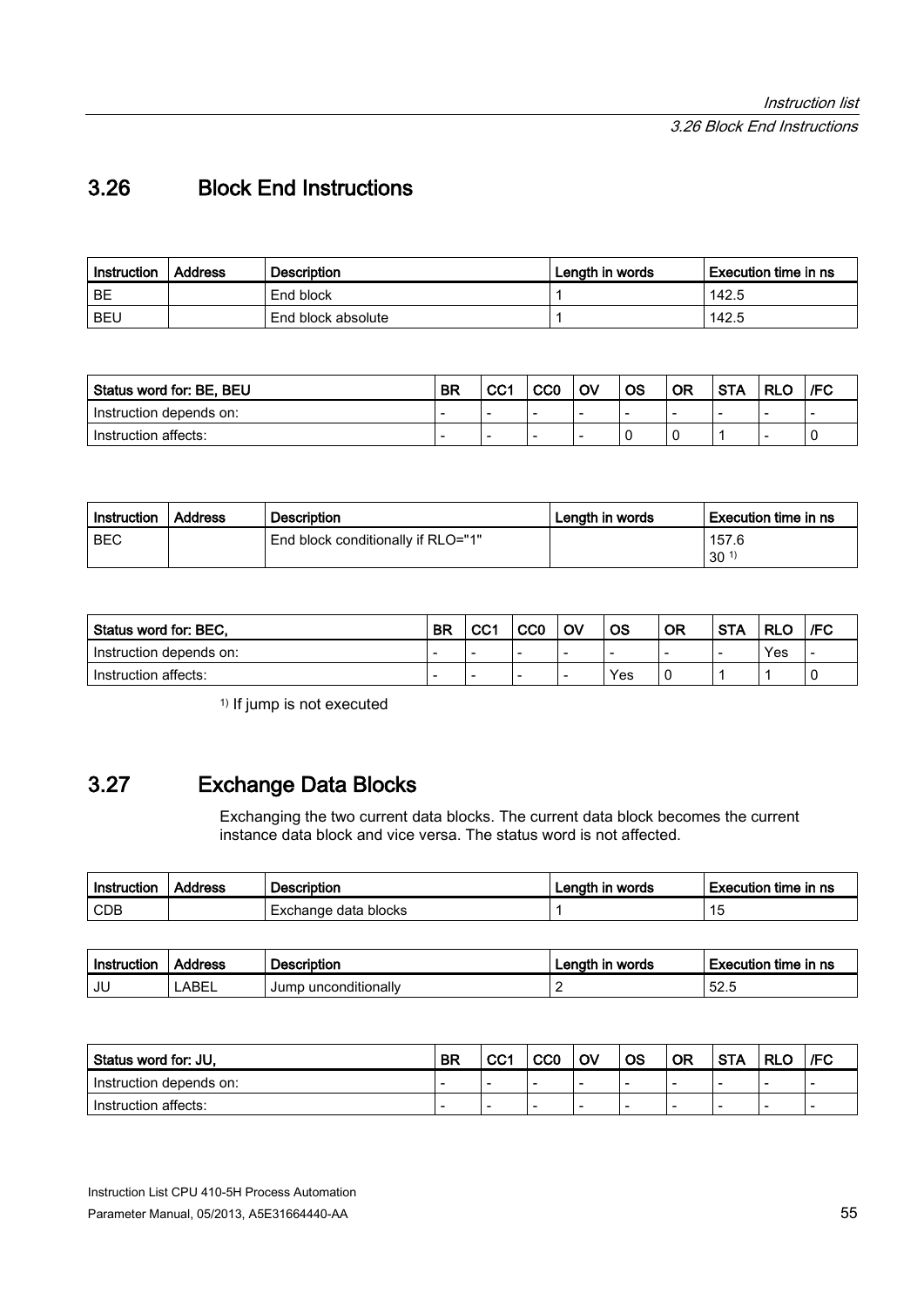3.27 Exchange Data Blocks

| l Instruction | <b>Address</b> | <b>Description</b> | Length in words | Execution time in ns     |
|---------------|----------------|--------------------|-----------------|--------------------------|
| I JC          | _ABEL          | Jump if RLO="1"    |                 | $52.5/7.5$ <sup>1)</sup> |
| <b>JCN</b>    | ABEL           | Jump if RLO="0"    |                 | $52.5/7.5$ <sup>1)</sup> |

| Status word for: JC, JCN, | <b>BR</b> | CC <sub>1</sub> | CC <sub>0</sub> | <b>OV</b> | <b>OS</b>                | ' OR | <b>STA</b> | <b>RLO</b> | /FC |
|---------------------------|-----------|-----------------|-----------------|-----------|--------------------------|------|------------|------------|-----|
| Instruction depends on:   |           | -               | -               | -         | $\overline{\phantom{a}}$ |      | -          | Yes        |     |
| I Instruction affects:    |           | --              | -               |           | $\overline{\phantom{a}}$ |      |            |            |     |

| Instruction | <b>Address</b> | <b>Description</b>                             | Length in words | Execution time in ns     |
|-------------|----------------|------------------------------------------------|-----------------|--------------------------|
| <b>JCB</b>  | _ABEL          | Jump if RLO="1"; Save the RLO in the BR<br>bit | -2              | $52.5/7.5$ <sup>1)</sup> |
| <b>JNB</b>  | LABEL          | Jump if RLO="0": Save the RLO in the BR<br>bit | . 2             | $52.5/7.5$ <sup>1)</sup> |

| ' Status word for: JCB, JNB, | <b>BR</b>                | CC <sub>1</sub>          | CC <sub>0</sub>          | <b>OV</b>                | <b>OS</b>                | <b>OR</b> | <b>STA</b> | <b>RLO</b> | /FC                      |
|------------------------------|--------------------------|--------------------------|--------------------------|--------------------------|--------------------------|-----------|------------|------------|--------------------------|
| Instruction depends on:      | $\overline{\phantom{0}}$ | $\overline{\phantom{0}}$ | $\overline{\phantom{0}}$ | $\overline{\phantom{0}}$ | $\overline{\phantom{a}}$ | -         |            | Yes        | $\overline{\phantom{0}}$ |
| Instruction affects:         | <b>Yes</b>               | $\overline{\phantom{0}}$ | $\overline{\phantom{0}}$ | -                        | $\overline{\phantom{a}}$ |           |            |            |                          |

<sup>1)</sup> If jump is not executed

| Instruction | Address | Description    | Length in words | Execution time in ns     |
|-------------|---------|----------------|-----------------|--------------------------|
| JBI         | _ABEL   | Jump if BR="1" |                 | $52.5/7.5$ <sup>1)</sup> |
| <b>JNBI</b> | _ABEL   | Jump if BR="0" |                 | $52.5/7.5$ <sup>1)</sup> |

| Status word for: JBI, JNBI, | BR  | CC1                      | CC <sub>0</sub> | ov                       | ΟS | OR | <b>STA</b> | `RL. | /FC |
|-----------------------------|-----|--------------------------|-----------------|--------------------------|----|----|------------|------|-----|
| The fruction depends on:    | Yes | $\overline{\phantom{a}}$ | -               | $\overline{\phantom{a}}$ | -  |    | -          | -    | -   |
| Instruction affects:        |     | $\overline{\phantom{0}}$ | -               | $\overline{\phantom{a}}$ | -  |    |            |      |     |

<sup>1)</sup> If jump is not executed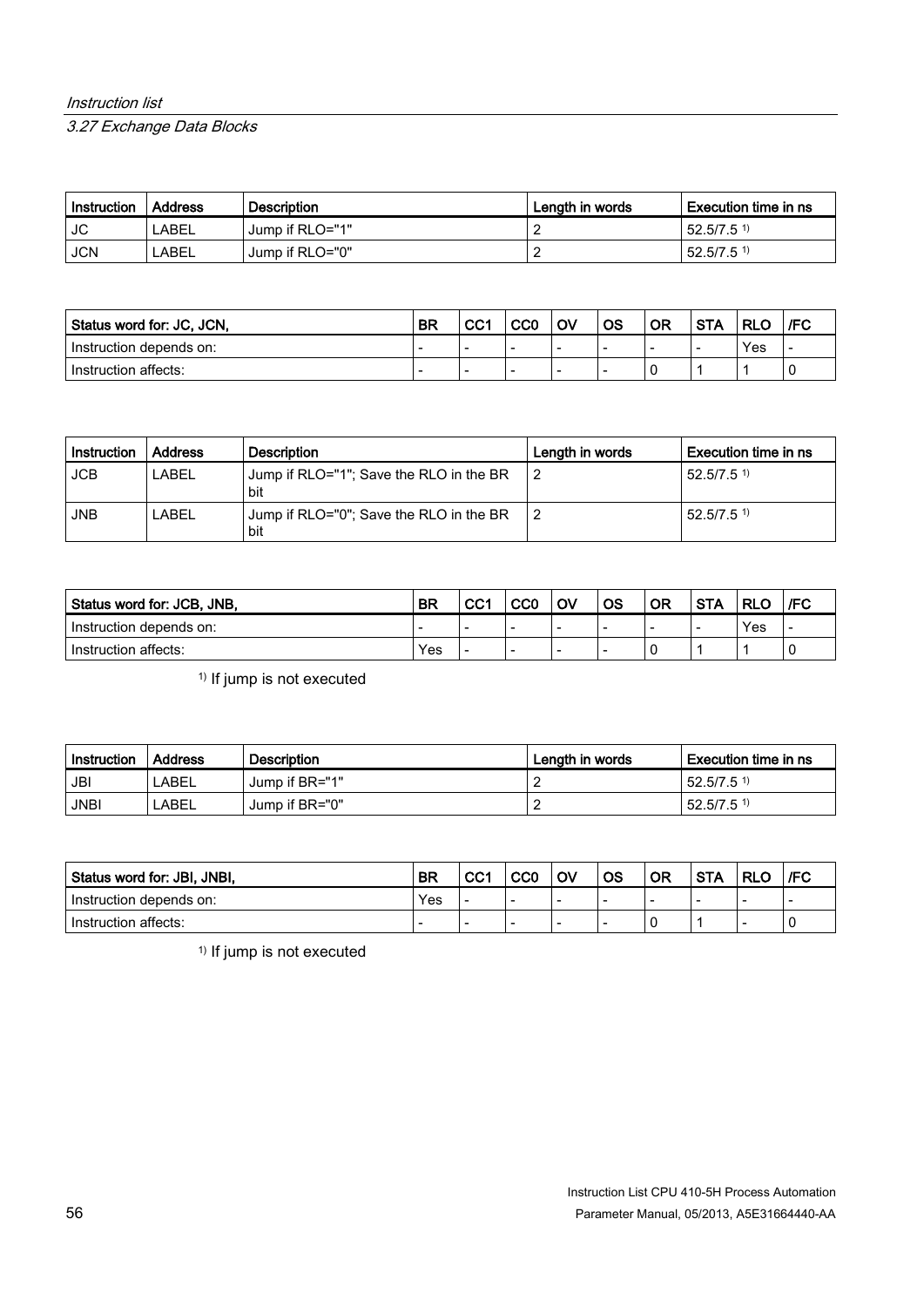3.27 Exchange Data Blocks

| Instruction | Address | <b>Description</b>                 | Length in words | Execution time in ns |
|-------------|---------|------------------------------------|-----------------|----------------------|
| JC          | LABEL   | I Jump on stored overflow (OV="1") |                 | 52.5/7.5             |

| Status word for: JBI, JNBI, | <b>BR</b> | CC <sub>1</sub>          | CC <sub>0</sub>          | <b>OV</b>                | OS                       | <b>OR</b> | <b>STA</b>               | <b>RLC</b> | /FC                      |
|-----------------------------|-----------|--------------------------|--------------------------|--------------------------|--------------------------|-----------|--------------------------|------------|--------------------------|
| Instruction depends on:     |           | $\overline{\phantom{0}}$ | -                        | Yes                      | -                        |           | $\overline{\phantom{0}}$ | -          | -                        |
| Instruction affects:        |           | $\overline{\phantom{0}}$ | $\overline{\phantom{0}}$ | $\overline{\phantom{0}}$ | $\overline{\phantom{0}}$ |           | $\overline{\phantom{0}}$ | -          | $\overline{\phantom{0}}$ |

| Instruction | <b>Address</b> | <b>Description</b>                 | ∟ength in words | i Execution time in ns |
|-------------|----------------|------------------------------------|-----------------|------------------------|
| JOS         | LABEL          | I Jump on stored overflow (OS="1") |                 | 52.5/7.51              |

| Status word for: JOS,   | <b>BR</b> | $\sim$<br>◡◡ | CC <sub>0</sub> | OV | <b>OS</b> | <b>OR</b> | <b>STA</b>               | D.                       | /FC                      |
|-------------------------|-----------|--------------|-----------------|----|-----------|-----------|--------------------------|--------------------------|--------------------------|
| Instruction depends on: | -         |              | -               | -  | Yes       |           | $\overline{\phantom{0}}$ | $\overline{\phantom{a}}$ | $\overline{\phantom{0}}$ |
| Instruction affects:    |           |              | -               | -  |           |           | $\overline{\phantom{0}}$ |                          |                          |

<sup>1)</sup> If jump is not executed

| Instruction | <b>Address</b> | <b>Description</b>                                                    | Length in words | Execution time in ns. |
|-------------|----------------|-----------------------------------------------------------------------|-----------------|-----------------------|
| <b>JUO</b>  | LABEL          | Jump if "unordered math instruction"<br>$(CC1=1$ and $CC0=1$ )        | $\overline{2}$  | $52.5/7.5^{1}$        |
| JZ          | LABEL          | Jump if result=0 (CC1=0 and CC0=0)                                    | $\overline{2}$  | $52.5/7.5^{1}$        |
| <b>JP</b>   | LABEL          | Jump if result>0 (CC1=1 and CC0=0)                                    | $\overline{2}$  | 52.5/7.51             |
| <b>JM</b>   | LABEL          | Jump if result<0 (CC1=0 and CC0=1)                                    | $\overline{2}$  | $52.5/7.5^{1}$        |
| <b>JN</b>   | LABEL          | Jump if result $\neq$ 0 (CC1=1 and CC0=0) or<br>$(CC1=0$ and $CC0=1)$ | $\overline{2}$  | $52.5/7.5^{1}$        |
| <b>JMZ</b>  | LABEL          | Jump if result ≤0 (CC1=0 and CC0=1) or<br>$(CC1=0$ and $CC0=0$ )      | $\overline{2}$  | $52.5/7.5^{1}$        |
| JPZ         | I ABFI         | Jump if result ≥0 (CC1=1 and CC0=0) or<br>$(CC1=0$ and $CC0=0$ )      | $\overline{2}$  | $52.5/7.5^{1}$        |

| Status word for: JUO, JZ, JP, JM, JN, JMZ, JPZ, | <b>BR</b>                | CC <sub>1</sub> | CC <sub>0</sub> | ov | OS                       | OR                       | <b>STA</b>               | <b>RLC</b>               | /FC                      |
|-------------------------------------------------|--------------------------|-----------------|-----------------|----|--------------------------|--------------------------|--------------------------|--------------------------|--------------------------|
| Instruction depends on:                         | $\overline{\phantom{0}}$ | Yes             | Yes             |    | $\overline{\phantom{a}}$ |                          | $\overline{\phantom{0}}$ | $\overline{\phantom{a}}$ | $\overline{\phantom{0}}$ |
| Instruction affects:                            | $\overline{\phantom{a}}$ |                 | -               | -  | $\overline{\phantom{0}}$ | $\overline{\phantom{0}}$ | $\overline{\phantom{a}}$ | $\overline{\phantom{0}}$ | $\overline{\phantom{0}}$ |

<sup>1)</sup> If jump is not executed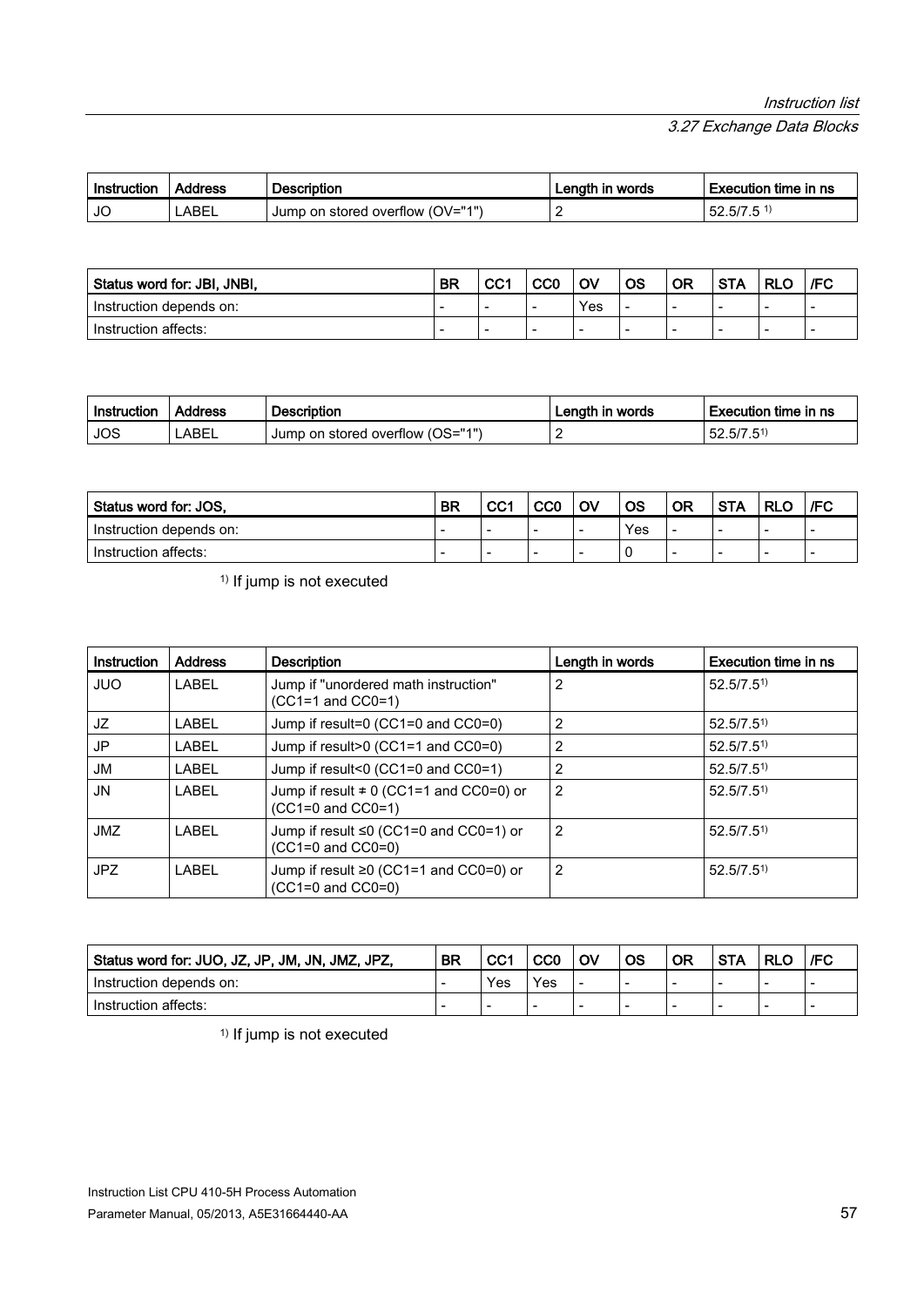3.28 Instructions for the Master Control Relay (MCR)

| Instruction | <b>Address</b> | <b>Description</b>                                                                                                                                                                                                                                                                                      | Length in words | <b>Execution time in ns</b> |
|-------------|----------------|---------------------------------------------------------------------------------------------------------------------------------------------------------------------------------------------------------------------------------------------------------------------------------------------------------|-----------------|-----------------------------|
| JL          | LABEL          | Jump distributor<br>The instruction is followed by a<br>list of jump instructions.<br>The address is a jump label to the<br>subsequent instruction in the list.<br>ACCU1-LL contains the number of the jump<br>instruction to be executed (max. 254). The<br>number of the first jump instruction is 0. | 2               | 52.5                        |
| <b>LOOP</b> | LABEL          | Decrement ACCU1-L and jump if<br>$ACCU1-L \neq 00$ (loop programming)                                                                                                                                                                                                                                   | 2               | $45/7.5$ <sup>1)</sup>      |

| Status word for: JL. LOOP. | <b>BR</b> | CC <sub>1</sub> | C <sub>C</sub> <sub>0</sub> | OV | OS                       | <b>OR</b> | <b>STA</b>               | <b>RLO</b> |  |
|----------------------------|-----------|-----------------|-----------------------------|----|--------------------------|-----------|--------------------------|------------|--|
| l Instruction depends on:  | -         | -               | -                           |    | $\overline{\phantom{0}}$ | -         | $\overline{\phantom{0}}$ | -          |  |
| I Instruction affects:     |           | -               | -                           |    | -                        |           | $\overline{\phantom{0}}$ |            |  |

1) If jump is not executed

### 3.28 Instructions for the Master Control Relay (MCR)

MCR=1 => MCR is deactivated

MCR=0 => MCR is activated.

"T" and "=" instructions write zeros to the corresponding addresses if RLO = "0"; "S" and "R" instructions leave the memory contents unchanged.

| l Instruction    | Address | <b>Description</b>                                  | Length in words | Execution time in ns |
|------------------|---------|-----------------------------------------------------|-----------------|----------------------|
| MCR <sub>(</sub> |         | Open an MCR zone.<br>Save the RLO to the MCR stack. |                 | ″.5                  |

| Status word for: MCR(,    | <b>BR</b> | CC <sub>1</sub> | CC <sub>0</sub> | <b>OV</b> | OS | OR | <b>STA</b> | <b>RLO</b> | /FC |
|---------------------------|-----------|-----------------|-----------------|-----------|----|----|------------|------------|-----|
| l Instruction depends on: |           |                 | -               |           | -  | -  | -          |            | -   |
| I Instruction affects:    |           |                 | -               |           | -  |    |            |            |     |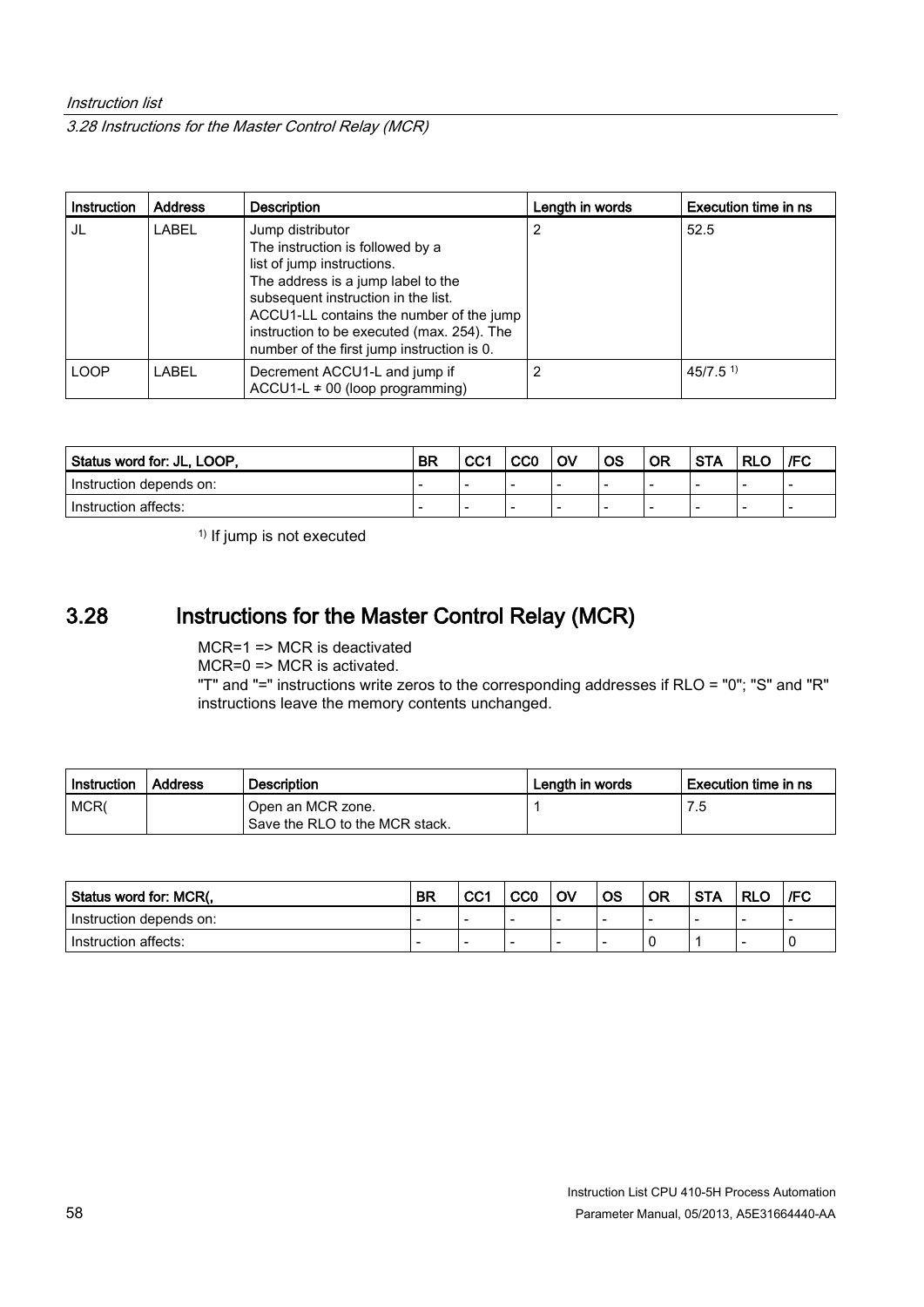3.29 Organization Blocks (OB)

| Instruction | <b>Address</b> | <b>Description</b>                  | Length in words | Execution time in ns |
|-------------|----------------|-------------------------------------|-----------------|----------------------|
| )MCR        |                | Close an MCR zone.                  |                 |                      |
|             |                | Remove an entry from the MCR stack. |                 |                      |

| Status word for: )MCR,  | <b>BR</b> | $\sim$<br>vv.            | CC <sub>0</sub>          | ov | OS | OR | <b>STA</b> | <b>RLC</b> | /FC |
|-------------------------|-----------|--------------------------|--------------------------|----|----|----|------------|------------|-----|
| Instruction depends on: | -         | -                        | $\overline{\phantom{0}}$ |    | -  |    |            | -          | -   |
| Instruction affects:    | -         | $\overline{\phantom{a}}$ | $\overline{\phantom{0}}$ |    | -  |    |            |            |     |

| Instruction  | <b>Address</b> | Description        | Length in words | Execution time in ns |
|--------------|----------------|--------------------|-----------------|----------------------|
| <b>IMCRA</b> |                | Activate the MCR   |                 | 7.5                  |
| l MCRD       |                | Deactivate the MCR |                 | ن.                   |

| Status word for: MCR(,  | <b>BR</b> | $\sim$<br>vu | cco | OV | <b>OS</b> | OR | STA | DI.                      | /FC                      |
|-------------------------|-----------|--------------|-----|----|-----------|----|-----|--------------------------|--------------------------|
| Instruction depends on: |           |              |     |    | -         |    |     | -                        | -                        |
| Instruction affects:    | -         | -            | -   |    | -         |    |     | $\overline{\phantom{0}}$ | $\overline{\phantom{a}}$ |

# 3.29 Organization Blocks (OB)

A user program for an S7-400 is made up of blocks containing the instructions, parameters, and data for the respective CPU. You will find a detailed description of the OBs and their use in the manual "Programming with STEP 7 V5.5".

| <b>Organization blocks</b> | CPU 410-5H Process<br>Automation | <b>Start events</b><br>(hexadecimal value) |  |  |  |  |
|----------------------------|----------------------------------|--------------------------------------------|--|--|--|--|
| Free cycle:                |                                  |                                            |  |  |  |  |
| OB <sub>1</sub>            | x                                | 1101, 1103, 1104, 1105                     |  |  |  |  |
| Time-of-day interrupts:    |                                  |                                            |  |  |  |  |
| <b>OB 10</b>               | x                                | 1111                                       |  |  |  |  |
| <b>OB 11</b>               | x                                | 1112                                       |  |  |  |  |
| <b>OB 12</b>               | X                                | 1113                                       |  |  |  |  |
| <b>OB 13</b>               | x                                | 1114                                       |  |  |  |  |
| <b>OB 14</b>               | X                                | 1115                                       |  |  |  |  |
| <b>OB 15</b>               | X                                | 1116                                       |  |  |  |  |
| OB 16                      | x                                | 1117                                       |  |  |  |  |
| <b>OB 17</b>               | x                                | 1118                                       |  |  |  |  |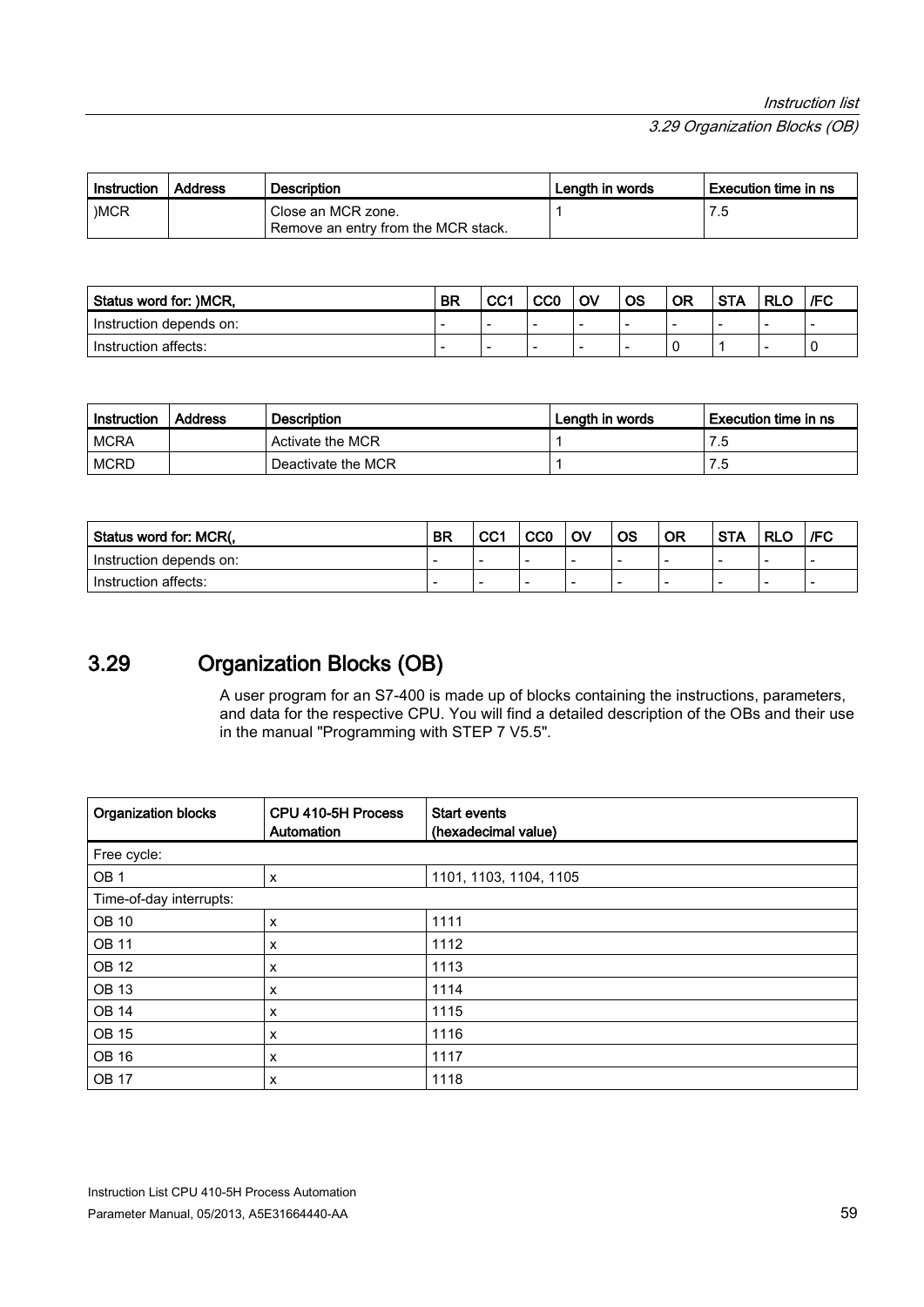3.29 Organization Blocks (OB)

| <b>Organization blocks</b>     | CPU 410-5H Process<br>Automation | <b>Start events</b><br>(hexadecimal value)                                                                                                                                   |
|--------------------------------|----------------------------------|------------------------------------------------------------------------------------------------------------------------------------------------------------------------------|
| Time-delay interrupts:         |                                  |                                                                                                                                                                              |
| <b>OB 20</b>                   | $\pmb{\times}$                   | 1121                                                                                                                                                                         |
| <b>OB 21</b>                   | $\pmb{\mathsf{x}}$               | 1122                                                                                                                                                                         |
| <b>OB 22</b>                   | $\pmb{\times}$                   | 1123                                                                                                                                                                         |
| <b>OB 23</b>                   | $\pmb{\mathsf{x}}$               | 1124                                                                                                                                                                         |
| Cyclic interrupts: 1           |                                  |                                                                                                                                                                              |
| <b>OB 30</b>                   | $\pmb{\times}$                   | 1131                                                                                                                                                                         |
| <b>OB 31</b>                   | $\pmb{\mathsf{x}}$               | 1132                                                                                                                                                                         |
| OB 32                          | X                                | 1133                                                                                                                                                                         |
| <b>OB 33</b>                   | $\pmb{\times}$                   | 1134                                                                                                                                                                         |
| <b>OB 34</b>                   | $\pmb{\times}$                   | 1135                                                                                                                                                                         |
| <b>OB 35</b>                   | $\pmb{\mathsf{X}}$               | 1136                                                                                                                                                                         |
| <b>OB 36</b>                   | $\pmb{\times}$                   | 1137                                                                                                                                                                         |
| <b>OB 37</b>                   | $\pmb{\times}$                   | 1138                                                                                                                                                                         |
| <b>OB 38</b>                   | $\pmb{\mathsf{X}}$               | 1139                                                                                                                                                                         |
| Hardware interrupts:           |                                  |                                                                                                                                                                              |
| <b>OB 40</b>                   | $\pmb{\times}$                   | 1141                                                                                                                                                                         |
| <b>OB 41</b>                   | $\pmb{\mathsf{X}}$               | 1141                                                                                                                                                                         |
| <b>OB 42</b>                   | $\pmb{\times}$                   | 1141                                                                                                                                                                         |
| <b>OB 43</b>                   | $\pmb{\mathsf{x}}$               | 1141                                                                                                                                                                         |
| <b>OB 44</b>                   | $\pmb{\mathsf{x}}$               | 1141                                                                                                                                                                         |
| <b>OB 45</b>                   | $\pmb{\mathsf{x}}$               | 1141                                                                                                                                                                         |
| <b>OB 46</b>                   | $\pmb{\times}$                   | 1141                                                                                                                                                                         |
| <b>OB 47</b>                   | $\pmb{\mathsf{x}}$               | 1141                                                                                                                                                                         |
| Interrupt OBs for DPV1:        |                                  |                                                                                                                                                                              |
| <b>OB 55</b>                   | $\pmb{\mathsf{x}}$               | 1155                                                                                                                                                                         |
| <b>OB 56</b>                   | $\pmb{\times}$                   | 1156                                                                                                                                                                         |
| <b>OB 57</b>                   | $\pmb{\mathsf{x}}$               | 1157                                                                                                                                                                         |
| Redundancy error interrupts:   |                                  |                                                                                                                                                                              |
| <b>OB 70</b>                   | X                                | 73A2, 73A3, 72A3                                                                                                                                                             |
| <b>OB 72</b>                   | $\pmb{\times}$                   | 7301, 7302, 7303, 7320, 7321, 7322, 7323, 7331, 7333, 7334,<br>7335, 7340, 7341,<br>7342, 7343, 7344, 7950, 7951, 7952, 7852, 7953, 7954, 7955,<br>7855, 7956, 73C1,<br>73C2 |
| Asynchronous error interrupts: |                                  |                                                                                                                                                                              |
| <b>OB 80</b>                   | x                                | 3501, 3502, 3505, 3506, 3507, 3508, 3509, 350A                                                                                                                               |
| <b>OB 81</b>                   | x                                | 3821, 3822, 3823, 3825, 3826, 3827, 3831, 3832, 3833, 3921,<br>3922, 3923, 3925,<br>3926, 3927, 3931, 3932, 3933                                                             |
| OB 82                          | $\pmb{\times}$                   | 3842, 3942                                                                                                                                                                   |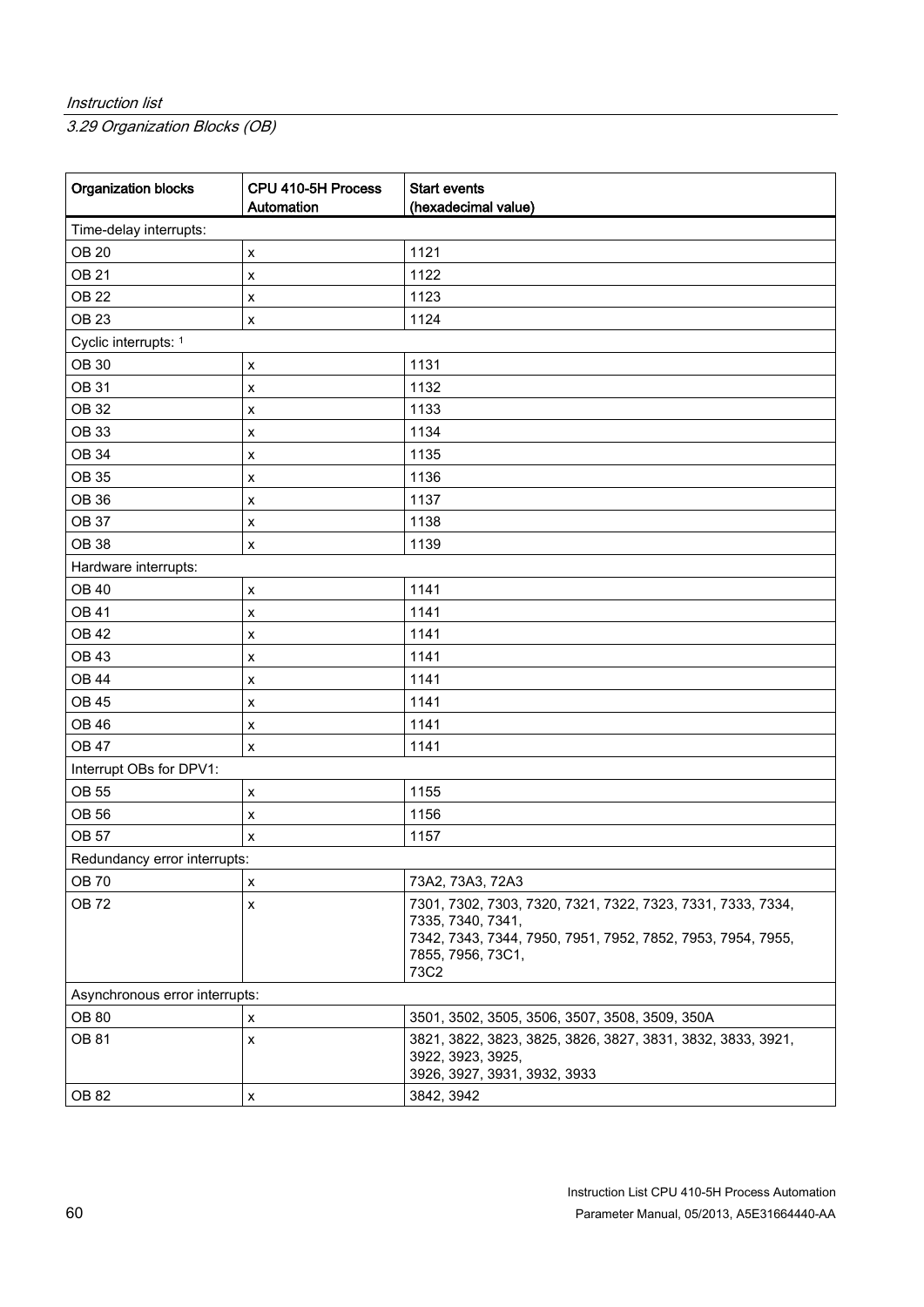3.30 Function Blocks (FBs)

| <b>Organization blocks</b>    | CPU 410-5H Process<br>Automation | <b>Start events</b><br>(hexadecimal value)                                                                                   |
|-------------------------------|----------------------------------|------------------------------------------------------------------------------------------------------------------------------|
| OB 83                         | x                                | 3951, 3954, 3854, 3855, 3856, 3858, 3861, 3961, 3863, 3864,<br>3865, 3866, 3966,<br>3267, 3367, 3968                         |
| <b>OB 84</b>                  | x                                | 3582, 3583, 3986, 3587                                                                                                       |
| <b>OB 85</b>                  | x                                | 35A1, 35A2, 35A3, 34A4, 35A4, 39B1, 39B2, 38B3, 39B3, 38B4,<br>39B4                                                          |
| <b>OB 86</b>                  | x                                | 38C1, 39C1, 38C2, 39C3, 38C4, 39C4, 38C5, 39C5, 38C6, 38C7,<br>38C8, 39CA.<br>38CB, 39CB, 38CC, 39CD, 39CE                   |
| <b>OB 87</b>                  | х                                | 35D2, 35D3, 35D4, 35D5, 35E5                                                                                                 |
| <b>OB 88</b>                  | X                                | 3573, 3575, 3576                                                                                                             |
| Restart (warm restart):       |                                  |                                                                                                                              |
| <b>OB 100</b>                 | X                                | 1381, 1382, 138A, 138B                                                                                                       |
| Cold restart:                 |                                  |                                                                                                                              |
| <b>OB 102</b>                 | $\mathsf{x}$                     | 1385, 1386, 1387, 1388                                                                                                       |
| Synchronous error interrupts: |                                  |                                                                                                                              |
| OB 121                        | x                                | 2521, 2522, 2523, 2524, 2525, 2526, 2527, 2528, 2529, 2530,<br>2531, 2532, 2533,<br>2534, 2535, 253A, 253C, 253D, 253E, 253F |
| <b>OB 122</b>                 | х                                | 2942, 2943, 2944, 2945                                                                                                       |

1 Additional start event of the H-CPUs for OB 30 to OB 38: 1130H

# 3.30 Function Blocks (FBs)

The following table lists the quantity, number, and maximum size of the function blocks that you can create for the CPU 410-5H PN/DP.

| <b>Function blocks</b>               | i CPU 410-5H Process Automation |
|--------------------------------------|---------------------------------|
| Number                               | 8000                            |
| Permissible numbers                  | 0 to 7999                       |
| Maximum size (runtime-relevant code) | 64 KB                           |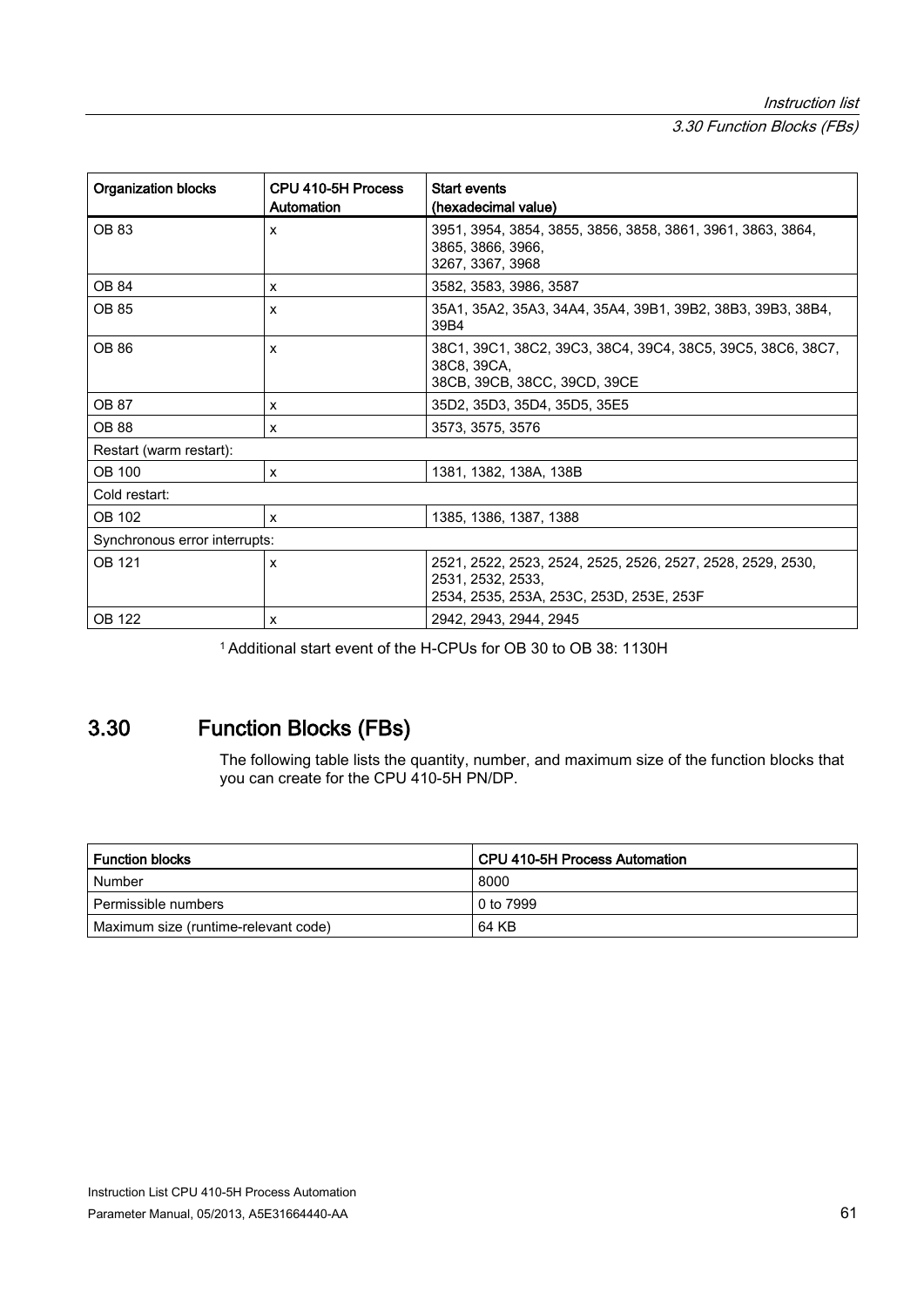# 3.31 Functions (FC)

The following table lists the quantity, number, and maximum size of the functions that you can create for the CPU 410-5H PN/DP.

| <b>Functions</b>                     | I CPU 410-5H Process Automation |
|--------------------------------------|---------------------------------|
| Number                               | 8000                            |
| l Permissible numbers                | 0 to 7999                       |
| Maximum size (runtime-relevant code) | 64 KB                           |

## 3.32 Data blocks (DB)

The following table lists the quantity, number, and maximum size of the data blocks that you can create for the CPU 410-5H PN/DP.

| Data blocks                          | CPU 410-5H Process Automation |
|--------------------------------------|-------------------------------|
| Number                               | 16000                         |
| l Permissible numbers                | 1 to 16000                    |
| Maximum size (runtime-relevant code) | 64 KB                         |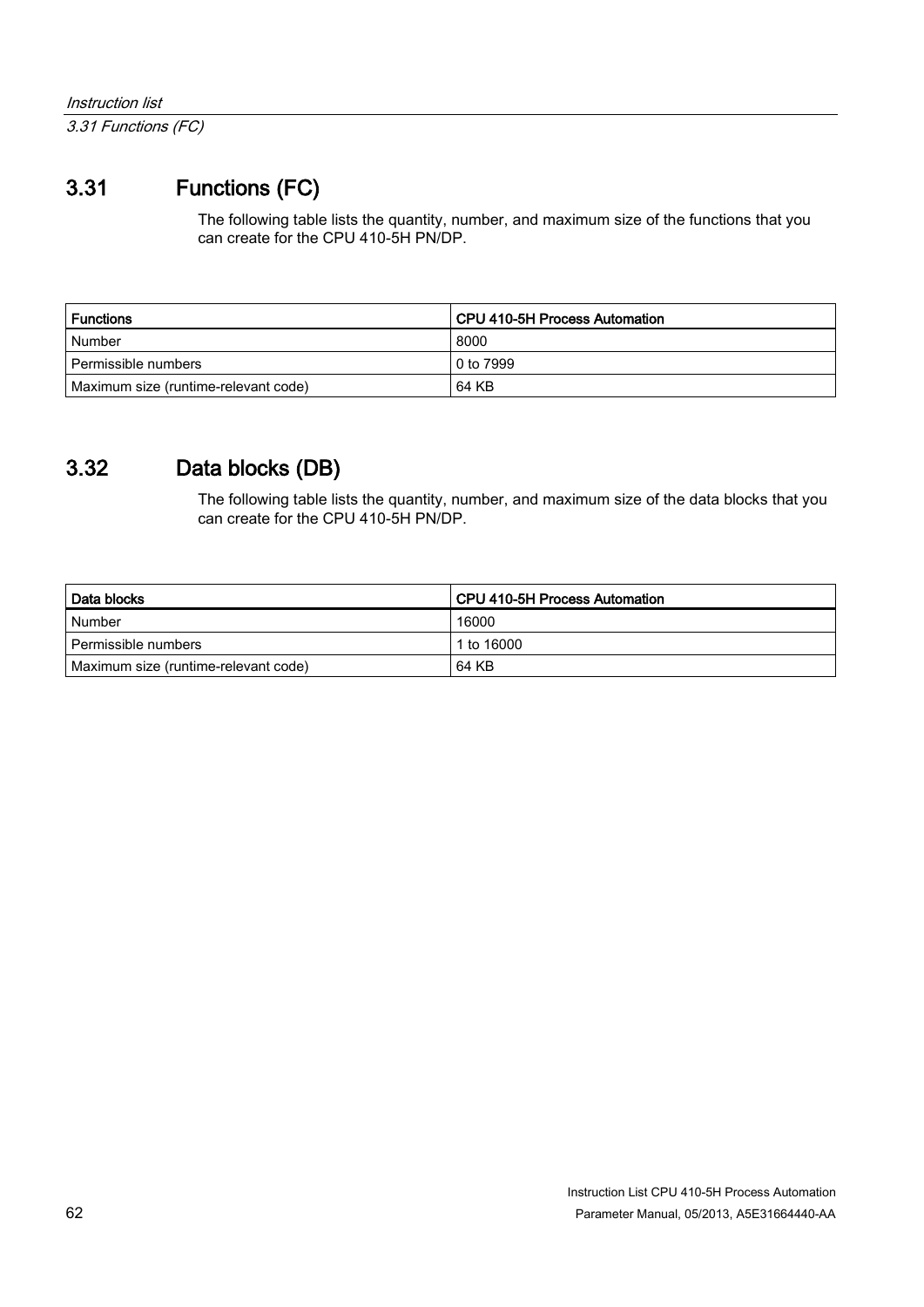3.33 System Functions (SFC)

# <span id="page-62-0"></span>3.33 System Functions (SFC)

The following tables show the system functions provided by the operating system of the CPU 410-5H PN/DP and the execution times on the respective CPU.

| SFC no.                 | <b>SFC name</b> | <b>Description</b>                                                                          | Execution time in us                                                |                                                                   |
|-------------------------|-----------------|---------------------------------------------------------------------------------------------|---------------------------------------------------------------------|-------------------------------------------------------------------|
|                         |                 |                                                                                             | <b>CPU</b><br>410-5H<br><b>Process</b><br><b>Automation</b><br>solo | <b>CPU</b><br>410-5H<br><b>Process</b><br>Automation<br>redundant |
| 0                       | SET_CLK         | Set time of day                                                                             | 38                                                                  | 96                                                                |
| 1                       | READ_CLK        | Read time of day                                                                            | 3                                                                   | 14                                                                |
| $\overline{\mathbf{c}}$ | SET_RTM         | Set operating hours counter                                                                 | $\overline{2}$                                                      | $\overline{2}$                                                    |
| 3                       | CTRL_RTM        | Starts/stops operating hours counter                                                        | $\overline{2}$                                                      | $\overline{2}$                                                    |
| $\overline{\mathbf{4}}$ | READ_RTM        | Read operating hours counter                                                                | $\overline{c}$                                                      | 10                                                                |
| 5                       | GADR_LGC        | Find logical address of a channel<br>Rack 0                                                 | 3                                                                   | 3                                                                 |
|                         |                 | Internal DP                                                                                 | 4                                                                   | $\overline{4}$                                                    |
| 6                       | RD_SINFO        | Read start information of current OB                                                        | 3                                                                   | $\mathbf{3}$                                                      |
| 9                       | EN_MSG          | Enable block-related, symbol-related,<br>and group status messages. First call, REQ = 1     | 11                                                                  | 29                                                                |
|                         |                 | Last call                                                                                   | 3                                                                   | 13                                                                |
| 10                      | DIS_MSG         | Disable block-related, symbol-related,<br>and group status messages.<br>First call, REQ = 1 | 11                                                                  | 29                                                                |
|                         |                 | Last call                                                                                   | 3                                                                   | 13                                                                |
| 13                      | DPNRM_DG        | Reading diagnostics data of a DP slave<br>First call                                        | 20                                                                  | 31                                                                |
|                         |                 | Intermediate call                                                                           | 7                                                                   | 8                                                                 |
|                         |                 | Last call (28 bytes)                                                                        | 9                                                                   | 13                                                                |
| 14                      | DPRD_DAT        | Read consistent user data<br>via integrated DP interface, 3 bytes                           | 8                                                                   | 19                                                                |
|                         |                 | Via integrated DP interface,<br>32 bytes                                                    | 8                                                                   | 24                                                                |
|                         |                 | Via external DP interface, 3 bytes                                                          | 16                                                                  | 25                                                                |
|                         |                 | Via external DP interface, 32 bytes                                                         | 36                                                                  | 42                                                                |
|                         |                 | Via integrated<br>PROFINET interface, 8 bytes                                               | 9                                                                   | 19                                                                |
|                         |                 | Via integrated<br>PROFINET interface, 32 bytes                                              | 9                                                                   | 24                                                                |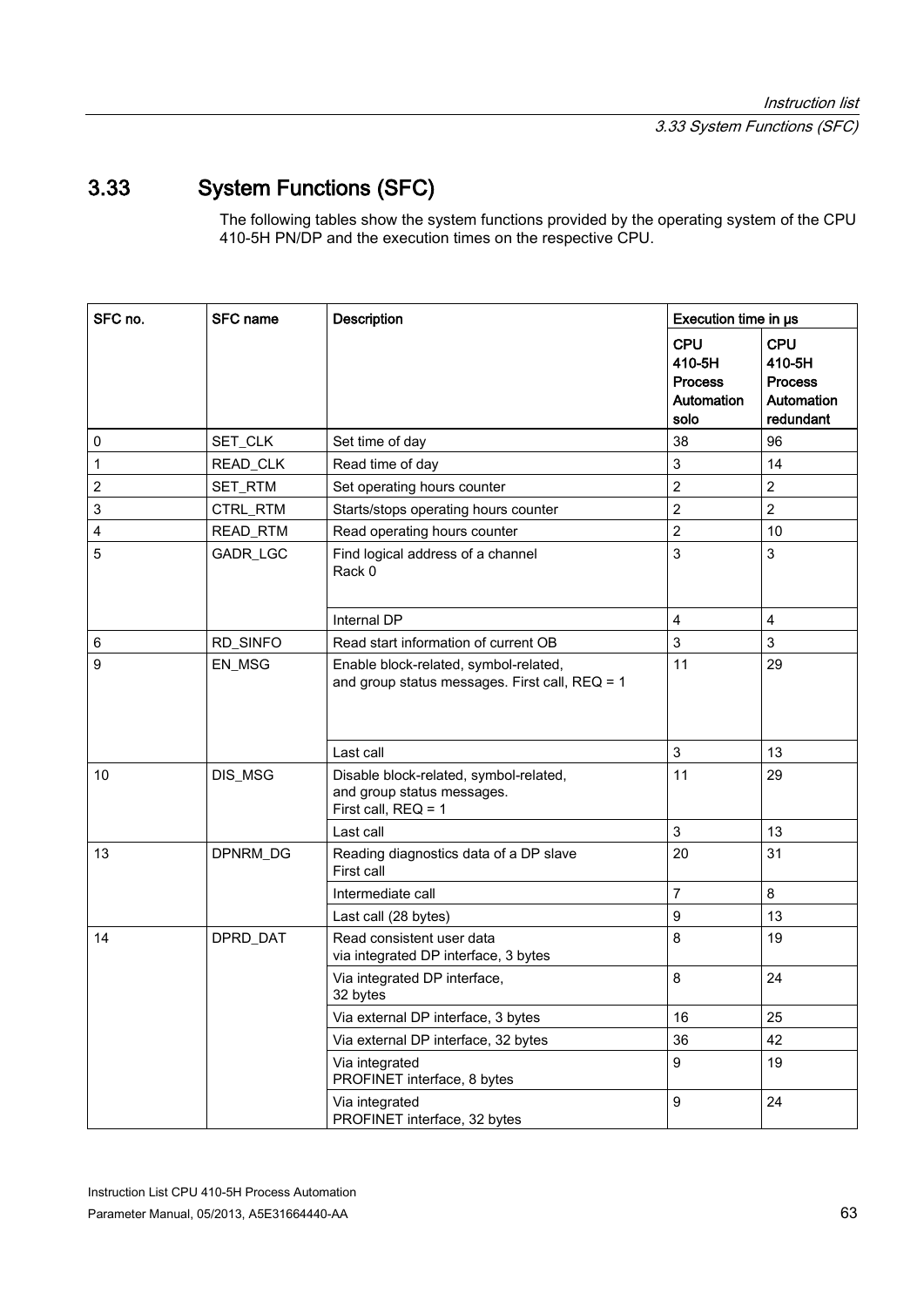| SFC no. | SFC name                                             | <b>Description</b>                                                                      | Execution time in us                                         |                                                                   |
|---------|------------------------------------------------------|-----------------------------------------------------------------------------------------|--------------------------------------------------------------|-------------------------------------------------------------------|
|         |                                                      |                                                                                         | <b>CPU</b><br>410-5H<br><b>Process</b><br>Automation<br>solo | <b>CPU</b><br>410-5H<br><b>Process</b><br>Automation<br>redundant |
| 15      | DPWR_DAT                                             | Write consistent user data via integrated DP<br>interface, 3 bytes                      | 10                                                           | 16                                                                |
|         |                                                      | Via integrated DP interface,<br>32 bytes                                                | 11                                                           | 19                                                                |
|         |                                                      | Via external DP interface, 3 bytes                                                      | 14                                                           | 26                                                                |
|         |                                                      | Via external DP interface, 32 bytes                                                     | 42                                                           | 54                                                                |
|         |                                                      | Write consistent user data via integrated PROFINET<br>interface, 8 bytes                | 12                                                           | 18                                                                |
|         |                                                      | Via integrated PROFINET interface, 32 bytes                                             | 13                                                           | 22                                                                |
| 17      | ALARM_SQ <sup>1)</sup>                               | Generate blockrelated messages that can be<br>acknowledged. First call, SIG = 0 -> 1    | $53 - 120$                                                   | $89 - 167$                                                        |
|         |                                                      | Empty call                                                                              | $37 - 99$                                                    | $57 - 111$                                                        |
| 18      | ALARM S <sup>1)</sup>                                | Generate blockrelated messages that cannot be<br>acknowledged. First call, SIG = 0 -> 1 | 29 - 125                                                     | $88 - 168$                                                        |
|         |                                                      | Empty call                                                                              | $10 - 98$                                                    | $32 - 112$                                                        |
| 19      | ALARM_SC <sup>1)</sup>                               | Acknowledgment state of the last ALARM_SC<br>incoming message                           | $9 - 100$                                                    | $28 - 112$                                                        |
|         | <sup>1)</sup> For 1 to 200 assigned system resources |                                                                                         |                                                              |                                                                   |
| 20      | <b>BLKMOV</b>                                        | Copy variable within work memory<br>(n = number of bytes to be copied)                  | $4 + n * 0.016$                                              | $4 + n * 0.016$                                                   |
|         |                                                      | Source = Load memory                                                                    | $5 + n * 0.016$                                              | $5 + n * 0.016$                                                   |
| 21      | <b>FILL</b>                                          | Prefill field within work memory<br>(n = length of target variable in bytes)            | $3 + n * 0.01$                                               | $3 + n * 0.01$                                                    |
| 22      | CREAT_DB                                             | Create data block                                                                       | $13 + n * 0.02$                                              | $51 + n * 0.02$                                                   |
|         |                                                      | Save last free DB no. from field of 100 DBs                                             | 89                                                           | 125                                                               |
| 23      | DEL_DB                                               | Delete data block                                                                       | 17                                                           | 117                                                               |
| 24      | TEST_DB                                              | Test data block                                                                         | 6                                                            | 44                                                                |
| 25      | <b>COMPRESS</b>                                      | Compress user memory<br>First call (trigger)                                            | 11                                                           | 30                                                                |
|         |                                                      | Subsequent call                                                                         | $\overline{2}$                                               | $\overline{2}$                                                    |
| 26      | UPDAT_PI                                             | Update process image input table<br>(runtime entry for 1 DI 32 in central controller)   | 9                                                            | 12                                                                |
|         |                                                      | AI 8 * 13 Bit                                                                           | 29                                                           | 51                                                                |
| 27      | UPDAT_PO                                             | Update outputs<br>(runtime entry for 1 DO 32 in central controller)                     | 9                                                            | 13                                                                |
|         |                                                      | AO 8 * 13 Bit                                                                           | 26                                                           | 49                                                                |
| 28      | SET_TINT                                             | Set time-of-day interrupt                                                               | 6                                                            | 15                                                                |
| 29      | CAN_TINT                                             | Cancel time-of-day interrupt                                                            | 15                                                           | 92                                                                |
| 30      | ACT_TINT                                             | Activate time-of-day Interrupt                                                          | 5                                                            | 13                                                                |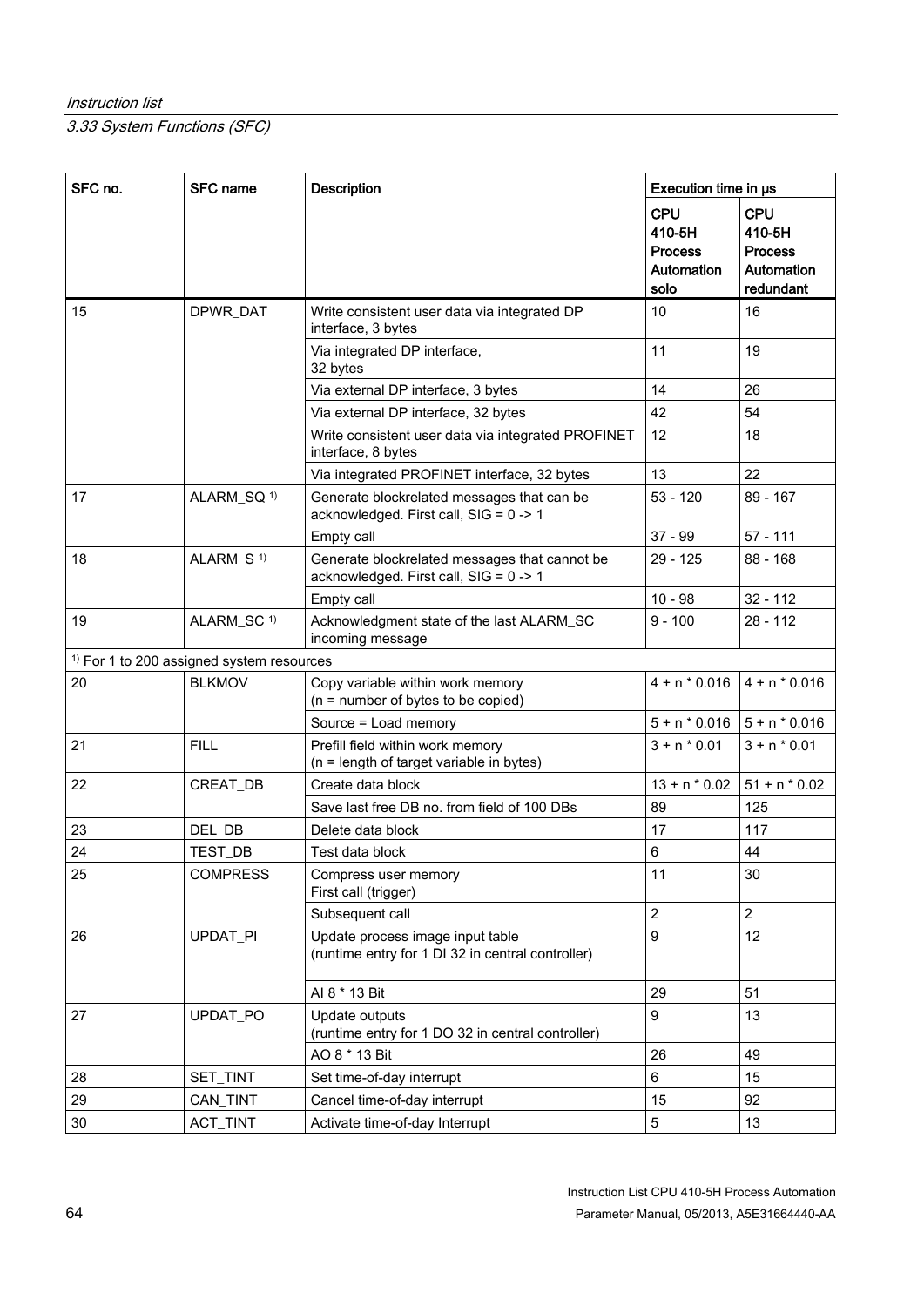| SFC no. | <b>SFC name</b> | <b>Description</b>                                                                                                                                                                                                                                                                                                                                                                                                                                                                           |                                                              | Execution time in us                                              |  |
|---------|-----------------|----------------------------------------------------------------------------------------------------------------------------------------------------------------------------------------------------------------------------------------------------------------------------------------------------------------------------------------------------------------------------------------------------------------------------------------------------------------------------------------------|--------------------------------------------------------------|-------------------------------------------------------------------|--|
|         |                 |                                                                                                                                                                                                                                                                                                                                                                                                                                                                                              | <b>CPU</b><br>410-5H<br><b>Process</b><br>Automation<br>solo | <b>CPU</b><br>410-5H<br><b>Process</b><br>Automation<br>redundant |  |
| 31      | QRY_TINT        | Query time-of-day interrupt                                                                                                                                                                                                                                                                                                                                                                                                                                                                  | 1                                                            | 1                                                                 |  |
| 32      | SRT_DINT        | Start time-delay interrupt                                                                                                                                                                                                                                                                                                                                                                                                                                                                   | 3                                                            | 3                                                                 |  |
| 33      | CAN_DINT        | Cancel time-delay interrupt                                                                                                                                                                                                                                                                                                                                                                                                                                                                  | 3                                                            | 3                                                                 |  |
| 34      | QRY_DINT        | Query time-delay interrupt                                                                                                                                                                                                                                                                                                                                                                                                                                                                   | 1                                                            | 1                                                                 |  |
| 36      | MSK_FLT         | Mask synchronous error events                                                                                                                                                                                                                                                                                                                                                                                                                                                                | $\overline{2}$                                               | $\overline{c}$                                                    |  |
| 37      | DMSK_FLT        | Unmask synchronous error events                                                                                                                                                                                                                                                                                                                                                                                                                                                              | $\overline{c}$                                               | $\overline{c}$                                                    |  |
| 38      | READ_ERR        | Read event status register                                                                                                                                                                                                                                                                                                                                                                                                                                                                   | $\overline{2}$                                               | $\overline{2}$                                                    |  |
| 39      | DIS_IRT         | Discard new events<br><b>Block all events</b><br>$(MODE = 0)$                                                                                                                                                                                                                                                                                                                                                                                                                                | 16                                                           | 16                                                                |  |
|         |                 | Block all events of an alarm class (MODE = $1$ )                                                                                                                                                                                                                                                                                                                                                                                                                                             | 4                                                            | $\overline{\mathbf{4}}$                                           |  |
|         |                 | Block one event (MODE = 2)                                                                                                                                                                                                                                                                                                                                                                                                                                                                   | $\overline{2}$                                               | $\overline{2}$                                                    |  |
| 40      | EN_IRT          | Stop discarding events<br>Enable all events<br>$(MODE = 0)$                                                                                                                                                                                                                                                                                                                                                                                                                                  | 14                                                           | 14                                                                |  |
|         |                 | Enable all events of an alarm class (MODE = $1$ )                                                                                                                                                                                                                                                                                                                                                                                                                                            | 4                                                            | $\overline{\mathbf{4}}$                                           |  |
|         |                 | Enable one event (MODE = 2)                                                                                                                                                                                                                                                                                                                                                                                                                                                                  | $\overline{2}$                                               | $\overline{2}$                                                    |  |
| 41      | DIS_AIRT        | Delay interrupt events the first time the delay is<br>activated $2$                                                                                                                                                                                                                                                                                                                                                                                                                          | 12                                                           | 12                                                                |  |
|         |                 | If the delay is already activated                                                                                                                                                                                                                                                                                                                                                                                                                                                            | 1                                                            | 1                                                                 |  |
| 42      | EN_AIRT         | If other delays are present                                                                                                                                                                                                                                                                                                                                                                                                                                                                  | $\overline{2}$                                               | $\overline{2}$                                                    |  |
|         |                 | Stop delaying interrupt events<br>when last delay is canceled 3)                                                                                                                                                                                                                                                                                                                                                                                                                             | 28                                                           | 28                                                                |  |
|         |                 | $2)$ When the delay is activated for the first time, the runtime of SFC 41 depends on the priority class in which SFC 41 is<br>called. The specified runtime refers to the call in OB 1. It decreases as the priority class number increases.<br>3) When the delay is activated for the first time, the runtime of SFC 42 depends on the priority class in which SFC 42 is<br>called. The specified runtime refers to the call in OB 1. It decreases as the priority class number increases. |                                                              |                                                                   |  |
| 43      | <b>RE_TRIGR</b> | Re-trigger cycle time monitoring                                                                                                                                                                                                                                                                                                                                                                                                                                                             | 14                                                           | 82                                                                |  |
| 44      | REPL_VAL        | Transfer substitute value to ACCU 1                                                                                                                                                                                                                                                                                                                                                                                                                                                          | $\overline{c}$                                               | $\overline{2}$                                                    |  |
| 46      | <b>STP</b>      | Set CPU to STOP cannot be<br>measured                                                                                                                                                                                                                                                                                                                                                                                                                                                        |                                                              | $\blacksquare$                                                    |  |
| 47      | <b>WAIT</b>     | Delay program execution in addition to<br>waiting time                                                                                                                                                                                                                                                                                                                                                                                                                                       | $\overline{2}$                                               | $\overline{c}$                                                    |  |
| 48      | SNC_RTCB        | Synchronize slave clocks                                                                                                                                                                                                                                                                                                                                                                                                                                                                     | $\overline{2}$                                               | 12                                                                |  |
| 49      | LGC_GADR        | Find slot belonging to a logical address (central and<br>PROFIBUS DP)                                                                                                                                                                                                                                                                                                                                                                                                                        | $\overline{4}$                                               | 4                                                                 |  |
| 50      | RD_LGADR        | Find all logical addresses of a module (runtime entry<br>for 1 DI 32 in central controller)                                                                                                                                                                                                                                                                                                                                                                                                  | 8                                                            | 8                                                                 |  |
| 51      | <b>RDSYSST</b>  | "Module identification" partial list<br>Read one data record (0111)                                                                                                                                                                                                                                                                                                                                                                                                                          | 9                                                            | 44                                                                |  |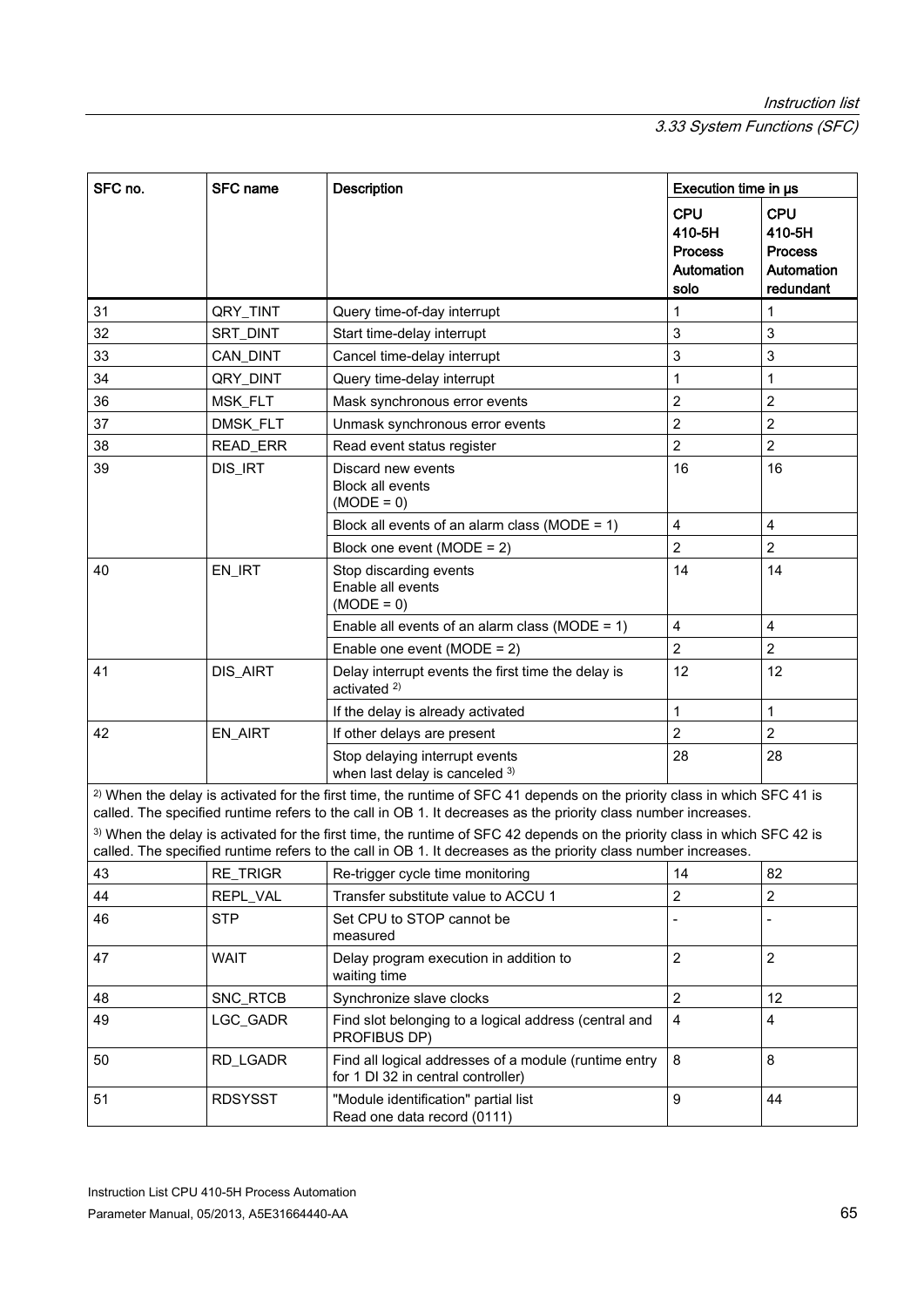| SFC no. | <b>SFC name</b> | <b>Description</b>                                                                                            | Execution time in us                                         |                                                                   |
|---------|-----------------|---------------------------------------------------------------------------------------------------------------|--------------------------------------------------------------|-------------------------------------------------------------------|
|         |                 |                                                                                                               | <b>CPU</b><br>410-5H<br><b>Process</b><br>Automation<br>solo | <b>CPU</b><br>410-5H<br><b>Process</b><br>Automation<br>redundant |
| 51      | <b>RDSYSST</b>  | "CPU characteristics" partial list<br>Read all data records (0012)                                            | 16                                                           | 16                                                                |
|         |                 | Read one data record (0112)                                                                                   | 10                                                           | 10                                                                |
|         |                 | Read header information (0F12)                                                                                | $\overline{7}$                                               | 7                                                                 |
| 51      | <b>RDSYSST</b>  | "Save" partial list<br>Read one data record (0113)                                                            | 9                                                            | 9                                                                 |
| 51      | <b>RDSYSST</b>  | "System areas" partial list<br>Read all data records (0014)                                                   | $\boldsymbol{9}$                                             | 9                                                                 |
|         |                 | Read header information (0F14)                                                                                | $\overline{7}$                                               | $\overline{7}$                                                    |
| 51      | <b>RDSYSST</b>  | "Block types" partial list<br>Read all data records (0015)                                                    | 9                                                            | 9                                                                 |
| 51      | <b>RDSYSST</b>  | "Status of module<br>LEDs" partial list<br>Read the status of all LEDs<br>(0019)                              | 23                                                           |                                                                   |
|         |                 | Read header information (0F19)                                                                                | 10                                                           |                                                                   |
| 51      | <b>RDSYSST</b>  | "Component identification" partial list<br>Read all components (001C)                                         | 18                                                           | 107                                                               |
|         |                 | Read one component (011C)                                                                                     | 12                                                           | 102                                                               |
|         |                 | Read all components of a CPU of the H-system<br>(021C)                                                        | 18                                                           | 107                                                               |
|         |                 | Read one component of all redundant CPUs of the<br>H-system (031C)                                            | 11                                                           | 101                                                               |
|         |                 | Read header information (0F1C)                                                                                | $\boldsymbol{9}$                                             | 98                                                                |
| 51      | <b>RDSYSST</b>  | "Alarm status" partial list<br>Read one data record (0222)                                                    | 11                                                           | 11                                                                |
| 51      | <b>RDSYSST</b>  | "PIP/CPU assignment" partial list<br>Assignment between all process image partitions<br>and OBs (0025)        | 22                                                           | 22                                                                |
|         |                 | Assignment between a process image partition and<br>the corresponding OB (0125)                               | 8                                                            | 8                                                                 |
| 51      | <b>RDSYSST</b>  | "Communication "status information" partial list<br>Read status information of a communication unit<br>(0132) | $11 - 17$                                                    | $18 - 19$                                                         |
|         |                 | "Communication "status information" partial list<br>Read status information of a communication unit<br>(0232) | 16                                                           | 52                                                                |
| 51      | <b>RDSYSST</b>  | "H-CPU group information" partial list<br>Current status of the H system (0071)                               |                                                              | 16                                                                |
|         |                 | Read header information (0F71)                                                                                |                                                              | $\overline{7}$                                                    |
| 51      | <b>RDSYSST</b>  | "Module LEDs" partial list<br>Status of an LED (0174)                                                         | 11                                                           | 19                                                                |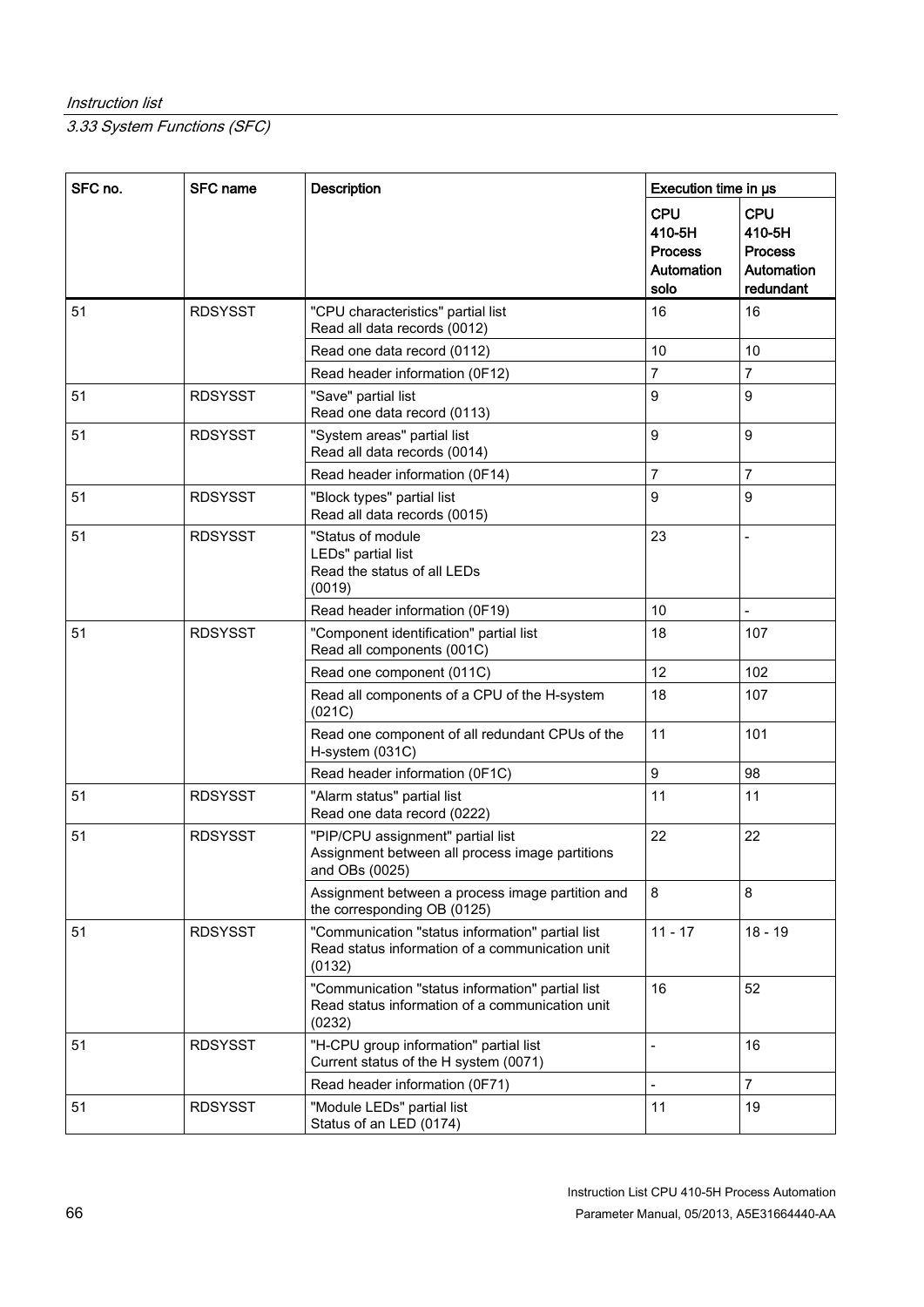| SFC no. | <b>SFC name</b> | Description                                                                                                                                                     | Execution time in us                                         |                                                                   |
|---------|-----------------|-----------------------------------------------------------------------------------------------------------------------------------------------------------------|--------------------------------------------------------------|-------------------------------------------------------------------|
|         |                 |                                                                                                                                                                 | <b>CPU</b><br>410-5H<br><b>Process</b><br>Automation<br>solo | <b>CPU</b><br>410-5H<br><b>Process</b><br>Automation<br>redundant |
| 51      | <b>RDSYSST</b>  | "Connected<br>DP slaves/IO devices in the H System" partial list<br>Group information (0075)                                                                    |                                                              | 602                                                               |
|         |                 | Communication status between the<br>H system and connected DP slave/IO device (0C75)                                                                            |                                                              | 51                                                                |
|         |                 | Read header information (0F75)                                                                                                                                  |                                                              | 540                                                               |
| 51      | <b>RDSYSST</b>  | "DP master system information" partial list<br>All DP master systems known to the CPU (0090)                                                                    | 25                                                           | 25                                                                |
|         |                 | One DP master system (0190)                                                                                                                                     | 9                                                            | 9                                                                 |
|         |                 | Read header information (0F90)                                                                                                                                  | $\overline{7}$                                               | $\overline{7}$                                                    |
| 51      | <b>RDSYSST</b>  | "Module status information" partial list<br>All submodules of the host module<br>(0591)                                                                         | 13                                                           | 91                                                                |
|         |                 | A module in a central configuration via the logical<br>start address (0C91)                                                                                     | 15                                                           | 35                                                                |
|         |                 | A distributed module connected to an integrated DP<br>interface via the logical start address (0C91)                                                            | 17                                                           | 39                                                                |
|         |                 | A distributed module connected to an PROFINET<br>interface via the logical start address (0C91)                                                                 | 15                                                           | 35                                                                |
|         |                 | All PROFINET IO systems (0A91)                                                                                                                                  | 21                                                           | 39                                                                |
| 51      | <b>RDSYSST</b>  | "Module status information" partial list of a distributed<br>module connected to an external DP interface via the<br>logical start address (4C91)<br>First call | 25                                                           | 39                                                                |
|         |                 | Intermediate call                                                                                                                                               | 16                                                           | 16                                                                |
|         |                 | Last call                                                                                                                                                       | 17                                                           | 17                                                                |
| 51      | <b>RDSYSST</b>  | "Module status information" partial list of all modules<br>in the specified rack (n=DR number) (0D91)                                                           | $18 + n * 10$                                                | $50 + n * 12$                                                     |
|         |                 | All modules in the specified DP station (0D91)                                                                                                                  | $15 - 19$                                                    | $46 - 53$                                                         |
|         |                 | All modules in the specified PNIO station (0D91)                                                                                                                | 34                                                           | 76                                                                |
| 51      | <b>RDSYSST</b>  | "Rack/station status information" partial list<br>Centralized configuration<br>Read the expected status of rack 0 (0092)                                        | 9                                                            | 17                                                                |
|         |                 | Distributed configuration<br>Read the expected status of DP system 1 (0092)                                                                                     | 39                                                           | 50                                                                |
| 51      | <b>RDSYSST</b>  | Read the expected status of DP system 1 (via<br>external DP interface) (4092)                                                                                   | 16                                                           | 33                                                                |
| 51      | <b>RDSYSST</b>  | Read the activation status of DP master system 1<br>(via integrated DP interface) (0192)                                                                        | 61                                                           | 67                                                                |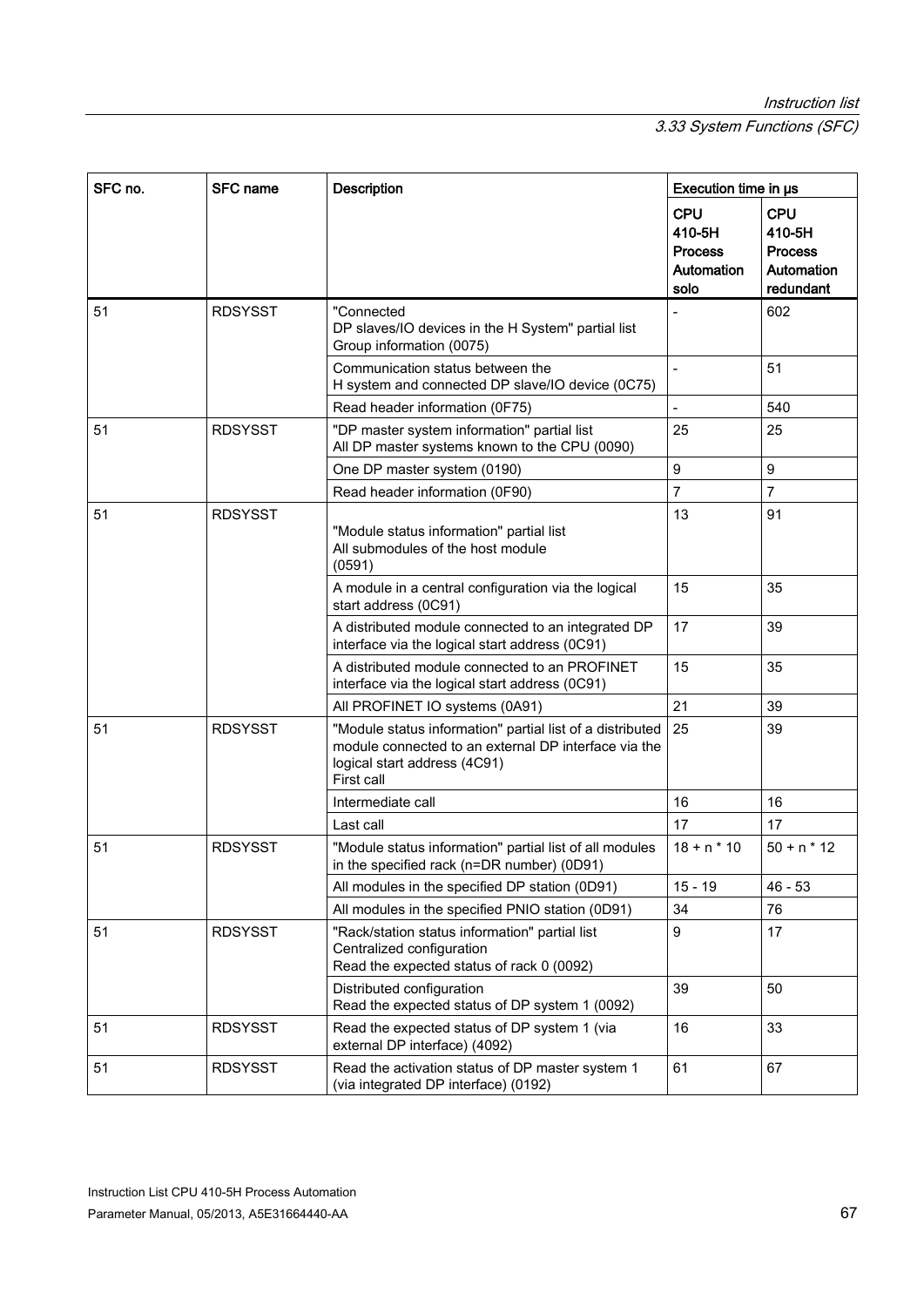| SFC no. | <b>SFC name</b> | <b>Description</b>                                                                                                                 | Execution time in us                                         |                                                                   |
|---------|-----------------|------------------------------------------------------------------------------------------------------------------------------------|--------------------------------------------------------------|-------------------------------------------------------------------|
|         |                 |                                                                                                                                    | <b>CPU</b><br>410-5H<br><b>Process</b><br>Automation<br>solo | <b>CPU</b><br>410-5H<br><b>Process</b><br>Automation<br>redundant |
| 51      | <b>RDSYSST</b>  | Centralized configuration<br>Read the actual status of rack 0 (0292)                                                               | 9                                                            | 17                                                                |
|         |                 | Distributed configuration<br>Read the actual status of DP system 1 (0292)                                                          | 41                                                           | 54                                                                |
| 51      | <b>RDSYSST</b>  | Read the actual status of the stations of a DP master<br>system (via external DP interface) (4292)                                 | 16                                                           | 33                                                                |
| 51      | <b>RDSYSST</b>  | Read the status of the battery buffer of rack 0 if at<br>least one battery has failed (0392)                                       | 9                                                            | 17                                                                |
| 51      | <b>RDSYSST</b>  | Read the status of the entire battery buffer of a CPU<br>(0492)                                                                    | 9                                                            | 17                                                                |
| 51      | <b>RDSYSST</b>  | Read the status of the<br>24 V supply of all racks of a CPU (0592)                                                                 | 9                                                            | 17                                                                |
| 51      | <b>RDSYSST</b>  | Centralized configuration<br>Read the diagnostics status of the expansion devices<br>(0692)                                        | 18                                                           | 26                                                                |
| 51      | <b>RDSYSST</b>  | Distributed configuration<br>Read the diagnostics status of the stations of DP<br>system 1 (via integrated DP interface) (0692)    | 48                                                           | 58                                                                |
| 51      | <b>RDSYSST</b>  | Diagnostics status of the stations of a DP master<br>system that is connected via an external DP interface<br>(4692)<br>First call | 16                                                           | 33                                                                |
|         |                 | Intermediate call                                                                                                                  | 9                                                            | 9                                                                 |
|         |                 | Last call                                                                                                                          | 11                                                           | 11                                                                |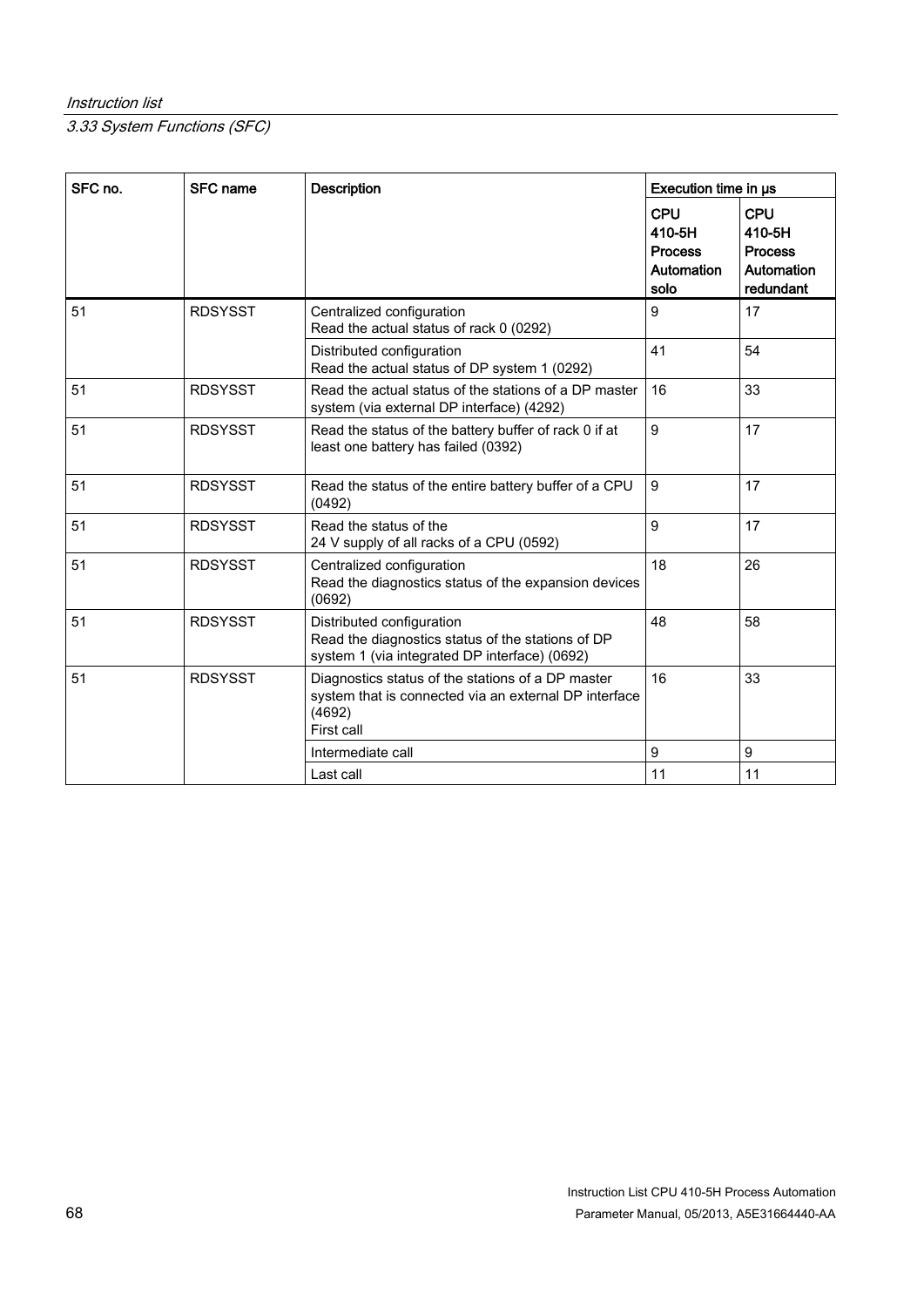| SFC no.<br><b>SFC</b> name |                | Description                                                                                                      | Execution time in us                                         |                                                            |
|----------------------------|----------------|------------------------------------------------------------------------------------------------------------------|--------------------------------------------------------------|------------------------------------------------------------|
|                            |                |                                                                                                                  | <b>CPU</b><br>410-5H<br><b>Process</b><br>Automation<br>solo | <b>CPU</b><br>410-5H<br>Process<br>Automation<br>redundant |
| 51                         | <b>RDSYSST</b> | "Rack/station status information" partial list<br>Expected status of the central rack<br>(0094)                  | 15                                                           | 93                                                         |
|                            |                | Expected status of the stations<br>of a DP station connected to an integrated interface<br>(0094)                | 36                                                           | 107                                                        |
|                            |                | Expected status of the stations<br>of an IO controller system connected to an integrated<br>interface (0094)     | 36                                                           | 106                                                        |
|                            |                | Actual status of central rack<br>(0294)                                                                          | 14                                                           | 94                                                         |
|                            |                | Actual status of the stations<br>of a DP station connected to an integrated interface<br>(0294)                  | $36 + n * 0.5$                                               | $108 + n * 1.5$                                            |
|                            |                | Actual status of the stations<br>of an IO controller system connected to an integrated<br>interface (0294):      | $36 + n * 0.5$                                               | $104 + n * 1.5$                                            |
|                            |                | $(n = number of stations)$                                                                                       |                                                              |                                                            |
|                            |                | Diagnostics status of the central rack<br>(0694)                                                                 | 23                                                           | 100                                                        |
|                            |                | Diagnostics status of the stations of a DP station<br>connected to an integrated interface (0694)                | $47 + n * 1$                                                 | $119 + n * 3$                                              |
|                            |                | Diagnostics status of the stations of an<br>IO controller system connected to an integrated<br>interface (0694): | $47 + n * 1$                                                 | $96 + n * 3$                                               |
|                            |                | $(n = number of stations)$                                                                                       |                                                              |                                                            |
| 51                         | <b>RDSYSST</b> | Maintenance status of the central rack<br>(0794)                                                                 | 38                                                           | 107                                                        |
|                            |                | Maintenance status of the stations of a DP station<br>connected to an integrated interface (0794)                | $47 + n * 1$                                                 | $119 + n * 3$                                              |
|                            |                | Maintenance status of the stations of an<br>IO controller system connected to an integrated<br>interface (0794)  | $47 + n * 1$                                                 | $96 + n * 3$                                               |
|                            |                | $(n = number of stations)$                                                                                       |                                                              |                                                            |
|                            |                | Read header information (0F94) (central, DP station,<br>and PROFINET IO)                                         | 11                                                           | 11                                                         |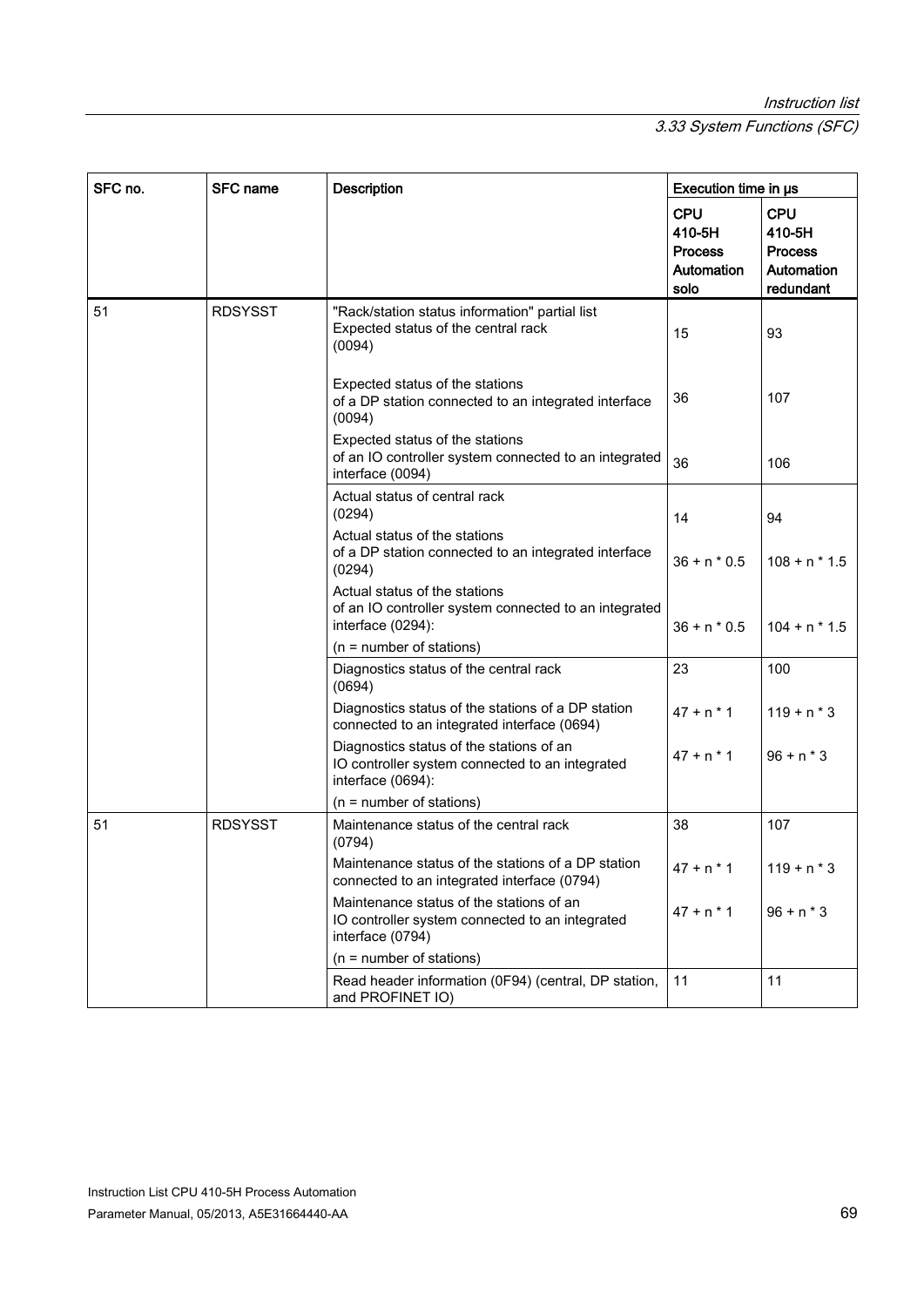| SFC no. | <b>SFC name</b> | <b>Description</b>                                                                                                                                                                                                                                                                      | Execution time in us                                         |                                                                   |
|---------|-----------------|-----------------------------------------------------------------------------------------------------------------------------------------------------------------------------------------------------------------------------------------------------------------------------------------|--------------------------------------------------------------|-------------------------------------------------------------------|
|         |                 |                                                                                                                                                                                                                                                                                         | <b>CPU</b><br>410-5H<br><b>Process</b><br>Automation<br>solo | <b>CPU</b><br>410-5H<br><b>Process</b><br>Automation<br>redundant |
| 51      | <b>RDSYSST</b>  | "Extended<br>DP master system / PROFINET<br>IO system information" partial list<br>Read extended status<br>information about a<br>DP master system connected to an integrated or<br>external interface and<br>about a PROFINET IO system connected to an<br>integrated interface (0195) | 10                                                           | 10                                                                |
|         |                 | Read header information (0F95)                                                                                                                                                                                                                                                          | $\overline{7}$                                               | $\overline{7}$                                                    |
| 51      | <b>RDSYSST</b>  | "Module status information of all<br>submodules of a specified<br>module" partial list for<br>PROFINET IO connected to an integrated interface<br>(0696)                                                                                                                                | 16                                                           | 36                                                                |
|         |                 | Module status information of a central module (0C96)                                                                                                                                                                                                                                    | 556                                                          | 563                                                               |
|         |                 | PROFIBUS DP via an<br>integrated interface (0C96)<br>PROFINET IO via an                                                                                                                                                                                                                 | 19                                                           | 39                                                                |
|         |                 | integrated interface (0C96)                                                                                                                                                                                                                                                             | 16                                                           | 36                                                                |
| 51      | <b>RDSYSST</b>  | "Diagnostics buffer" partial list<br>Read all event information<br>that can be supplied in the current<br>operating mode (max. 21) (00A0)                                                                                                                                               | 22                                                           | 22                                                                |
|         |                 | Read the n latest entries<br>$(n = 1-23) (01A0)$                                                                                                                                                                                                                                        | $9 + n * 0.5$                                                | $9 + n * 0.5$                                                     |
|         |                 | Read header information (0FA0)                                                                                                                                                                                                                                                          | 8                                                            | 8                                                                 |
| 51      | <b>RDSYSST</b>  | "Diagnostics data DR* 0" partial list<br>Read via logical start address<br>(00B1)<br>Centralized configuration                                                                                                                                                                          | 45                                                           | 59                                                                |
|         |                 | Distributed configuration (00B1)<br>First call                                                                                                                                                                                                                                          | 23                                                           | 31                                                                |
|         |                 | Distributed configuration (00B1)<br>Intermediate call, REQ = 0                                                                                                                                                                                                                          | 12                                                           | 12                                                                |
|         |                 | Distributed configuration (00B1)<br>Last call                                                                                                                                                                                                                                           | 13                                                           | 13                                                                |
| 51      | <b>RDSYSST</b>  | "Diagnostics data DR 1" partial list<br>Read via physical address (00B2)<br>Read a 16-byte long DR 1                                                                                                                                                                                    | 41                                                           | 58                                                                |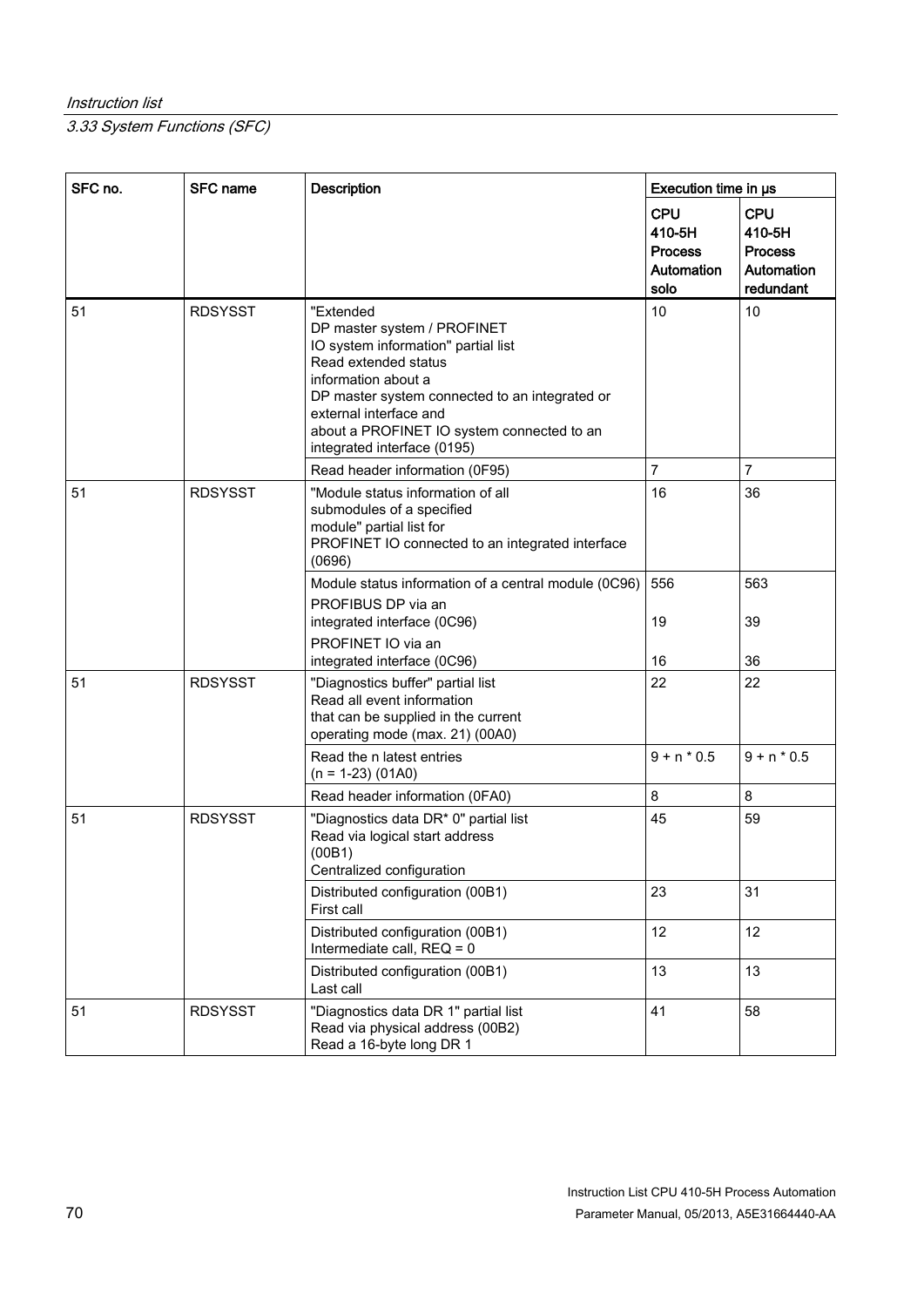| SFC no. | <b>SFC name</b> | <b>Description</b>                                                                                                                      | Execution time in us                                         |                                                                   |
|---------|-----------------|-----------------------------------------------------------------------------------------------------------------------------------------|--------------------------------------------------------------|-------------------------------------------------------------------|
|         |                 |                                                                                                                                         | <b>CPU</b><br>410-5H<br><b>Process</b><br>Automation<br>solo | <b>CPU</b><br>410-5H<br><b>Process</b><br>Automation<br>redundant |
| 51      | <b>RDSYSST</b>  | "Diagnostics data DR* 1" partial list<br>Read via logical start address (00B3)<br>Read a 16-byte long DR 1<br>Centralized configuration | 80                                                           | 95                                                                |
|         |                 | Distributed configuration, first call (00B3)                                                                                            | 23                                                           | 32                                                                |
|         |                 | Distributed configuration, intermediate call (00B3)                                                                                     | 12                                                           | 12                                                                |
|         |                 | Distributed configuration, last call (00B3)                                                                                             | 14                                                           | 14                                                                |
| 51      | <b>RDSYSST</b>  | "Diagnostics data DP slave" partial list<br>Read via configured diagnostics address (00B4) First<br>call                                | 23                                                           | 31                                                                |
|         |                 | Intermediate call, REQ = 0 (00B4)                                                                                                       | 11                                                           | 11                                                                |
|         |                 | Last call (6 - 240 bytes) (00B4)                                                                                                        | 19                                                           | 19                                                                |
| 52      | WR_USMSG        | Write user entry in diagnostics buffer<br>with message                                                                                  | 9                                                            | 17                                                                |
|         |                 | Without message                                                                                                                         | 9                                                            | 19                                                                |
| 54      | RD_DPARM        | Read dynamic parameters, centralized configuration,<br>Al 8 * 13 bits                                                                   | 11                                                           | 16                                                                |
|         |                 | Distributed configuration, AI 8 $*$ 12 bits (DR1 = 14<br>bytes)                                                                         | 13                                                           | 18                                                                |
| 55      | WR_PARM         | Write dynamic parameters<br>centralized configuration<br>Al 8 * 13 bits                                                                 | 63                                                           | 73                                                                |
|         |                 | Distributed configuration<br>First call Al 8 * 12 bits (14 - 240 bytes)                                                                 | 22                                                           | 31                                                                |
|         |                 | Distributed configuration<br>Follow-up/last call, REQ = 0                                                                               | 10                                                           | 10                                                                |
| 56      | <b>WR_DPARM</b> | Write predefined dynamic parameters, AI 8 * 13 bits<br>centralized configuration                                                        | 100                                                          | 110                                                               |
|         |                 | Distributed configuration, first call, Al 8 * 12 bits (2 -<br>240 bytes)                                                                | 19                                                           | 27                                                                |
|         |                 | Follow-up/last call                                                                                                                     | 9                                                            | 9                                                                 |
| 57      | PARM_MOD        | Assign module parameters, centralized configuration<br>Module/DR count/DR lengths in bytes<br>Al 8 * 13 bits                            | 175                                                          | 192                                                               |
|         |                 | Distributed configuration, AO 8 * 12 bits<br>First call (16 - 240 bytes)                                                                | 19                                                           | 27                                                                |
|         |                 | Distributed configuration, follow-up/last call                                                                                          | $\boldsymbol{9}$                                             | 9                                                                 |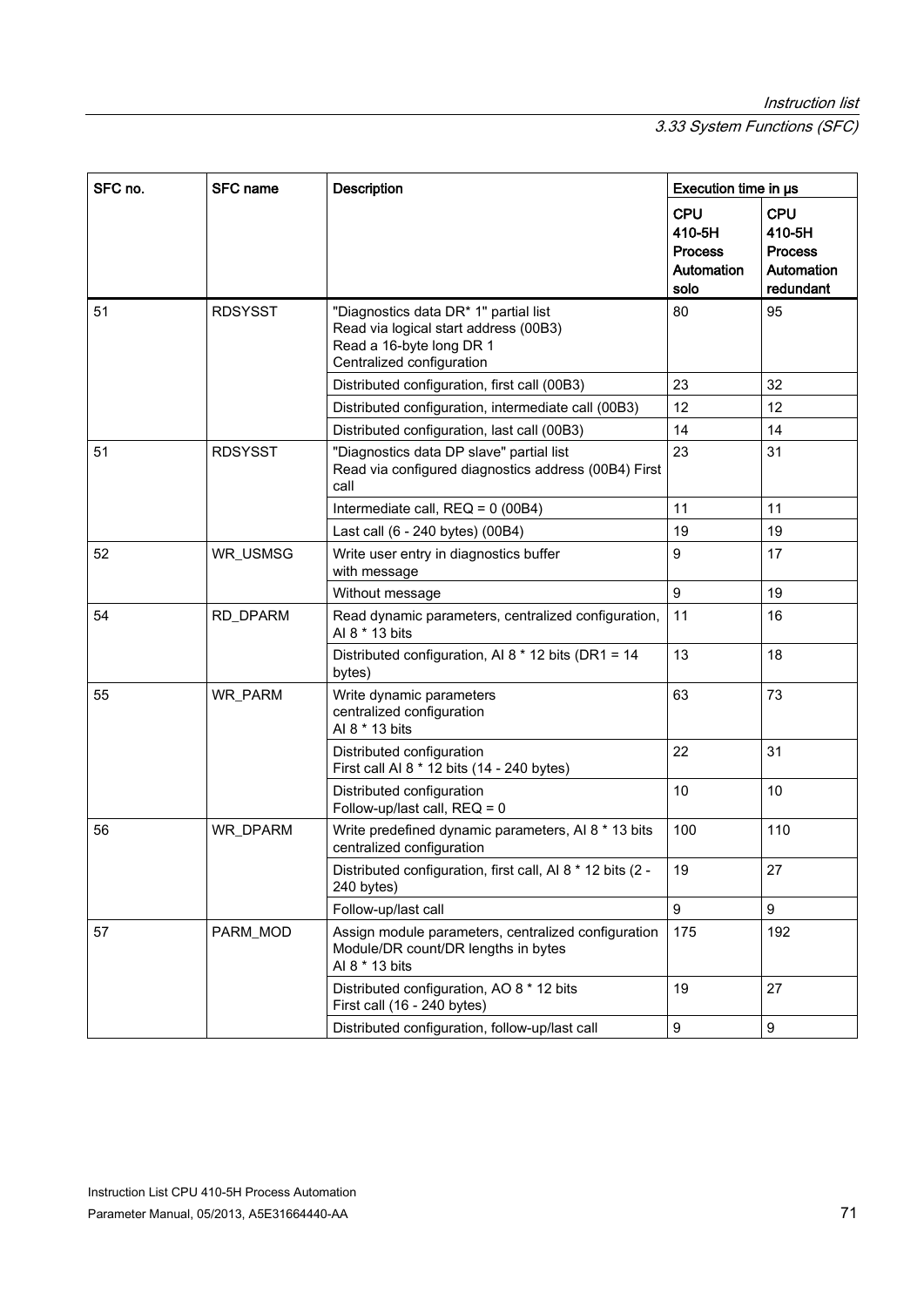| SFC no. | <b>SFC name</b> | <b>Description</b>                                                                    | Execution time in us                                         |                                                                   |
|---------|-----------------|---------------------------------------------------------------------------------------|--------------------------------------------------------------|-------------------------------------------------------------------|
|         |                 |                                                                                       | <b>CPU</b><br>410-5H<br><b>Process</b><br>Automation<br>solo | <b>CPU</b><br>410-5H<br><b>Process</b><br>Automation<br>redundant |
| 58      | WR_REC          | Write parameter data record<br>centralized configuration ( $n =$ number of bytes)     | $40 + n * 2.2$                                               | $69 + n * 2.2$                                                    |
|         |                 | First call, integrated DP interface ( $n =$ number of<br>bytes)                       | $20 + n * 0.04$                                              | $32 + n * 0.04$                                                   |
|         |                 | Intermediate call, REQ = 0, integrated DP interface                                   | 8                                                            | 8                                                                 |
|         |                 | Last call, integrated DP interface                                                    | 8                                                            | 8                                                                 |
|         |                 | First call, external DP interface<br>$(n = number of bytes)$                          | $20 + n * 0.03$                                              | $32 + n * 0.03$                                                   |
|         |                 | Intermediate call, REQ = 0, external<br>DP interface                                  | 8                                                            | 8                                                                 |
|         |                 | Last call, external DP interface                                                      | 8                                                            | 8                                                                 |
| 59      | RD_REC          | Read data record<br>first call, centralized configuration ( $n =$ number of<br>bytes) | $40 + n * 2.3$                                               | $72 + n * 2.4$                                                    |
|         |                 | First call, integrated DP interface module                                            | 20                                                           | 32                                                                |
|         |                 | Intermediate call, REQ = 0, integrated DP interface<br>module                         | 8                                                            | 8                                                                 |
|         |                 | Last call, integrated<br>DP interface ( $n = number of bytes$ )                       | $16 + n * 0.13$                                              | $17 + n * 0.13$                                                   |
|         |                 | First call, external DP interface                                                     | 20                                                           | 32                                                                |
|         |                 | Intermediate call, REQ = 0, external<br>DP interface                                  | 8                                                            | 8                                                                 |
|         |                 | Last call, external<br>DP interface ( $n = number of bytes$ )                         | $16 + n * 0.02$                                              | $17 + n * 0.02$                                                   |
| 62      | <b>CONTROL</b>  | Query the status of the connection belonging to<br>a local communication SFB instance | 8                                                            | 22                                                                |
| 64      | TIME_TCK        | Read out millisecond timer                                                            | $\overline{2}$                                               | 9                                                                 |
| 70      | GEO_LOG         | Determine the start address of a module from its slot                                 | $\overline{4}$                                               | 4                                                                 |
| 71      | LOG_GEO         | Determine the slot that belongs<br>to a logical address                               | 4                                                            | 4                                                                 |
| 78      | OB_RT           | Determine the OB program runtime                                                      | $\overline{4}$                                               | 14                                                                |
| 79      | <b>SET</b>      | Set bit array in the I/O area, $n =$ number of bits to be<br>set to 1                 | $5 + n * 0.4$                                                | $10 + n * 1.3$                                                    |
| 80      | <b>RSET</b>     | Delete bit array in the I/O area<br>$n =$ number of bits to be set to 0               | $5 + n * 0.4$                                                | $10 + n * 1.3$                                                    |
| 81      | <b>UBLKMOV</b>  | Copy variable without interruption, $n =$ number of<br>bytes to be copied             | $3 + n * 0.02$                                               | $3 + n * 0.02$                                                    |
| 87      | C_DIAG          | Determine current connection<br>status<br>$MODE = 0$                                  | $\sqrt{3}$                                                   | 11                                                                |
|         |                 | Mode = $1, 2, 3$                                                                      | 75                                                           | 158                                                               |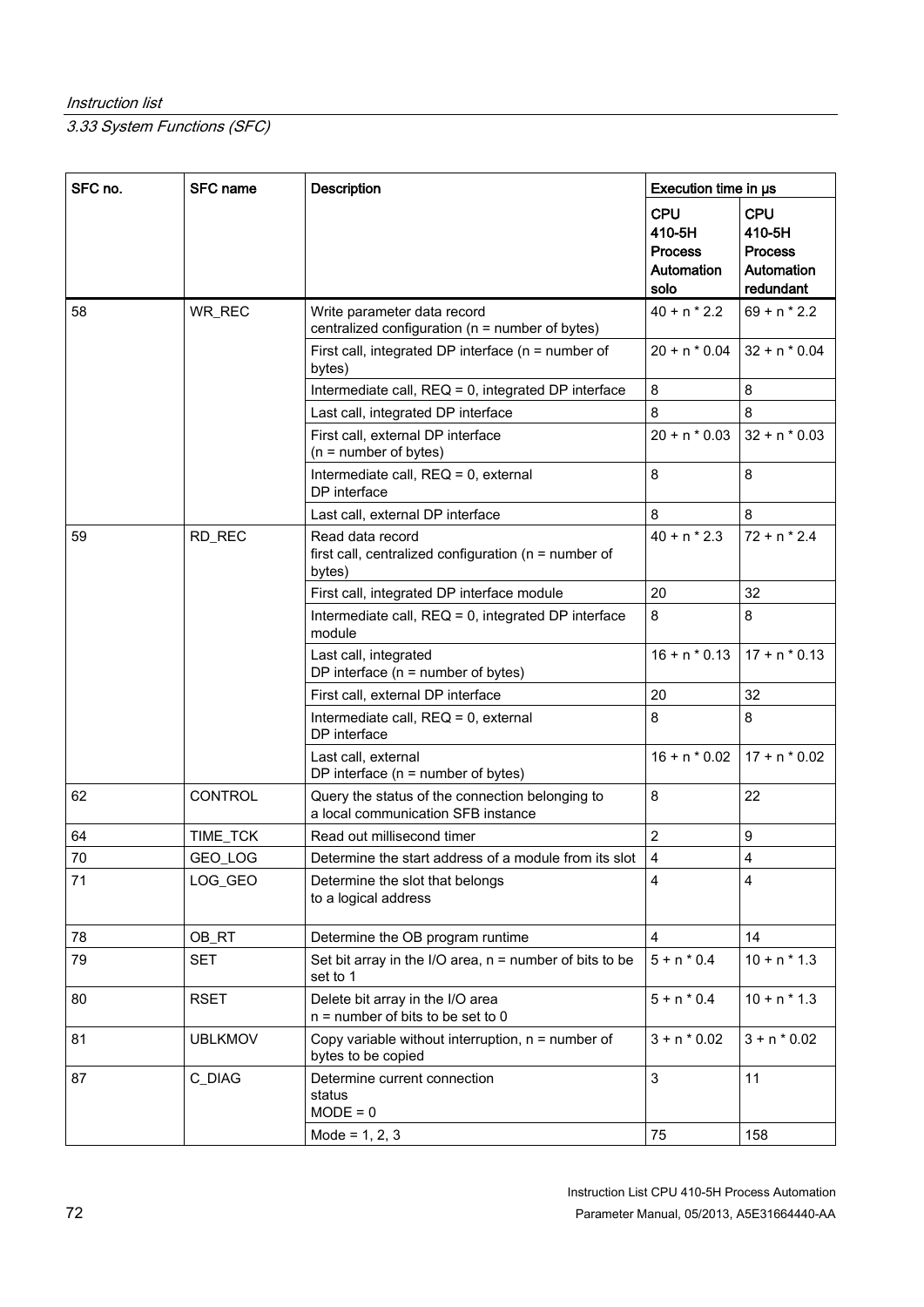3.33 System Functions (SFC)

| SFC no.                                                                                                                                                                                                                                                                                                                                                    | <b>SFC name</b> | <b>Description</b>                                                                             | Execution time in us                                         |                                                                   |
|------------------------------------------------------------------------------------------------------------------------------------------------------------------------------------------------------------------------------------------------------------------------------------------------------------------------------------------------------------|-----------------|------------------------------------------------------------------------------------------------|--------------------------------------------------------------|-------------------------------------------------------------------|
|                                                                                                                                                                                                                                                                                                                                                            |                 |                                                                                                | <b>CPU</b><br>410-5H<br><b>Process</b><br>Automation<br>solo | <b>CPU</b><br>410-5H<br><b>Process</b><br>Automation<br>redundant |
| 90                                                                                                                                                                                                                                                                                                                                                         | H_CTRL          | Influence sequences of H systems                                                               | $\overline{2}$                                               | $\overline{2}$                                                    |
| 100                                                                                                                                                                                                                                                                                                                                                        | SET_CLKS        | Set time-of-day and TOD status<br>$MODE = 1$                                                   | 37                                                           | 155                                                               |
|                                                                                                                                                                                                                                                                                                                                                            |                 | $MODE = 2$                                                                                     | 20                                                           | 94                                                                |
|                                                                                                                                                                                                                                                                                                                                                            |                 | $MODE = 3$                                                                                     | 31                                                           | 99                                                                |
| 101                                                                                                                                                                                                                                                                                                                                                        | <b>RTM</b>      | Handle operating hours counter, Mode = 0 Read                                                  | 4                                                            | 11                                                                |
|                                                                                                                                                                                                                                                                                                                                                            |                 | Mode = $1, 2$ Start/Stop                                                                       | 4                                                            | 11                                                                |
|                                                                                                                                                                                                                                                                                                                                                            |                 | Mode = $4, 5, 6$ Set                                                                           | $\overline{4}$                                               | 12                                                                |
| 103                                                                                                                                                                                                                                                                                                                                                        | DP_TOPOL        | Determine the bus topology in a<br>DP master system, first call, REQ = 1                       | 18                                                           | 48                                                                |
|                                                                                                                                                                                                                                                                                                                                                            |                 | Intermediate call                                                                              | 3                                                            | $\mathsf 3$                                                       |
|                                                                                                                                                                                                                                                                                                                                                            |                 | Last call, $BUSY = 0$                                                                          | 4                                                            | 4                                                                 |
| 104                                                                                                                                                                                                                                                                                                                                                        | <b>CIR</b>      | Control CiR, MODE = 0, Information                                                             | 3                                                            |                                                                   |
|                                                                                                                                                                                                                                                                                                                                                            |                 | $MODE = 1$ , Enable CiR                                                                        | 3                                                            | $\overline{a}$                                                    |
|                                                                                                                                                                                                                                                                                                                                                            |                 | $MODE = 2$ , Disable CiR completely                                                            | 3                                                            |                                                                   |
|                                                                                                                                                                                                                                                                                                                                                            |                 | MODE = 3, Disable CiR conditionally                                                            | 3                                                            | $\frac{1}{2}$                                                     |
| 105                                                                                                                                                                                                                                                                                                                                                        | READ_SI         | Read dynamically assigned<br>system resources, MODE = 0                                        | $10 - 260$ <sup>1)</sup>                                     | $236 - 257$ <sup>1)</sup>                                         |
|                                                                                                                                                                                                                                                                                                                                                            |                 | $MODE = 1$                                                                                     | $12 - 413$ <sup>2)</sup>                                     | $232 - 6362$                                                      |
|                                                                                                                                                                                                                                                                                                                                                            |                 | $MODE = 2$                                                                                     | $12 - 1246^{2}$                                              | $233 - 1462$ <sup>2)</sup>                                        |
|                                                                                                                                                                                                                                                                                                                                                            |                 | $MODE = 3$                                                                                     | $12 - 559$ <sup>3)</sup>                                     | $233 - 776$ 3)                                                    |
| 106                                                                                                                                                                                                                                                                                                                                                        | DEL_SI          | Enable dynamically assigned<br>system resources, MODE = $1^{2}$                                | 16 - 2999 1)                                                 | 491 - 25256<br>1)                                                 |
|                                                                                                                                                                                                                                                                                                                                                            |                 | $MODE = 22$                                                                                    | $16 - 890$ <sup>1)</sup>                                     | $495 - 1381$ <sup>1)</sup>                                        |
|                                                                                                                                                                                                                                                                                                                                                            |                 | $MODE = 3^{3}$                                                                                 | 16 - 2999 2)                                                 | 492 - 25153<br>2)                                                 |
| <sup>1)</sup> Depending on the size of the SYS_INST target area and the number of system resources still to be read<br><sup>2)</sup> Depending on the number of active messages (assigned system resources)<br>3) Depending on the number of active messages (assigned system resources) and the number of assigned instances with<br>the searched CMP_ID. |                 |                                                                                                |                                                              |                                                                   |
| 107                                                                                                                                                                                                                                                                                                                                                        | ALARM_DQ        | Generate block-related<br>messages that can be acknowledged, first call,<br>$SIG = 0 - > 1$    | $26 - 125$ <sup>1)</sup>                                     | $60 - 168$ <sup>1)</sup>                                          |
|                                                                                                                                                                                                                                                                                                                                                            |                 | Empty call                                                                                     | $9 - 99$ <sup>1)</sup>                                       | $30 - 115$ <sup>1)</sup>                                          |
| 108                                                                                                                                                                                                                                                                                                                                                        | ALARM_D         | Generate block-related<br>messages that cannot be acknowledged, first call,<br>$SIG = 0 - > 1$ | $33 - 127$ <sup>1)</sup>                                     | $69 - 165$ <sup>1)</sup>                                          |
|                                                                                                                                                                                                                                                                                                                                                            |                 | Empty call                                                                                     | $9 - 102$ <sup>1)</sup>                                      | $25 - 112$ <sup>1)</sup>                                          |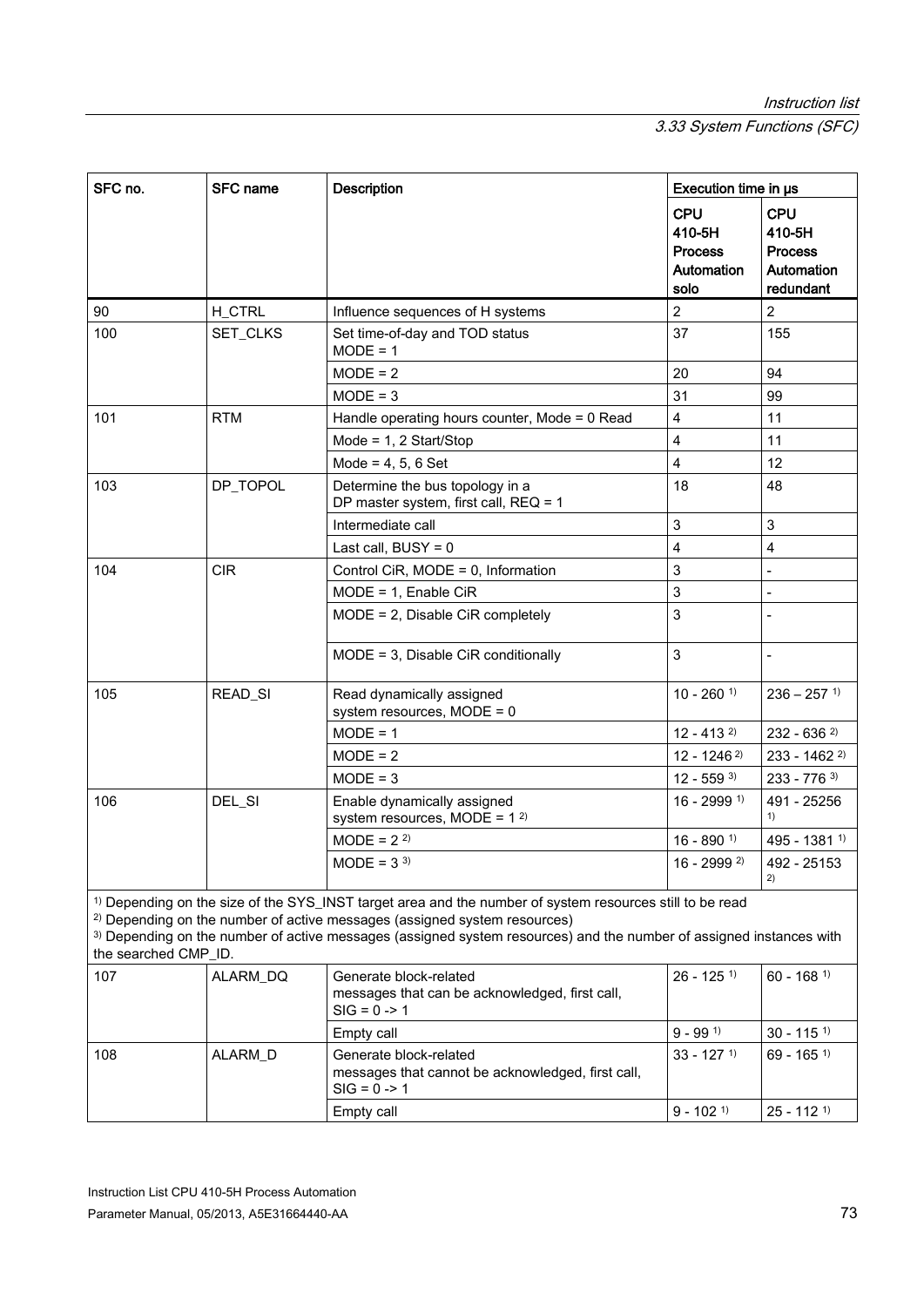3.34 System Function Blocks (SFB)

| SFC no.                                              | <b>SFC name</b> | <b>Description</b>        | Execution time in us                                         |                                                                   |
|------------------------------------------------------|-----------------|---------------------------|--------------------------------------------------------------|-------------------------------------------------------------------|
|                                                      |                 |                           | <b>CPU</b><br>410-5H<br><b>Process</b><br>Automation<br>solo | <b>CPU</b><br>410-5H<br><b>Process</b><br>Automation<br>redundant |
| 109                                                  | <b>PROTECT</b>  | Activate write protection |                                                              |                                                                   |
| <sup>1)</sup> For 1 to 200 assigned system resources |                 |                           |                                                              |                                                                   |

## 3.34 System Function Blocks (SFB)

<span id="page-73-0"></span>The following table lists the system function blocks provided by the operating system of the CPU 410-5H PN/DP and the execution times on the respective CPU.

| SFB no.<br>SFB name<br><b>Description</b> |              |                                                                                                 | Execution time in us                               |                                                         |
|-------------------------------------------|--------------|-------------------------------------------------------------------------------------------------|----------------------------------------------------|---------------------------------------------------------|
|                                           |              |                                                                                                 | <b>CPU</b><br>410-5H Process<br>Automation<br>solo | <b>CPU</b><br>410-5H Process<br>Automation<br>redundant |
| $\pmb{0}$                                 | CTU          | Count up                                                                                        | 1                                                  | 1                                                       |
| $\mathbf{1}$                              | <b>CTD</b>   | Count down                                                                                      | 1                                                  | 1                                                       |
| $\overline{2}$                            | <b>CTUD</b>  | Count up and down                                                                               | $\overline{1}$                                     | 1                                                       |
| $\mathbf{3}$                              | <b>TP</b>    | Generate pulse                                                                                  | $\overline{2}$                                     | 13                                                      |
| $\overline{\mathbf{4}}$                   | <b>TON</b>   | Generate ON delay                                                                               | $\overline{2}$                                     | 13                                                      |
| 5                                         | <b>TOF</b>   | Generate OFF delay                                                                              | $\mathbf{1}$                                       | 5                                                       |
| 8                                         | <b>USEND</b> | Send data without coordination<br>(one send parameter supplied)<br>JOB activation (1-440 bytes) | 30                                                 | 64                                                      |
|                                           |              | JOB checked                                                                                     | 9                                                  | 24                                                      |
|                                           |              | JOB finished, DONE = 1                                                                          | 9                                                  | 25                                                      |
| 9                                         | <b>URCV</b>  | Receive data without coordination<br>(one receive parameter supplied)<br>JOB activation         | 8                                                  | 24                                                      |
|                                           |              | JOB checked                                                                                     | 8                                                  | 23                                                      |
|                                           |              | JOB finished (NDR = 1; 1-440 bytes)                                                             | 20                                                 | 36                                                      |
| 12                                        | <b>BSEND</b> | Send data block by block<br>JOB activation (1-3000 bytes)                                       | 23                                                 | 46                                                      |
|                                           |              | JOB checked                                                                                     | 10                                                 | 25                                                      |
|                                           |              | JOB finished, DONE = 1                                                                          | 10                                                 | 25                                                      |
| 13                                        | <b>BRCV</b>  | Receive data block by block<br>JOB activation (1-3000 bytes)                                    | 12                                                 | 27                                                      |
|                                           |              | JOB checked                                                                                     | 11                                                 | 26                                                      |
|                                           |              | <b>JOB</b> finished                                                                             | 10                                                 | 26                                                      |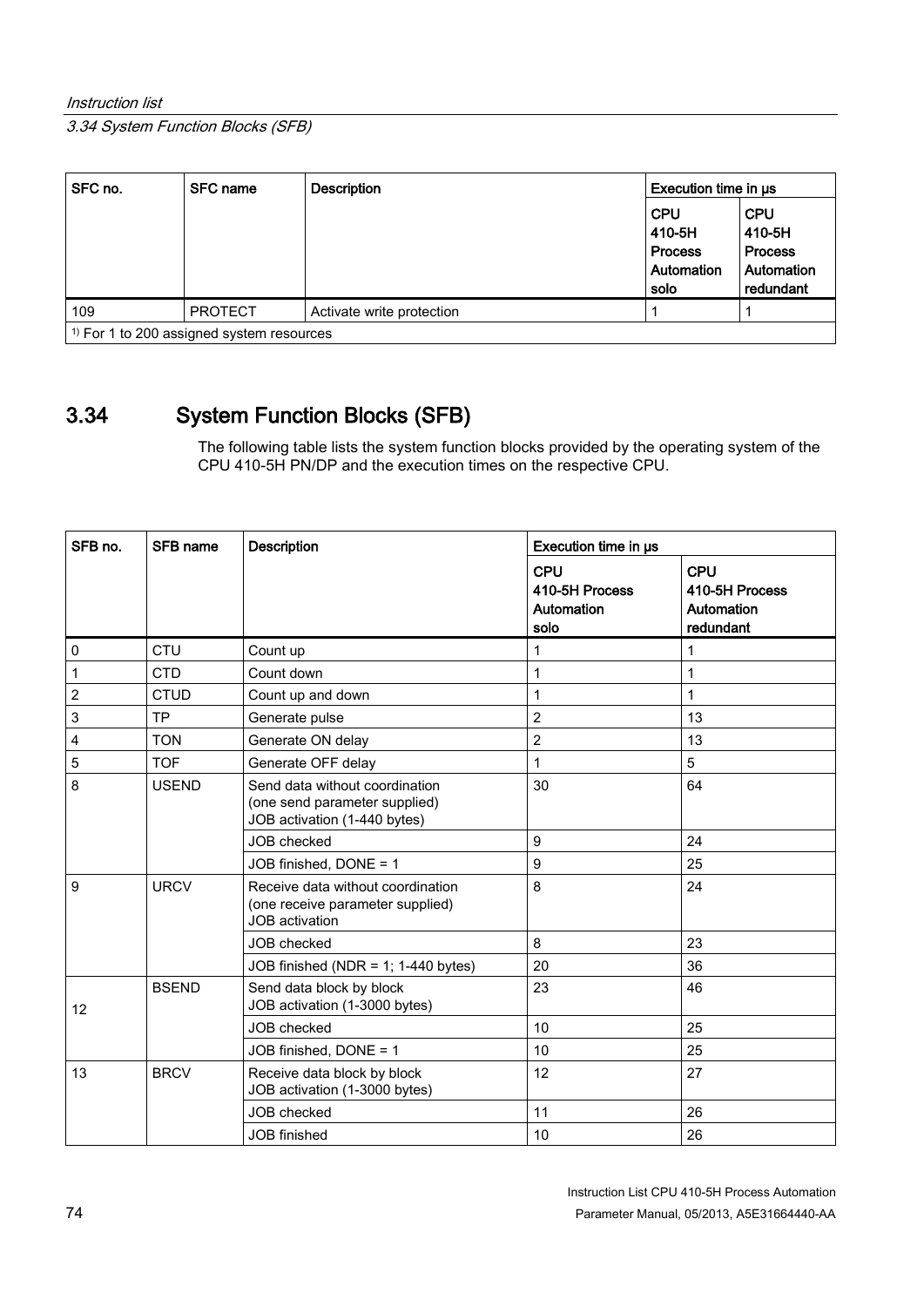3.34 System Function Blocks (SFB)

| SFB no.<br><b>SFB name</b> |                | Description                                                                                                                      | Execution time in us                                      |                                                         |
|----------------------------|----------------|----------------------------------------------------------------------------------------------------------------------------------|-----------------------------------------------------------|---------------------------------------------------------|
|                            |                |                                                                                                                                  | <b>CPU</b><br>410-5H Process<br><b>Automation</b><br>solo | <b>CPU</b><br>410-5H Process<br>Automation<br>redundant |
| 14                         | <b>GET</b>     | Read data from remote CPU (one area<br>specified)<br>JOB activation                                                              | 20                                                        | 44                                                      |
|                            |                | JOB checked                                                                                                                      | 9                                                         | 25                                                      |
|                            |                | JOB finished (NDR = 1<br>(1-450 bytes)                                                                                           | 20                                                        | 36                                                      |
| 15                         | <b>PUT</b>     | Write data to remote CPU (one area<br>specified)<br>JOB activation (1-404 bytes)                                                 | 30                                                        | 65                                                      |
|                            |                | JOB checked                                                                                                                      | 9                                                         | 24                                                      |
|                            |                | JOB finished, DONE = 1                                                                                                           | 9                                                         | 24                                                      |
| 16                         | <b>PRINT</b>   | Send data to a printer<br>Job activation, REQ = 1                                                                                | 32                                                        | 66                                                      |
|                            |                | JOB checked                                                                                                                      | 9                                                         | 24                                                      |
|                            |                | JOB finished, DONE = 1                                                                                                           | 9                                                         | 24                                                      |
| 19                         | <b>START</b>   | Perform warm restart or cold restart in<br>remote device<br>Job activation, REQ = 1                                              | 27                                                        | 53                                                      |
|                            |                | JOB checked                                                                                                                      | 9                                                         | 25                                                      |
|                            |                | JOB finished, DONE = 1                                                                                                           | 10                                                        | 29                                                      |
| 20                         | <b>STOP</b>    | Set remote device to STOP<br>Job activation, REQ = 1                                                                             | 26                                                        | 48                                                      |
|                            |                | JOB checked                                                                                                                      | 9                                                         | 25                                                      |
|                            |                | JOB finished, DONE = 1                                                                                                           | 9                                                         | 25                                                      |
| 22                         | <b>STATUS</b>  | Query device status of a remote partner,<br>JOB activation, REQ = 1                                                              | 16                                                        | 41                                                      |
|                            |                | JOB checked                                                                                                                      | 9                                                         | 24                                                      |
|                            |                | JOB finished, NDR = 1                                                                                                            | 25                                                        | 41                                                      |
| 23                         | <b>USTATUS</b> | Receive status of remote device without<br>coordination, JOB activation, NDR = 1                                                 | 8                                                         | 24                                                      |
|                            |                | JOB checked                                                                                                                      | 8                                                         | 23                                                      |
|                            |                | <b>JOB</b> finished                                                                                                              | 25                                                        | 41                                                      |
| 31                         | NOTIFY_8P      | Generate block-related message without<br>acknowledgment display<br>First call or JOB activation,<br>$SIG = 0-> 1 (1-420 bytes)$ | 37                                                        | 84                                                      |
|                            |                | JOB checked                                                                                                                      | 12                                                        | 27                                                      |
|                            |                | JOB finished, DONE = 1                                                                                                           | 12                                                        | 27                                                      |
| 32                         | <b>DRUM</b>    | Implement sequencer                                                                                                              | $\overline{2}$                                            | 18                                                      |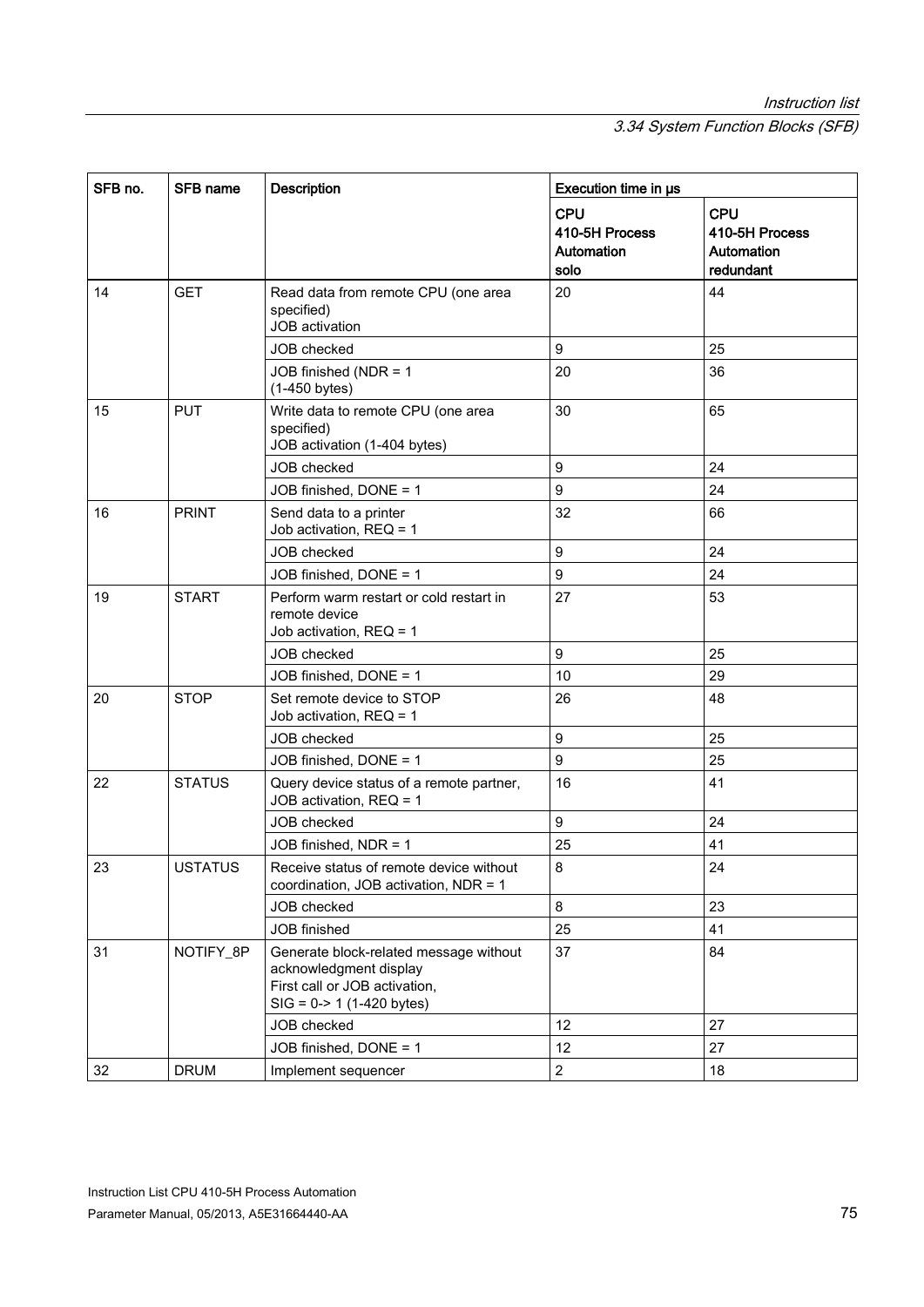3.34 System Function Blocks (SFB)

| SFB no. | SFB name      | <b>Description</b>                                                                                                                       | Execution time in us                               |                                                         |
|---------|---------------|------------------------------------------------------------------------------------------------------------------------------------------|----------------------------------------------------|---------------------------------------------------------|
|         |               |                                                                                                                                          | <b>CPU</b><br>410-5H Process<br>Automation<br>solo | <b>CPU</b><br>410-5H Process<br>Automation<br>redundant |
| 33      | <b>ALARM</b>  | Generate block-related message<br>with acknowledgment display<br>First call or JOB activation,<br>$SIG = 0 \rightarrow 1 (1-420 bytes)$  | 37                                                 | 87                                                      |
|         |               | JOB checked                                                                                                                              | 12                                                 | 28                                                      |
|         |               | JOB finished, DONE = 1                                                                                                                   | 13                                                 | 28                                                      |
| 34      | ALARM_8       | Generate block-related message without<br>associated value for 8 signals, first call or<br>JOB activated,<br>$SIG = 0-> 1 (1-420 bytes)$ | 26                                                 | 61                                                      |
|         |               | JOB checked                                                                                                                              | 12                                                 | 28                                                      |
|         |               | JOB finished, DONE = 1                                                                                                                   | 12                                                 | 29                                                      |
| 35      | ALARM_8P      | Generate block-related message with<br>associated value for 8 signals, first call or<br>JOB activation.<br>$SIG = 0-> 1 (1-420 bytes)$   | 36                                                 | 86                                                      |
|         |               | JOB checked                                                                                                                              | 12                                                 | 27                                                      |
|         |               | JOB finished, DONE = 1                                                                                                                   | 12                                                 | 28                                                      |
| 36      | <b>NOTIFY</b> | Generate block-related message<br>without acknowledgment display, first call or<br>JOB activation,<br>$SIG = 0-> 1 (1-420 bytes)$        | 37                                                 | 82                                                      |
|         |               | JOB checked                                                                                                                              | 12                                                 | 27                                                      |
|         |               | JOB finished, DONE = 1                                                                                                                   | 12                                                 | 27                                                      |
| 37      | AR_SEND       | Send archive data<br>First call or JOB activation,<br>$REQ = 1 (1-3000 bytes)$                                                           | 26                                                 | 60                                                      |
|         |               | JOB checked                                                                                                                              | 10                                                 | 26                                                      |
|         |               | JOB finished, DONE = 1                                                                                                                   | 10                                                 | 26                                                      |
| 52      | <b>RDREC</b>  | Read data record from a central module                                                                                                   | 42                                                 | 58                                                      |
| 52      | <b>RDREC</b>  | Read data record from a DP slave<br>integrated DP interface, first call (2 - 16<br>bytes)                                                | 24                                                 | 36                                                      |
|         |               | Intermediate call                                                                                                                        | 8                                                  | 10                                                      |
|         |               | Last call                                                                                                                                | 9                                                  | 11                                                      |
| 52      | <b>RDREC</b>  | Read data record from a DP slave<br>external DP interface, first call (4 - 16 bytes)                                                     | 18                                                 | 20                                                      |
|         |               | Intermediate call                                                                                                                        | 8                                                  | 9                                                       |
|         |               | Last call                                                                                                                                | $\boldsymbol{9}$                                   | 10                                                      |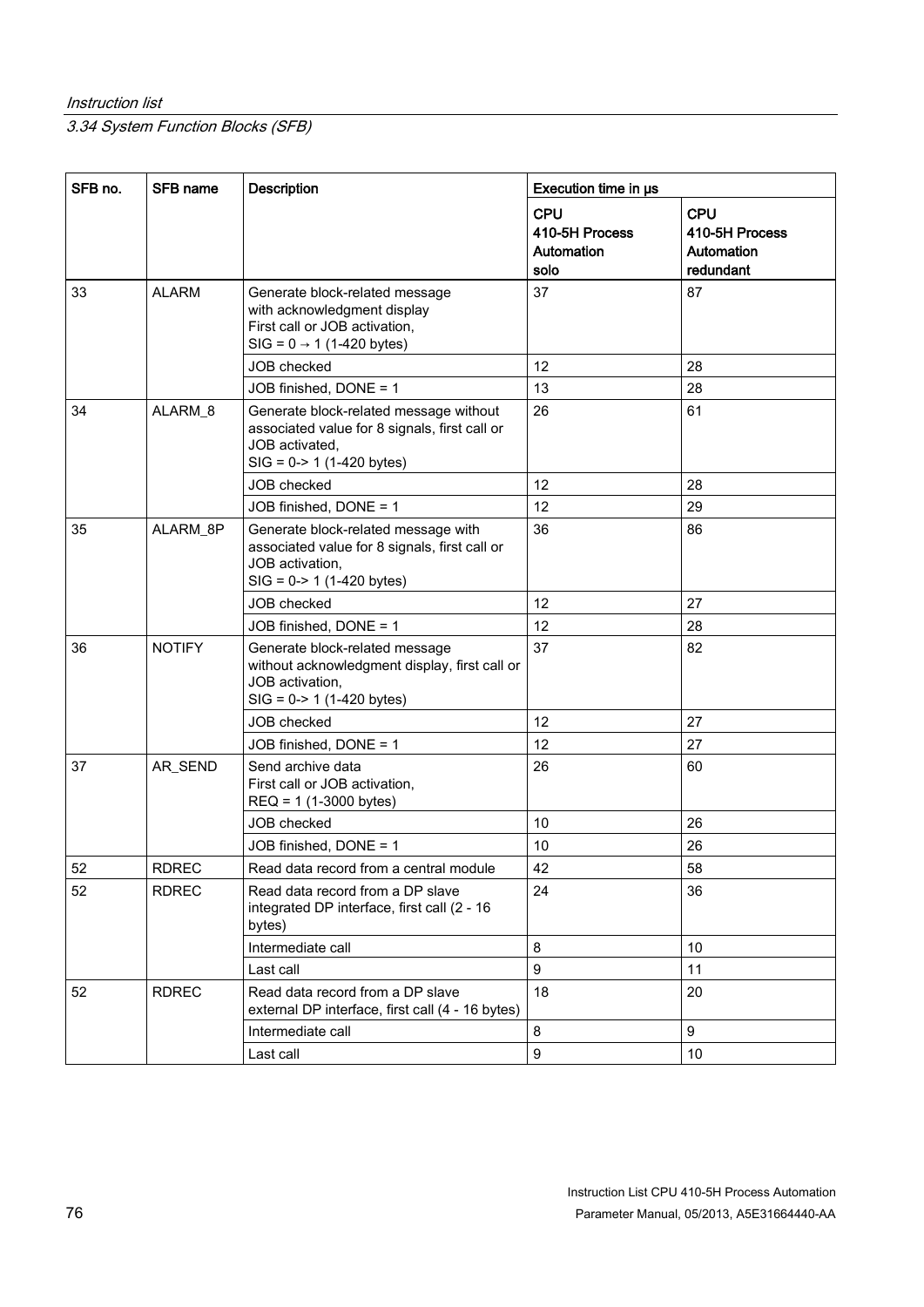3.34 System Function Blocks (SFB)

| SFB no.<br><b>SFB name</b> |              | <b>Description</b>                                                                                           | Execution time in us                                      |                                                         |
|----------------------------|--------------|--------------------------------------------------------------------------------------------------------------|-----------------------------------------------------------|---------------------------------------------------------|
|                            |              |                                                                                                              | <b>CPU</b><br>410-5H Process<br><b>Automation</b><br>solo | <b>CPU</b><br>410-5H Process<br>Automation<br>redundant |
| 52                         | <b>RDREC</b> | Read data record from an IO device,<br>integrated PROFINET interface,<br>First call (2-16 bytes)             | 19                                                        | 28                                                      |
|                            |              | Intermediate call                                                                                            | 8                                                         | 9                                                       |
|                            |              | Last call                                                                                                    | 8                                                         | 9                                                       |
| 53                         | <b>WRREC</b> | Centralized configuration                                                                                    | 38                                                        | 50                                                      |
| 53                         | <b>WRREC</b> | Write data record to a DP slave, integrated<br>DP interface<br>First call (1-10 bytes)                       | 24                                                        | 35                                                      |
|                            |              | Intermediate call                                                                                            | 8                                                         | 10                                                      |
|                            |              | Last call                                                                                                    | 9                                                         | 10                                                      |
| 53                         | <b>WRREC</b> | Write data record to a DP slave, external<br>DP interface<br>First call (2-14 bytes)                         | 18                                                        | 24                                                      |
|                            |              | Intermediate call                                                                                            | 8                                                         | 9                                                       |
|                            |              | Last call                                                                                                    | 9                                                         | 10                                                      |
| 53                         | <b>WRREC</b> | Write data record to an IO device,<br>integrated PROFINET interface<br>First call (1-10 bytes)               | 21                                                        | 31                                                      |
|                            |              | Intermediate call                                                                                            | 8                                                         | 11                                                      |
|                            |              | Last call                                                                                                    | 8                                                         | 11                                                      |
| 54                         | <b>RALRM</b> | Receive interrupt, runtime measurement<br>for non-I/O-dependent OBs,<br>$MODE = 1, OB1$                      | 8                                                         | 19                                                      |
| 54                         | <b>RALRM</b> | Receive interrupt, runtime measurement<br>for central I/O, MODE = $1$ ,<br>OB 40, OB 82, OB 83, OB 86        | 19                                                        | 31                                                      |
| 54                         | <b>RALRM</b> | Receive interrupt, runtime measurement<br>for integrated DP interface, $MODE = 1$ ,<br>OB 40, OB 83, OB 86   | 21                                                        | 55                                                      |
|                            |              | OB 55 to OB 57, OB 82                                                                                        | 23                                                        | 58                                                      |
|                            |              | <b>OB 70</b>                                                                                                 | 22                                                        | 56                                                      |
| 54                         | <b>RALRM</b> | Receive interrupt, runtime measurement for<br>external DP interface, MODE = 1,<br>OB 40, OB 83, OB 86        | 68                                                        | 100                                                     |
|                            |              | OB 55 to OB 57, OB 82                                                                                        | 107                                                       | 141                                                     |
|                            |              | <b>OB 70</b>                                                                                                 | 75                                                        | 110                                                     |
| 54                         | <b>RALRM</b> | Receive interrupt, runtime measurement for<br>integrated PROFINET interface<br>MODE = 1, OB 40, OB 83, OB 86 | 33                                                        | 199                                                     |
|                            |              | OB 82                                                                                                        | 35                                                        | 205                                                     |
|                            |              | <b>OB 70</b>                                                                                                 | 34                                                        | 202                                                     |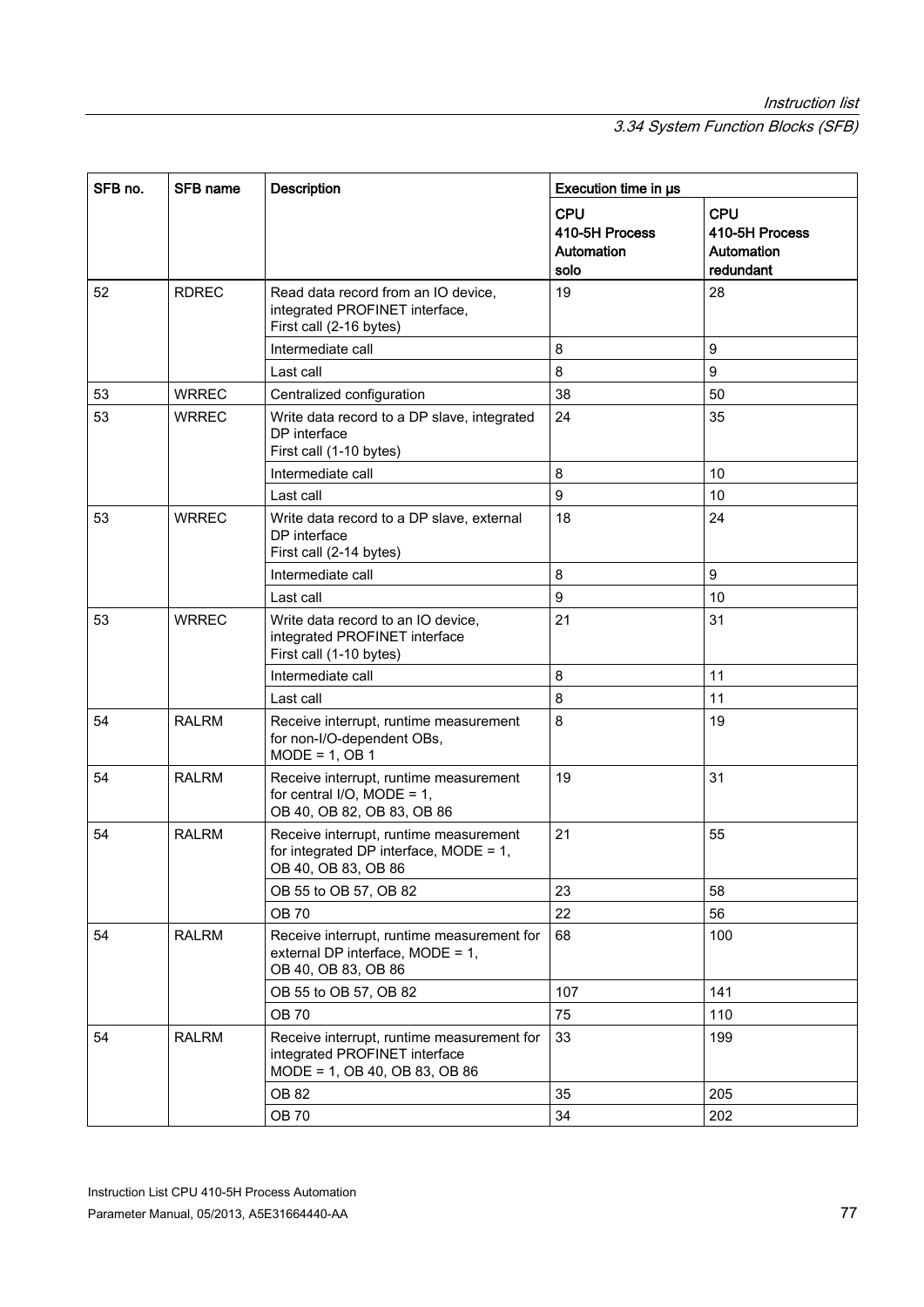3.35 Function Blocks for Open Communication via Industrial Ethernet

| SFB no. | SFB name | <b>Description</b>                                          | Execution time in us                               |                                                         |
|---------|----------|-------------------------------------------------------------|----------------------------------------------------|---------------------------------------------------------|
|         |          |                                                             | <b>CPU</b><br>410-5H Process<br>Automation<br>solo | <b>CPU</b><br>410-5H Process<br>Automation<br>redundant |
| 81      | RD_DPAR  | Read predefined parameters, central                         | 19                                                 | 40                                                      |
|         |          | Read predefined parameters, internal DP                     | 19                                                 | 35                                                      |
|         |          | Read predefined parameters,<br>external DP,<br>First call   | 24                                                 | 35                                                      |
|         |          | Last call                                                   | 24                                                 | 38                                                      |
|         |          | Read predefined parameters, internal<br>PNIO.<br>First call | 26                                                 | 48                                                      |
|         |          | Intermediate call                                           | 28                                                 | 51                                                      |
|         |          | Last call                                                   | 10                                                 | 18                                                      |

### 3.35 Function Blocks for Open Communication via Industrial Ethernet

The following tables list the function blocks for open communication via Industrial Ethernet provided by the operating system of the CPU 410-5H Process Automation and the execution times on the respective CPU.

| SFB no. | SFB name     | <b>Description</b>                                             | Execution time in us                        |                                                   |  |
|---------|--------------|----------------------------------------------------------------|---------------------------------------------|---------------------------------------------------|--|
|         |              |                                                                | CPU410-5H Process<br><b>Automation solo</b> | CPU 410-5H Process<br><b>Automation redundant</b> |  |
| 63      | <b>TSEND</b> | Send data via TCP and ISO<br>on TCP (n bytes)<br>First call    | $21 + n*0.008$                              | $65 + n*0.008$                                    |  |
|         |              | Intermediate call                                              | 9                                           | 33                                                |  |
|         |              | Last call                                                      | 9                                           | 33                                                |  |
| 64      | <b>TRCV</b>  | Receive data via TCP and<br>ISO on TCP (n bytes)<br>First call | 19                                          | $51 + n*0.008$                                    |  |
|         |              | Intermediate call                                              | 9                                           | 33                                                |  |
|         |              | Last call                                                      | 15                                          | 51                                                |  |
| 65      | <b>TCON</b>  | Establish connection<br>First call                             | 21                                          | 49                                                |  |
|         |              | Intermediate call                                              | 6                                           | 39                                                |  |
|         |              | Last call                                                      | 7                                           | 49                                                |  |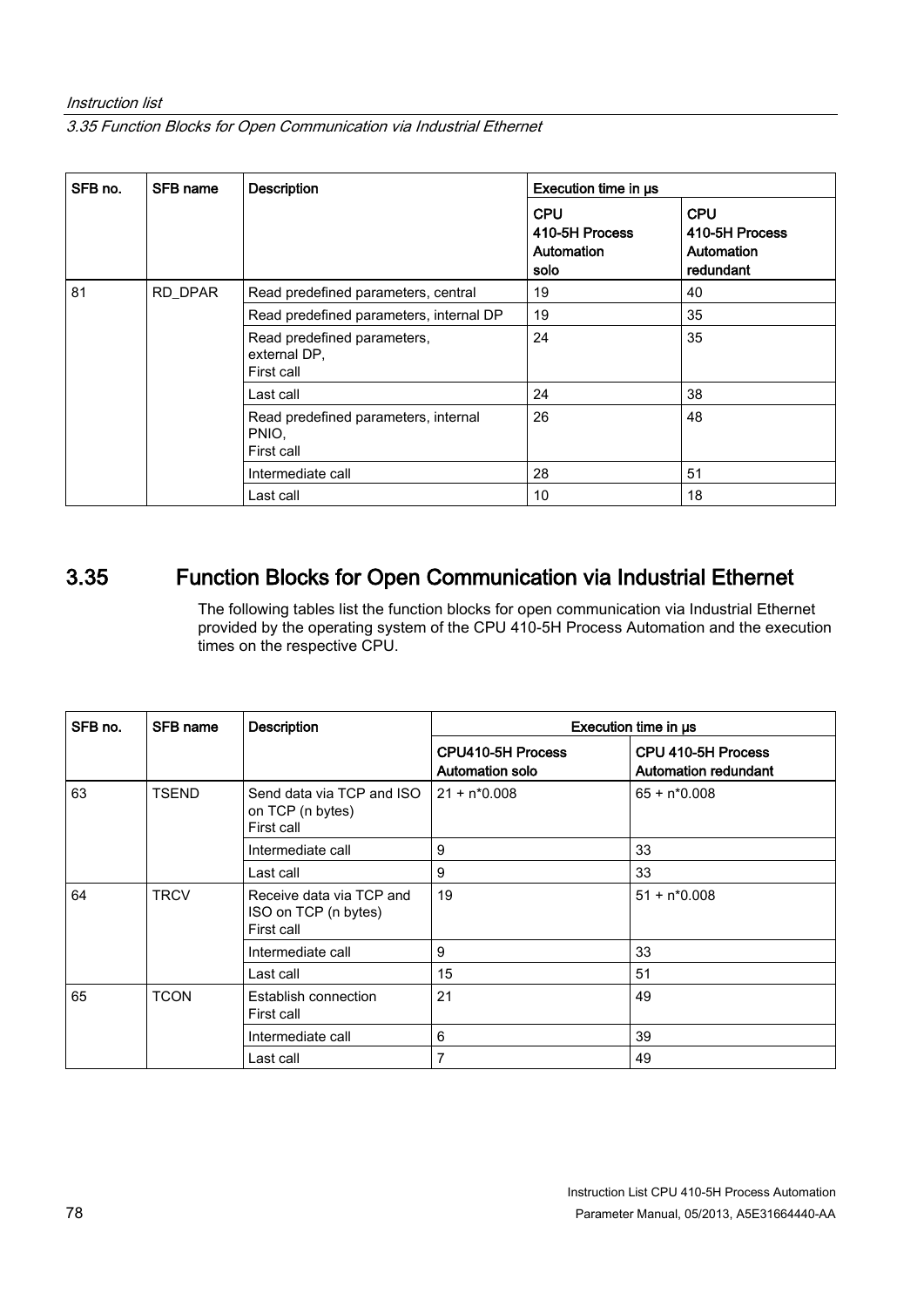3.36 IEC Functions

| SFB no. | SFB name       | <b>Description</b>                        | Execution time in us                        |                                                   |
|---------|----------------|-------------------------------------------|---------------------------------------------|---------------------------------------------------|
|         |                |                                           | CPU410-5H Process<br><b>Automation solo</b> | CPU 410-5H Process<br><b>Automation redundant</b> |
| 66      | <b>TDISCON</b> | Terminate connection<br>First call        | 13                                          | 64                                                |
|         |                | Intermediate call                         | 6                                           | 41                                                |
|         |                | Last call                                 | 7                                           | 49                                                |
| 67      | <b>TUSEND</b>  | Send data via UDP (n bytes)<br>First call | $26 + n*0.008$                              | $69 + n*0.008$                                    |
|         |                | Intermediate call                         | 9                                           | 33                                                |
|         |                | Last call                                 | 9                                           | 33                                                |
| 68      | <b>TURCV</b>   | Receive data via UDP<br>First call        | 19                                          | 51                                                |
|         |                | Intermediate call                         | 9                                           | 33                                                |
|         |                | Last call                                 | 23                                          | 59                                                |

## 3.36 IEC Functions

You can use the following IEC functions in STEP 7.

These blocks are saved in the standard library, IEC Function Blocks of STEP 7.

| FC no.              | FC name               | <b>Description</b>                                                                                                       |  |  |
|---------------------|-----------------------|--------------------------------------------------------------------------------------------------------------------------|--|--|
|                     | DATE_AND_TIME         |                                                                                                                          |  |  |
| 3                   | D_TOD_DT              | Combines the data formats DATE and TIME_OF_DAY (TOD) and converts to data format<br>DATE AND TIME.                       |  |  |
| $\,6\,$             | DT_DATE               | Extracts the DATE data format from the DATE_AND_TIME data format.                                                        |  |  |
| 7                   | DT_DAY                | Extracts the day of the week from the DATE_AND_TIME data format.                                                         |  |  |
| 8                   | DT_TOD                | Extracts the TIME_OF_DAY data format from the DATE_AND_TIME data format.                                                 |  |  |
| <b>Time formats</b> |                       |                                                                                                                          |  |  |
| 33                  | S5TI_TIM              | Converts S5 TIME data format to TIME data format.                                                                        |  |  |
| 40                  | TIM S5TI              | Converts TIME data format to S5 TIME data format.                                                                        |  |  |
| <b>Duration</b>     |                       |                                                                                                                          |  |  |
| 1                   | AD_DT_TM              | Add a duration in TIME format to a point in time in DT format; the result is a new point in time in<br>DT format.        |  |  |
| 35                  | SB_DT_TM              | Subtract a duration in TIME format from a point in time in DT format; the result is a new point in<br>time in DT format. |  |  |
| 34                  | SB_DT_DT              | Subtract two points in time in DT format; the result is a duration in TIME format.                                       |  |  |
|                     | Compare DATE_AND_TIME |                                                                                                                          |  |  |
| 9                   | EQ_DT                 | Compares the contents of two variables in the DATE_AND_TIME format for equal to.                                         |  |  |
| 12                  | GE_DT                 | Compares the contents of two variables in the DATE_AND_TIME format for greater than or equal<br>to.                      |  |  |
| 14                  | GT_DT                 | Compares the contents of two variables in the DATE_AND_TIME format for greater than.                                     |  |  |
| 18                  | LE_DT                 | Compares the contents of two variables in the DATE_AND_TIME format for less than or equal to.                            |  |  |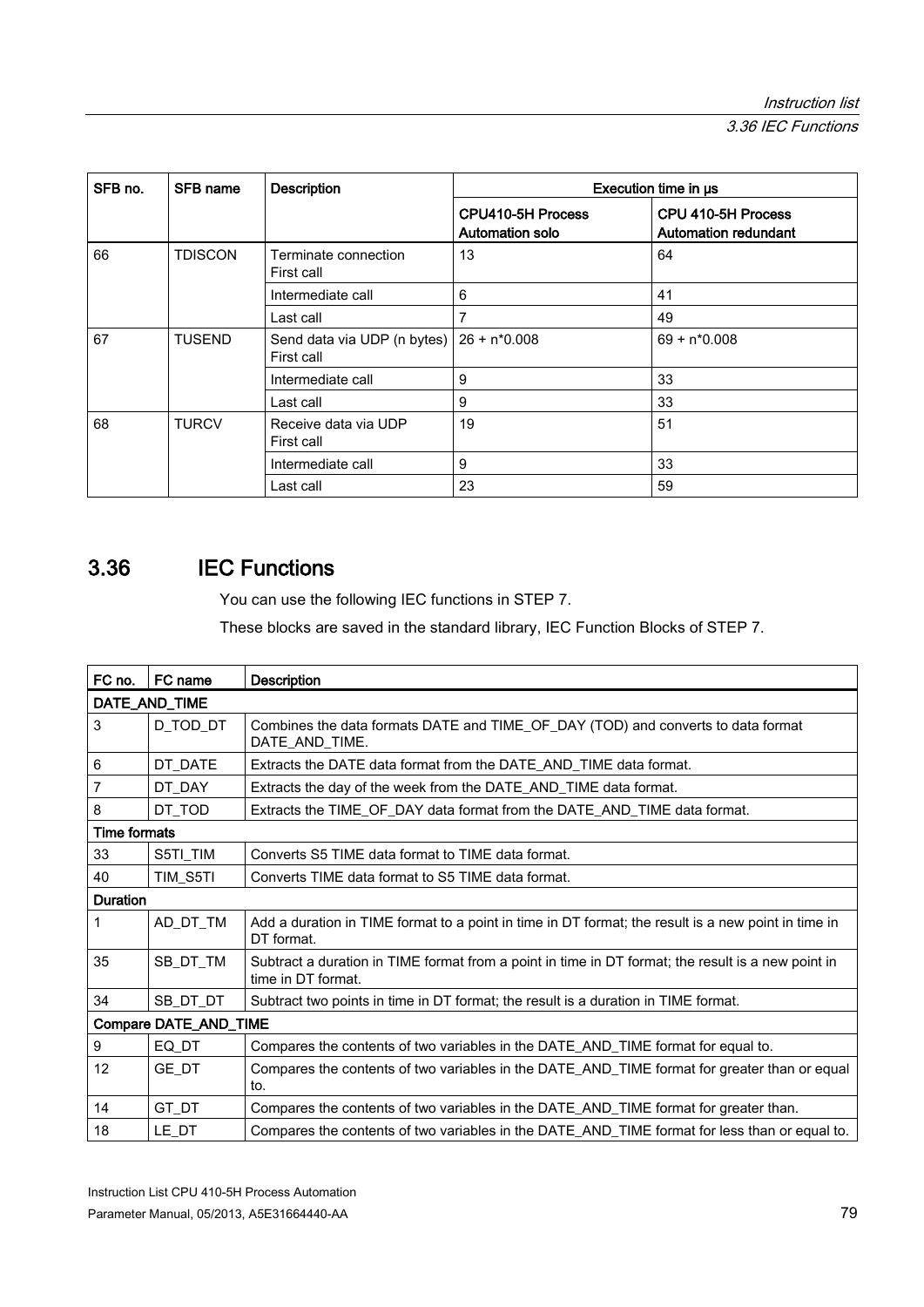3.36 IEC Functions

| FC no.                  | FC name                            | <b>Description</b>                                                                        |
|-------------------------|------------------------------------|-------------------------------------------------------------------------------------------|
| 23                      | LT_DT                              | Compares the contents of two variables in the DATE_AND_TIME format for less than.         |
| 28                      | NE_DT                              | Compares the contents of two variables in the DATE_AND_TIME format for unequal to.        |
|                         | <b>Compare STRING</b>              |                                                                                           |
| 10                      | EQ_STRNG                           | Compares the contents of two variables in the STRING format for equal to.                 |
| 13                      | <b>GE_STRNG</b>                    | Compares the contents of two variables in the STRING format for greater than or equal to. |
| 15                      | GT_STRNG                           | Compares the contents of two variables in the STRING format for greater than.             |
| 19                      | LE_STRNG                           | Compares the contents of two variables in the STRING format for less than or equal to.    |
| 24                      | LT_STRNG                           | Compares the contents of two variables in the STRING format for less than.                |
| 29                      | NE_STRNG                           | Compares the contents of two variables in the STRING format for unequal to.               |
|                         | <b>Processing STRING variables</b> |                                                                                           |
| 21                      | <b>LEN</b>                         | Reads out the actual length of a STRING variable.                                         |
| 20                      | <b>LEFT</b>                        | Reads the first L character of a STRING variable.                                         |
| 32                      | <b>RIGHT</b>                       | Reads the last L character of a STRING variable.                                          |
| 26                      | <b>MID</b>                         | Reads the center L character of a STRING variable. (starting from the defined character). |
| $\overline{c}$          | CONCAT                             | Combines two STRING variables in one STRING variable.                                     |
| 17                      | <b>INSERT</b>                      | Inserts a STRING variable into another STRING variable at a defined point.                |
| $\overline{\mathbf{4}}$ | <b>DELETE</b>                      | Deletes L characters of a STRING variable.                                                |
| 31                      | <b>REPLACE</b>                     | Replaces L characters of a STRING variable with a second STRING variable.                 |
| 11                      | <b>FIND</b>                        | Finds the position of the second STRING variable in the first STRING variable.            |
|                         | Format conversions with STRING     |                                                                                           |
| 16                      | <b>I_STRNG</b>                     | Converts a variable from INTEGER format to STRING format.                                 |
| 5                       | <b>DI_STRNG</b>                    | Converts a variable from INTEGER (32bit) format to STRING format.                         |
| 30                      | R_STRNG                            | Converts a variable from REAL format to STRING format.                                    |
| 38                      | STRNG I                            | Converts a variable from STRING format to INTEGER format.                                 |
| 37                      | STRNG_DI                           | Converts a variable from STRING format to INTEGER (32bit) format.                         |
| 39                      | STRNG_R                            | Converts a variable from STRING format to REAL format.                                    |
|                         | Processing of numbers              |                                                                                           |
| 22                      | <b>LIMIT</b>                       | Limits a number to a defined limit value.                                                 |
| 25                      | <b>MAX</b>                         | Selects the largest of three numerical variables.                                         |
| 27                      | <b>MIN</b>                         | Selects the smallest of three numerical variables.                                        |
| 36                      | <b>SEL</b>                         | Selects one of two variables.                                                             |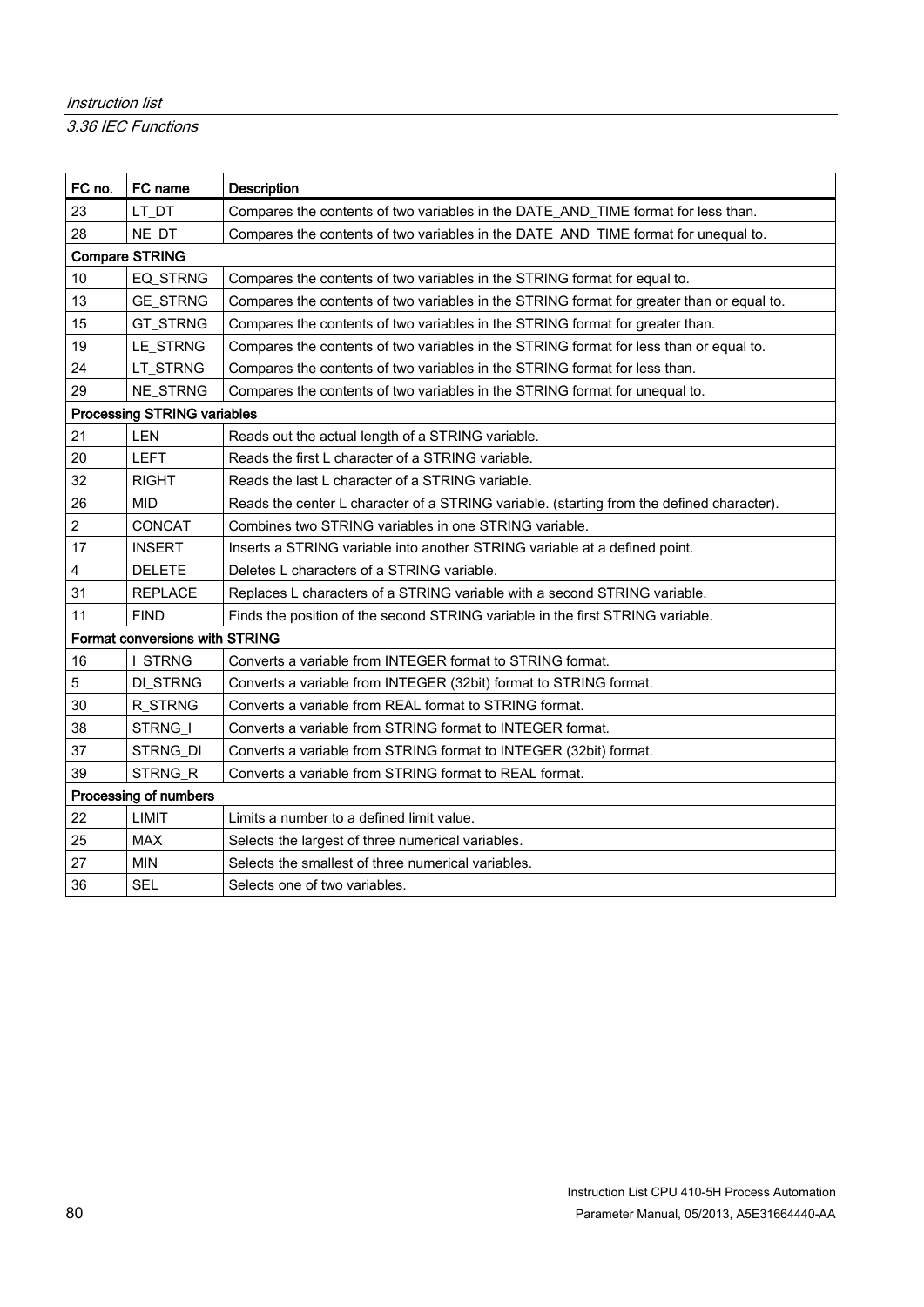# SSL partial list **4**

| <b>SSLID</b>      | Index                    | <b>Message function</b>                                            |
|-------------------|--------------------------|--------------------------------------------------------------------|
|                   |                          | <b>Module identification</b>                                       |
| 0111 <sub>H</sub> |                          | Identification data record corresponding to the specified<br>index |
|                   | 0001H                    | CPU type and version number                                        |
|                   | <b>0006н</b>             | Identification of basic hardware                                   |
|                   | 0007 <sub>H</sub>        | Identification of basic firmware                                   |
|                   |                          | <b>CPU</b> characteristics                                         |
| 0012 <sub>H</sub> | $\qquad \qquad -$        | All characteristics                                                |
| 0112 <sub>H</sub> |                          | Characteristics of a group                                         |
|                   | 0000 <sub>H</sub>        | STEP 7 processing                                                  |
|                   | 0100 <sub>H</sub>        | Time system in the CPU                                             |
|                   | 0200 <sub>H</sub>        | System behavior of the CPU                                         |
|                   | 0300 <sub>H</sub>        | STEP 7 instruction supply                                          |
| 0F12 <sub>H</sub> |                          | Header information only                                            |
|                   |                          | User memory areas                                                  |
| 0013 <sub>H</sub> | $\qquad \qquad -$        | All data records of available user memory areas                    |
| 0113 <sub>H</sub> |                          | One data record for the specified memory area                      |
|                   | 0001H                    | Working memory                                                     |
|                   |                          | <b>System areas</b>                                                |
| 0014 <sub>H</sub> |                          | Data records of all system areas                                   |
| 0F14 <sub>H</sub> | $\overline{\phantom{0}}$ | Header information only                                            |
|                   |                          | <b>Block types</b>                                                 |
| 0015 <sub>H</sub> | $\overline{\phantom{0}}$ | Data records of all block types                                    |
|                   |                          | <b>Status of the module LEDs</b>                                   |
| 0019 <sub>H</sub> |                          | Read the status of all LEDs                                        |
| 0F19 <sub>H</sub> |                          | Header information only                                            |
|                   |                          | <b>Component identification</b>                                    |
| 001C <sub>H</sub> | $\overline{\phantom{0}}$ | Read all data records                                              |
| 011C <sub>H</sub> |                          | Data record for specified index                                    |
|                   | 0001 <sub>H</sub>        | Station name                                                       |
|                   | 0002 <sub>H</sub>        | Name of the module                                                 |
|                   | 0003 <sub>H</sub>        | Plant ID of the module                                             |
|                   | 0004 <sub>H</sub>        | Copyright entry                                                    |
|                   | 0005 <sub>H</sub>        | Serial number of the module                                        |
|                   | 0007 <sub>H</sub>        | Module type name                                                   |
|                   | 0008 <sub>H</sub>        | Serial number of the micro memory card                             |
|                   | 0009 <sub>H</sub>        | Manufacturer and profile of a CPU module                           |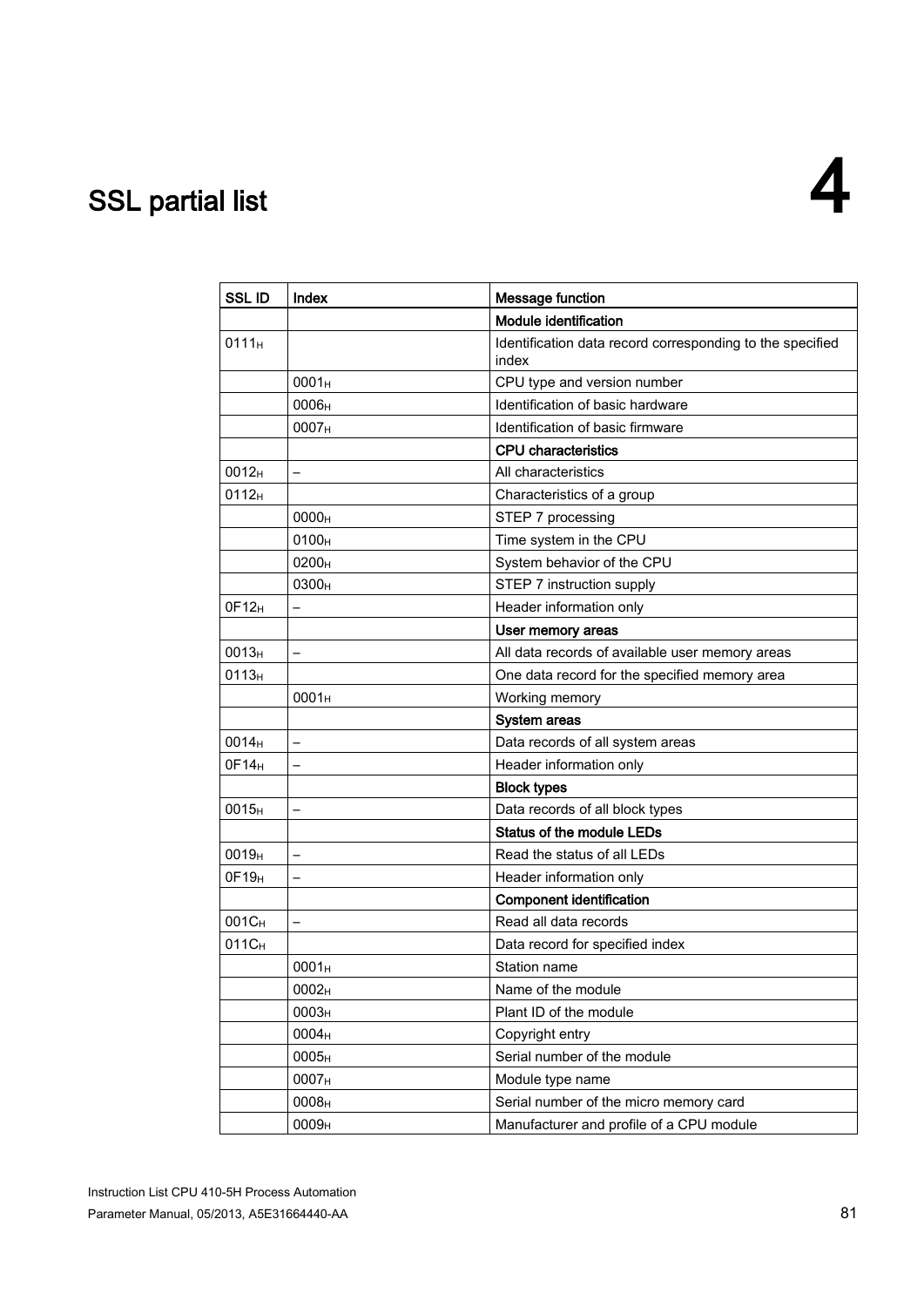| <b>SSLID</b>                                             | Index                                            | <b>Message function</b>                                                                                |  |
|----------------------------------------------------------|--------------------------------------------------|--------------------------------------------------------------------------------------------------------|--|
|                                                          | 000A <sub>H</sub>                                | OEM identifier                                                                                         |  |
|                                                          | 000B <sub>H</sub>                                | Location ID                                                                                            |  |
| 01FC <sub>H</sub>                                        |                                                  | Header information only                                                                                |  |
|                                                          |                                                  | Alarm status                                                                                           |  |
| 0222 <sub>H</sub><br>Data record for specified interrupt |                                                  |                                                                                                        |  |
|                                                          | OB no.                                           | Number of the OB (OB1 only)                                                                            |  |
|                                                          |                                                  | Assignment between process image partitions and CPUs<br>(only for CPUs that support synchronous cycle) |  |
| 0025H                                                    |                                                  | Assignment of all partial process images and OBs                                                       |  |
| 0125H                                                    | TPA no. (number of the partial<br>process image) | Assignment of a partial process image to the<br>corresponding OB                                       |  |
| 0225 <sub>H</sub>                                        | OB no.                                           | Assignment of an OB to the corresponding partial<br>process images                                     |  |
| 0F25 <sub>H</sub>                                        |                                                  | Only SSL partial list header information                                                               |  |
|                                                          |                                                  | <b>Communication status data</b>                                                                       |  |
| 0132 <sub>H</sub>                                        |                                                  | Communication status information on the specified<br>communication unit (only one data record)         |  |
|                                                          | 0004 <sub>H</sub>                                | OMS/contactor                                                                                          |  |
|                                                          | 0005H                                            | Diagnostics                                                                                            |  |
|                                                          | 0008 <sub>H</sub>                                | Time system (TIME)                                                                                     |  |
|                                                          | 000B <sub>H</sub>                                | Runtime meter (32 bit) 0 to 7                                                                          |  |
|                                                          | 000C <sub>H</sub>                                | Runtime meter (32 bit) 8 to 15                                                                         |  |
| 0232 <sub>H</sub>                                        |                                                  | Communication status information on specified<br>communication unit                                    |  |
|                                                          | 0004 <sub>H</sub>                                | OMS/contactor                                                                                          |  |
|                                                          |                                                  | <b>Status of the module LEDs</b>                                                                       |  |
| 0074 <sub>H</sub>                                        |                                                  | Read the status of all LEDs                                                                            |  |
| 0174 <sub>H</sub>                                        |                                                  | Read the status of individual LEDs                                                                     |  |
|                                                          | 0001 <sub>H</sub>                                | GE, group error                                                                                        |  |
|                                                          | 0004 <sub>H</sub>                                | RUN, RUN LED                                                                                           |  |
|                                                          | 0005 <sub>H</sub>                                | STOP, STOP LED                                                                                         |  |
|                                                          | 0006 <sub>H</sub>                                | FRCE, Force LED                                                                                        |  |
|                                                          | 000B <sub>H</sub>                                | BF1 LED                                                                                                |  |
|                                                          | 000C <sub>H</sub>                                | BF2 LED                                                                                                |  |
|                                                          | 0014 <sub>H</sub>                                | BF3 LED                                                                                                |  |
|                                                          | 0015 <sub>H</sub>                                | <b>MAINT LED</b>                                                                                       |  |
|                                                          |                                                  | DP master system information                                                                           |  |
| 0090 <sub>H</sub>                                        | 0000 <sub>H</sub>                                | Information DP master systems known to the CPU                                                         |  |
| 0190 <sub>H</sub>                                        | DP master system ID                              | Information about a DP Master system                                                                   |  |
| 0F90 <sub>H</sub>                                        | 0000 <sub>H</sub>                                | Only SSL partial list header information                                                               |  |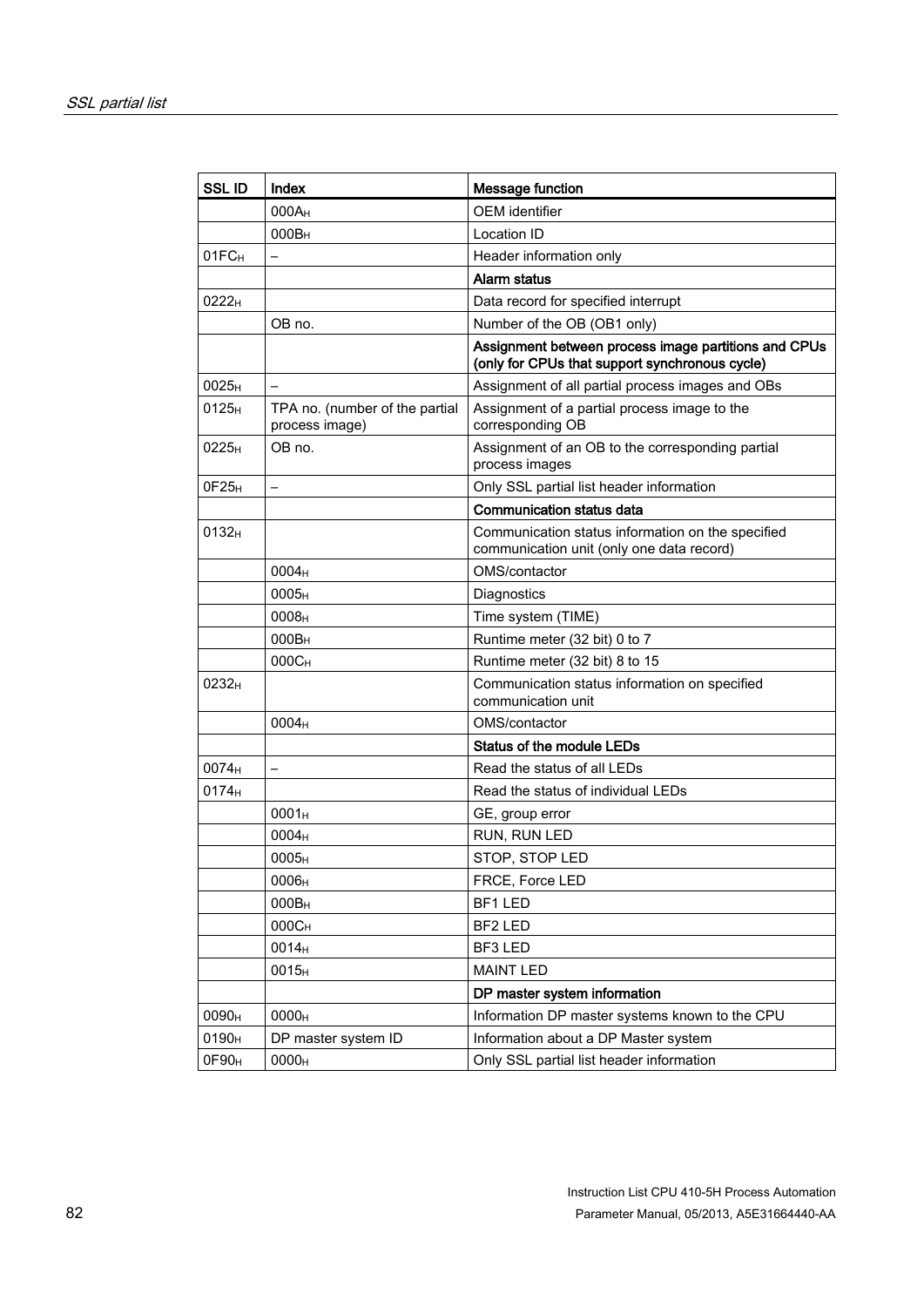| <b>SSLID</b>      | Index                                                                                                                                                                                                                                                                                                                                                                                                                                         | <b>Message function</b>                                                                          |  |
|-------------------|-----------------------------------------------------------------------------------------------------------------------------------------------------------------------------------------------------------------------------------------------------------------------------------------------------------------------------------------------------------------------------------------------------------------------------------------------|--------------------------------------------------------------------------------------------------|--|
|                   |                                                                                                                                                                                                                                                                                                                                                                                                                                               | Module status information                                                                        |  |
| 0591 <sub>H</sub> |                                                                                                                                                                                                                                                                                                                                                                                                                                               | Module status information for all submodules that a host<br>recognizes                           |  |
| 0A91 <sub>H</sub> |                                                                                                                                                                                                                                                                                                                                                                                                                                               | Module status information of all DP master systems<br>known to CPU (only CPUs with DP interface) |  |
| 0C91 <sub>H</sub> |                                                                                                                                                                                                                                                                                                                                                                                                                                               | Module status information of a module                                                            |  |
|                   | Any logical address of a<br>module/submodule                                                                                                                                                                                                                                                                                                                                                                                                  | Module status information of a module using logical<br>address                                   |  |
| 0D91H             |                                                                                                                                                                                                                                                                                                                                                                                                                                               | Module status information of a rack or station                                                   |  |
|                   | Centralized configuration:<br>0000 <sub>H</sub> : Rack 0<br>0001 <sub>H</sub> : Rack 1<br>0002 <sub>H</sub> : Rack 2<br>0003 <sub>H</sub> : Rack 3<br><b>PROFIBUS DP:</b><br>XXYYH: DP subnet ID/station<br>no.<br>PROFINET IO:<br>Slot address of PROFINET IO<br>device:<br>Bit 15: is always = $1$<br>Bit 11-14: PN IO subsystem ID<br>(value range 100-115; in which<br>only 0 to 15 must be specified)<br>Bit 0-10: Station number of the | Module status information of all modules in specified<br>rack/station                            |  |
|                   | PROFINET IO device                                                                                                                                                                                                                                                                                                                                                                                                                            |                                                                                                  |  |
|                   |                                                                                                                                                                                                                                                                                                                                                                                                                                               | Rack/station status information                                                                  |  |
| 0092 <sub>H</sub> |                                                                                                                                                                                                                                                                                                                                                                                                                                               | Expected state of the rack in the central configuration or<br>stations of a subnet               |  |
|                   | 0000 <sub>H</sub>                                                                                                                                                                                                                                                                                                                                                                                                                             | Information about the state of the rack in the central<br>configuration                          |  |
|                   | DP master system ID                                                                                                                                                                                                                                                                                                                                                                                                                           | Information about the state of the stations in the subnet                                        |  |
| 0292 <sub>H</sub> |                                                                                                                                                                                                                                                                                                                                                                                                                                               | Actual state of the rack in the central configuration or<br>stations of a subnet                 |  |
|                   | 0000 <sub>H</sub>                                                                                                                                                                                                                                                                                                                                                                                                                             | Information about the state of the rack in the central<br>configuration                          |  |
|                   | DP master system ID                                                                                                                                                                                                                                                                                                                                                                                                                           | Information about the state of the stations in the subnet                                        |  |
| 0292 <sub>H</sub> |                                                                                                                                                                                                                                                                                                                                                                                                                                               | Status of the backup batteries in a rack of a CPU after at<br>least one battery has failed       |  |
| 0292 <sub>H</sub> |                                                                                                                                                                                                                                                                                                                                                                                                                                               | Status of the overall battery backup status of all<br>racks/module racks of a CPU                |  |
| 0292 <sub>H</sub> |                                                                                                                                                                                                                                                                                                                                                                                                                                               | Status of the 24-V power supply to all racks/module racks<br>of a CPU                            |  |
| 0F92H             |                                                                                                                                                                                                                                                                                                                                                                                                                                               |                                                                                                  |  |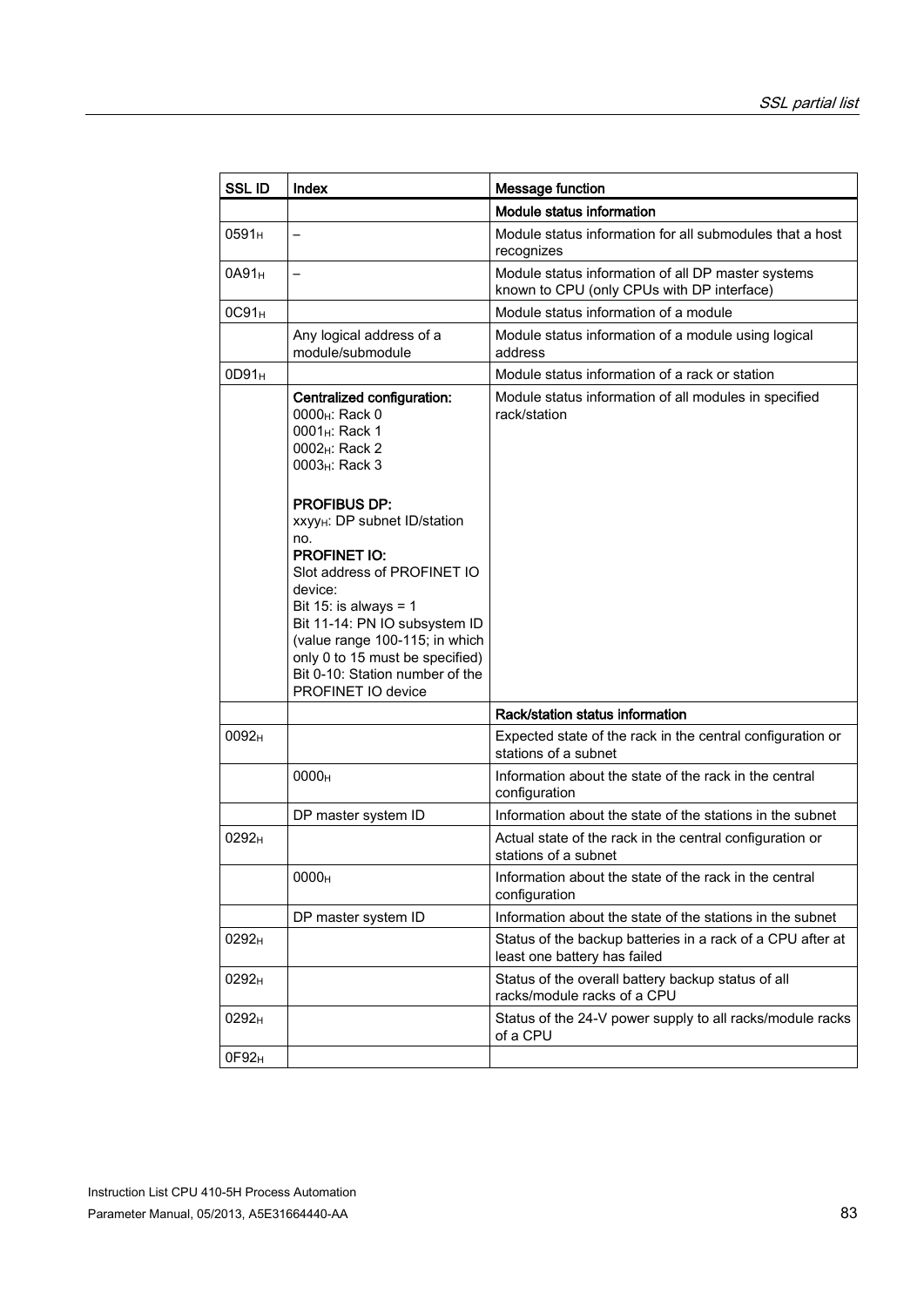| <b>SSL ID</b>     | Index                                         | <b>Message function</b>                                                                      |  |
|-------------------|-----------------------------------------------|----------------------------------------------------------------------------------------------|--|
| 0692 <sub>H</sub> |                                               | Diagnostic state of the rack in the central configuration or<br>stations of a subnet         |  |
|                   | 0000 <sub>H</sub>                             | Information about the state of the rack in the central<br>configuration                      |  |
|                   | DP master system ID                           | Information about the state of the stations in the subnet                                    |  |
|                   |                                               | Rack/station status information                                                              |  |
| 0094 <sub>H</sub> |                                               | Expected state of the rack in the central configuration or<br>stations of a subnet           |  |
|                   | 0000 <sub>H</sub>                             | Information about the state of the rack in the central<br>configuration                      |  |
|                   | DP master system ID or PN IO<br>subsystem no. | Information about the state of the stations in the subnet                                    |  |
| 0294 <sub>H</sub> |                                               | Actual state of the rack in the central configuration or<br>stations of a subnet             |  |
|                   | 0000 <sub>H</sub>                             | Information about the state of the rack in the central<br>configuration                      |  |
|                   | DP master system ID or PN IO<br>subsystem no. | Information about the state of the stations in the subnet                                    |  |
| 0694 <sub>H</sub> |                                               | Diagnostic state of the rack in the central configuration or<br>stations of a subnet         |  |
|                   | 0000 <sub>H</sub>                             | Information about the state of the rack in the central<br>configuration                      |  |
|                   | DP master system ID or PN IO<br>subsystem no. | Information about the state of the stations in the subnet                                    |  |
| 0794 <sub>H</sub> |                                               | Faulty- and/or maintenance status of station                                                 |  |
|                   | 0000 <sub>H</sub>                             | Information about the state of the rack in the central<br>configuration                      |  |
|                   | DP master system ID or PN IO<br>subsystem no. | Information about the state of the stations in the subnet                                    |  |
| 0F94 <sub>H</sub> |                                               | Header information only                                                                      |  |
|                   |                                               | Extended DP master system information                                                        |  |
| 0195 <sub>H</sub> | XXYYH: DP master system<br>ID/00 <sub>H</sub> | Extended DP master system information of a DP master<br>system (only CPUs with DP interface) |  |
| 0F95H             | $\overline{\phantom{0}}$                      | Header information only (only CPUs with DP interface)                                        |  |
|                   |                                               | Submodule status information                                                                 |  |
| 0696н             | Any logical address of a<br>module/submodule  | Status data of all submodules of a module                                                    |  |
| 0C96 <sub>H</sub> | Any logical address of a<br>module/submodule  | Status data of a submodule                                                                   |  |
|                   |                                               | <b>ToolChanger information</b><br>(only for CPUs with PN interface)                          |  |
| 009C <sub>H</sub> |                                               | Information about all tool changers and their tools in a PN<br>IO subsystem                  |  |
| 019C <sub>H</sub> |                                               | Information about all tool changers                                                          |  |
| 029C <sub>H</sub> |                                               | Information about a tool changer and its tools                                               |  |
| 039C <sub>H</sub> |                                               | Information about a tool and its IO device                                                   |  |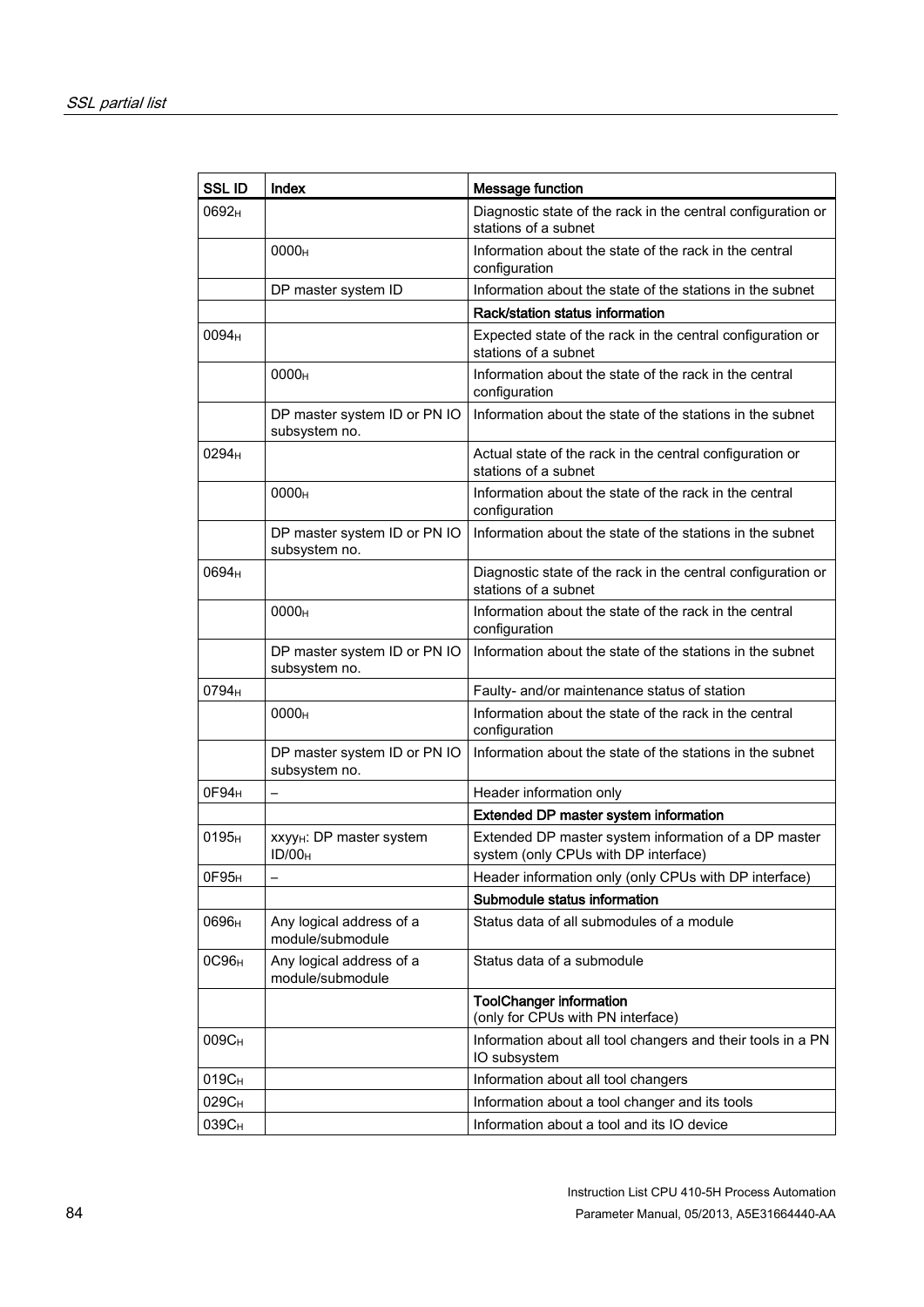| <b>SSLID</b>       | Index                                                        | <b>Message function</b>                                                                                                                                                         |  |
|--------------------|--------------------------------------------------------------|---------------------------------------------------------------------------------------------------------------------------------------------------------------------------------|--|
| 0F9C <sub>H</sub>  |                                                              | only header information                                                                                                                                                         |  |
|                    |                                                              | Diagnostic buffer                                                                                                                                                               |  |
| 00A0 <sub>H</sub>  |                                                              | All input event information (in the RUN of CPU default<br>mode outputs only 10 entries; the number of event<br>information output in RUN can be parameterized from 10<br>- 499) |  |
| 01A0 <sub>H</sub>  | x                                                            | The "x" most recent input event information                                                                                                                                     |  |
| 0FA <sub>0</sub> H |                                                              | Header info SSL only                                                                                                                                                            |  |
|                    |                                                              | Diagnostic data on modules                                                                                                                                                      |  |
| 00B1H              | Any logical address of a<br>module/submodule                 | The first four diagnostic bytes of a module (diagnostics<br>data record DS0)                                                                                                    |  |
| 00B2H              | Rack and slot number                                         | All diagnostics data of a module (diagnostics data record<br>DS1-only for centrally mounted modules)                                                                            |  |
| 00B3H              | Any logical address of a<br>module/submodule                 | All diagnostics data of a module (diagnostics data record<br>DS <sub>1</sub>                                                                                                    |  |
| 00B4H              | Logical basic address<br>(diagnosis address of the<br>slave) | Standard diagnostics data of a DP slave (only CPUs with<br>DP interface)                                                                                                        |  |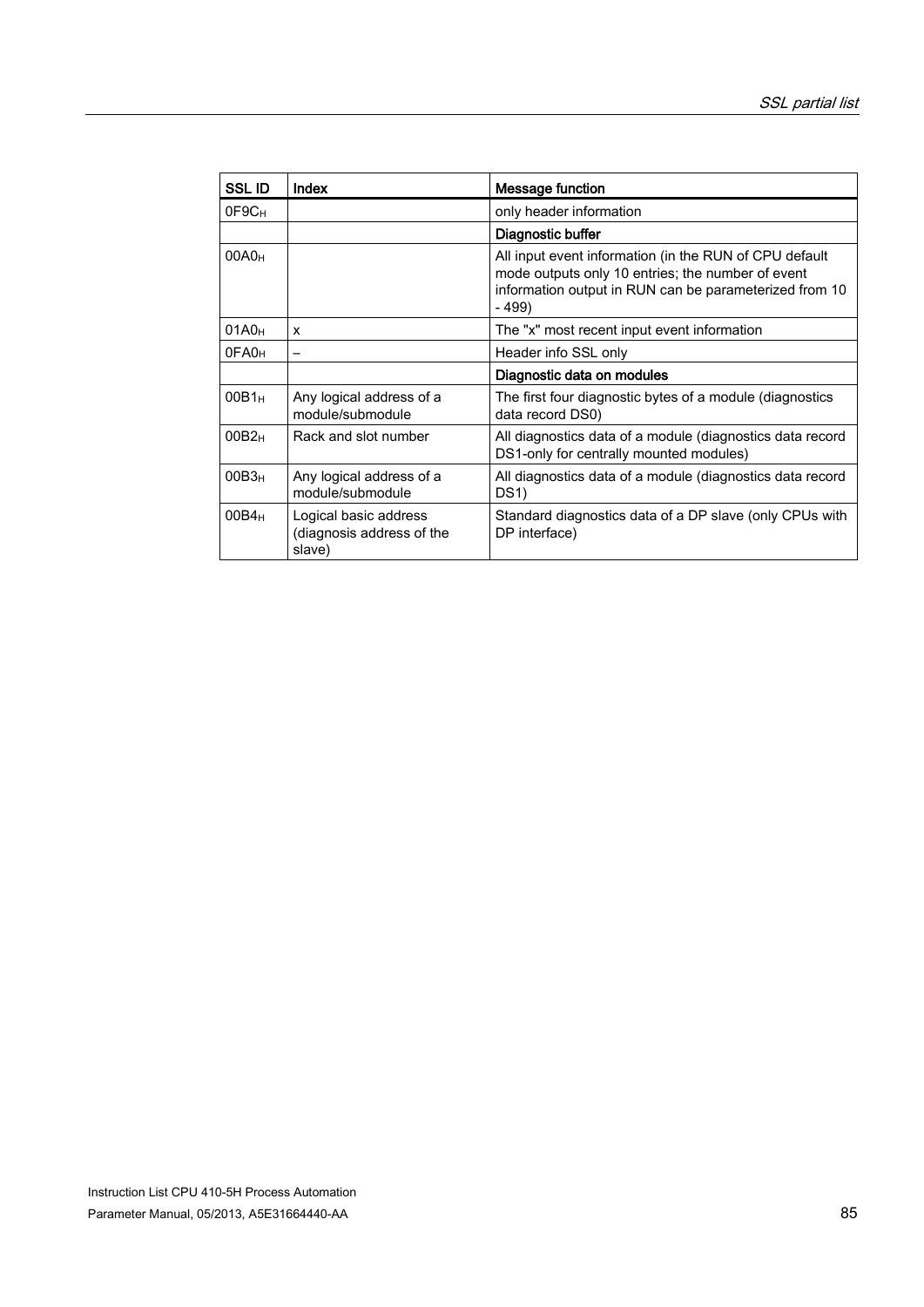SSL partial list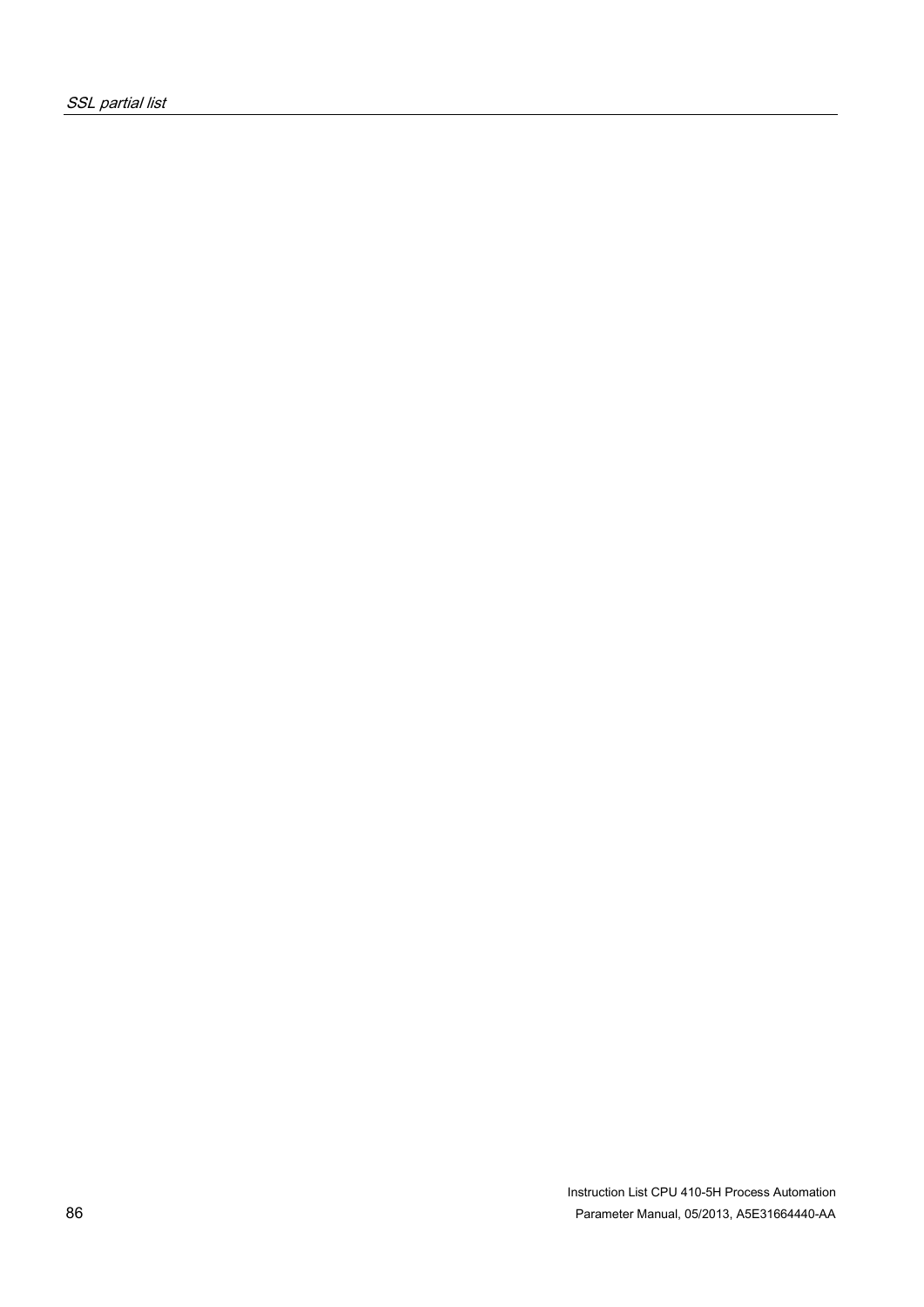## Index

C C, [6](#page-5-0) 

D

DB, [5](#page-4-0)  DBB, [5](#page-4-1)  DBD, [5](#page-4-2)  DBW, [5](#page-4-3)  DBX, [5](#page-4-4)  DI, [5](#page-4-5)  DIB, [5](#page-4-6)  DID, [5](#page-4-7)  DIW, [5](#page-4-8)  DIX, [5](#page-4-9) 

| PQB, 6<br>PQD, 6<br>PQW, 6                                   |
|--------------------------------------------------------------|
| Q                                                            |
| Q, 5<br>QB, 5<br>QD, 5<br>QW, 5                              |
| S                                                            |
| System function blocks, SFB, 74<br>System Functions, SFC, 63 |
| Τ                                                            |
| T, 6                                                         |
|                                                              |

I, [5](#page-4-10)  IB, [5](#page-4-11)  ID, [6](#page-5-1)  IW, [6](#page-5-2) 

I

### L

L, [6](#page-5-3)  LB, [6](#page-5-4)  LD, [6](#page-5-5)  LW, [6](#page-5-6) 

### M

M, [6](#page-5-7)  MB, [6](#page-5-8)  MD, [6](#page-5-9)  MW, [6](#page-5-10) 

### P

PIB, [6](#page-5-11)  PID, [6](#page-5-12)  PIW, [6](#page-5-13)